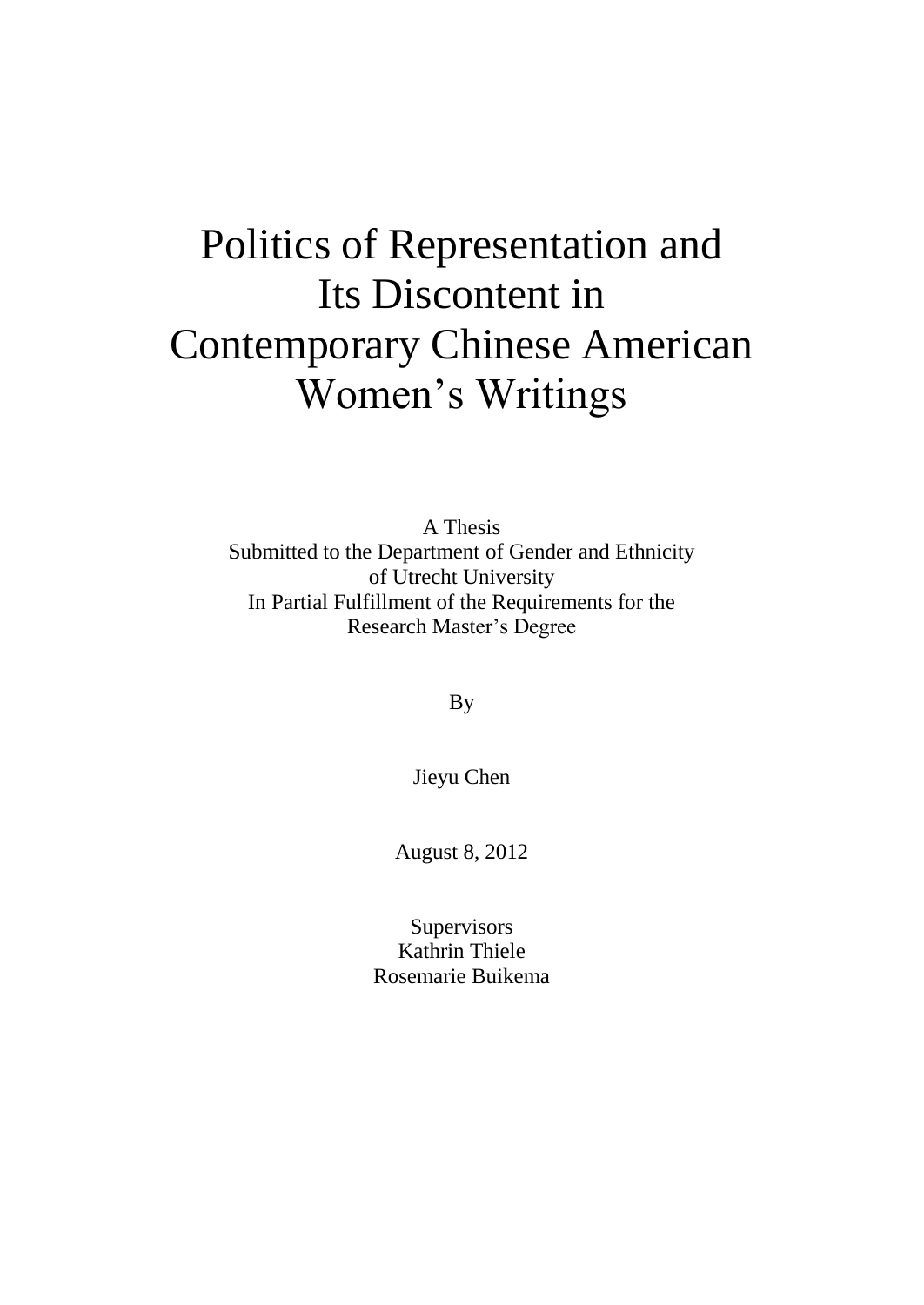## **Table of Content**

| Introduction                             | 3  |
|------------------------------------------|----|
| Chapter 1 The Politics of Representation | 16 |
| <b>Chapter 2 Contesting Ethnicity</b>    | 31 |
| <b>Chapter 3 Contesting Nationality</b>  | 51 |
| <b>Chapter 4 Beyond Chinese American</b> | 72 |
| Conclusion                               | 92 |
| Bibliography and Words Cited             | 96 |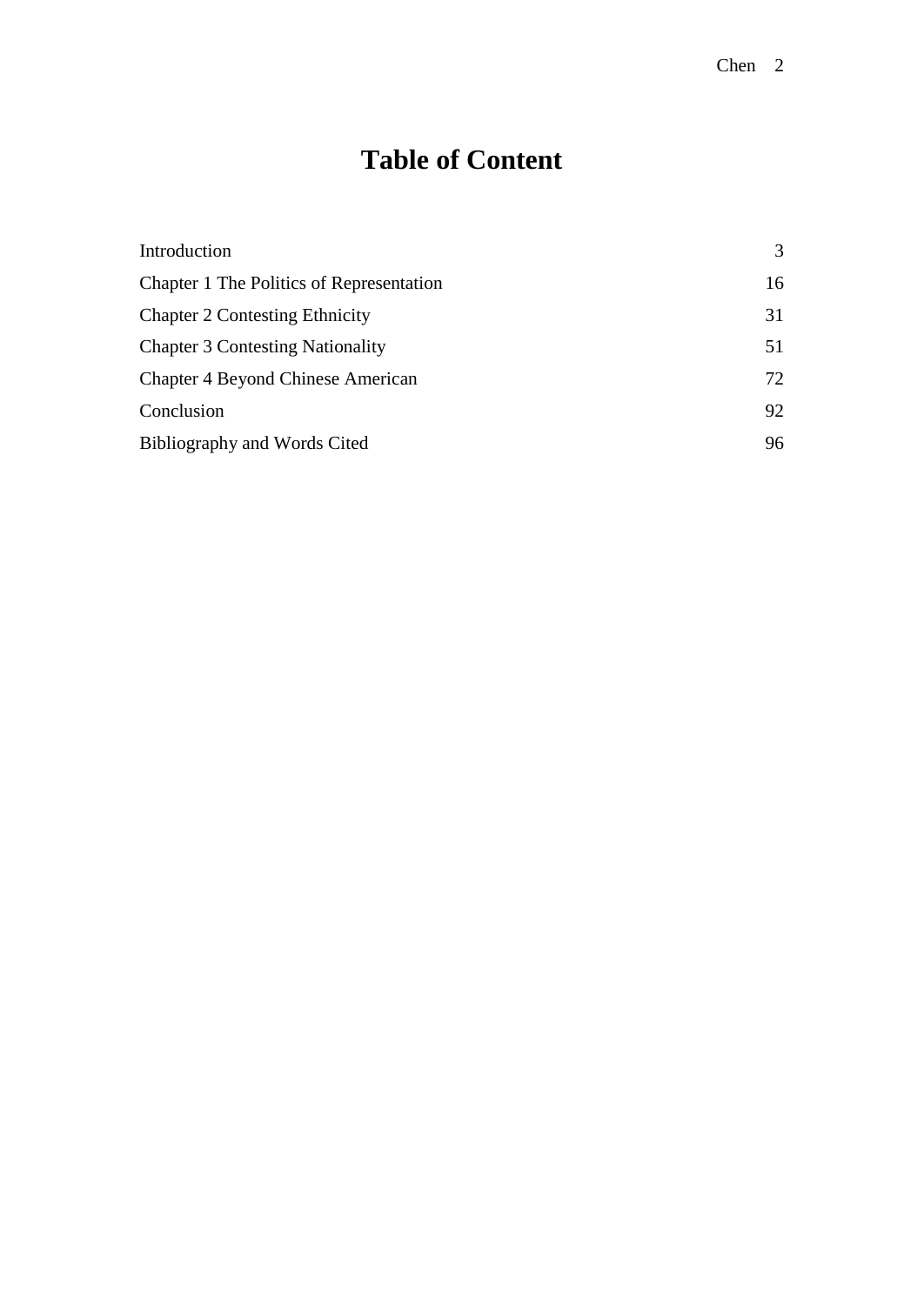## **Introduction**

#### **Woman, Ethnicity and Nation**

In an article entitled "The Female Frontier" that appeared in the British newspaper *The Guardian*, the renowned literary critic Elaine Showalter, dissatisfied with the candidates nominated by many critics in their discussion over the possible successor of the American novelist John Updike, named eight contemporary American women writers who should have a place in the American literary history but are overlooked by the critics and the general public.

Showalter's exclusively female list is a response to the critics' overwhelming nomination of male authors in the discussion, which occurred in the aftermath of the passing away of John Updike. In the article, Elaine Showalter observes that even nowadays the works by women writers still fare badly in contending with those by male authors for the candidacy of "the Great American Novel", i.e., novels that are considered to represent the image of the United States as a nation. The definition of the Great American Novel still has a visible gender bias, according to Showalter, although it experienced multiple changes over the century. Such biased standard further leads to women author's plight in their literary career. Reflecting upon the words of Joyce Carol Oates, Showalter laments,

> being free to write doesn't mean that American women are equal in a literary marketplace still dominated by male precedents, male literary juries and male standards of greatness. As Joyce Carol Oates has ruefully noted, "the woman who writes is a writer by her own definition, but a woman writer by others' definitions". She cannot transcend readers' assumptions about her gender "unless she writes under a male pseudonym and keeps her identity secret" (Showalter).

Accordingly, although literary works can be produced regardless of the author's gender, in terms of the reception and evaluation of the work, women authors, unlike their male peers, are prejudiced against because of their gender. They do not have an equal footing in contending with the male authors in their profession. Their disadvantaged position is also reflected in the phenomenon that women authors are much less present in both national and world literary history. In the field of American literature, feminist critics have long been working on redefining the history of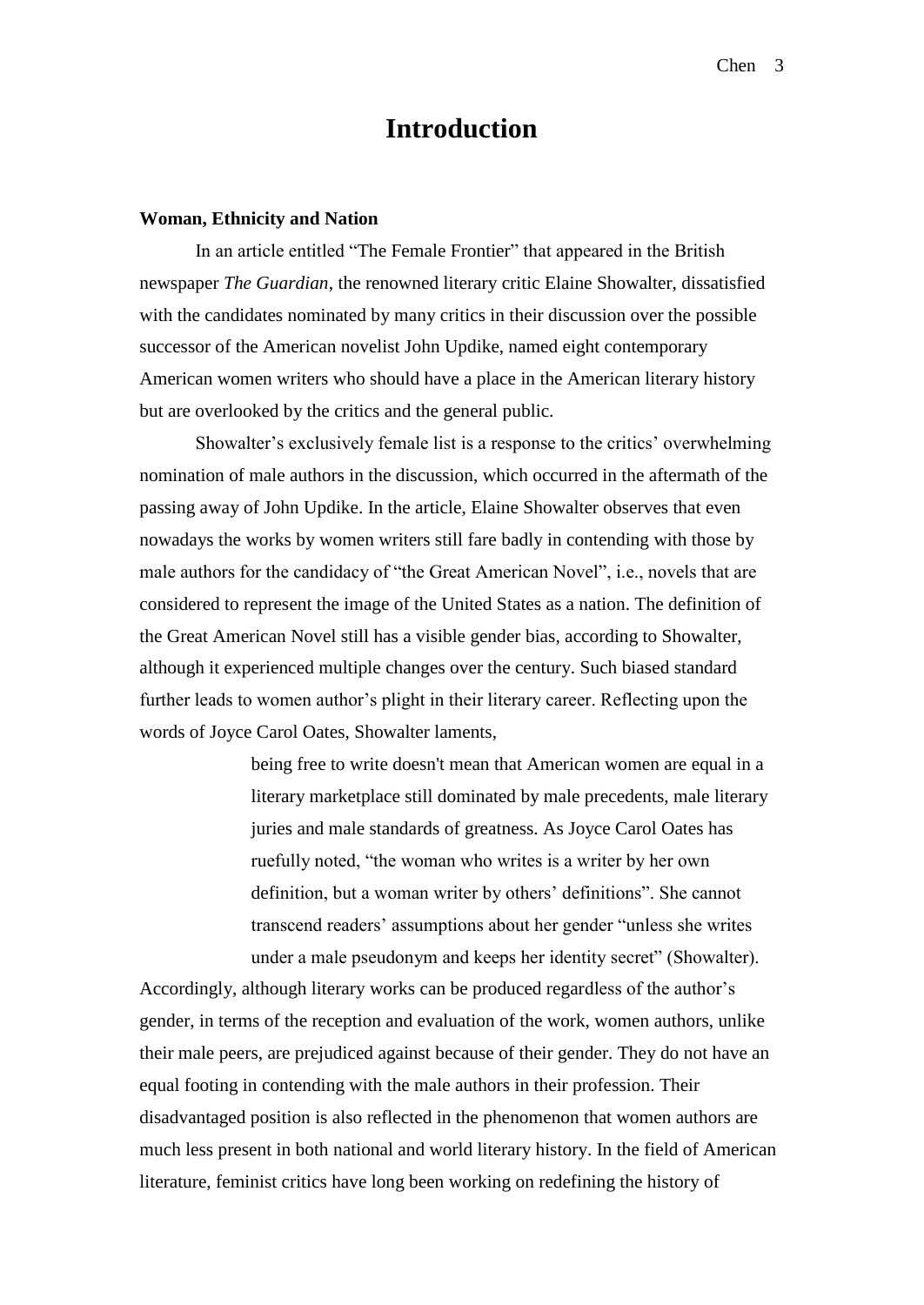literature and questioning the male centered definition of the literary canon.<sup>1</sup> In this regard, Showalter's article shares a similar aim as it intends to bring attention to the less known women novelists in the postwar American literary landscape.

However, a blind spot is more or less felt in Showalter's article, since among the eight women writers she shortlists, only one of them, Gish Jen, is nonwhite. Showalter does mention several other nonwhite minority writers in her article, among which there is the Nobel laureate Tony Morrison. However, Showalter does not discuss Morrison's work in detail because she is "so well known [that] she does not need to be included". Showalter's dismissal of Morrison in her article is problematic. As a woman and ethnic writer, Morrison does manage to transcend her gender and ethnicity and achieve universal recognition. Without providing a persuasive explanation for Morrison's success, it renders Showalter's argument vulnerable to the criticism that other women and ethnic writers are not included in the masters of American letters because they are not as good as Morrison. The inclusion of only one nonwhite author further invites doubt on whether or not Jen is picked to play the role of a "token minority", whose inclusion is not so much because of her merit, but because it is "politically correct" to give quota to nonwhite minorities.

The purpose of citing Showalter's article to begin my discussion on ethnic women writers' works is not to antagonize white feminist critics. It would be unjust to criticize white feminist scholars for overlooking ethnic issues since in women's studies in recent years, much attention has been paid to the inner division of the category of women. Intersectionality as a methodology has also been much researched on and to a certain extent became a "buzzword" in feminist research.<sup>2</sup> Yet Showalter's list nevertheless indicates the fact that when gender is stressed in a certain discussion, other axes of differentiation such as race and ethnicity could often be unintentionally overlooked.

Just like women writers, non-white, ethnic minority writers are not adequately represented in literary history and the literary canon. The absence of both groups is because, as John Guillory points out, "the process of canonical selection is always

1

<sup>&</sup>lt;sup>1</sup> For the feminists' attempt to redefine the American literary canon, see Lauter 1983, Ruoff 1990, Porter 1994.

 $2$  See Kathy Davies, (2008). "Intersectionality as Buzzword. Sociology of Science Perspective on What Makes a Feminist Theory Successful".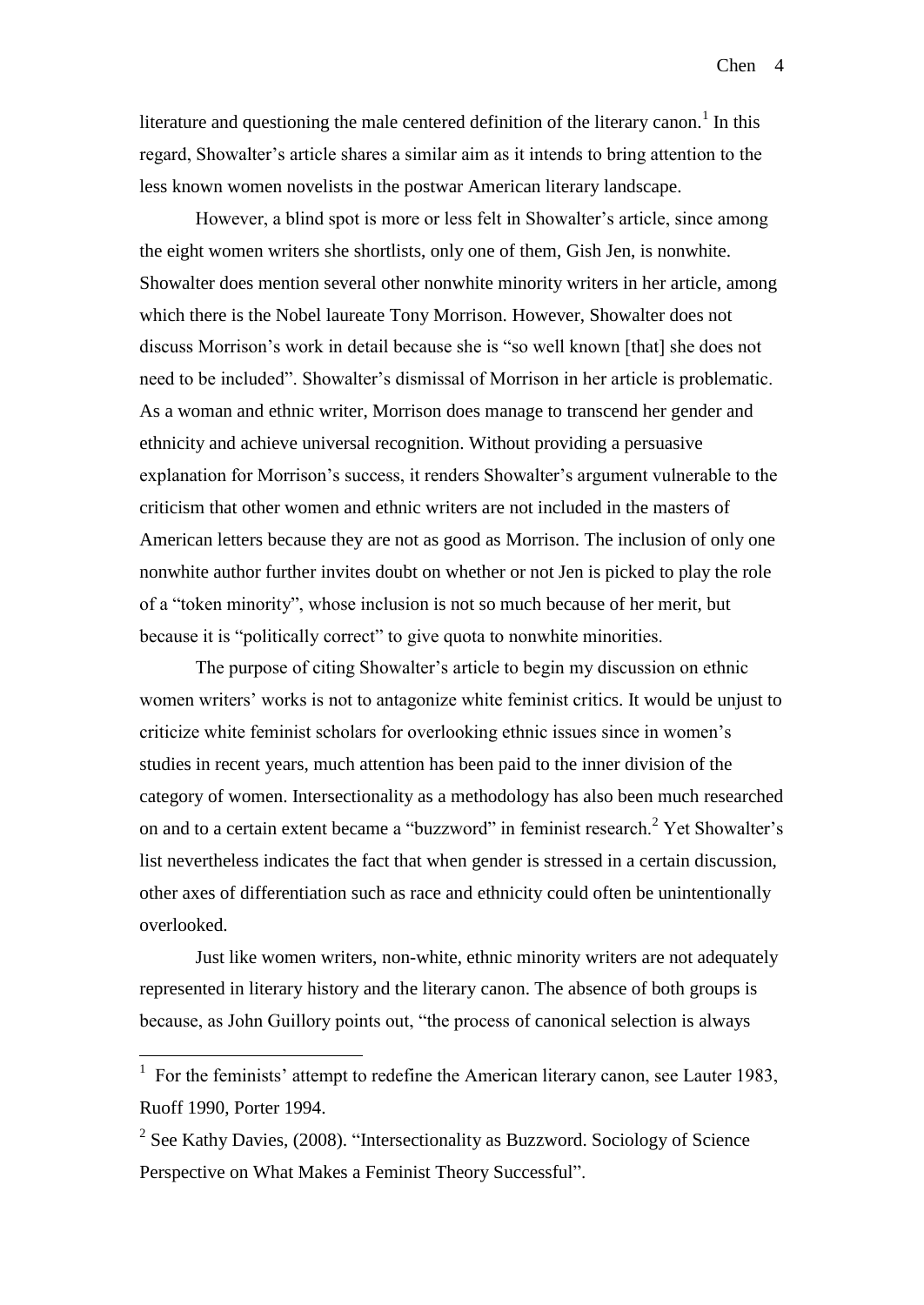also a process of social exclusion, specifically the exclusion of female, black, ethnic, or working-class authors from the literary canon" (7). Based on this observation, Guillory goes on to discuss the relation between the formation of the literary canon and the representation of social groups. He points out that the minority authors whose works are included in the canon are thought to be representative of particular social groups, yet in reality they are only hypothesized to be representative. It therefore follows that the formation of the canon is related to the establishment of an aesthetic and political order and that it can be perceived as "a kind of mirror in which social groups either see themselves, or do not see themselves, reflected" (Guillory 7). A similar observation has also been made by the Chinese American cultural critic Rey Chow. Building on the Freudian model of individual narcissism as a self love essential for self-sustenance which the individual have to give up, she proposes in her groundbreaking work *The Protestant Ethnic and the Spirit of Capitalism* the notion of collective narcissism and argues that the mainstream representation of a certain ethnic group mediates the narcissism of the ethnic group. However, as such representation is frequently absent in the social symbolic, the necessary narcissism could not be developed and the wounded narcissism is felt by the whole group (Chow 2002, 141). While the two critics approach ethnic representation from two different perspectives, what is clear from their arguments is that the way in which a certain social group is represented in the media is constructive of the self perception of that group. The conflation of the actual social groups, the literary representations of the social groups and the representation of certain authors from these social groups in the canon conceal the fact that canon formation is a constructive process. What is represented in and regarded as canon can be used to construct, transform and regulate the group identity for political ends.

Guillory's observation readily applies to the nonwhite ethnic groups, and this thesis argues with Guillory that the group image does not have a one to one correspondence to the social group in question. Yet, on the other hand, whether or not a certain author is recognized by the society at large, and whether or not a certain work is included in the literary canon are also issues related to the representation of a nation and the construction of national identity. This point can be made clear by a comparison between what is considered as American literary canon today and what it was in previous centuries. A conspicuous difference between the two is that more works by women and minority authors are now included. This shift also accompanies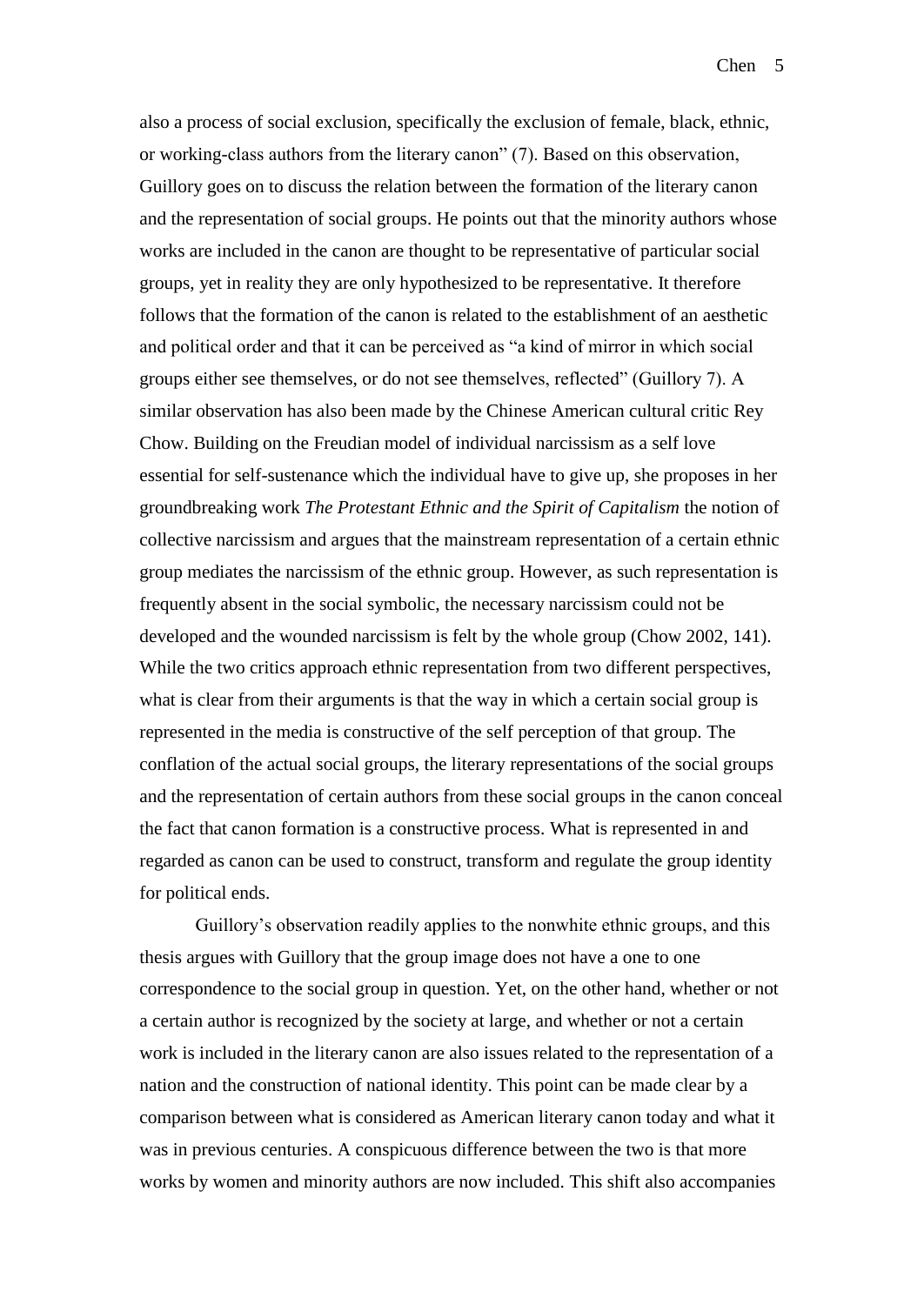and reflects the transition of the American society to a more liberal and multicultural one, which was fiercely fought for by women and minorities in the successive civil right movements. Therefore, the inclusion and exclusion of women's and minority literature in the literary canon is neither merely a matter of social injustice or discrimination, nor is it merely a matter of unevenly distributed literary production as Guillory points out (18). It is in addition a matter of constructing, transforming and regulating the national identity.

When discussing ethnic literature by non-white minorities, a divergence has to be made to clarify a certain nuance in the use of ethnicity. This is because in the North American context, as well as in many other multicultural societies, the boundary between race and ethnicity has been deliberately blurred. Ethnicity is often used in the place of race in order to emphasize the cultural and social aspects of race and to downplay biological dimension of race. It is also used to emphasize racial and cultural equality, and to avoid the potential racist connotation that the word "race" may bring about. As a result, ethnicity is more likely to be used in the contemporary society as a general term, like gender and blood type, which *everyone* has, and not as an attribute belonging to the members of certain minority groups alone. However, in many social practices as well as in literature, ethnic in reality does not refer to everyone, but is specifically used to refer to ethnic/racial minorities, in particular the nonwhite minorities. This paradoxical use of ethnicity has also been discussed by Rey Chow in *The Protestant Ethnic and the Spirit of Capitalism*. According to her, the conceptualizations of the notion of ethnicity in North America are "blatantly contradictory". Although it is believed that the use of the term in contemporary society intends to eliminate the boundary between the inside and outside of a given society and that white persons can be as ethnic as nonwhites, the recurrent ethnic antagonism throughout the world and the continual use of ethnicity in America to refer to nonwhite groups nevertheless suggest that ethnicity is "resorted to time and again as a boundary marker". Such ambiguity of ethnicity as both universal and specific, "enables politicians to manipulate populations by appealing to one version of ethnicity or another, depending on the political agenda at hand", as Chow points out acutely (28).

Tracing the etymological origin of "ethnicity" back to its Greek root, Chow points out that the word is used as a boundary marker to delineate the "gentile" and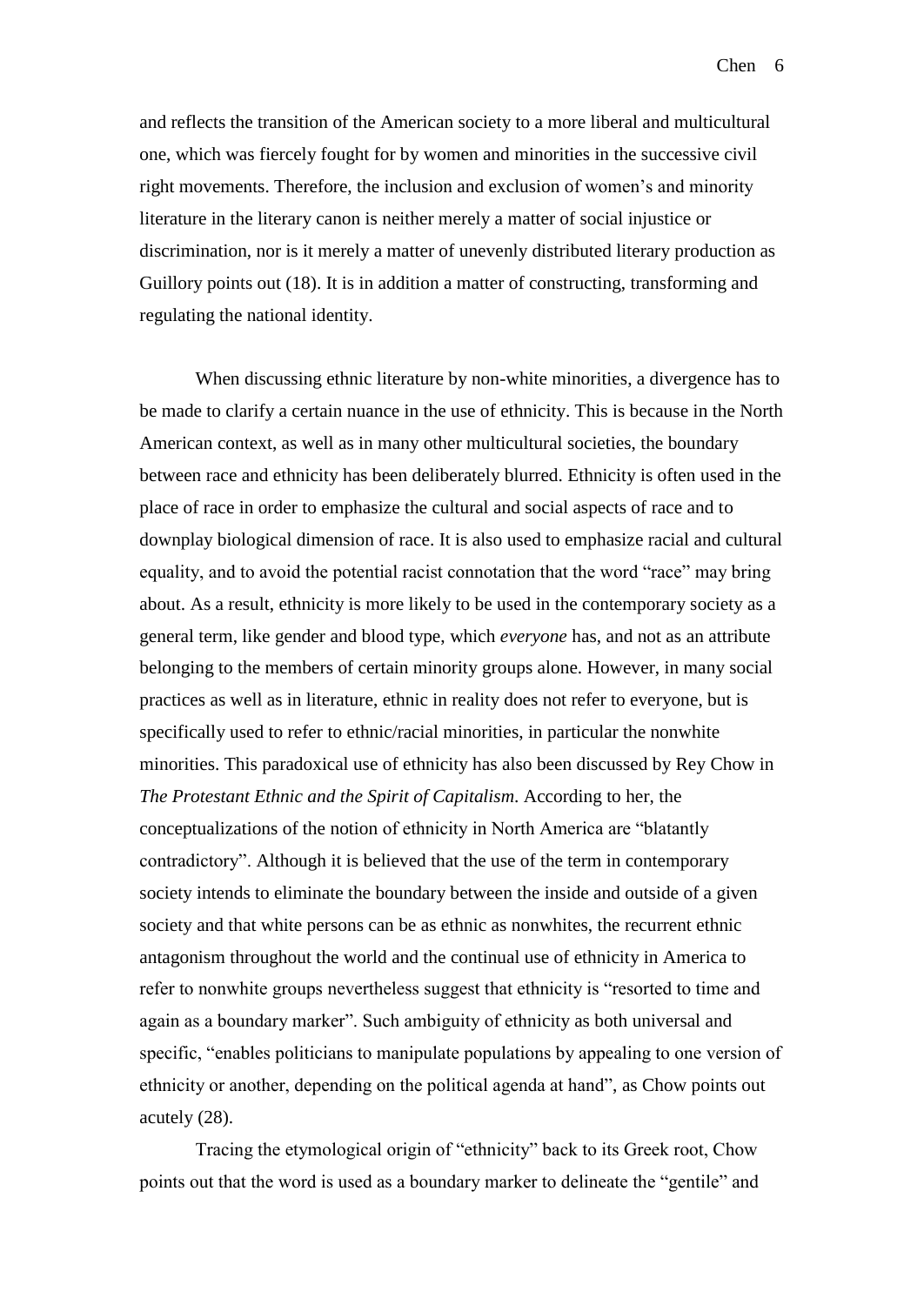"heathen". This dimension of ethnicity as a boundary marker is retained in many social practices in contemporary Western society, which, according to Chow, include "the continuing exclusion and debasement felt by peoples of color in predominantly white nations such as the United States, Britain, France, Germany, Australia, and Canada" (26). Though she does not make this point explicitly, it can be derived from her argument that the shifted conceptualization of ethnicity reveals two breaches. First, there exists a breach between the ideal of equality and the impossibility of realizing the very ideal. Secondly, there is a breach between the idealistic political discourse and realistic political and social practice. Therefore, the conflation of the dual sense of "ethnicity" further serves to obscure the inequality and asymmetrical power relation between white and nonwhite groups embedded in multiculturalist policies and practices. Such inequality is also observed by Chow herself. As she states,

> the dividing line between an inside and an outside is never just that; it always simultaneously carries meanings of hierarchy, of what is superior and what is inferior. Despite its proclaimed universalist intent, ethnicity as it is actually used in modern and contemporary Western, especially North American, society also carries pejorative connotations of a limit and limitation of the group marked "ethnic," a limit and limitation that confines that group to an earlier (temporally arcane) condition of humanity, in which the ethnics are, as it were, still held captive (28).

In the field of literature, the ethnicization of works produced by nonwhite and migrant authors also implies a hierarchy, which usually restricts these works to a specific condition and to a specific group so that they cannot be representational of their nation, or they cannot speak to the general public. This may in turn suggest that they either are of less quality, or are insufficient in writing the American experience and addressing the issues in the American society in general. However, the standards for being "American" and being American literary canon are themselves issues that can be debated from the perspectives of both ethnicity and gender. From the previous analysis, it is clear that feminists and ethnic minorities do not form a natural ally, although such an ally is possible and much called for in challenging the patriarchal and racist hegemony both present in literature and in the American society at large. Moreover, as race and gender are not unrelated categories, the intersection of these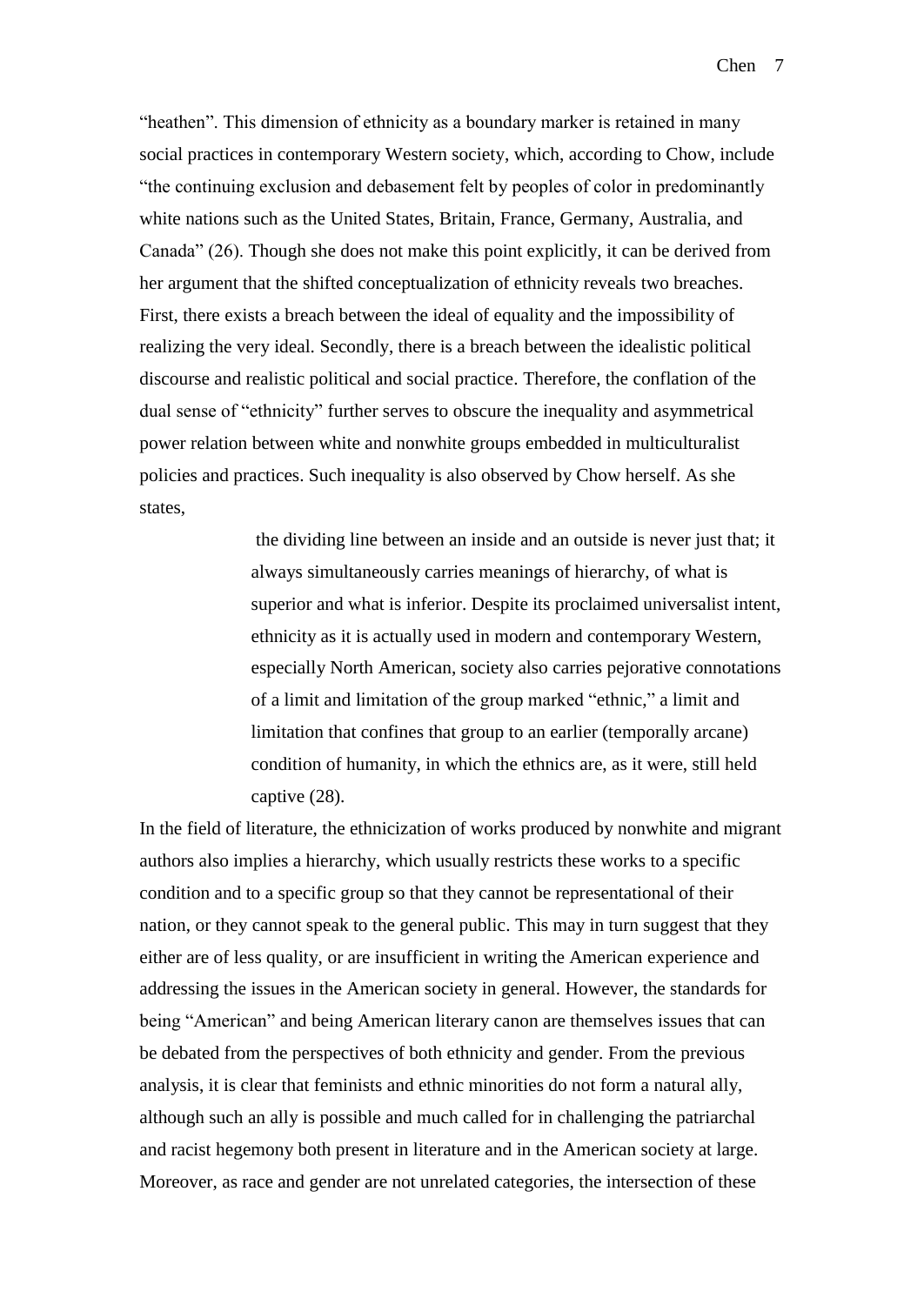two categories further causes a frequently overlooked issue in the composition of literary history and the literary canon, i.e., the under representation of nonwhite women writers.

The above analysis outlines three issues this thesis is interested in when discussing ethnic and women's literature, namely, the intersection of ethnicity and gender in American literature; the relationship between the representation of ethnic women in literature and the construction, transformation and regulation of the ethnic group; as well as the representation of ethnic women and its relation with the construction of nation. In the following part, these issues will be approached through a close reading of the works by three Chinese American women writers. Through an analysis along both the axes of ethnicity and gender, the thesis intends to explore how ethnic women are represented in these selected literary works and how these works stand out from other Chinese American writings. Based on the intersectional analysis, the thesis further intends to foreground the aesthetic value and the political implication of these works. It asks how ethnic women's literature affects the image of the ethnic group and nation, as well as how ethnic women's literature could move beyond fixed ethnic and national identities. Finally, the thesis argues that it is of significance to include these works in the national canon.

#### **Structure and Corpus**

As it has been emphasized in the previous section, intersectionality will be a key methodology in the research. Both gender and ethnicity will be taken into consideration when reading the selected works, so that the thesis could bring to the foreground how gender and ethnic differences are represented and how they could be represented differently. By focusing on difference, rather than on an authentic representation of ethnic minorities and women, the thesis tries to avoid setting up an authentic/fake binary. Moreover, the research will be based on the reflection on relevant critical theories, which include feminist theories, postcolonial theories, cultural theories, philosophy of difference, as well as the close reading of the selected literary texts. Although an interdisciplinary approach will be used in carrying out the research, the perspective is essentially feminist and postcolonial.

The previous section also makes it clear that the representation of the ethnic group and nation will be key focuses in analyzing the selected works by these Chinese American women authors. This thesis argues that by representing racial and gender

Chen 8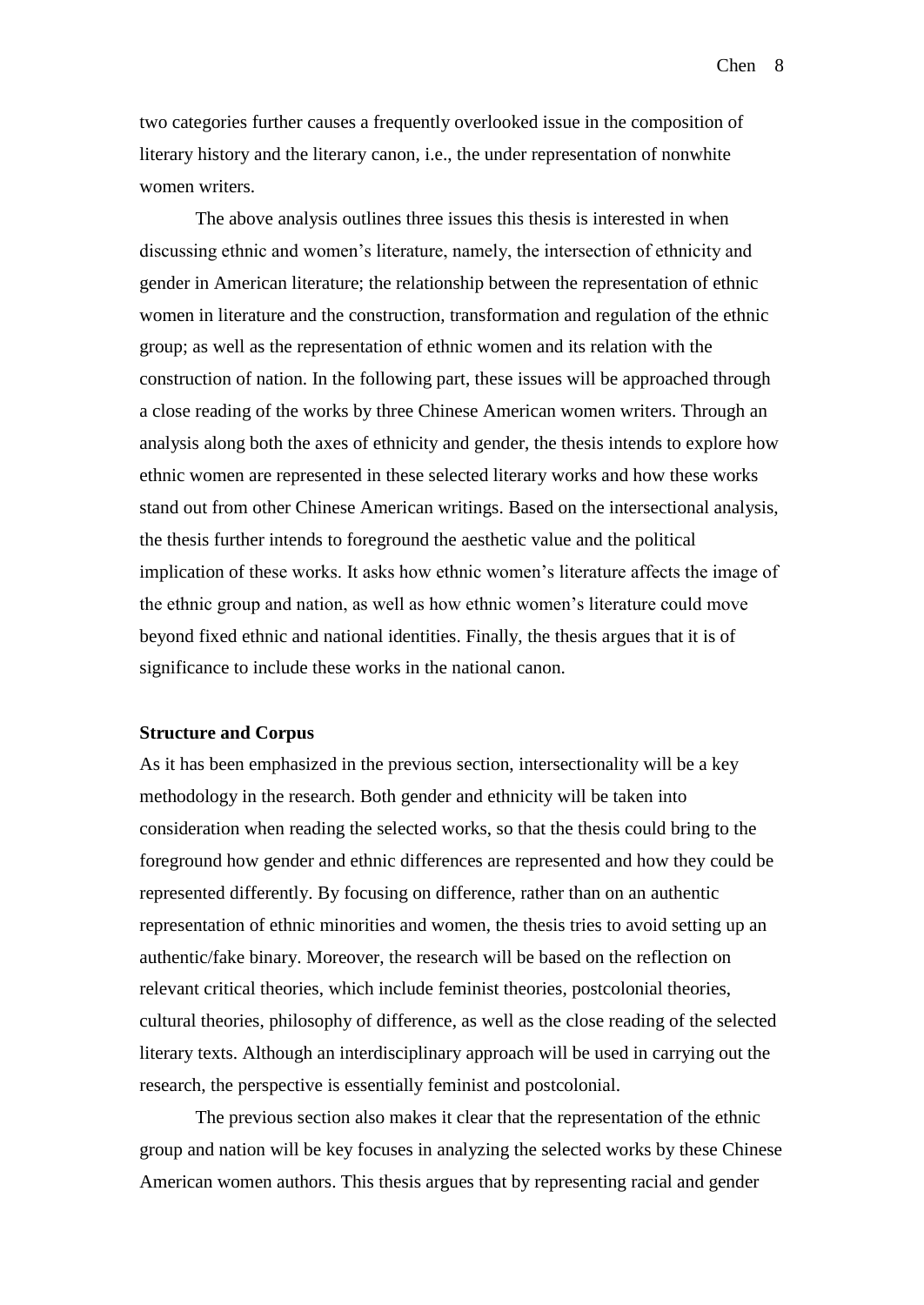differences, the selected works contribute to reconstruct and change the image of the ethnic group and nation. In the research, the politics of representation will be a main concept to be developed throughout the thesis. The politics of representation refers to the way in which gender and ethnicity are regulated and expected to be represented in certain cultural artifices in a given national and cultural context. More specifically, in the thesis the politics of representation refers to the way in which the identities of Chinese American women are regulated and represented in Chinese American literary works published in North American. The use of "politics" in formulating the concept is to stress the dimension that the representation of gender and ethnicity is a contestation of power. It demonstrates that Chinese American women are not merely passive subjects to be defined by their ethnic community and their nation, they can also actively negotiate and redefine their identities and write about gender and ethnic differences. In doing so, they can make a difference in the social and cultural symbolic. As a result, the politics of representation is a two dimensional concept. On the one hand, it involves a top-down process through which the identities of Chinese American women are delimitated and regulated. Through my close reading, I try to make the point that the selected works are not free from this top-down process. On the other hand, it also involves a bottom-up process of questioning and challenging the grand narratives of ethnicity and nation by bringing out ethnic and gender differences.

To illustrate and substantiate the arguments, the thesis will be organized into four chapters. The first chapter will be devoted to elaborate the above outlined politics of representation in Chinese American literature. It intends to show that for ethnic women authors, writing is not a 'free' process in which they can simply exercise their artistic capacity. Thus, in this chapter the focus will fall on the top-down dimension in the politics of representation. By discussing the selected literary texts, the chapter will demonstrate how Chinese American women writers and their works are delimited by their ethnic and gender identity. It observes that the identity of Chinese American women is often pre-defined: either by the mainstream American society through ethnic stereotyping, or by their own ethnic group, and especially by the male members. This will be made clear by outlining the debates during the 80s and 90s among the Chinese American writers and critics, as well as among some Asian American critics, on the authenticity of ethnic representation. In this debate, women writers, including Maxine Hong Kingston and Amy Tan were subjected to severe criticism. Clearly, women writers are not at liberty in defining their own identities.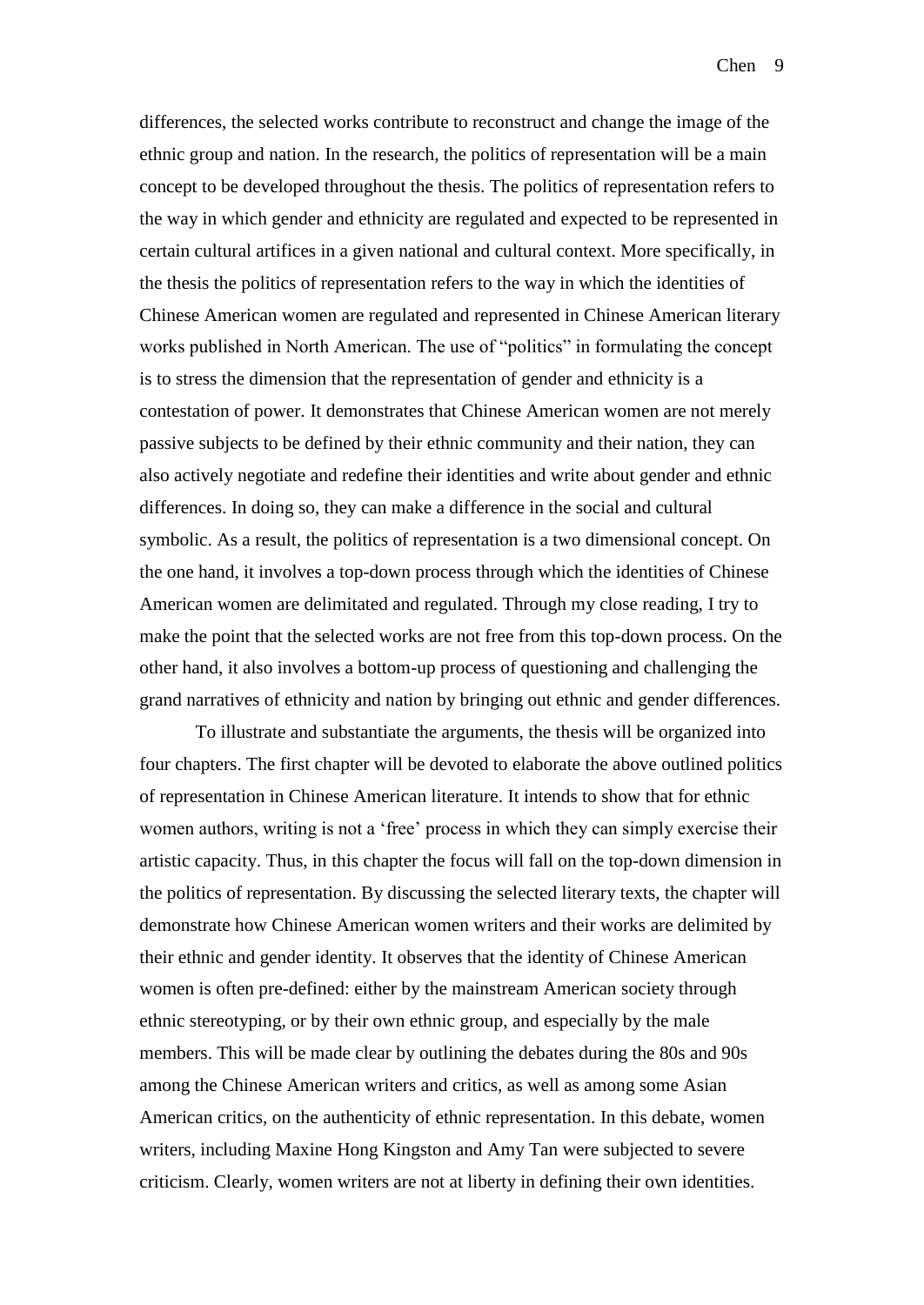Moreover, asymmetrical power relationships also exist in the definition of canon, as Chinese American women's works are often restricted to the category of ethnic or women's literature. Such categorization restricts these works to a limited readership and it is not uncommon that the Chinese American narratives published in the North American market take up the strategies of exoticizing ethnic experiences and selling out their ethnicity in order to appeal to mainstream publishers and audiences. It is also due to these reasons that the representations of Chinese American women and Chinese American community often appear to be stereotypical. Based on these observations, the thesis tries to foreground the dominant politics of representing the Chinese Americans from both political and commercial dimensions, and it argues that the politics of representation leads to the ethnicization of the literary works.

Building upon the theoretical framework outlined in the first chapter, the second to fourth chapters of the thesis will give concrete textual evidence on how the selected literary texts conform to and challenge the politics of representation. The thesis argues that the politics of representation is at work in the selected texts. Textual, thematic and narrative elements will be put to the fore in these chapters to support this argument. More importantly, rather than seeing the politics of representation and the stereotypes in Chinese American literature as an oppressive regulation on Chinese American identity alone, my thesis argues that the politics of representation is nonetheless enabling. It provides the ground from which the Chinese American women can become different. The politics of representation, as well as the corporeal/material difference of Asian American women are both important conditions of becoming different precisely because identity is not constructed through assembling floating signifiers; rather, it is constructed through the temporal fixation and materialization of certain identifications and from such fixation and materialization new possibilities could emerge.

Chapter Two to Four will thus elaborate on the Chinese American women writers' confirmation and contestation to the hegemonic gender and racial politics of representation. Each of the chapters will center on one aspect of the contestation and each accordingly will provide a close reading of one particular literary work. The second chapter, entitled "Contesting Ethnicity", will demonstrate how ethnic identity is redefined in Maxine Hong Kingston's *The Woman Warrior: Memoirs of a Girlhood among the Ghosts* (1975). *The Woman Warrior* is discussed in this chapter because it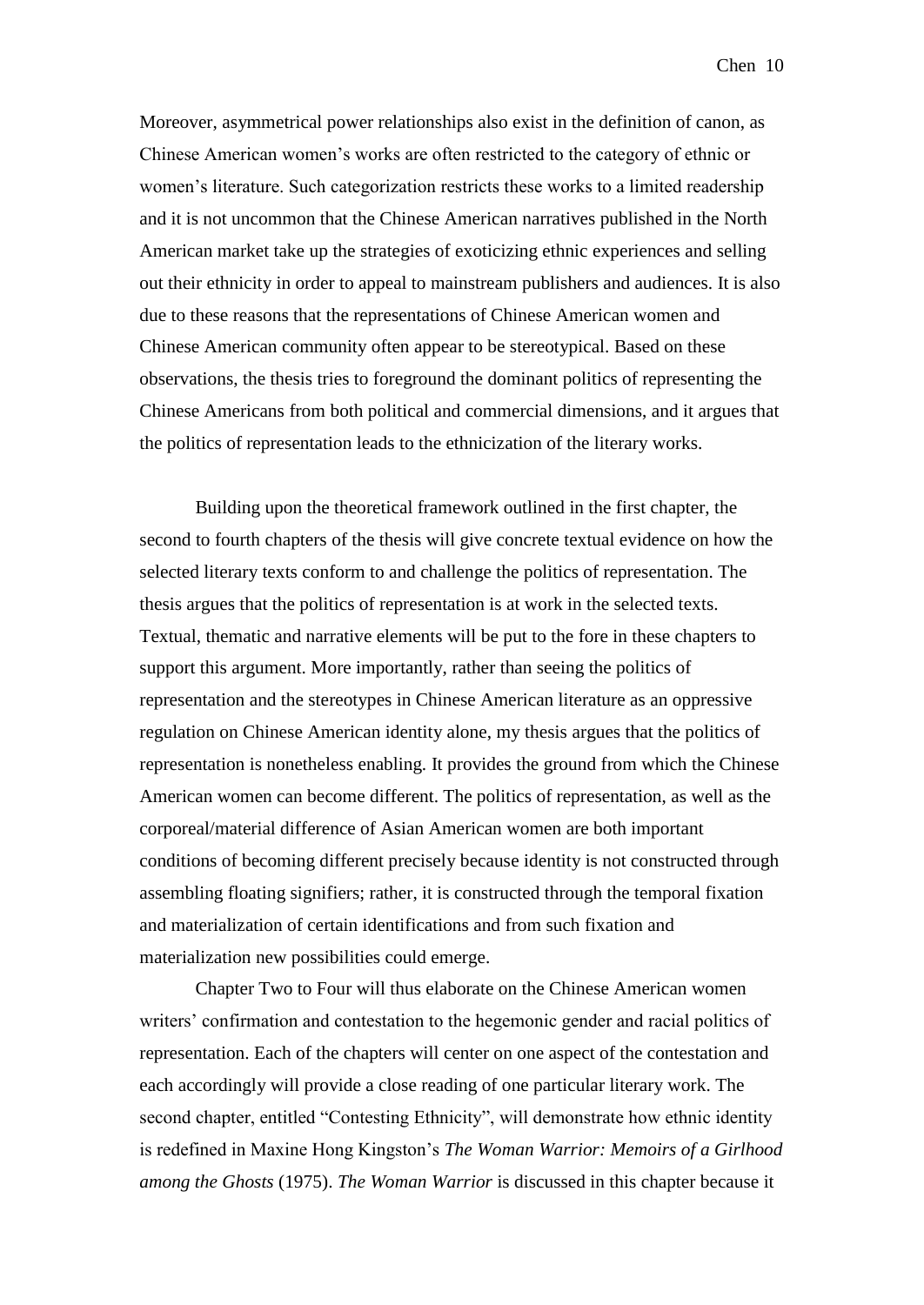presents a unique way of negotiating the Chinese American identity, which is remembering – rewriting memories. Remembering and rewriting can be seen as a gesture of conforming to and moving beyond the fixed gender, ethnic and national identity. As such, the work is pertinent to the discussion on the politics of representation and the possibility to move beyond it. Also, as the book lies at the center of the so called "authenticity debate" referred to above, it enables the research to look into the question of how women's writings could unsettle the regulation of ethnic and gender identities, which are conventionally defined by men. However, the chapter will also offer a critique towards *The Woman Warrior*, since it falls into a binary trap in its representation of the Chinese American community and in this binary representation, it privileges the American identification. Consequently, the work marginalizes and stigmatizes the Chinese Americans who do not share the same American identification. This critique further enables the thesis to go on to its next chapter, which focuses on the national identification in Chinese American women's literature.

Chapter Three, examines how ethnic women writers contest their nationality. It begins with a discussion of the basic inclusion and exclusion at work in the American discourse of multiculturalism – the assimilated (Chinese American) vs. the unassimilable (Chinese). The inclusion and exclusion helps to construct a national image, which further differentiates the United States from China (the West and the rest). In this chapter, a close reading will be given to Nieh Hualing's *Mulberry and Peach: Two Women of China* (1981). *Mulberry and Peach* is originally composed in the Chinese language, though it is written and completed in the United States, after the author, Hualing Nieh, migrates from Mainland China via Taiwan. It first appeared in the early 70s in a newspaper serialization in Taiwan, and is subsequently translated into English and published in the United States in  $1981$ <sup>3</sup>. For various reasons, including the use of language and plot, the book is often categorized as modern Chinese literature, rather than American immigrant literature. Critics also comment that Nieh is obsessed with China in her work (Wong 1998, 135, Feng 2010, 214),

1

<sup>&</sup>lt;sup>3</sup> In Taiwan, the novel is banned in mid-serialization due to the fact that the third chapter is seen as a political satire alluding to the Nationalist, the then ruling party of the island (Wong 219). The book is first published in its entirety in the Chinese language in Hong Kong in 1976 (Wong 225).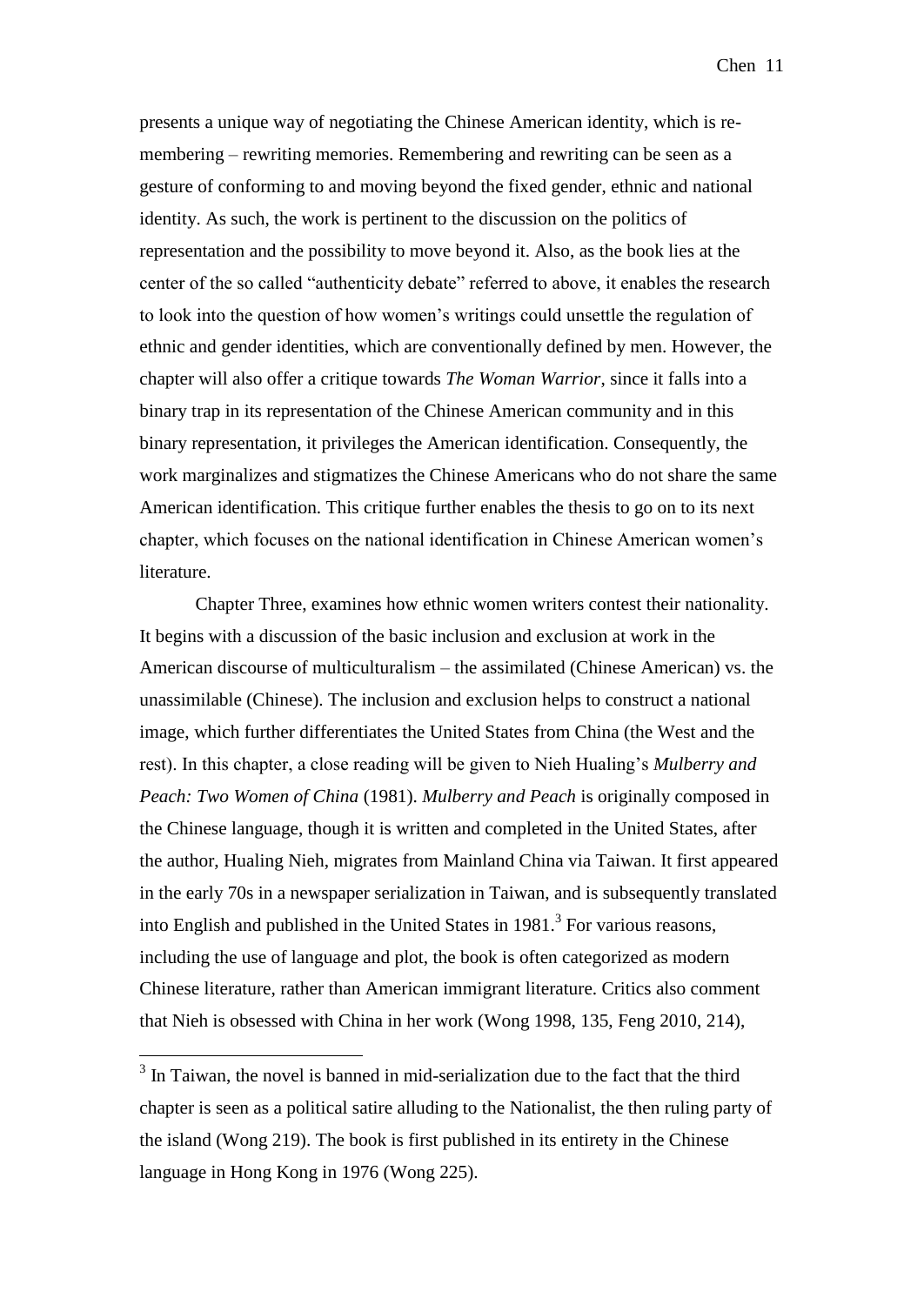despite the fact that immigrant experience is narrated throughout the work. The complicated publishing history and the ambiguous categorization of the book are interesting to the research as it cofounds the national boundary and the novel itself is a migrating one caught in a complex historical and geographical context. Through close reading, the chapter shows that *Mulberry and Peach* challenges the basic inclusion and exclusion that is needed to construct the American national identity by questioning the naturalness of assimilation, the one-sided national identification in the immigrant community, as well as the hidden Chinese identification among the Chinese Americans. Furthermore, the chapter argues that the work can be seen as a Chinese American novel and as such it challenges the linguistic hegemony in the definition of the Chinese American canon, which is dominated by works written in English. Finally, as the novel narrates the important national events in the twentieth century across the Pacific Ocean through the voice of a woman, the project argues that the novel demonstrates that the national history is also lived and inscribed on the female body. Women are as capable of embodying their nation as their male counterparts, although the latter is often assigned to the role.

The final chapter offers a close reading of Gish Jen's *Mona in the Promised Land* (1997). The work distinguishes itself from other Chinese American literature as it probes into an unexplored aspect of Chinese American identity. Rather than choosing between being either Chinese or American, or attempting to negotiate the incompatibility between the Chinese identity and the American one, Jen's protagonist refuses being either Chinese or American, and opts instead to become Jewish. Such a plot makes the novel both innovative and provocative. It addresses the changes in the Chinese American community and outlines the new possibility for being Chinese American. In this chapter, the concept of "becoming-other" will be elaborated. Mona's "self-creation" is noteworthy because although the story may appear to be a postmodern celebration of hybridity and floating signifier, her transformation precisely reveals that becoming is an embodied process and the ethnic body also matters in the process of becoming. Similar to *Mulberry and Peach*, the female body also features prominently in presenting the transgression of fixed identities. By focusing on the difficulties in Mona's transformation, the project tries to demonstrate how corporeal reality matters in the construction of gender and ethnicity and how gender and ethnicity are both embodied. The close reading of the work will also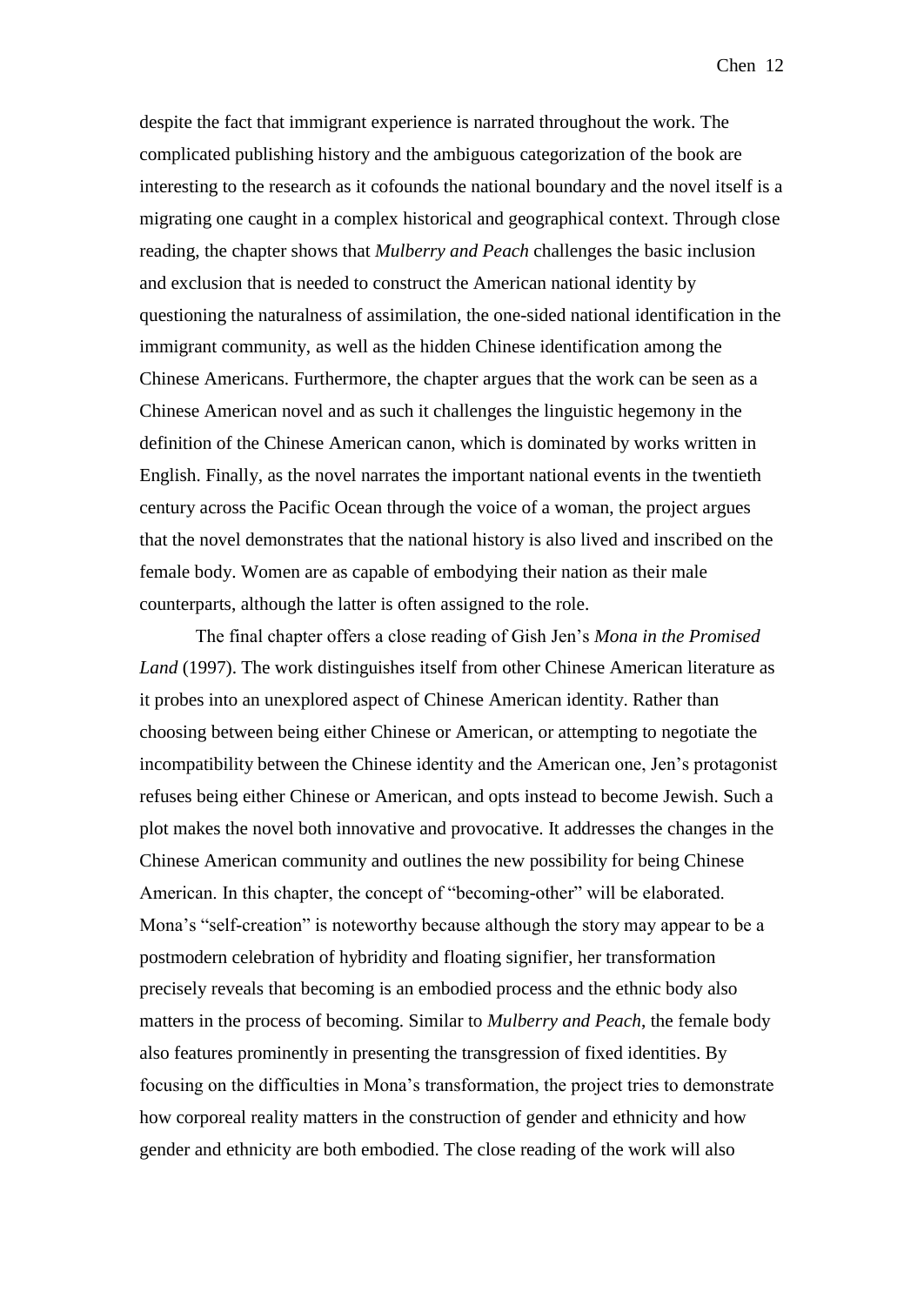provide textual evidence on how ethnicity and gender are contested and reconstructed by women.

Through these analyses, the thesis tries to wind up the research by trying to foreground new territories in the writing of gender and ethnicity. The thesis argues that the texts studied in the thesis can be seen as lines of flight that unsettle the sedimentation of gender, ethnic and national identity. In this regard, ethnic women's literature has a minoritarian tendency and can be seen as what the French philosophers Gilles Deleuze and Félix Guattari refer to as "minor literature". Further, by focusing on the intersection of ethnic and women's literature, the thesis will make the point that although the texts all provide narratives on ethnic life, they move beyond the boundary of ethnicity and should not be seen as representative of the ethnic group or reproductive of the fixed identities. Finally, they address more pertinently the postmodern, multicultural condition in North America where encountering with multiple differences is inevitable. As a result, they also challenge the existing institution of literature.

### **Positioning the Research**

In her seminal article "Situated Knowledges: The Science Question in Feminism and the Privilege of Partial Perspective", Donna Haraway critiques the claim of objective scientific knowledge and gives the uncountable noun "knowledge" a plural form to demonstrate that there is more than one form of scientific knowledge and that multiple locations exist in the production of knowledge. Not only are all knowledges situated, Haraway goes on to argue that the situated, partial form of knowledge is also a privileged form of knowledge. She states,

> The standpoints of the subjugated are not "innocent" positions. On the contrary, they are preferred because in principle they are least likely to allow denial of the critical and interpretive core of all knowledge. They are knowledgeable of modes of denial through repression, forgetting, and disappearing acts – ways of being nowhere while claiming to see comprehensively. "Subjugated" standpoints are preferred because they seem to promise more adequate, sustained, objective, transforming accounts of the world (Haraway 584).

Haraway's critical stance towards a universally valid knowledge is very much shared by the writer of this thesis. The thesis is aware of its own position and the partiality of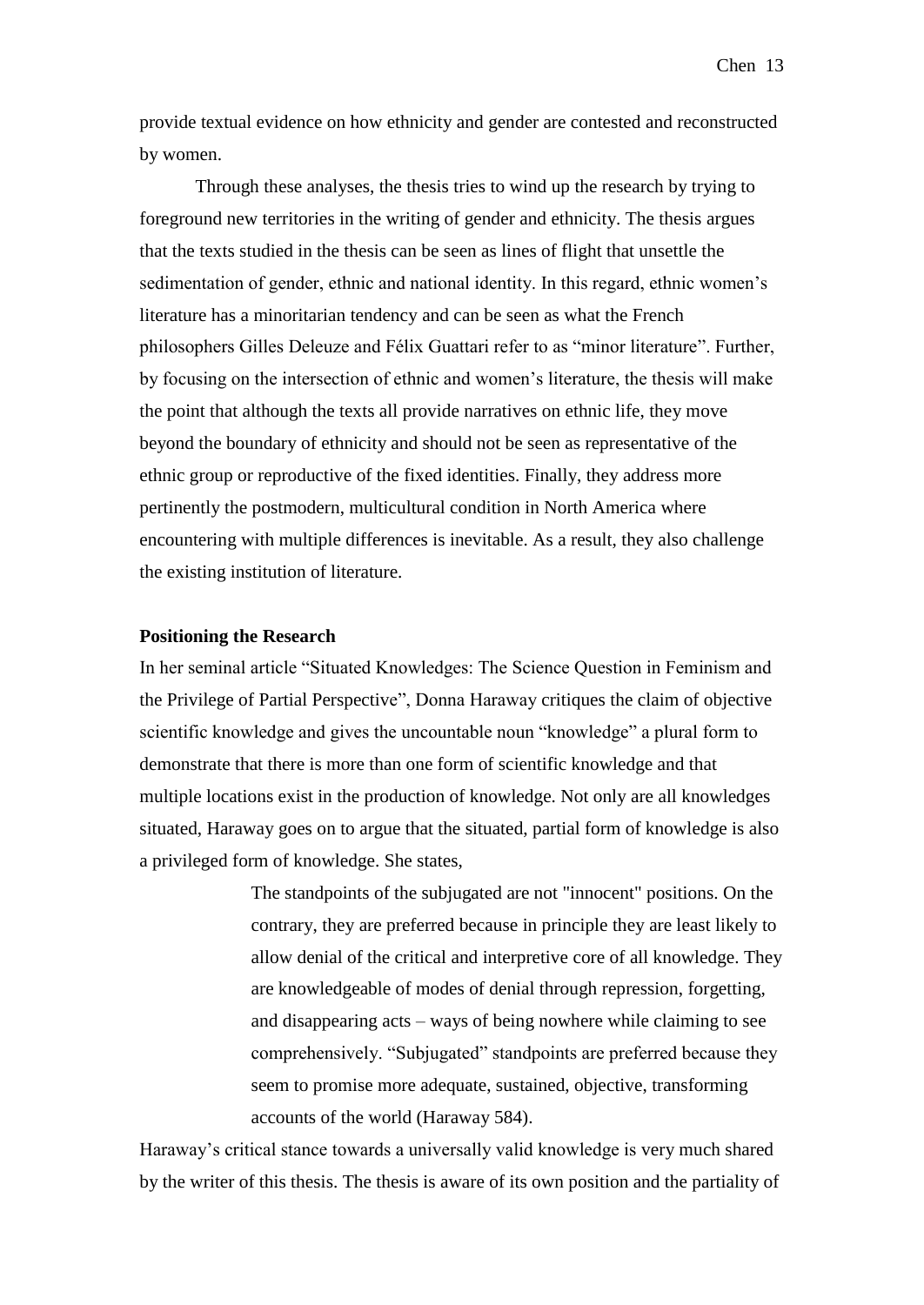the knowledge it produces thereafter. The project's interest in Chinese American literature is not coincidental, as it is originated from a course on American immigrant writers in the English department of Leiden University. My education gave me the opportunity to read and appreciate these works. My experience as a Chinese student living in the Netherlands also enables me to identify myself with some of the characters depicted in these works.

Whereas my experience enables me to establish an intimate relationship with these works, my training as a feminist researcher also allows me to keep a critical distance from them. The critical texts by feminist and postcolonial scholars that I came across during my studies inspired me and helped me to develop a critical consciousness to various issues relating to gender and ethnicity. I bring such consciousness with me when reading Chinese American women's literature and therefore I am sensitive to the gender and ethnic issues embedded in these narratives.

More importantly, this position also enables me to select which works are meaningful to be researched on in the project. As it has been pointed out previously, the construction of the literary canon is a process of inclusion and exclusion. It is hence a political act and it is of consequences. The same can also be said to a research focusing on particular literary texts. By choosing which texts are worthy of academic interests, the project is consciously including and excluding certain texts in support of its arguments. The choice is by no means innocent. The project is aware of the intricacy involved in making the choice and the position it takes. Yet, although the project does not claim to produce objective knowledge, it nevertheless argues that what is produced in the research is urgent and important, as it offers a rethinking of American literature and brings attention to the taken-for-granted yet problematic understanding of ethnic literature. By being accountable for its position, the project tries to render visible what is at stake in the arguments developed here and to make space for further debates from different perspectives. Meanwhile, the project does not assume a relativist view that all perspectives are equally valid. It is precisely the specific location taken by the thesis that it can see better the asymmetrical power relationship hidden in American literature. It hopes to join the feminist, postcolonial and ethnic scholars to argue for the recognition of women's and ethnic literature as well as to challenge the patriarchal and racial hegemony existing in American literature.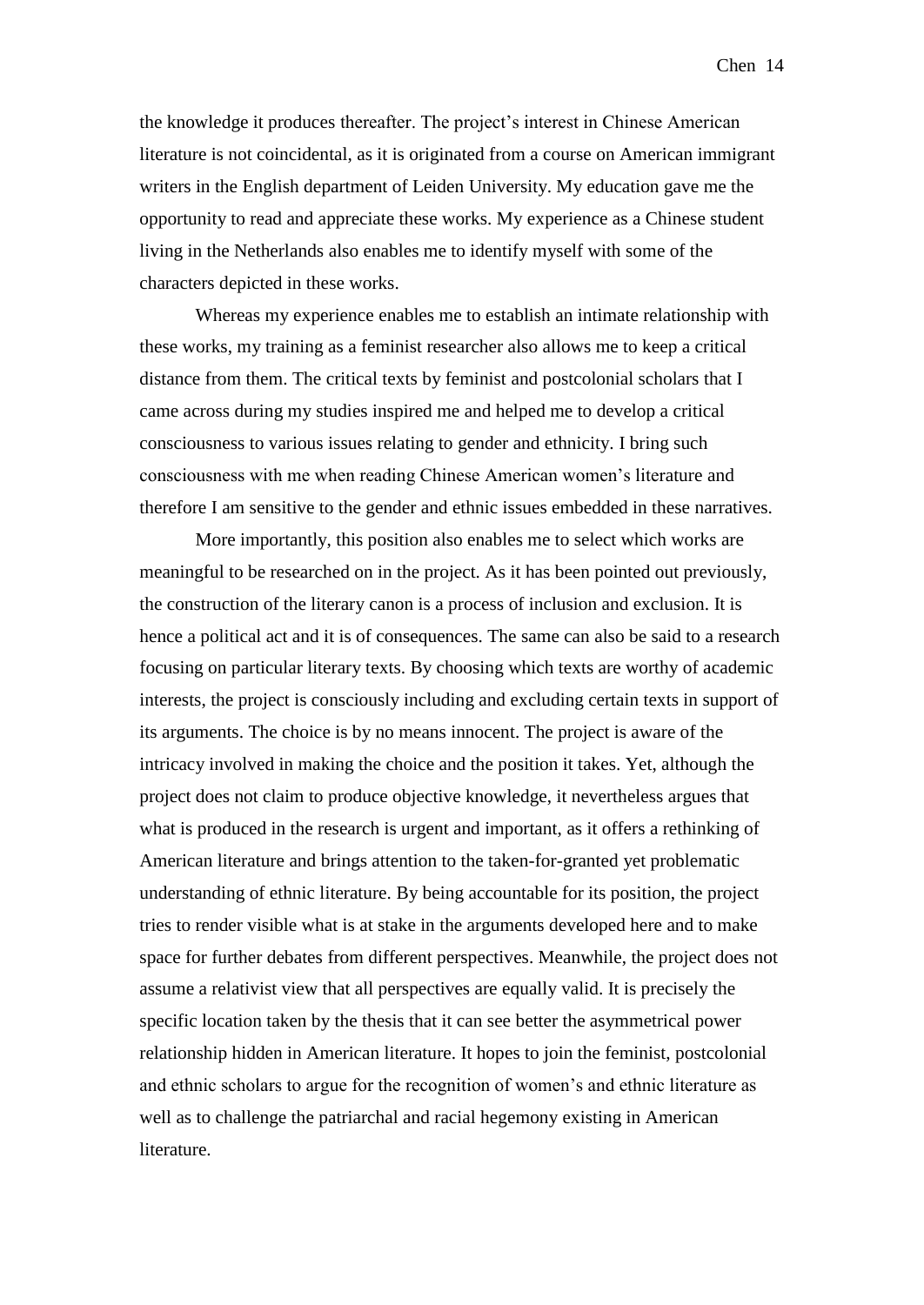A final remark before concluding the introduction is that it is not a separate set of standards for ethnic women writers that the project calls for. It is not productive to insist on a statistical equality in the recognition of ethnic and women writers, although the project is convinced that more ethnic women writers need to be recognized and included in the national canon. Yet, a mere insistence on the equality in number fails to fully address the existing hierarchy in literary institution. Instead, it is the debate on the status of ethnic literature in North America, and also the debate on what is ethnic and gender difference that the research intends to provoke and participate in. This attitude is very well summarized by Elaine Showalter in her latest book *A Jury of Her Peers*,

> I believe that American women writers no longer need specially constituted juries, softened judgments, unspoken arguments, or suppression of evidence in order to stand alongside the greatest artists in out literary heritage. Indeed, we need the vigorous public debate of a critical trial, with witnesses for the prosecution as well as the defense, to ensure that American women writers take their place in our literary heritage. What keeps literature alive, meaningful to read, and exciting to teach isn't unstinting approval or unanimous admiration, but rousing argument and robust dispute (Showalter xii).

Similarly, by working on the selected works and foregrounding their value, I also try to participate in, but not to bring a closure to, the debate. If what is included and excluded in the literary canon was based on a consensus of what is literature, and the history of American literature is written on the basis of a unified vision of the America, then now it is the high time that such consensus was broken down so that multiple differences would be more comfortably accommodated in American literature. It is believed that by contending with other voices in the debate, a better vision of American literature could be produced.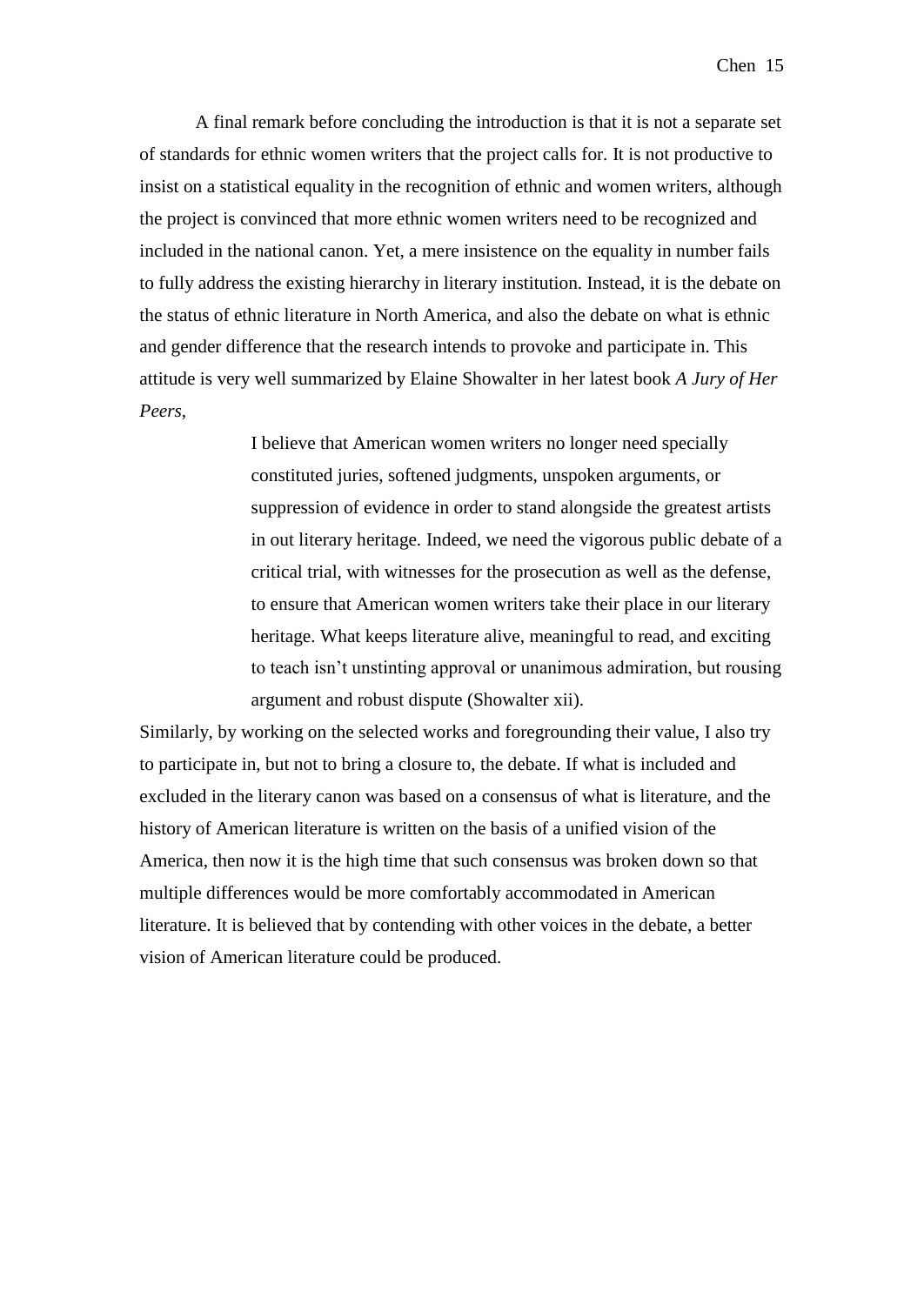## **Chapter 1 The Politics of Representation**

*Why must I "represent" anyone beside myself? Why should I be denied an individual artistic vision? And I do not think I wrote a "negative" book, as the Chinese American reviewer said; but suppose I had? Suppose I had been so wonderfully talented that I wrote a tragedy? Are we Chinese Americans to deny ourselves tragedy? If we give up tragedy in order to make a good impression on Caucasians, we have lost a battle … I'm certain that some day when a great body of Chinese American writing becomes published and known, then readers will no longer have to put such a burden on each book that comes out. Readers can see the variety of ways for Chinese Americans to be.* 

"Cultural Mis-readings by American Reviewers", 63

The years between 1970s and 1980s have witnessed a success of Chinese American literature. Authors like Frank Chin, Maxine Hong Kingston, David Henry Hwang and Amy Tan one by one published their works and established their reputation in the literary world. Their success, apart from their individual talent and endeavor, also owes to the emergence of multiculturalism as well as various political and academic movements that have generated interests in ethnic life writings, subaltern voices, cultural differences, etc.. Among this generation of Chinese American writers the two women novelists, Kingston and Tan, with their intersectional identity of woman and second generation Chinese immigrant, have gained popularity both in the academia and in the publishing market. They use Chinese myths and stories extensively in their writings and often structure their novels in a "talk story" way.<sup>4</sup> Both of their debut works, *The Woman Warrior: Memories of a Girlhood Among Ghosts* and *The Joy* 

<u>.</u>

<sup>&</sup>lt;sup>4</sup> This is a word for word translation of jianggushi (meaning storytelling in Chinese) in English. Kingston uses this term in *The Woman Warrior* to refer to the Chinese folk stories and life experiences the mother tells, or makes up for her daughter. Usually these talk stories convey implicit messages about old wisdoms and traditions, which are expected to be grasped by the listener. In Kingston's novel, the talking story is a way for women to construct narratives about their lives and break silence.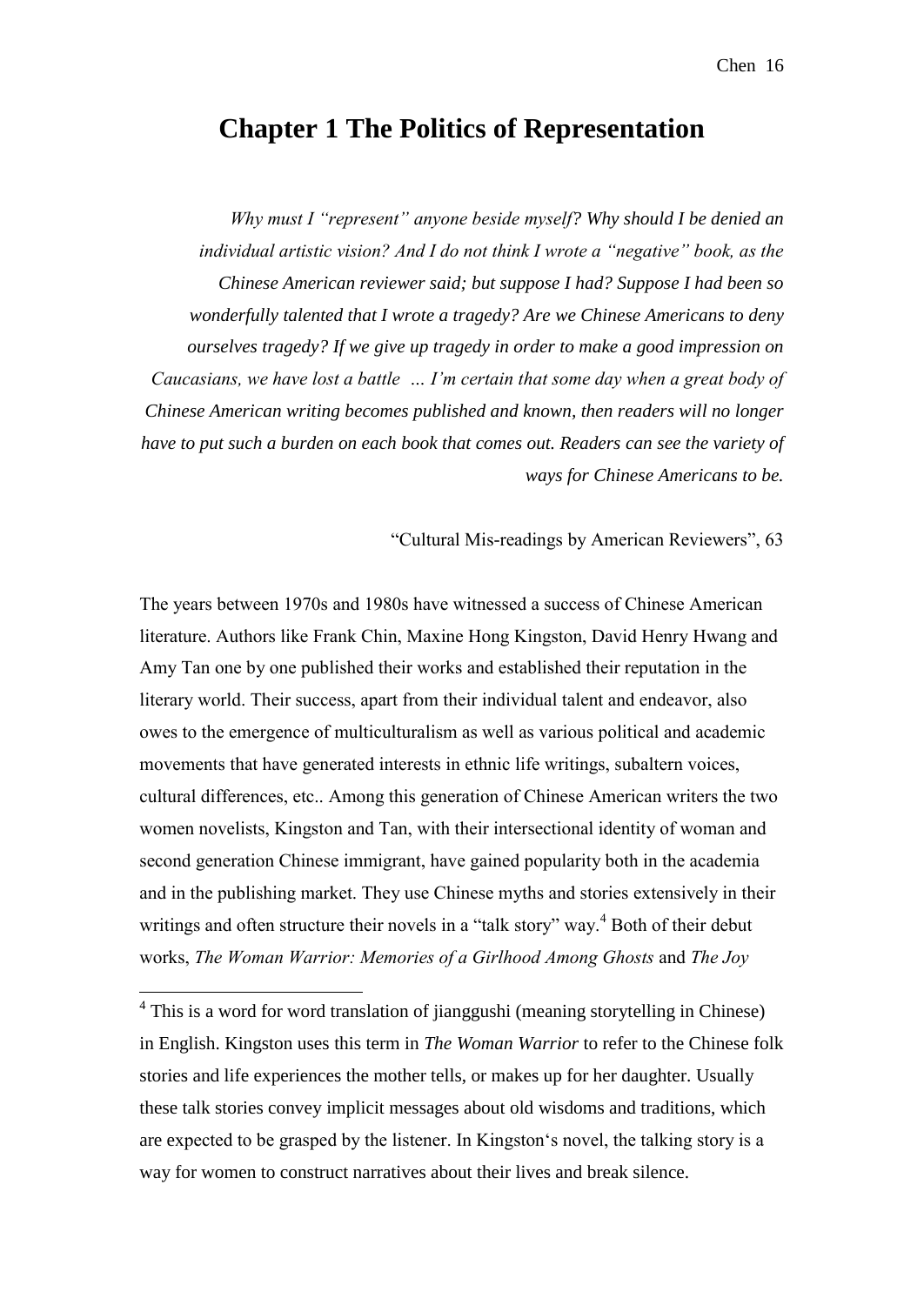*Luck Club* share these characters. In both works, the Chinese women are given the chance to relate their experiences in both their homeland and adopted land; they construct their sites of difference and deconstruct certain stereotypical and stigmatic representations of women of color in their separate narratives. As the works are written by women writers with Chinese ancestry, it is believed among the general readers that these representations of China and Chinese women are authentic and unmediated. They present a unique experience that is unknown and thought to be exotic to the general Western readers.

The experiences of the Third World women gaining autonomy and react against the patriarchy and Westerner's Orientalist imagination also fit into the feminist and postcolonial discourse. When explaining the popularity of Amy Tan and her fellow Asian American writes, Tamara Silvia Wagner notes,

> It was particularly the nineties, with its growing interest in "politics of identity" and hybridity as a newly appreciated "identity kit" for an age of globalization, that provided a fostering environment for the growth of ethnic American fiction. At the same time, the growth of Third World feminism created new interest in subaltern women. Consumers of mainstream fiction in the nineties looked for ethnic and/or feminist stories. The centrality of women in Chinese diasporic writing satisfied both demands (160-161).

Both Kingston's and Tan's works are published in a right time and hit squarely the catchwords of the academy. To a certain extent, this is because of the works' focus on the hyphenated identity of Asian American and their efforts in bringing the marginal group to the center that it gains the double recognition from both the academy and the public. This in turn adds to the credibility of the works as an honest and authentic representation of China and Chinese women. However, as the novel presents the Chinese women's difference, the exotic orientalist stories and the cultural shocks in multi-ethnic families, one may suspect that the novel satisfies very much the voyeuristic desire of the Western readers. Though Kingston and Tan present Chinese men and Chinese women differently from the powerful Kongfu fighters and the submissive, beautiful Asian women, their representation may as well be "fake". Indeed, the exotic elements in the works lead to vehement criticism. Wagner, for instance, in her article on *The Joy Luck Club* points out in her essay that Tan is criticized for feeding on the exotic past of the earlier immigrant generation and using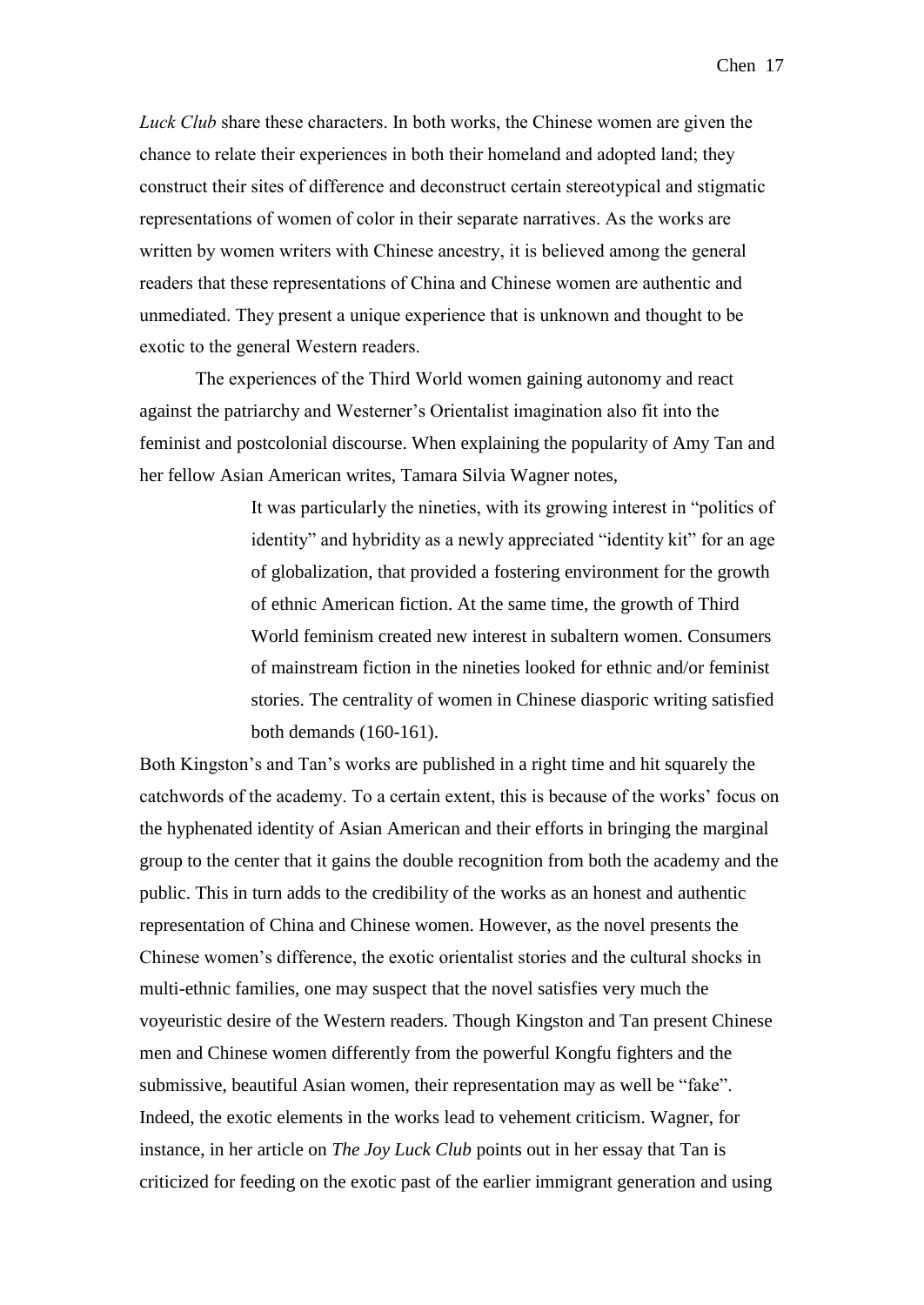the exoticized stories as selling points of her novels. She also points out that the "Asian American neo-orientalism has become a prevailing approach in recent criticism" (164). In fact, some of myths and customs depicted in Kingston's and Tan's works are perhaps more astonishing to readers and scholars from the east side of the Pacific than to those who are from the west. Such experience is testified by Mimi Chan. She deplores, "[m]any Hong Kong Chinese I have talked to, or even recent immigrants to the United States – all "Westernised" Chinese – tend to see Kingston as exploiting her Chineseness, selling out her country and her people" (qtd. in Wagner 163).

Partly due to their extensive reworking of the traditional Chinese material, partially due to their success in the North American market and academy and being praised for their authenticity, these two authors' representation are not only being questioned, but are also severely criticized by some critics, in particular the critics who are familiar with the Chinese culture and the immigrant community. One of the most radical critics of these two authors is Frank Chin, a Chinese American writer and literary critic. In his article entitled "Come All Ye Asian American Writers of the Real and the Fake", he attacks three well established, arguably also the most wellknown, Chinese American authors for faking the Chinese culture. He writes,

> Kingston, Hwang, and Tan are the first writers of any race, and certainly the first writers of Asian ancestry, to so boldly fake the bestknown works from the most universally known body of Asian literature and lore in history. And, to legitimize their faking, they have to fake all of Asian American history and literature, and argue that the immigrants who settled and established Chinese America lost touch with Chinese culture, and that a faulty memory combined with new experience produced new versions of these traditional stories. This version of history is their contribution to the stereotype (135).

According to Chin, the Chinese American authors internalize the western stereotypes about China. Their works distort Chinese culture and reinforce racist, sexist and Orientalist stereotypes of China produced by the West. Thus, their distorted representation of the Chinese and the Chinese American community is not merely an unrealistic and exoticized one, but an even worse form of racism, a racism directed by members of the community towards the community itself.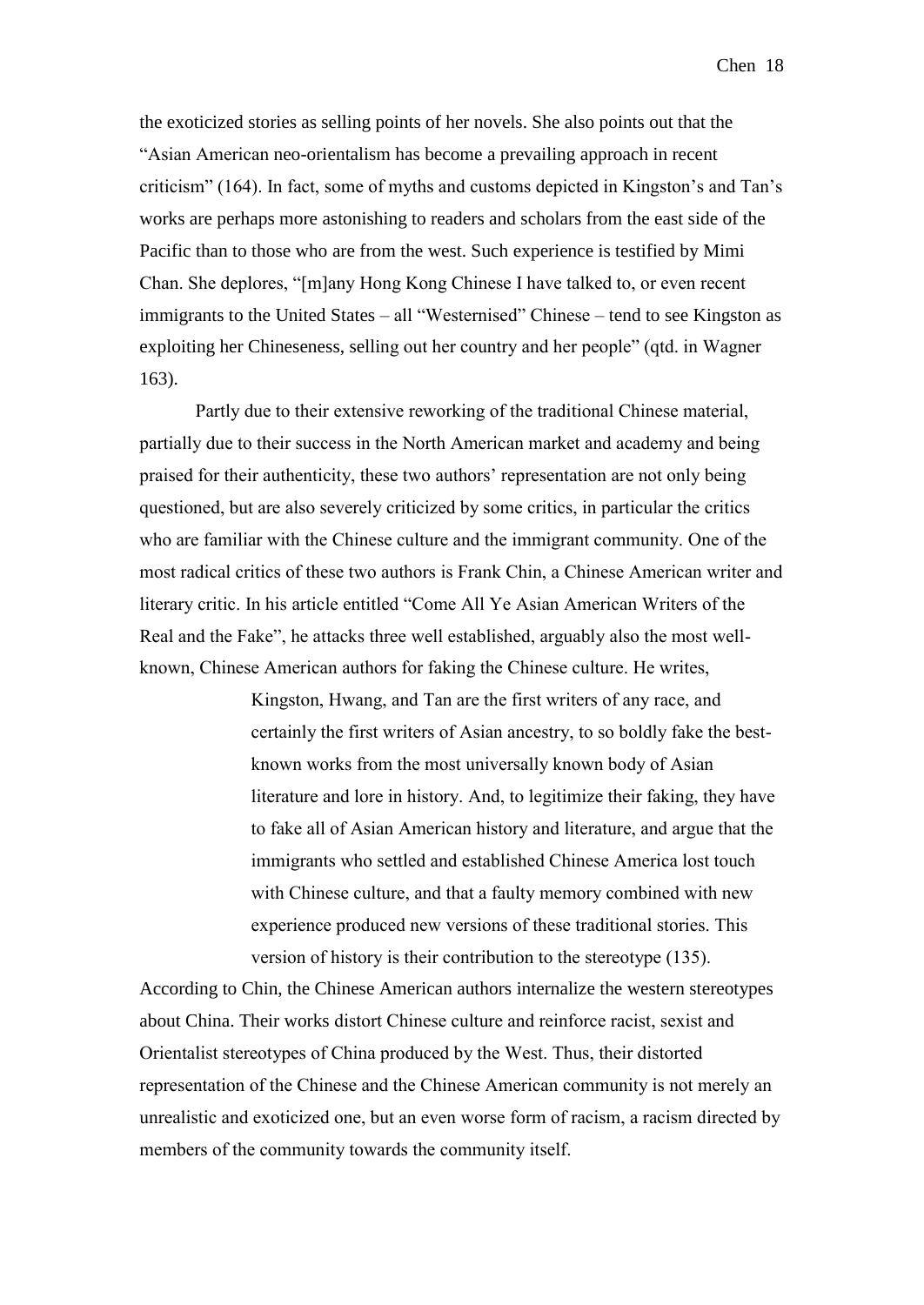Frustrated by the criticism from the Chinese American critics, the Chinese American author Maxine Hong Kingston complains in her article "Cultural Misreadings by American Reviewers" that the need to "represent" the ethnic group is a burden to her literary creation. Kingston's complaint captures very well the essence of this debate on authenticity. The feelings of being denied an individual artistic vision and of being denied tragedy as an ethnic community acutely felt by Maxine Hong Kingston reveal that at least for Chinese American writers, they are more restricted in their literary creation than their non-ethnic peers. As a result, the burden referred to by Kingston reveals a certain set of underlying rules governing the creation and reception of Chinese American literature, which I referred to as "the politics of representation" in the introduction. It is also believed that gender plays a role in the politics of representation as the debate on authenticity is to a large extent a debate led by Maxine Hong Kingston, a Chinese American woman writer, and Frank Chin, a Chinese American male writer and critic. It is arguable that women writers are more restricted by the politics of representation because what weighs on their shoulder is not only a resistance against racism, but also a resistance against sexism, both present in the ethnic community and the mainstream American society. In this chapter, attention will be devoted to outline and make sense of the restricting aspect of the politics of representation: what these politics of representation are, how they come into being and how they affect the reading and reception of Chinese American women's literature. The analysis will be organized primarily along two dimensions, the political dimension and the commercial dimension.

#### **Politics of Representation: A Political Dimension**

Although the debate seems to center on certain Chinese American authors, Maxine Hong Kingston in particular, the debate concerns deeper issues within the Chinese American immigrant community. Some critics see the disagreement as essentially a debate on gender. They argue that the criticisms towards Kingston's book articulated by some Asian American scholars are a result from the conflict between feminism and the patriarchally structured ethnic community (Kim xix, Cheung 239, Bow 32). Sheng-mei Ma pushes this line of argument further and argues that the issue of Orientalism is "inextricably entwined with gender; it is predicated on a gender dialectic". Thus the debate on ethnic authenticity is a skirmish between the male and female authors of Chinese origin and in particular between Kingston and Frank Chin.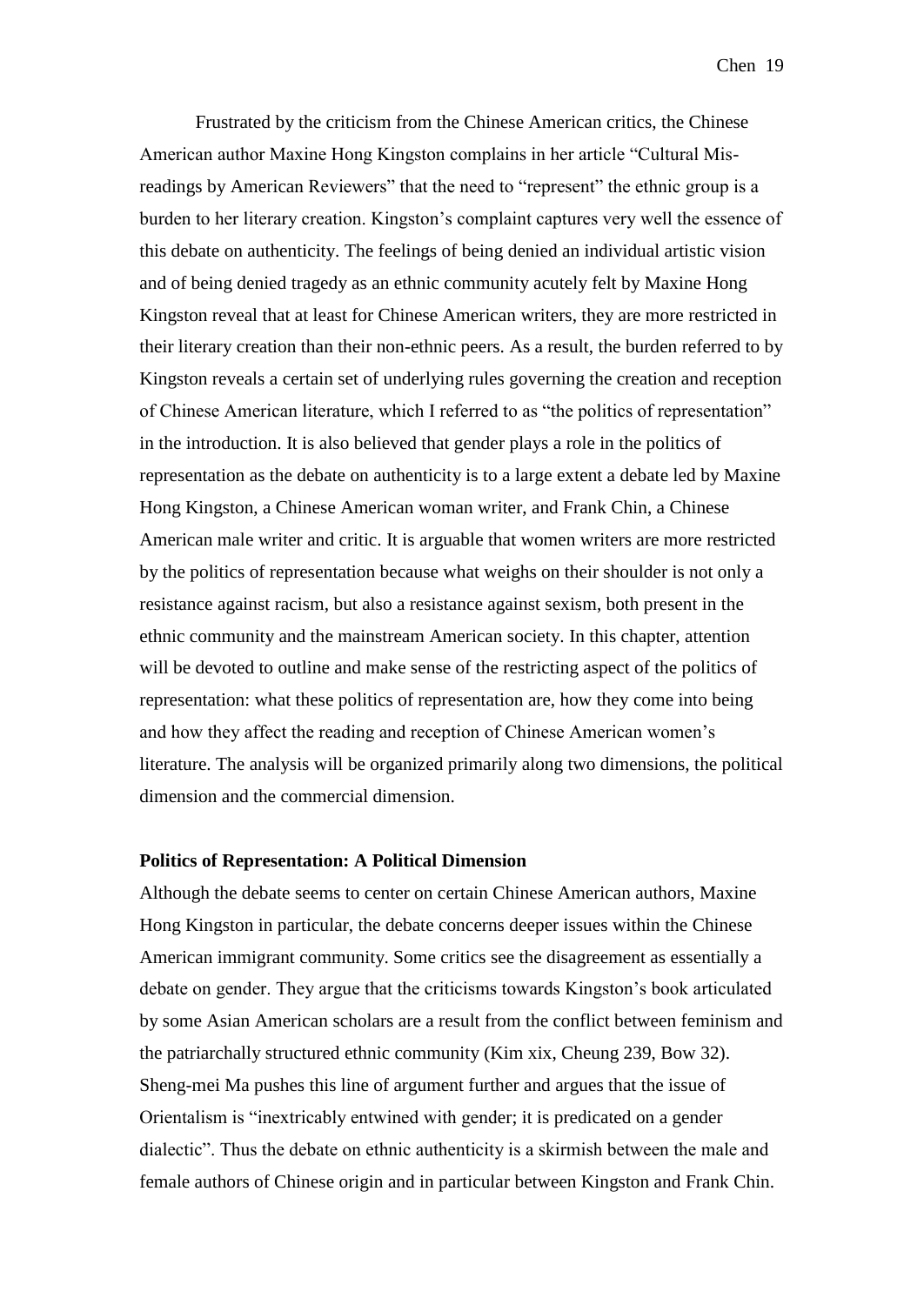According to him, these authors rebel against Orientalism at each other's cost: whereas the male authors accuses the women writers for the gelding of Asian American men, women writers retort with the condemnation of the "misogynist Asian tradition inherited by most Asian American men" (28).

Arguments have also been raised from the perspective of culture. Lisa Lowe and Begonia Simal Gonzalez, for instance, attribute the cause of the debate to the divergence in perspectives between the Asian American purists and cultural pluralists. Critics following this line of argument point out that the cultural purists' rigid insistence on cultural authenticity reflects their ahistorical view of culture and their fear of multiplicity. Yet other critics also warn that the advocacy for pluralism could be dangerous, since the existence of the ethnic cultural is often at stake in the encounter with the mainstream culture. In attempting to bridge the cultural difference between "East" and "West", many early generations of Chinese American authors end up in normalizing American values and "[trading] one kind of Orientalism for another" (Chen 379). As a result, ethnic culture has a precarious relationship with the mainstream culture and it is difficult to negotiate an approach to ethnic culture that is neither assimilationist nor ahistorical.

By briefly reviewing the debate and the issues discussed by the critics, it becomes clear that, rather than seeing Chinese American literary works as crafted artistic compositions, the critics tend to give more attention to how Chinese Americans and the immigrant community in general are represented to the mainstream society through the literary works. In other works, the debate reveals that for many critics, the social implication of the works weighs as much as, if not more than, the aesthetic value. Specifically, although Kingston's *The Woman Warrior* is at most a mediated record of the individual experience in the Chinese American immigrant community, and therefore its reliability can be subjected to question, it is nevertheless often discussed as a representation of the immigrant community and is regulated as such.

In the case of Kingston, the tendency to conflate the artistic, nonrepresentative aspects of the book with the factual representation of the ethnic community should not be simply dismissed as a mistake. Such tendency precisely points to what Kingston refers to as the burden of representation faced by many ethnic writers. Unlike their white peers, acclaimed ethnic authors are more likely to be seen as the few representatives who can speak for their ethnic group and can be heard in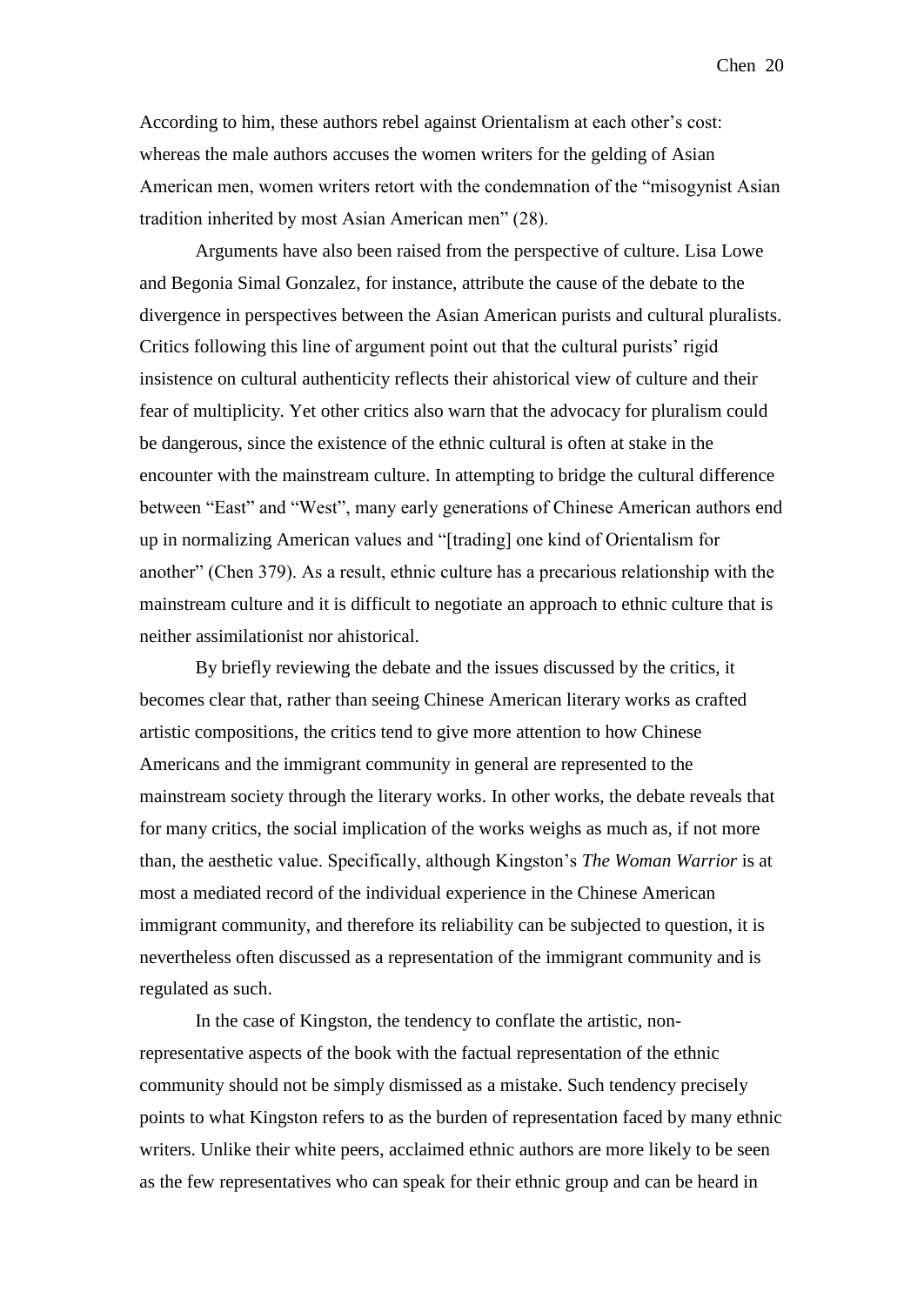the mainstream culture. Furthermore, such conflation reflects a desire of the ethnic community to articulate its voice and to be heard also in the mainstream society. Yet as such opportunities are not sufficiently granted to the ethnic community, especially before the status and value of Chinese American literature were recognized by the mainstream society, the issues of who are entitled to be the literary spokesperson for the community and how the community is represented in literature are therefore not only issues of aesthetics, but also contestations on the power to define, to represent and to make visible the ethnic community. In the well-known article "Can the subaltern speak", Gayatri Chakravorty Spivak in her discussion on the representation of subaltern women warns that the political aspect of representation should not be confused with its aesthetic aspect. By discussing Karl Marx's use of "darstellen" and "vertreten" in *The Eighteenth Brumaire*, both of which are translated into "representation" in English, Spivak points out,

> In the guise of a post-Marxist description of the scene of power, we thus encounter a much older debate: between representation or rhetoric as tropology and as persuasion. *Darstellen* belongs to the first constellation, *vertreten* – with stronger suggestions of substitution – to the second. Again, they are related, but running them together, especially in order to say that beyond both is where oppressed subject speak, act and know *for themselves*, leads to an essentialist, utopian politics (71, emphasis original).

For Spivak, "darstellen" refers to "re-presentation, as in art or philosophy"; "vertreten" refers to "speaking for" in the political sense (70). The confusion of these two senses of "representation" could lead to political consequences. Yet, in the case of *The Woman Warrior* as well as Chinese American literature in general, these two aspects are intricately intertwined and it is impossible to speak of either aspect without the other. In other words, the aesthetic representation of the ethnic group is always already political and the aesthetic representation is taken as that which speaks for the ethnic community. The inevitability of such conflation is resulted from the marginal position of both Chinese American literature and Chinese American community in the American society. With the complication of the Orientalist, feminized and racist stereotypes plaguing the image of Chinese Americans in the mainstream society, there is also a general anxiety over misrepresentation among the intellectuals. The underlying rules governing Chinese American literature are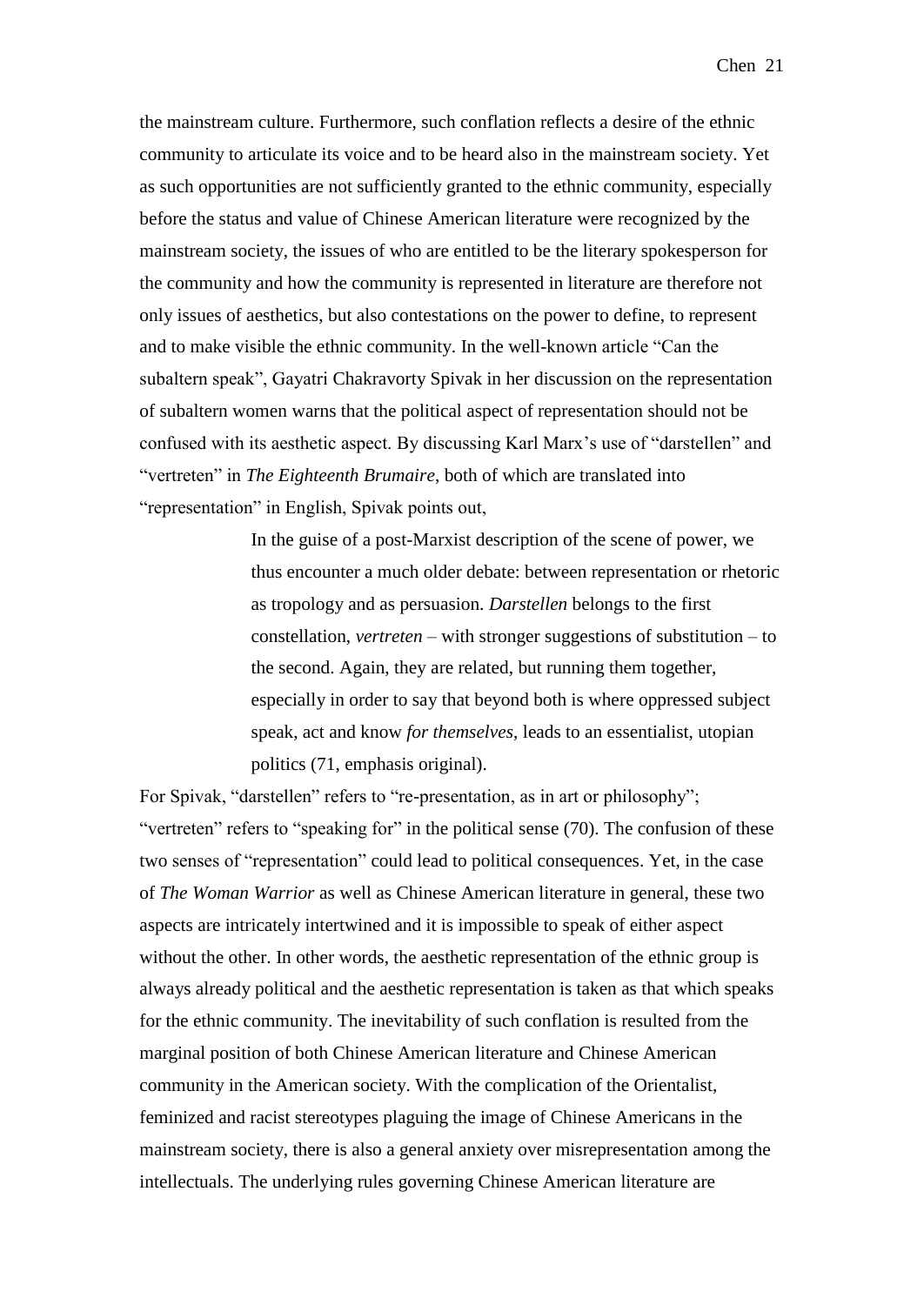therefore a systematic set of representational politics, which are caused by the social and political complexities confronted by Chinese Americans. This representational policy also renders clear the concealed hierarchical power relationship within in the ethnic community and between the ethnic community and the mainstream society.

Although it appears that the debate is mostly situated within the ethnic community and the contention falls on the distortion of ethnic reality, stereotyping and the liberty Kingston takes in modifying classical Chinese texts, the debate should not be discussed in isolation from the mainstream reception of the work and the image of Chinese American ethnic group perceived in the mainstream society. To a certain extent, it is not the literary representation of Chinese American in *The Woman Warrior* as such, but the positive reception and the praise of authenticity the book gets from the mainstream, white critics that make the book the center of the contention. Willingly or not, the mainstream success the book achieves gains itself a position to speak *for* the ethnic community. As a result of such position and the power it gains from such position, its representation of the ethnic group and culture is of greater consequence and it matters more than those less successful, and less read, literary works. The mainstream readership also brings about the issue of how the Chinese American individuals and community are being seen in the mainstream American society. To a large extent, the purpose of disciplining misrepresentation in ethnic literature is to guard against the possibility of misreading by readers from without the ethnic community, as their knowledge about Chinese American culture and the Chinese American reality is limited. The anxiety over misrepresentation is hence also an anxiety over either an assimilationist, or a stigmatized image of the ethnic self. Such an anxiety is very much shared by the individuals within the ethnic community.

Meanwhile, although the book is spoken of highly by white critics, the warm reception does not necessarily suggest that when moved beyond the boundary of ethnic community, the value of the work can be genuinely appreciated. Neither does such appreciation necessarily suggest that the work is read more appropriately in the mainstream than in the ethnic community either. For instance, in response to the mainstream praise, Kingston laments in "Cultural Mis-readings by American Reviewers", "I suspect most of them of perceiving its quality in an unconscious sort of way; that they praise the wrong things" (55). Indeed, ethnic writers do not enjoy more freedom in writing in the mainstream society than they do within the ethnic community. In the mainstream society there is a set of representational politics which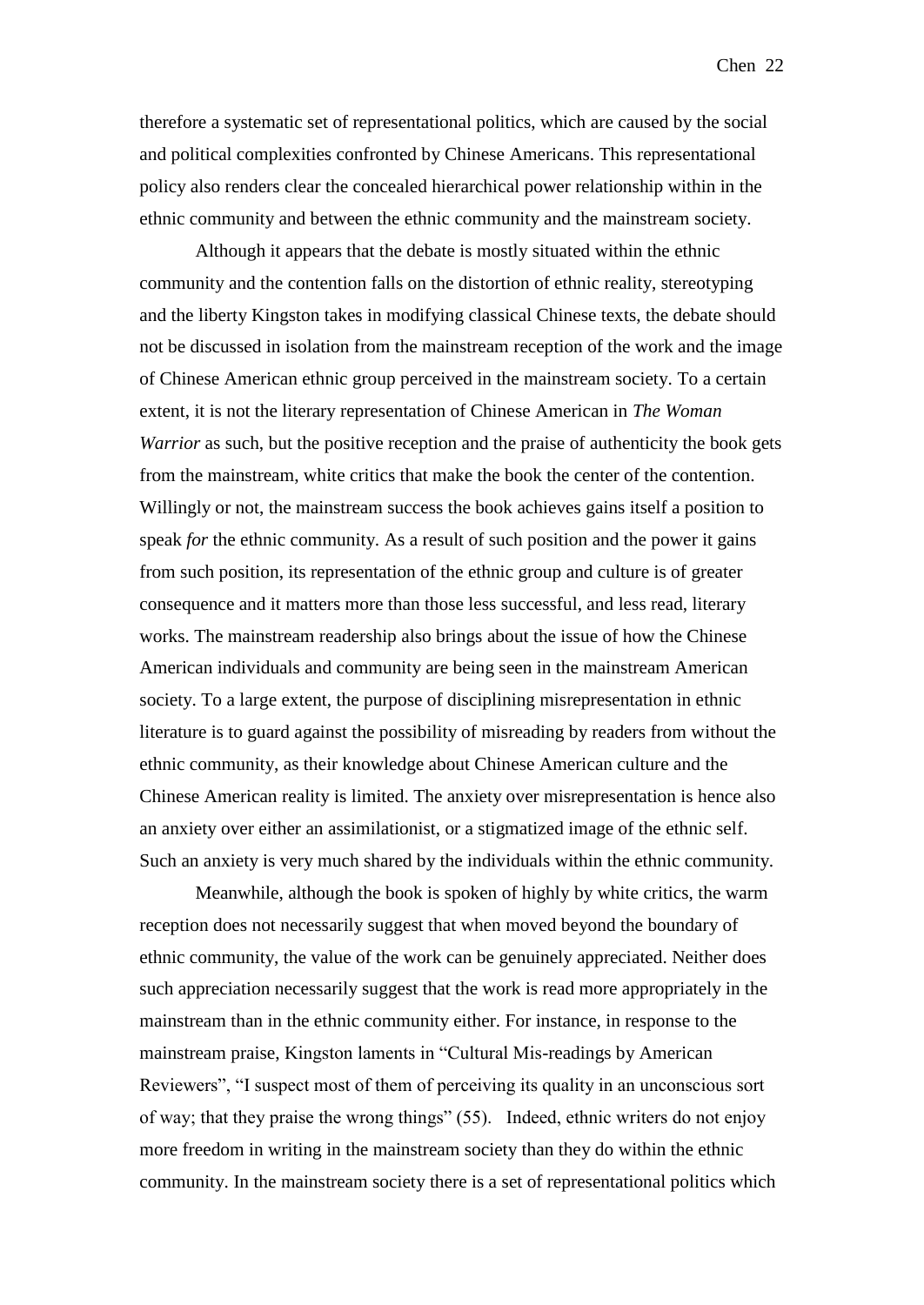exists prior to the self-regulation from within the ethnic community. It is for this reason that the community is uneasy about the representation made by authors including Kingston, Tan and Hwang. For the same reason, the community is also anxious about the stigmatized image of the ethnic self.

To understand the relationship between the regulations the ethnic community imposes on itself and the superior white culture, it would be useful to make a digression here and discuss the concept of "*ressentiment*" in the ethnic context. In discussing the numerous cases of internal feud among Chinese artists and scholars, Rey Chow develops the Nietzschian term "*ressentiment*" along the line of Max Scheler and applies it to the postcolonial context. *Ressentiment*, according to Scheler, often has two characteristics. First, it occurs more easily when equality is generally assumed in a society while factual inequality persists. Second, "it tends to become externalizable when a particular target (a person or group) can be identified as the cause for our privation, for our impotence in altering the situation in which we feel injured" (Chow 185-186).

Chow argues that in the colonial situation, *ressentiment* is usually directed towards the colonizer who oppresses and exploits the colonized. In the aftermath of colonialism, *ressentiment* and the feeling of inferiority persist and the resentment is frequently directed to certain members of the ethnic group. She observes,

> Exactly at this juncture of a seeming liberalization from colonial domination (territorial and ideological), when those who were previously subjugated begin to enjoy a modicum of democratized access to the representation of their own historical existence, *ressentiment* tends, I would contend, to assume its hold fiercely on the postcolonized ethnic community … This psychic structure of a reaction to the injustice created by the coercive and unequal encounter with the white world, a reaction that, in the course of postcoloniality, ends up directing rancor toward certain members of the one's own ethnic group (186).

The case of ethnic minority in North America presents certain differences from the postcolonial situation discussed by Chow, yet the debate on authenticity can also be seen as resulted from a similar postcolonial *ressentiment*. In a footnote later in her book, the contention on Kingston is also noted and is referred to as "[t]he best example of an Asian American writer who was, on achieving general recognition,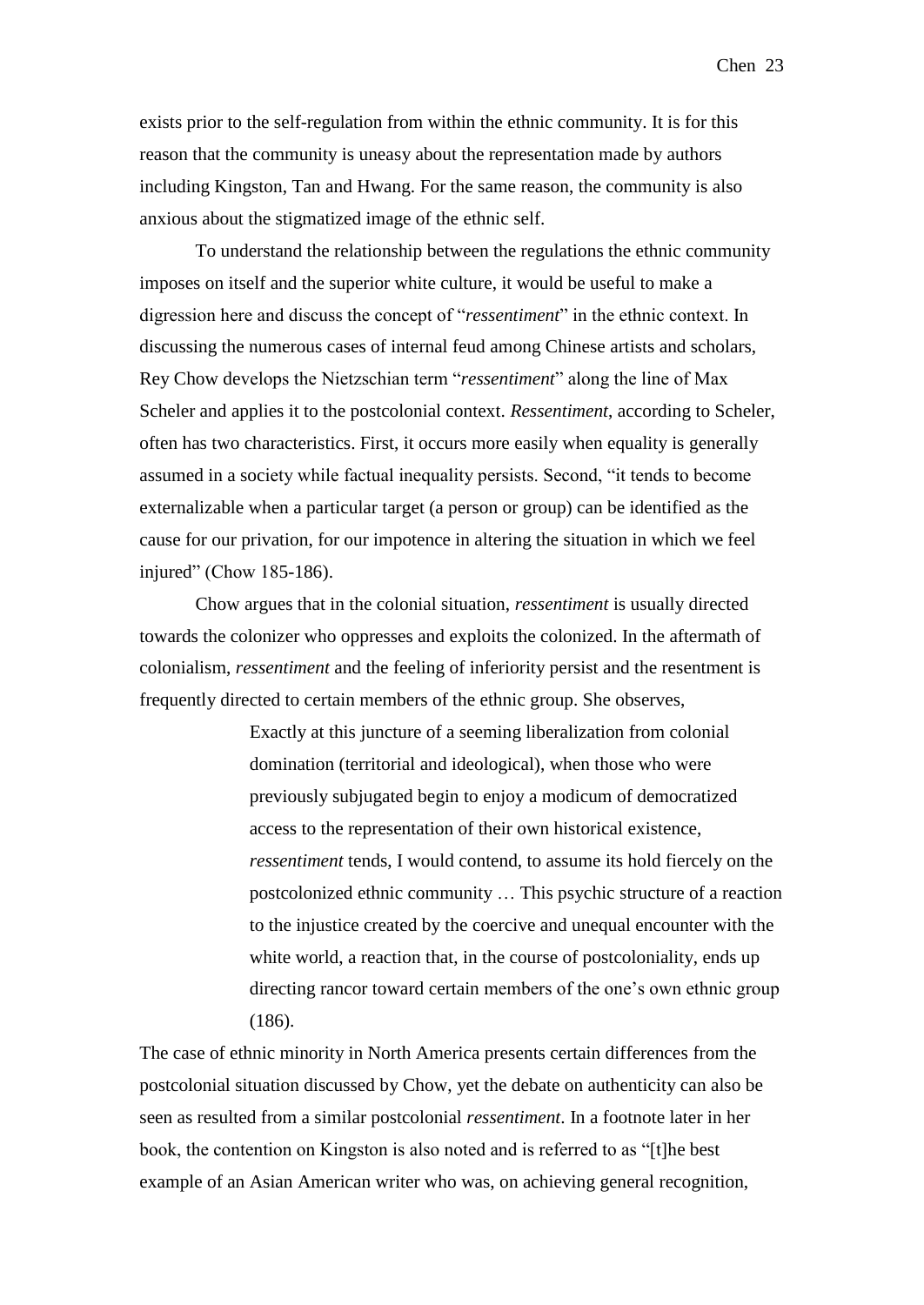accused of selling out" (228). The similarity between the ethnic case and the postcolonial case demonstrates clearly that there exists a hierarchical relationship between the mainstream culture and the ethnic one and that the postcolonial condition can also be applied to the ethnic group.

The inferiority of ethnicity particularly finds its expression in the representation of ethnicity. As Edward Said rightfully observes in *Orientalism*, "what is commonly circulated by [cultural discourse and exchange within a culture] is not 'truth' but representations" (43). The inferiority of ethnicity is not biological; rather, it is constructed as such through the stereotypical, stigmatized and inferior images of the ethnic community and individuals. Hence, representation is a process of materializing certain ideas about ethnicity and these ideas in turn have a material effect on the ethnic community. They shape and reshape the community and the individuals.

It is also for this reason that the assimilationist and negative representation of the ethnic community made by its member may hit a raw nerve with the community and such representation often triggers contention within the community. The contention on which could be seen as a legitimate representation is to a large extent articulated in relation to the inferior image of the ethnic community already existing in the mainstream society. It therefore follows that if the ethnic community imposes a set of politics of representation on itself, it is because there is already a politics of presentation existing in the mainstream society. The self-regulation exists as a reaction, and as a binary opposite to the mainstream one. The mainstream praise of *The Woman Warrior* and some Chinese American critics' denunciation of the work is precisely a case in point here. However, the political dimension does not account for the whole of the restrictive side of the politics of representation. As the production of literary works in contemporary society is closely associated with the market where the works are consumed, the commercial dimension is playing an ever more important role in the politics of representation. The following section of the chapter will try to illustrate this aspect.

#### **Politics of Representation: A Commercial Dimension**

Orientalism and ethnic stereotyping form a more political as well as historical dimension of the politics of representation. Such representational politics is also in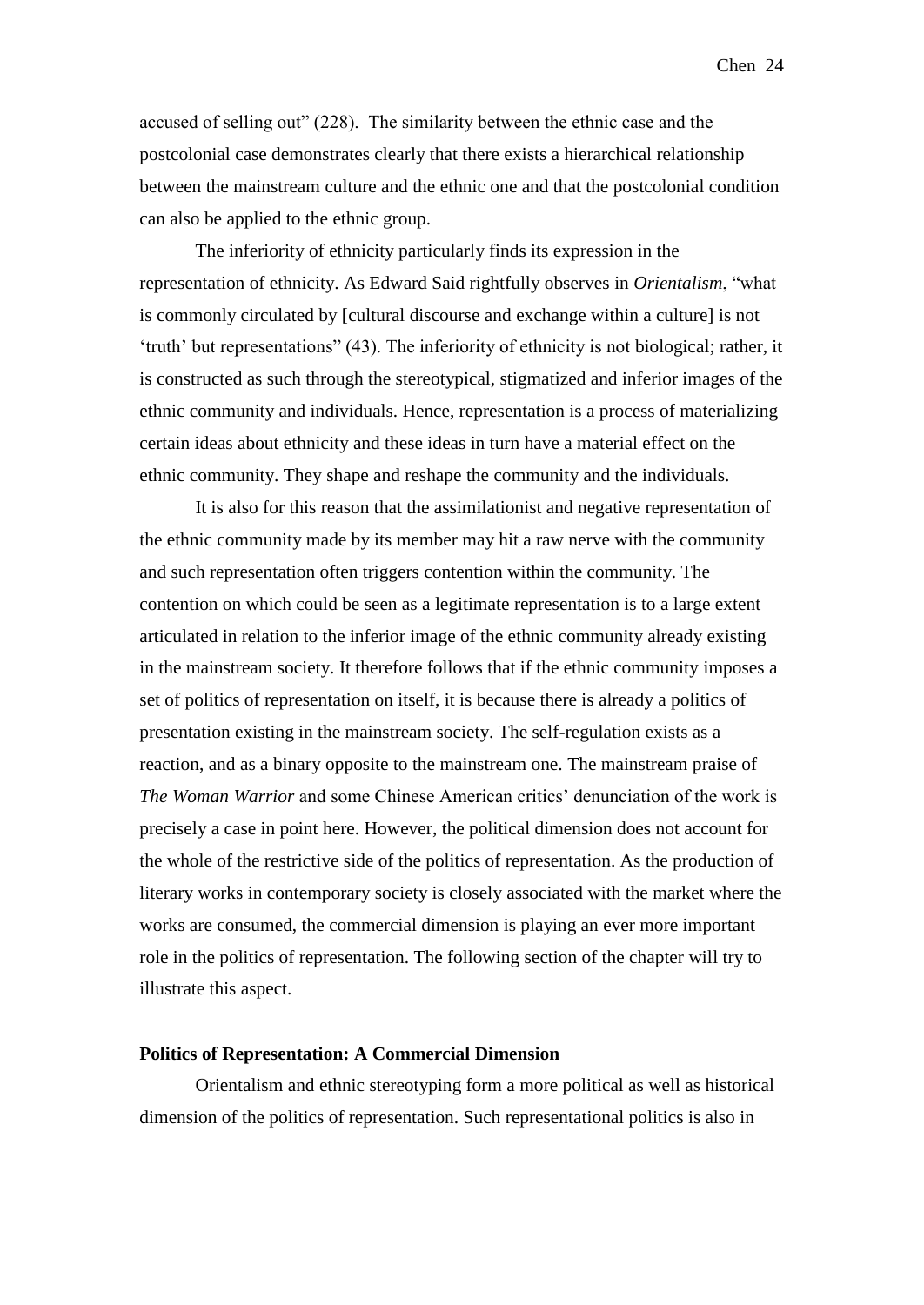accordance with American racial policies, including The Chinese Exclusion Act,<sup>5</sup> which begins in 1882 and is not repealed until 1943. However, when discussing the contemporary condition of Chinese American literature, a few changes need also to be considered. The racial discourse in North America has changed since the successive civil rights movements in the 60s and 70s and multiculturalism gradually gains ground. As a result, racism becomes a more diffuse cultural phenomenon; racial stereotyping and stigmatization become more subtle and implicit. In an article discussing racism towards African Americans in the United States, the authors observe that after the demise of the legalized system of racial segregation and discrimination, considerable racial inequality still persists. "Old-fashioned racism has disappeared as an effective political force, replaced by a societal consensus on general egalitarian principles; few want to go back to the old days of formal segregation and formal discrimination" (Sears et al 22). Moreover, rather than being a target of institutionalized stigmatization and exclusion, the presence of ethnic diversity and the proximity with ethnic difference become to a certain extent desirable in a multicultural society. In the following paragraphs, this aspect of the representational politics will be discussed.

<sup>5</sup> Chinese Exclusion Act is a discriminative United States Federal Law which restricted Chinese labors, skilled or unskilled, from entering the United States. The implementation of the law also affects the immigrants who are already settled, as they need a certificate to re-enter. Similar legislation includes Page Act of 1875, which prohibited the entry of "undesired immigrants", in particular Asian women, as they may involve in prostitution, from entering the United States. This consequently leads to the sever gender imbalance in the Chinese American immigrant community. The scholar Deborah Madsen also notes, "[t]he Chinese Exclusion Acts of the late nineteenth century placed severe limitations upon the development of Chinese ethnic communities in the United States. After the influx of cheap labourers from the late 1840s on, immigration restrictions meant that only members of certain classes merchants, diplomats, and scholars—were allowed temporary entry. The polarization of these two categories of Chinese Americans gave rise to two distinct traditions of Chinese writing in and about America: a 'high' cultural tradition and a 'low' workingclass tradition."

1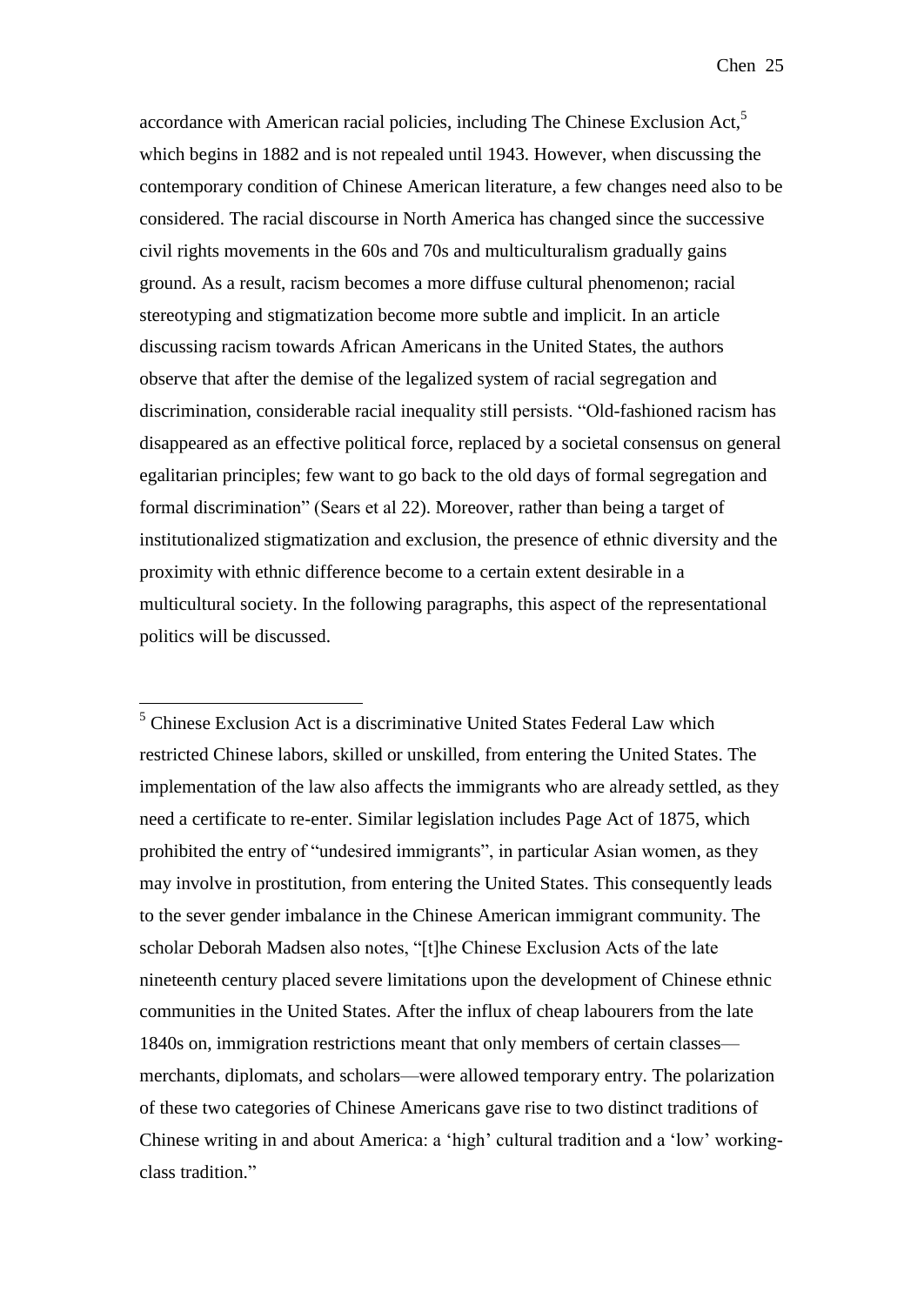These changes, however, should not be perceived as a break with the earlier, discriminative racial discourse. They are rather a continuation and modification of the previous ones. It would also be a mistake to think that the more commercial dimension of the politics of representation is no longer 'political'. Both dimensions are at work in constructing the ethnic representational politics: the political dimension constructed through orientalization, stereotyping and stigmatization during the period of colonialism and the early stage of trans-Pacific immigration feed to readers' expectation of Chinese American literature<sup>6</sup> and it has a far-reaching affect on how it is perceived at present. Although it is observed that there are relatively few Chinese American literary works known to the public at the time when *The Woman Warrior* was published, the readers, however unfamiliar with the ethnic community, do not read the book without expectation. The praise for *The Woman Warrior*'s authenticity clearly indicates that there is a pre-existing "authentic" image of the Chinese American and that the work caters to such expectation.

Although readers' expectation and reception do not determine the production of literature, they nevertheless can be used as useful entry points to analyze how contemporary Chinese American literature is produced and consumed. Reader's reception and the publishers' marketing strategy reveal a different dimension of the politics of representing the Chinese American and in comparison to the one outlined earlier, this dimension reflects the changes and is therefore more pertinent to the contemporary Chinese American reality.

The expectation and reception of the reader is a complicated issue and it cannot be separated from issues including critical reception, the marketing strategy, ethnic representation and ethnic policies in the mainstream society. These issues

1

<sup>6</sup> This could also be said of some works that challenge the reader's expectation by opposing the previous images. Although it can be said that these works offer a new vision of ethnicity, they nevertheless confirm that there is a prior image of the Chinese American and the vision offered deviates from it. The strategy of subverting the reader's expectation is indeed adopted by Chinese American authors, as Partridge observes, "texts written by Chinese American writers in the contemporary era seek to challenge our society's predominant views of Chinese ethnicity. These texts seek not to conform to the reader's expectation, but to transform them" (11). But they exist as a binary opposite to the pre-existing image.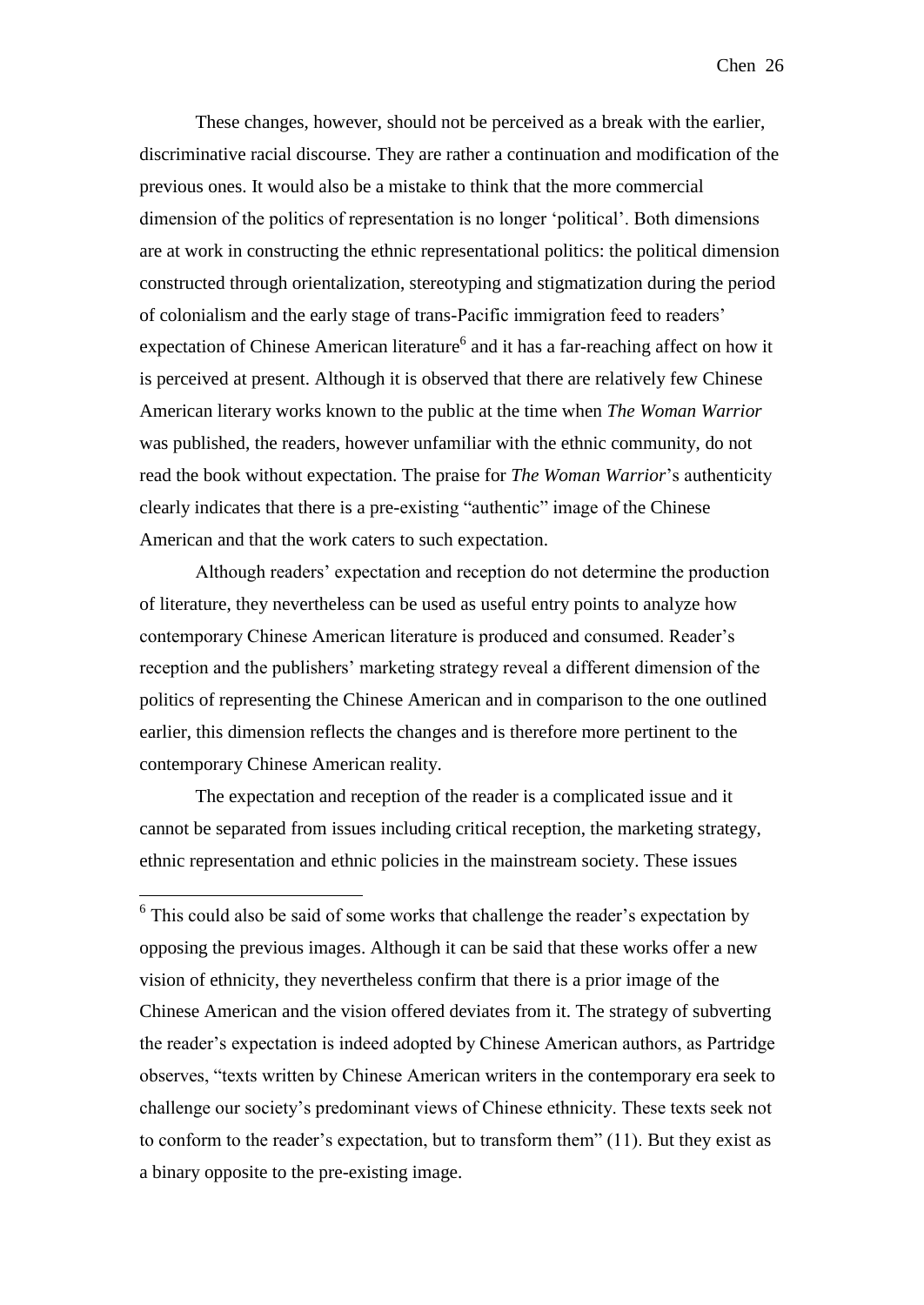mutually influence and reshape each other. In *Beyond Literary Chinatown*, the critic Jeffrey F. L. Partridge gives an enlightening instance of the strategy adopted by the American publisher HarperFlamingo in marketing Patricia Chao's *Monkey King*. Through the analysis, he points out that two points are emphasized by HarperFlamingo in selling the book. First, by evoking the critical reception of the work, HarperFlamingo flatters the taste of the reader through the suggestion that their taste is "already validated by those who are supposed to have good taste" (8). Second, it tries to sell the experience of an ethnographic adventure. According to Partridge, the adventure offered by Chinese American literature is safe and easy, as it is an "opportunity to explore another world as an armchair social scientist, to move, that is, in the safety of virtuality from outside to inside" (8). Ethnic literature, therefore, become a quasi tour guide that non-ethnic readers purchase to gain an "authentic" insight into a particular ethnic community.

Among scholars who work on the issue of cultural tourism, one powerful critique is offered by Sara Ahmed. In her work *Strange Encounters: Embodied Others in Post-Coloniality*, she specifically explores the relationship between "strangers", multicultural society and the consuming, Western subject. A specific concept she develops in relation to her topic is "stranger fetishism". Through her specific reading of the Marxist "commodity fetishism", Ahmed notices an analogous relationship between objects and figures, and argues that "the process of fetishisation involves, not only the displacement of social relations onto an object, but the transformation of fantasies into figures". Strange fetishism, therefore, "is a fetishism of figures: *it invests the figure of the stranger with a life of its own insofar as it cuts 'the stranger' off from the histories of its determination*" (5, emphasis original). Later in her book, she further outlines the immediate relationship between commodity fetishism and "stranger fetishism": first, the object is detached from "the social relationship of labour and the production that produced it". It is through the detachment that the object is valued. Secondly, Ahmed points out that the objected "becomes the stranger". It is by projecting the object as that which contains "the 'truth' of the strange or exotic", that it is consumed (114). As such, Ahmed concludes that "[the] fetishism of the commodity becomes displaced onto the fetishism of cultural difference: we value the lost object by assuming *it contains difference in its own form*" (114-115, emphasis original).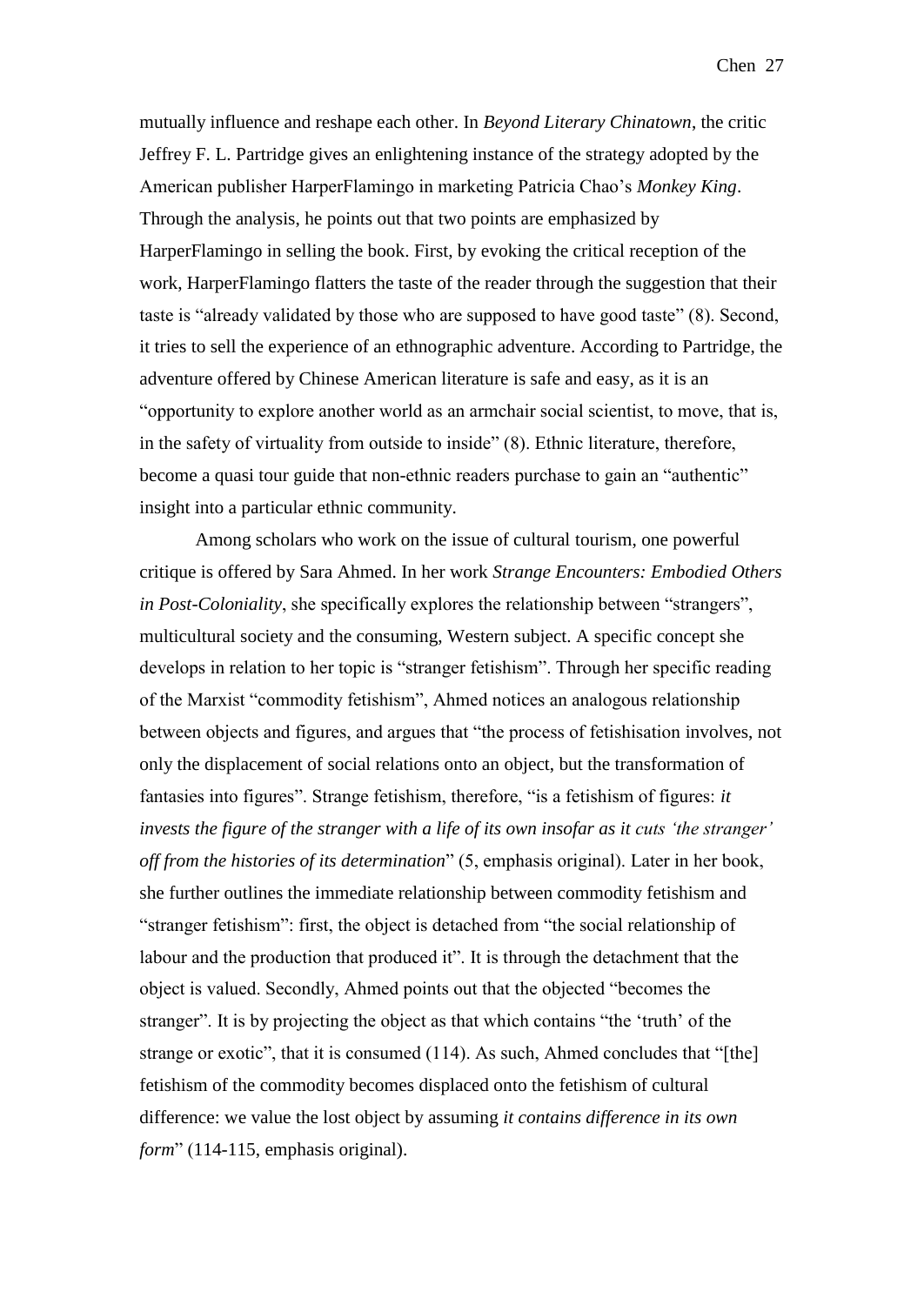To put it simply, stranger fetishism can be seen as a specific form of commodity fetishism in the contemporary, multicultural and consumerist society. By concealing how its strangeness is produced and determined historically, the object is endowed with value and become sellable as it has difference and offers a certain exotic experience. Therefore, ethnic difference disguised as "the strange" becomes marketable and its consumption is encouraged. Yet it should be noted that such difference does not necessarily suggest ethnic or cultural difference as such, it is only marketed as ethnic or cultural difference. Thus, "difference" in this case is a discourse; it is constructed so that the commodity becomes desirable. While enabling the consumers to have an ethnic experience and thus become mobile in their identity, stranger fetishism fixates the members of the ethnic community to an image that is portrayed as what the Western subject is not. The image might not necessarily be a negative one, yet it nevertheless assigns the ethnic minority a stereotypical image.

Stranger fetishism is, as Ahmed observes, particularly pronounced in the marketing of lifestyle products in the West. The Western consumer is invited to 'go ethnic' through what she or he might eat, drink, or wear (116). Similar processes can also be found in the consumption of ethnic literature. By depicting a strange, yet "authentic" ethnic experience, non-ethnic readers are given the illusion that they can also "experience" ethnicity, without encountering annoyances such as discrimination and marginalization that usually accompanies the experience of being ethnic. This ethnic experience, not surprisingly, is also closely related to the aspects of lifestyle (food and clothing), culture (tall tales, language and customs) and experience from the margin. These selling points are not only present in the content of the works, but are highlighted in the title. From *Eat a Bowl of Tea* (1961) by Louis Chu, to *Joy Luck Club* (1989) (indicating a form of Chinese gambling) and *The Kitchen God's Wife* (1991) by the bestselling author Amy Tan, and then to the more recent *Eating Chinese Food Naked* (1998) by Mei Ng and *Joss and Gold* (2001) by Shirley Geok-lin Lim, a large number of the titles of Chinese American literature are recognizably ethnic and this cannot be a coincidence. Although *The Woman Warrior* appears to be a neutral title, Kingston nevertheless adopts extensively the exotic depictions of food, clothing and Pidgin English in composing *The Woman Warrior*. With common features such as the ones mentioned above, it is not hard to find out that there is a similar pattern in a considerable number of Chinese American literary works available on the North American market. Such pattern can be mass produced and consumed. By doing so, the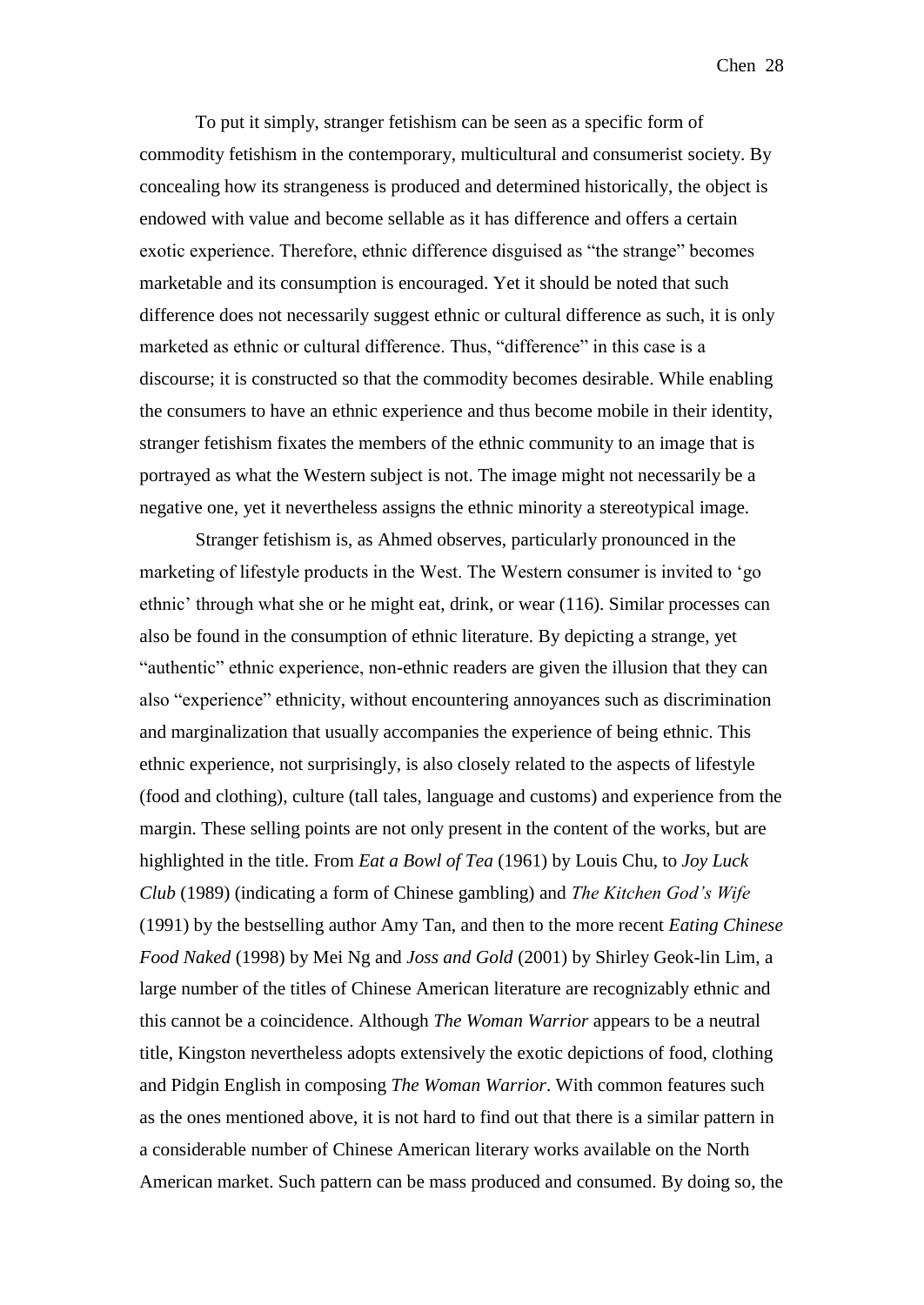market also imposes its policy in the representation of the Chinese American. Ethnic lifestyle and experience are hence made sellable through the production of ethnic literature. As commodities, the authenticity of the content, among standards including literary style, narrative skills and critical recognition, becomes one of the important factors in the evaluation of their quality. It is therefore not surprising that before the publication of *The Woman Warrior*, the publisher has re-labeled the work as nonfiction, a genre which puts emphasis on factuality, despite the fact that the author had in mind the genre of fiction when she composes her work (Wong 249). Though it can be argued that the book is an autobiography, and even though persuasive arguments have been made to justify the re-categorization,<sup>7</sup> the claim that the market is entirely irrelevant in the decision is unlikely to be tenable. Similarly, on the back cover of the Vintage edition of *The Joy Luck Club* published in 1998, the renowned feminist writer, Pulitzer Prize winner Alice Walker comments, "[i]n this honest, moving and beautifully courageous story Amy Tan shows us China, Chinese American women and their families and the mystery of the mother-daughter bond in ways that we have not experienced before." The marketing strategy adopted in selling Tan's book is strikingly similar to the HarperFlamingo case Partridge analyzes, and it is successful. With the acknowledgement of a well-know feminist writer for its authenticity, the book's superior quality as a commodity becomes doubly guaranteed.

The unproblematized stress on authenticity makes Chinese American literary works vulnerable to the critique of faking and exoticization. Authenticity is in itself an ambiguous concept in literature as language mediates the lived experience. To what degree such mediated experience can be authentic, and whether or not authentic experience can be made tangible are difficult topics that are worth a book length study. For the purpose of the thesis, suffice it to point out that by creating a discourse on "authenticity" in marketing Chinese American literature, Chinese American literary works are subject to additional judgments other than the aesthetical and/or the political ones. These additional judgments further restrict the creative potential of

1

<sup>&</sup>lt;sup>7</sup> See Sau-ling Cynthia Wong, "Autobiography as Guided Chinatown Tour? Maxine Hong Kingston's The Woman Warrior and the Chinese-American Autobiographical Controversy" and Shirley Goek-Lin Lim, "The Traditions of Chinese American Women's Life Stories: Thematics of Race and Gender in Jade Snow Wong's *Fifth Chinese Daughter* and Maxine Hong Kingston's *The Woman Warrior*".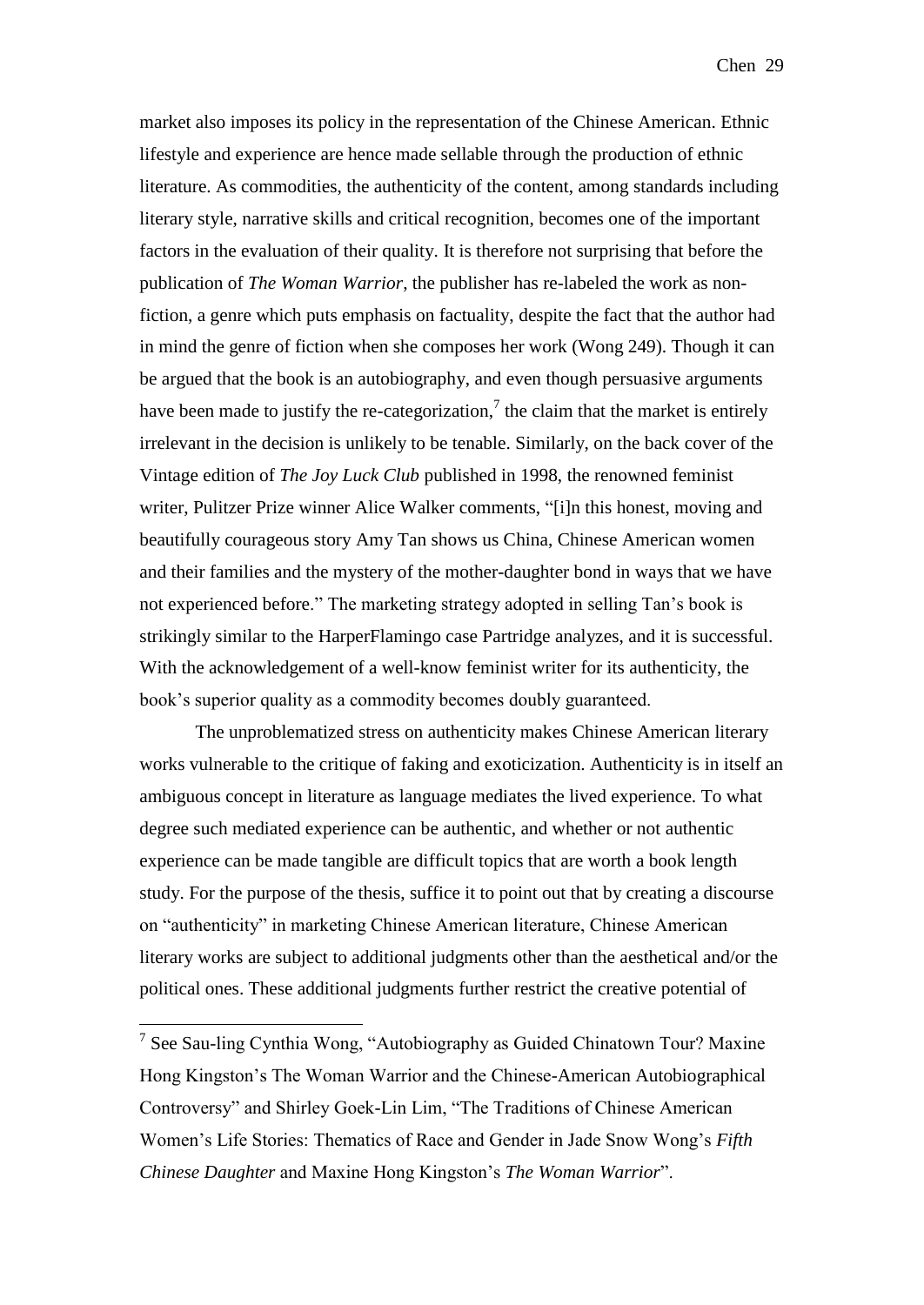Chinese American literature, and it tends to reproduce certain ethnic stereotypes. In the following chapter, attention will be given to how the literary works selected by the research project conform to, negotiate with, and actively contest this restrictive aspect of the above outlined politics of representation. The research will begin with an analysis on Maxine Hong Kingston's *The Woman Warrior*, since her book is relevant to the authenticity debate discussed in this chapter. It therefore serves as an appropriate starting point. From this book, the thesis will go on with the discussions of the other two works. Though the discussions, the thesis demonstrates that the politics of representation is not a stable entity with fixed contents and that the contestation to the politics of representation made by Chinese American women writers is an on-going process.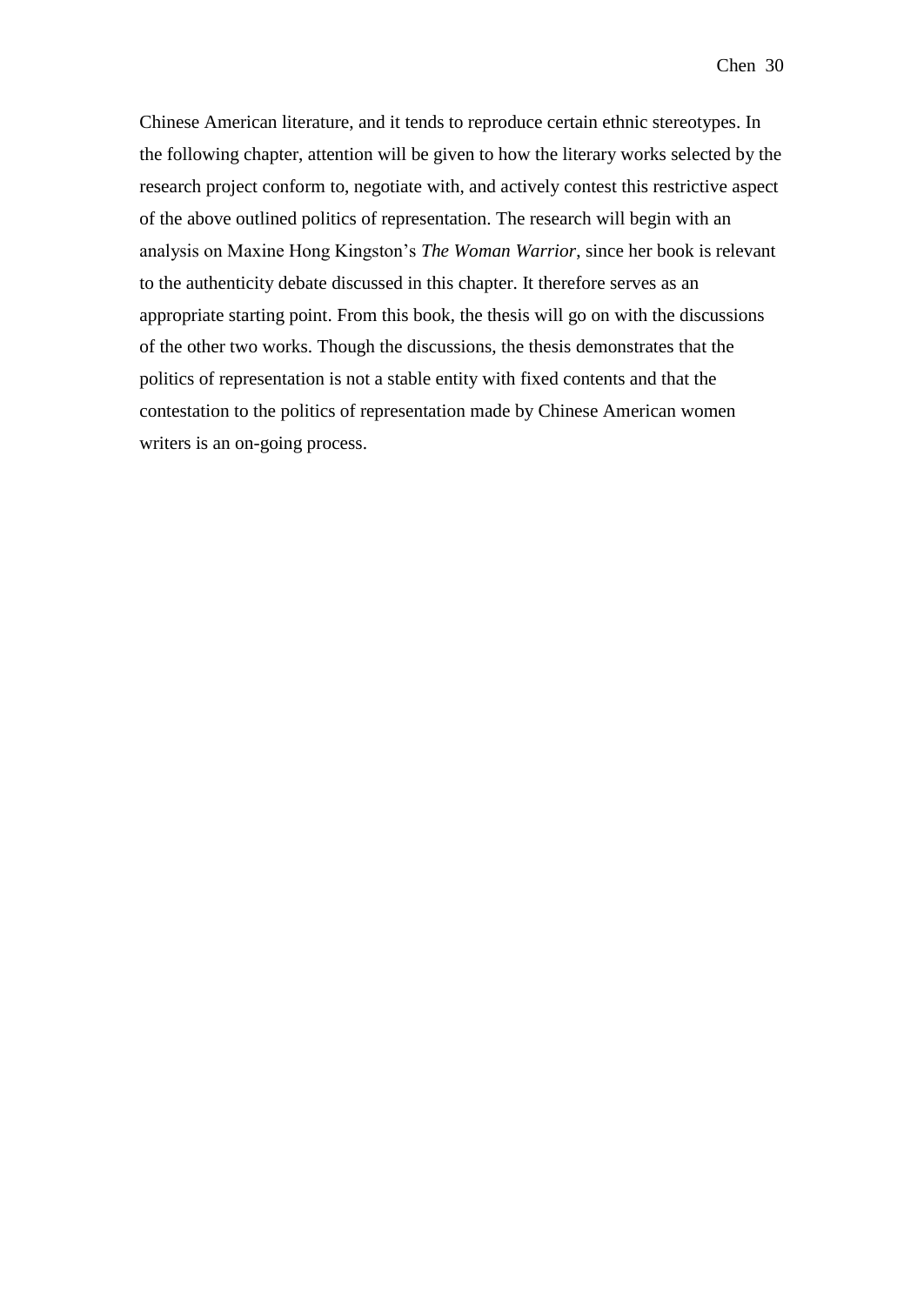## **Chapter 2 Contesting Ethnicity**

*"We belong to the planet now, Mama. Does it make sense to you that if we're no longer attached to one piece of land, we belong to the planet? Wherever we happen to be standing, why, that spot belongs to us as much as any other spots." Can we spend the fare money on furniture and cars? Will American flowers smell good now?* 

The Woman Warrior, 107

As the previous chapter has made clear, the burden of representation weighed heavily on Kingston when her first major work *The Woman Warrior* was published in 1976. The work was confronted with starkly different, and even contradictory, receptions after its publication. A heated debate was triggered among the attackers and the defenders of the book. Whereas the book was recognized on a national level (National Book Critics Circle Award for non-fiction) and praised by many scholars for its poetic style, interwoven plots, and its fresh and innovative articulation of the experience of a second generation Chinese American daughter, others, mostly critics with the same ethnic background as Kingston, or those who are familiar with the Chinese culture and immigrant community in North American, criticized the book because Kingston's presentation of Chinese culture and Chinese American community appears to be distorted, unrealistic, orientalist and exotic. Specifically, many of the criticisms center on the genre of the work. Originally intended to be published as fiction by the author, the work became relabeled by its publisher and marketed as non-fiction. This subsequently subjected the book to the accusation of faking Chinese culture and selling out ethnicity to the white, mainstream market. As one of the Chinese American critics, Benjamin R. Tong, writes, "She has the sensibility but no conscious, organic connection with [Cantonese] history and psychology … [I]f she and I were ever to meet, she would know that I know she knows she's been catching pigs [tricking whites out of their money by giving them what they think is Chinese] at too high a price" (Wong 1988, 3).

If the book was to be read as an introductory guide to the Chinese American community, the accusations towards Kingston's work would have been legitimate. However, the genre of *The Woman Warrior* is ambiguous. Although it is labeled as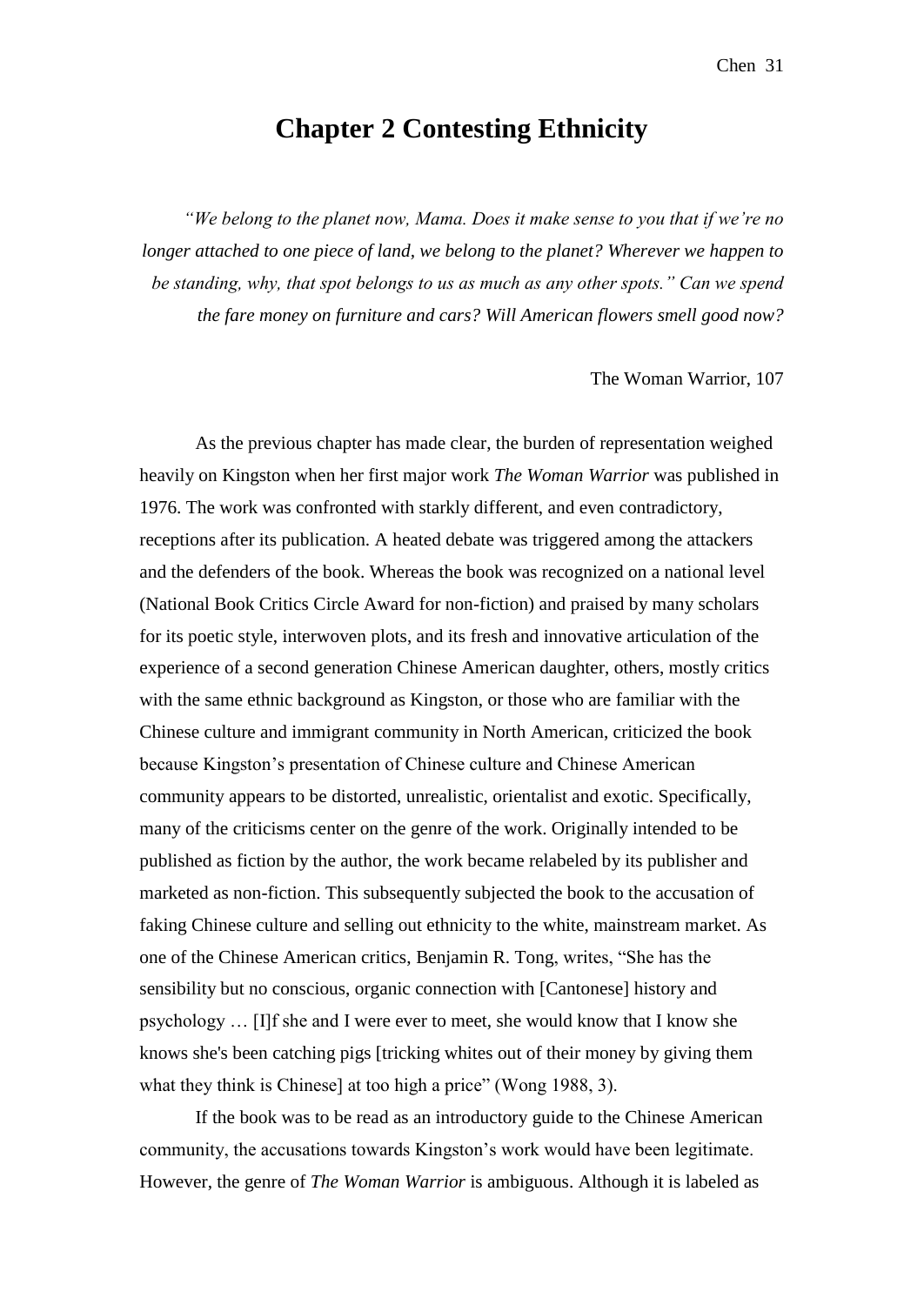non-fiction, it is fictionalized on several levels. To begin with, the dreams and imaginations are narrated in a matter-of-fact tone. As Sau-ling Cynthia Wong points out, "[t]he prose slips from the subjunctive to the declarative with but the slightest warnings". Except the "perhaps's" and "it could have been's" at the beginning of the stories, "the bulk of the narration is in the simple past tense" (Wong 1992, 251). Secondly, the author takes great liberty in rewriting the classical tales, myth and history. The famous Mulan story rewritten by Kingston in the chapter entitled "White Tiger" is in fact a combination of popular folklore, legend and quasi history of heterogeneous times and various historical figures. Whereas such modifications may be easily spotted by readers within the culture, readers without sufficient background knowledge may unquestionably take Kingston's version as what the culture really is. Thus Wong points out in another article of hers entitled "Necessity and Extravagance in Maxine Hong Kingston's The Woman Warrior: Art and the Ethnic Experience", "[a] weightier task awaits her, namely, educating the reader about the reality of Chinese-American life" (Wong 1988, 4). Moreover, in the work, the male members of the ethnic community are under represented. In many instances they are depicted as sexists and misogynists. Such representation is misleading to readers unfamiliar with the immigrant community and its cultural tradition. Finally, on the formal level, the non-lineal narrative of the work diverges from the common perception of an autobiography which presents the life experience of the narrator in an orderly, lineal manner. The narration in Kingston's work is non-lineal, the events narrated do not necessarily have and may defy outside reference. Even Kingston herself at times discredits the factuality of her stories by providing different versions of the same story. Consequently, rather than a truthful representation, as is expected by many critics and readers, *The Woman Warrior* is an artistically wrought autobiographical work and it resists either the "authentic" or stereotypical representations of the Chinese American experience. In this chapter, I intend to present a reading of Kingston's work which highlights the aspect of the work as a Chinese American woman's attempt to define Chinese American identity, despite that the ethnic identity is usually defined by the male members of the community. This is done through the skillful re-writing cultural memories within the family and the ethnic community. The politics of representation is thus contested by Kingston's work from the aspect of gender and ethnicity. On the other hand, the chapter is also aware of the limits of *The Woman Warrior*, especially the repercussion in Kingston's effort to claim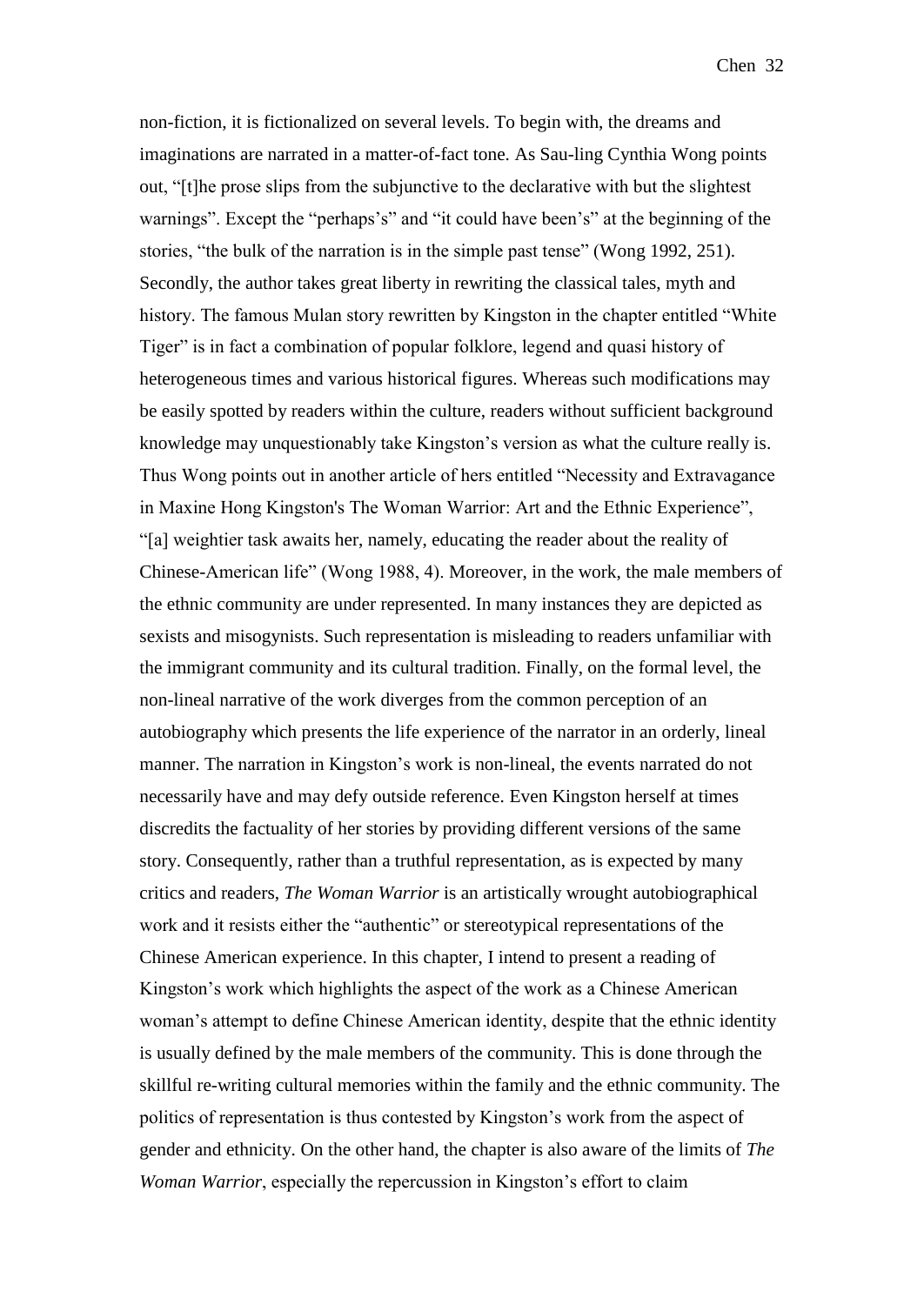Americanness for the Asian American community. As a result, the work marginalizes the immigrant who does not identify with the American national identity and those who fail to assimilate. This leads to a further dimension of the politics of representation, namely the question of nationality, which will be discussed in the following chapter.

## **1. Revisiting** *The Woman Warrior* **after two decades: Rewriting as a mode of ethnic subjectivity**

*The Woman Warrior* is essentially made up from memories, or rewritten memories, of a second generation Chinese American girl growing up in China Town. Yet, different from many autobiographical works which focuses on the protagonist him- or herself, the memory of the protagonist Maxine is filled with stories and experiences of other people, especially her female relatives, that she has heard from her mother or has witnessed by herself. As a result, the chapters of the book are organized according to the stories of herself, her mother and aunts. Also, instead of simply recording the stories, Maxine actively adds her own interpretations and modifications to the stories, so that these stories and experiences become a source of empowerment for her. The opening chapter narrates a haunting story of the spiteful suicide of her paternal aunt, who commits adultery and gives birth to an illegitimate child. The second chapter records a fantasy of the young Maxine and the contrast between her disappointing realities with this fantasy. It narrates a brave woman warrior who fights for her people and eventually has justice done. The fantasy is based on a traditional Chinese folk tale of Hua Mulan. It is to a large extent because of Kingston's modification of this traditional folk tale that the book is criticized. The major part of the third chapter narrates her mother's experience at a medical school in China and her immigration to the United States. In this chapter, the mother is portrayed as a resourceful, fierce and fearless shaman who is capable of adapting to difficult conditions, healing, and even exorcising ghost. The following chapter narrates the tragic story of her maternal aunt, Moon Orchid, who moves to the United States to re-claim her husband but eventually fails and loses her mind. The final chapter records Maxine's own growing up stories in China Town, her frustration as a second generation Chinese American daughter, and her final reconciliation with her conflicting identities. Through the analysis of the work, the chapter will show how it contests the politics of representation, yet at the same time confirms to it on other aspects.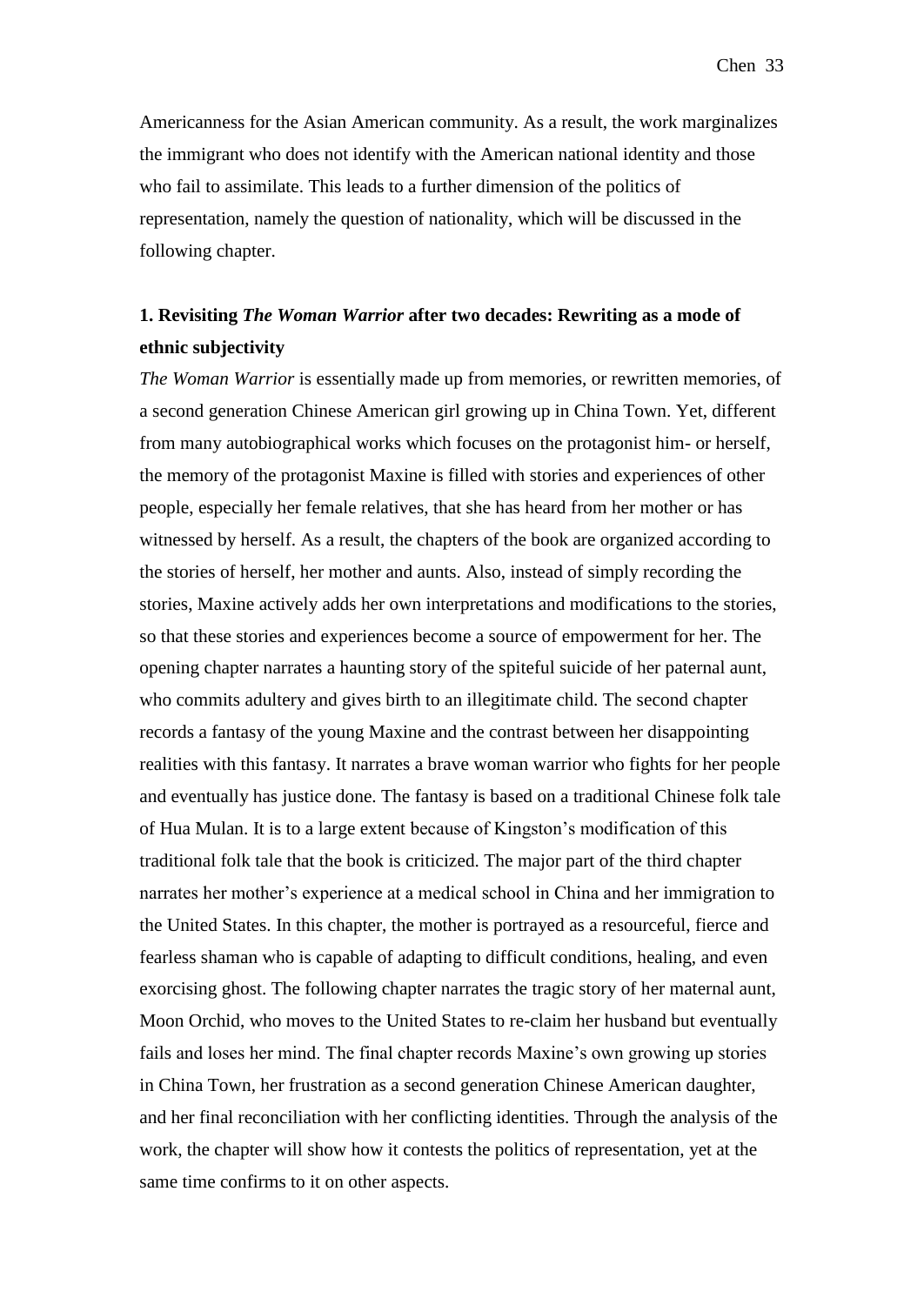#### 1.1 (Stereo)Typing and Resistance: An Oppositional Reading

Shaped by the combining forces of the colonial history, Orientalist imagination as well as the contemporary commercial market, the politics of representation reveals that the field of Chinese American literature is governed by regulations imposed by both the ethnic community and mainstream society. Yet despite such restrictive forces, significant works are nevertheless produced among Chinese American authors and some of them also managed to sell well. In this part of the chapter, I will offer a reading of the very work by Kingston to show how the politics of representation can be negotiated and moved beyond. Through my close reading, this section will demonstrate how, rather than being restricted by the politics of representation, *The Woman Warrior* uses the representational politics as a condition from which Chinese American women reconstructs their identities.

As some critics point out, *The Woman Warrior* does strengthen certain stereotypes in representing Chinese American culture and Chinese American community. In addition to the well-known critique articulated by Frank Chin that Kingston's exoticized rewriting of Chinese myths and history contributes to the existing stereotype (135), Sheng-mei Ma also observes that, Kinston included, "Chinese Americans frequently take on the white gaze at their nonwhite object" (25). For him, the depiction of Chinese American body, behavior and the Pidgin English used by Chinese Americans in *The Woman Warrior* are typical of the Orientalist stereotyping. Indeed, she "coins words including 'talk-story' to refer to her magical realistic storytelling and she also depicts the American born children's feeling of shame towards their parents behavior, which is in accordance with the Orientalist stereotype that portrays the Orientals as the Other to the civilized Western subjects. Although Ma rationalizes that Kingston's stereotyping is strategic, since it aims at debunking the very stereotype, he nevertheless states that such strategy puts Chinese Americans into a dilemma since in resisting the Orientalist discourse, Chinese Americans acknowledge and even internalize "the vocabulary of Western constructions of themselves" (26).

Ma outlines a binary move that may be read into many Chinese American literary works. Such oppositional reading of Kingston can also be found in a number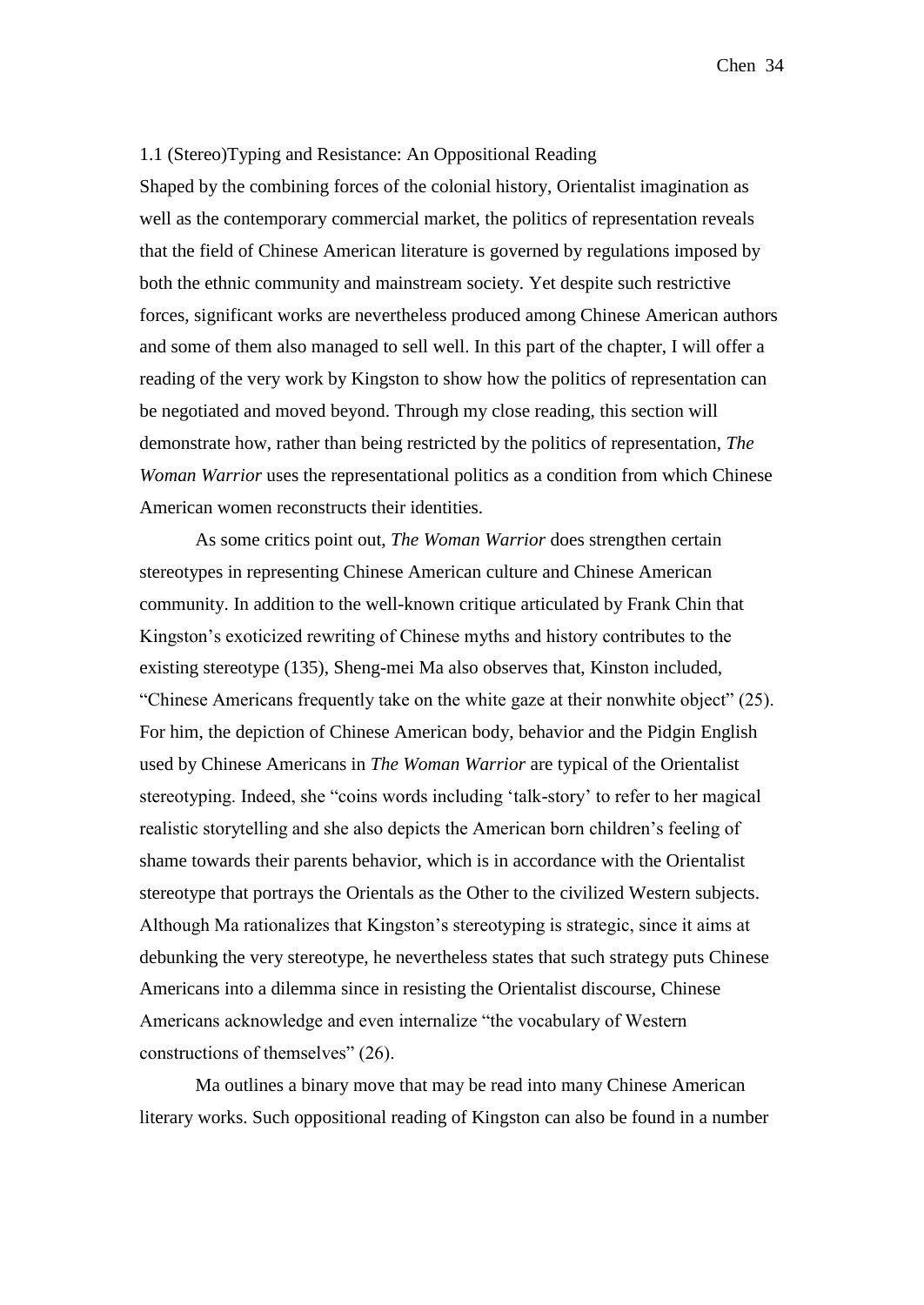of other critics.<sup>8</sup> However, no matter whether or not the author is deliberately debunking the stereotypes, and no matter whether she is being strategic in the use of stereotypes, these are the questions beyond the speculation of the reader. Further, it is felt that the accusation of stereotyping is directed too easily to Kingston. In many cases, these criticism confuses literary types with stereotypes, since the distinction between them is nuanced. In *The Matter of Images: Essays on Representations*, Richard Dyer points out that "the social type/stereotype distinction is essentially one of degree. It is after all very hard to draw a line between those who are just within and those definitely beyond the pale". According to him, "[t]he type is any character constructed through the use of a few immediately recognizable and defining traits, which do not change or 'develop' during the course of the narrative and which point to general, recurrent features of the human world" (13). Indeed, by definition, type and stereotype share some common features in that they are immediately recognizable and that they are associated with a certain group of people.<sup>9</sup> In the analysis of Kingston, most critics I come across discuss the stereotypes in the representation of Chinese American rather than first of all discussing what is considered typical for Chinese American. The concept of a typical Chinese American is rarely defined. Similar observation has been made by Sau-ling Cynthia Wong. She asks,

> "[i]n what does the "standard" version of Chinese-American reality – which Kingston is supposedly guilty of distorting – consist? ... When one scrutinizes the concept of typicality which, for racial minorities, is notoriously vulnerable to the vagaries of the dominant ideology, as Chan and Tong are no doubt aware – one realizes a simple truth. While one can speak of the Chinese-American experience, the Asian-American experience, or the minority experience for convenience, in

<sup>&</sup>lt;sup>8</sup> See "Crossing the Sun and Lifting into the Mountains?' The Eccentric Subject in Maxine Hong Kingston's *The Woman Warrior*" by Pirjo Ahokas, "Chinese American Ethnogenesis: From Jade and Lotus Flowers to Chinatown Cowboys, Bananas and Monkeys" by Begona Simal.

<sup>&</sup>lt;sup>9</sup> Although it is perceived that stereotype is often seen as a term of abuse and misrepresentation (Cf. Dyer 11, Chow 52), the thesis will argue in Chapter 4 that it is not necessarily the case and that stereotype is used more to regulate, rather than to stigmatize.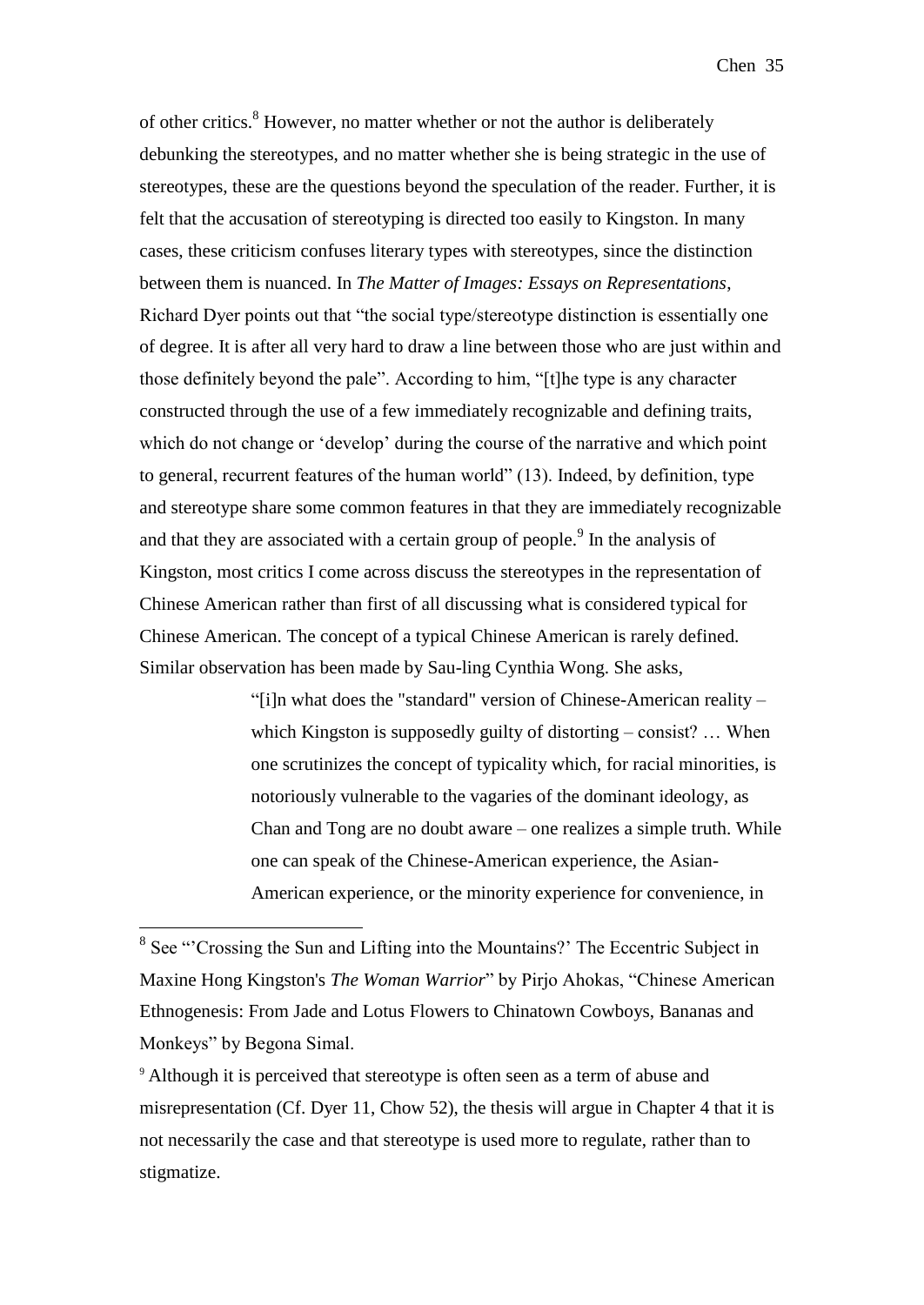contexts where generalization is needed and not detrimental to the nature of the discipline, no such thing exists in literature, where (to borrow from William Blake), 'to particularize is alone distinction of merit'" (1988, 4).

Although in her article Wong is essentially concerned with the authentic and distorted Chinese American experience, her observation on the unspecified "standard" experience is comparable to my observation on the "type". It is problematic to accusing an author of stereotyping without first delineating the distinction between stereotype and type, since the usage of a particular image, a type, is essential in literary creation. It is therefore necessary to highlight this nuance between "stereotype" and "type" to raise awareness of such ambiguity.

Rather than imposing a purpose on the author, or readily accusing her of using stereotypes, this chapter intends to put these issues aside and approach the work from a different starting point. In a discussion of ethnic stereotyping, Stuart Hall points out that reversing the stereotype cannot be a productive approach to deconstruct it, as "it has not escaped the binary structure of racial stereotyping and it has not unlocked what Mercer and Julien call 'the complex dialectics of power and subordination' through which 'black male identities have been historically and culturally constructed'" (272, Cf. Mercer and Julien, 137). In a similar vein, a reading that plants such dialectic opposition into *The Woman Warrior* not only fails to provide a convincing account on why stereotypes are present in the work, it also fails in its particular reading to recognize the potential of the work.

As an alternative reading, I argue that Kingston's rewriting of Chinese culture and her use of (stereo)typical images are the necessary results of the politics of representation outlined in the first chapter. Understood to be a regulation underlying the representation of gender and ethnicity in the mainstream media and culture, the politics of representation affects how ethnic minorities and woman are perceived in a given society, but it also restricts them to a certain fixed typification. Whether the author is conscious of the representational politics or not, and whether she is being strategic to oppose it, it is always already at work in the presentation, and it is difficult to be transcended. A predicament as it is, the politics of representation, including prevalent stereotypes, recognizable signifiers of the ethnic culture and the demand of the market, can nevertheless be used to the work's own advantage. The use of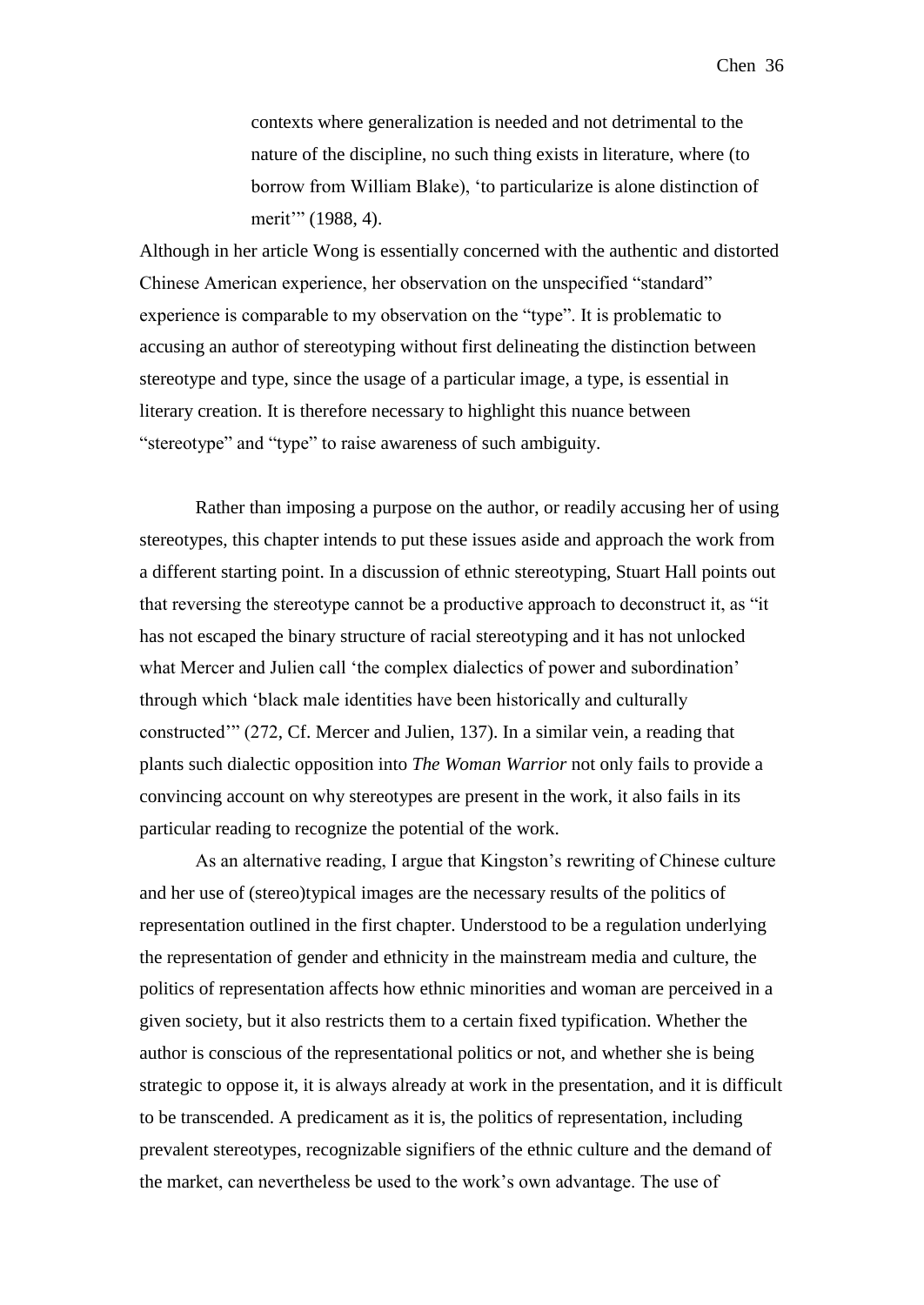folklore, history and certain (stereo)typical image makes the work recognizably Chinese to its readers. In particular, the folklore and history are essential components of the immigrant past and community; they are signifiers of a certain culture. Yet, it should be noted that rewriting is also necessary. As it has been mentioned earlier on in this chapter, ethnicity is not necessarily compatible with the liberation of women. In *The Woman Warrior*, Kingston has expressed pronounced feminist sentiments by stressing the importance of the mother-daughter bond, reconstructing the histories of her silenced female relatives and marginalizing the role of fathers, husbands and brothers.<sup>10</sup> Meanwhile, she also tries to emphasize her identity as a Chinese American immigrant. The two aspects are put together in her work by using and modifying family history and classical Chinese texts, such as the obliterated history of her aunt in the opening chapter and the myth of Mulan in the second chapter of the book.

Instead of an opposing move, the work affirms its identity as Chinese American by invoking specific, albeit somewhat (stereo)typical, cultural signifiers. However, by including them in the book alongside other ethnic images, the work presents a diversified image of Chinese American instead of being limited to certain (stereo)types. In addition, as coping with (stereo)types has been commonly experienced by individuals in the ethnic community in negotiating their identity, the book precisely captures such a struggle of negotiating with stereotypes. Rather than seeing the politics of representation as an oppressive regulation that either needs to be obeyed or to be subverted against by the ethnic authors, I argue that the politics of representation is a reproductive force that is commonly encountered, and it is necessary to negotiate with it to become different and to resist the process of reproduction. The Chinese American identity is not defined randomly by any individual; it is defined collectively by individual members of the minority group, the ethnic community, and the mainstream society. It is perceived through its image in the public. The process of definition is a regulative one which sets rules to the production of ethnic literature, and in particular ethnic women's literature. To a certain degree, these rules reveal a predicament that a subject in a homogenizing, reproductive capitalist system has to face when s/he intends to define his identity. These points will

<u>.</u>

 $10$  Maxine and her mother Brave Orchid are main characters in the work, whereas none of the male characters receive a major role in the book.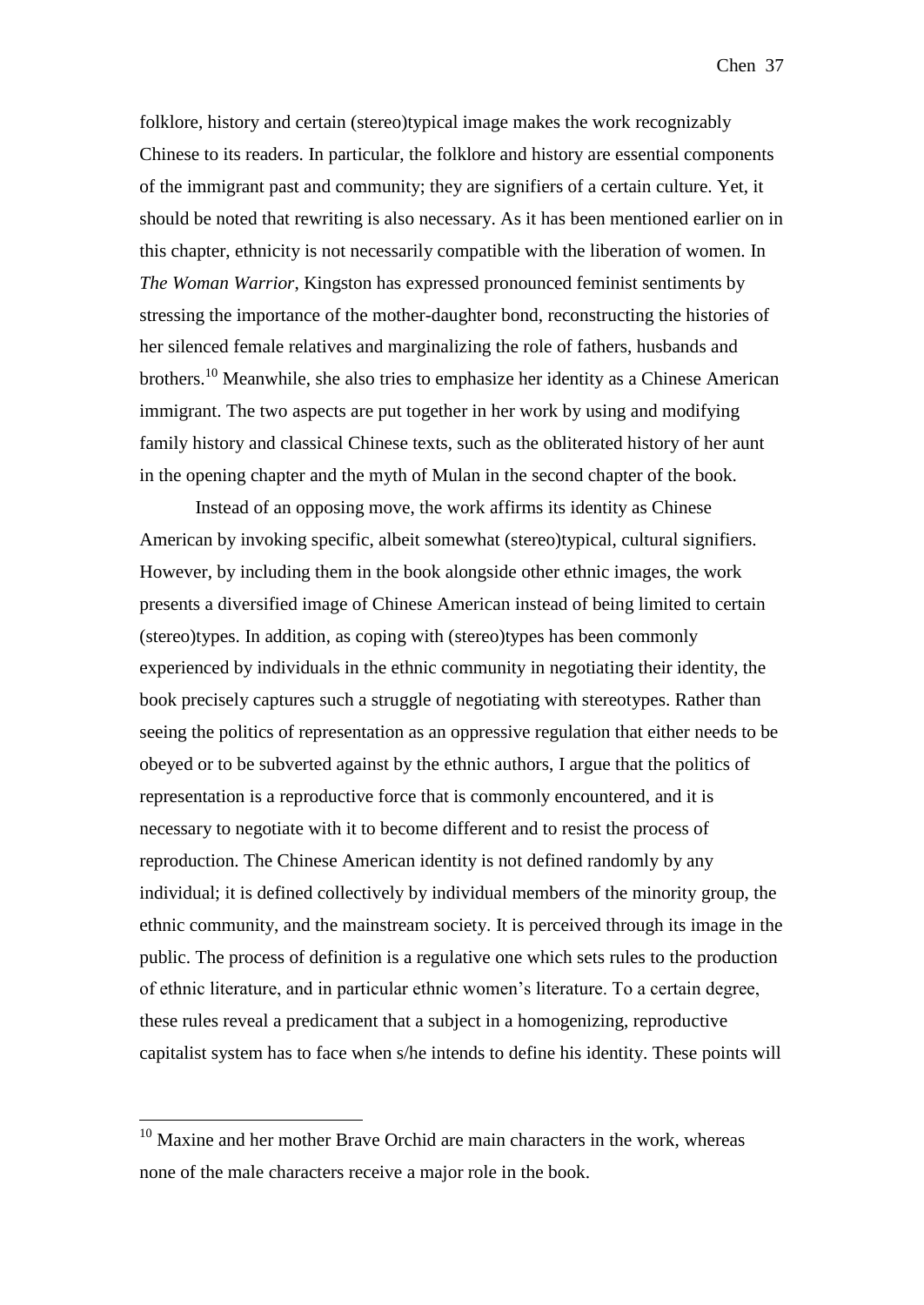be illustrated in detail through an analysis on the mechanism of memory in Kingston's rewriting of a family story of her aunt and the well-known Chinese myth of Mulan.

### 1.2 An Affirmative Reading of *The Woman Warrior*

.

With regard to the criticism launched against *The Woman Warrior*'s use of stereotypes, many scholars have tried to defend the work. Yet what is often overlooked in the defense is the mechanism of memory in passing down immigrant history and culture. Immigration is a process in which customs, values and concepts are set in motion. Accordingly, in this process, memories of the past are prone to change and even get lost. The loss of memory is fought against by the immigrants through their attempt to safeguard the tradition and to preserve the hope to return home. The importance of cultural memory, as well as the tension between forgetting and remembering, is reflected in Kingston's work. The word "memoir" in the subtitle also suggests that it attempts to overcome the loss of memory and to establish a link with the past.

Ironically, in the book, the attempt of the protagonist Maxine to record the memory opens with the prohibition to remember. When Maxine starts to menstruate, her mother tells her the shameful adultery and spiteful suicide of her paternal aunt. The family condemned the aunt to oblivion as she has brought shame: she must be forgotten as if she has never been born. The moral of the story is that Maxine should not disgrace her family and it functions as a warning to police young girls' sexuality. The command to forget involves a paradox. Although she is supposed to be dismembered and forgotten, it is precisely because she can be used as a warning that the memory of her lingers on. Her story gets passed on to the next generation and she herself becomes a mythical figure in the family.

However, the scant memory of the aunt nevertheless confronts Maxine with the impossibility to remember as well as to forget right from the beginning. On the one hand, the family decree to forget is sustained by the violation of the very decree. The prohibition takes effect only when remembering is possible, i.e., when the story of the aunt is told to the younger generation. If the story and the aunt are completely forgotten, then it becomes meaningless to remind the younger generation that the aunt must be forgotten. In Kingston's writing, the prohibition initiates the memory and the memory of the story in turn becomes the condition to forget. On the other hand, the aunt cannot be remembered as a lived being due to the absence of the details of her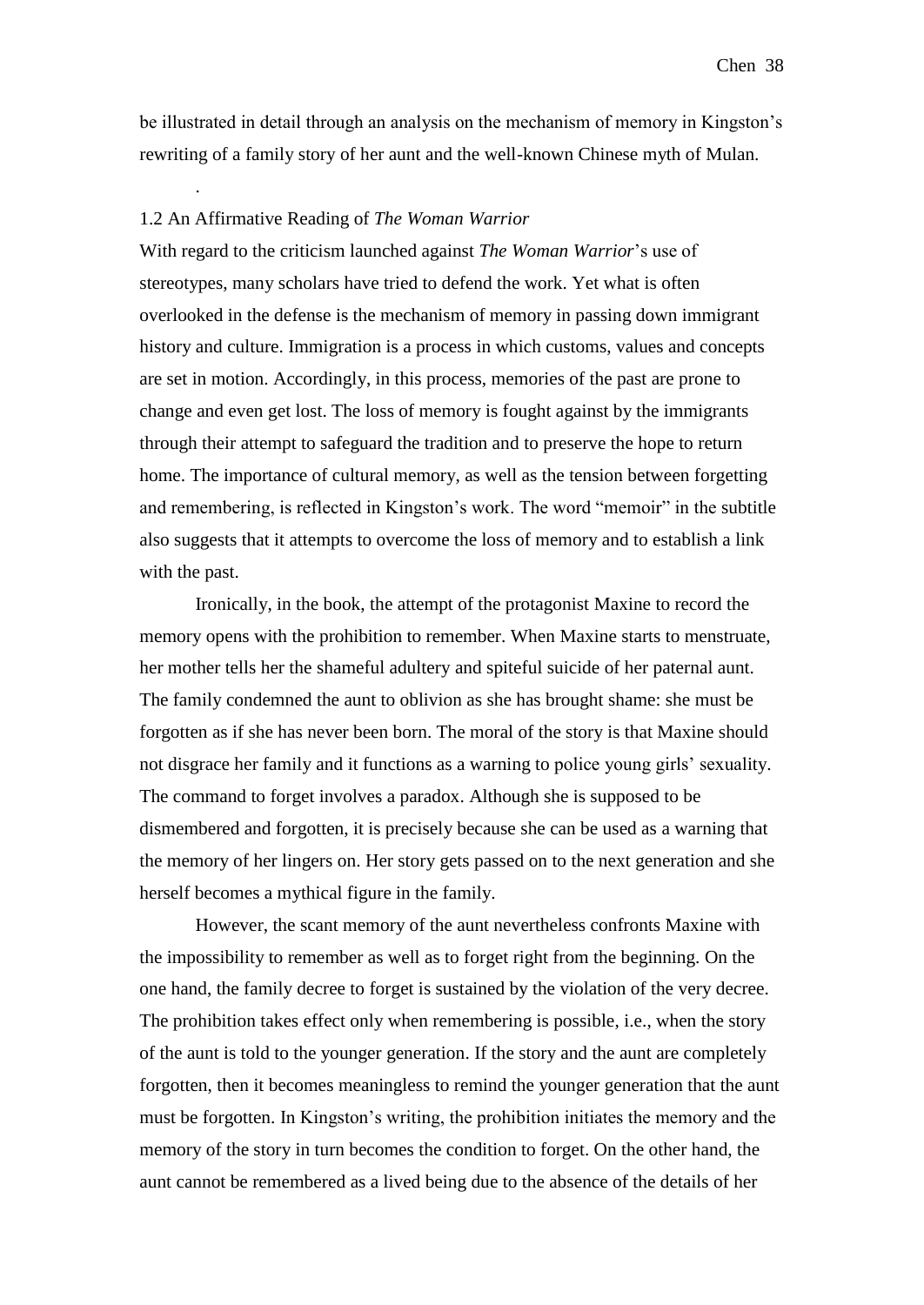story. She exists only as an allegorical figure to convey moral teachings. The useful part of her story is told once and for all by the mother, nothing more is known. Therefore, she is trapped between remembrance and oblivion and it is impossible to remember her as being once a woman with blood and flesh. Her erasure in the living memory can never be complete.

The story of the aunt gains a mythical status in the family through the necessary repetition, the secrecy, and the prohibition to remember. The mother's narration of the story may also mystify the story, as it is likely to be fictionalized so that its function as a warning can be intensified. The story survives as it functions to deter, yet in fulfilling this function, it becomes more than a plain allegory. It is fascinating because it cannot be fully remembered and thus remains unfinished. It is moreover "haunting", to use Kingston's word, because it returns yet not fully, like a phantom, whose existence is not fully embodied. The hauntingness can only be exorcised when the aunt is fully accommodated in memory, with flesh and blood. This is possible only when the memory is tampered with so that it is no longer subject to the prohibition.

As Kingston's book carries out, the sketchy story narrated by the mother expands into a narrative of the possible motives of her adultery and the richness of her inner world. She imagines her aunt as a woman with artistic sensibilities. "[C]aught in a slow life", and discontented with her "big wife" position in a forced marriage, she may have been unwilling to remain obscure among the faceless women in her village (8). Kingston writes, "my aunt combed individuality into her bob" (9). Her individuality, pursuit of beauty and extravagant desires make her an artist of life and the protagonist identifies with her aunt in this respect. As Sau-ling Cynthia Wong points out, "the aunt is seen chiefly as an artist: …she worked in a dangerous medium – her life – eventually sacrificing herself for the few ephemeral manifestations of sensuous beauty which came her way" (Wong 1988, 9). In this version of her story, she commits adultery since she refuses the fate of a living widow. Because the peasants cannot understand her sensitivity and artistic nature, they make her an outcast. Moreover, Kingston justifies her aunt by comparing her to the men in the family, as Yan Gao observes: "Kingston also speaks in defense of No Name Woman by contrasting her fulfillment of her obligation to cultural norms with her male family members' breaking of cultural norms" (Gao 272). The aunt is a victim of the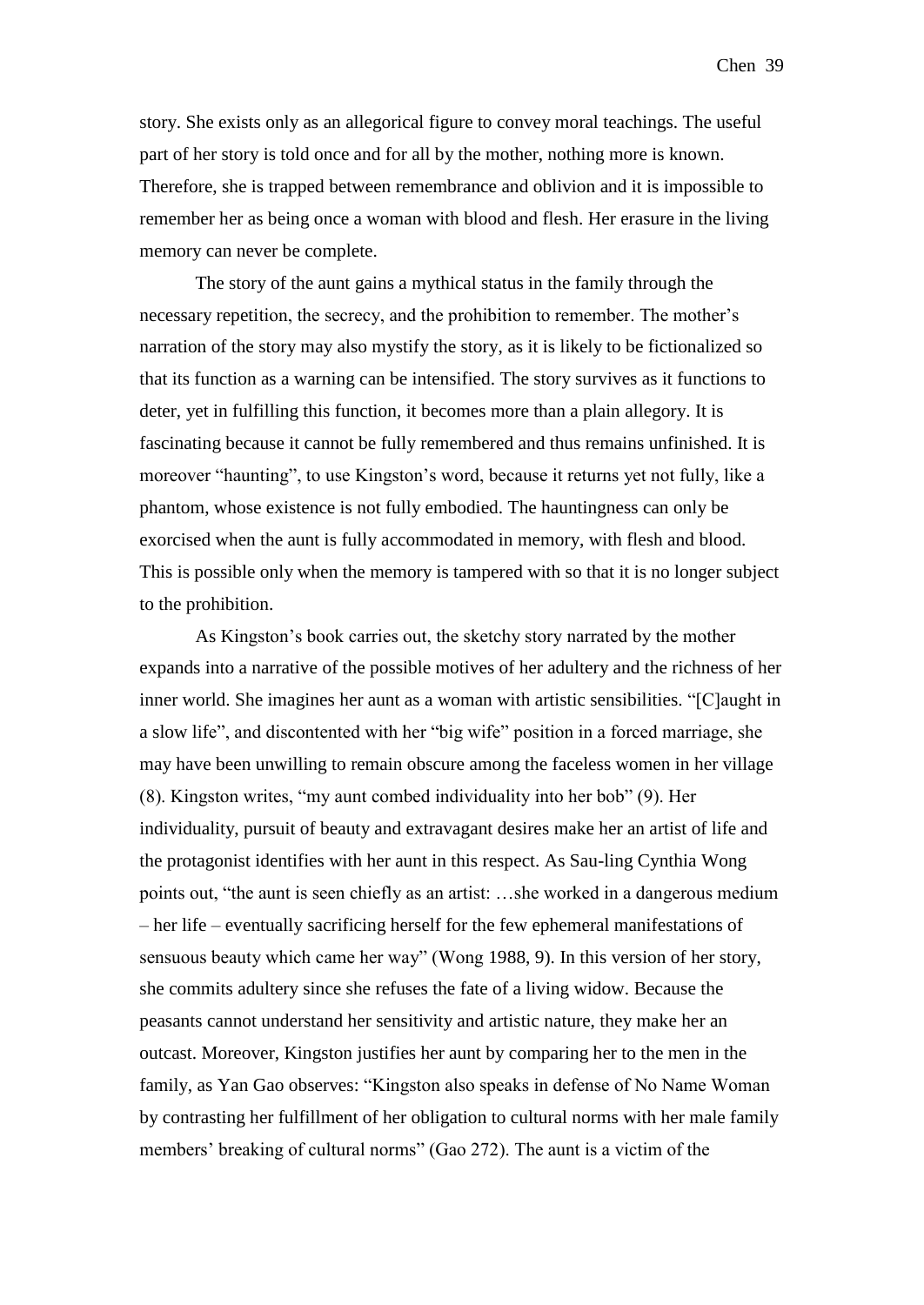patriarchal culture: while the men are free and even encouraged to embark on adventures, her adventure is severely punished.

The aunt is remembered as an artist with sensitive emotions despite the extreme bleakness of her reality. Her adultery is reconstructed as an expression of her artistic sensitivity and a brave attempt to break free from the family confinement. Through the reconstruction, the story is possible to be remembered and retold. Further, rather than a threat, the story becomes meaningful, liberating and worth remembering. Maxine's re-created memory saves her aunt from a patriarchal and misogynous narrative and re-includes her into the family lineage. Instead of being haunted, Maxine can claim ancestral help from this modified memory.

The extraordinary case of the No Name Aunt demonstrates that remembering and forgetting are both indispensible in the making up of memory. Memory is not static; it is the dynamic composition of the remembered, the misremembered, and the forgotten. A remembered story is essentially functional. Its preservation is motivated by its meaningfulness and the necessity to remember. The dynamic characteristic of memory is particularly pronounced in oral histories and folktales, as their references are themselves unreliable and can be subject to question. Therefore, it can be argued that memory is "mis-remembering" all along. Although the exotic story on riots, the patriarchal regulation on female sexuality, family punishment, infanticide and suicide appeals to the stereotypical Orientalist imagination, Kingston nonetheless confirms the protagonist's family lineage and her identity as a Chinese descent. Yet by "misremembering" and transforming it, the new story challenges the patriarchal narrative of the family and ethnic history. As Kingston's memoir unfolds, it is revealed that mis-remembering is not only needed when memory is forbidden; it is also necessary for immigrant memory in general.

Kingston's rewriting of the family myth is followed by the rewriting of a national myth: the myth of Mulan, a woman warrior who dresses as a man and goes to war for her country. Unlike the story of the aunt, which is required to be forgotten, the myth of Mulan is taught by the mother so that Maxine remembers her origin. However, in *The Woman Warrior* the national myth becomes a displaced myth because the immigrants have traveled across the ocean, and its meaning can no longer be registered by the descendents of the immigrants.

The story of Mulan is a popular myth in China. As a result of its popularity, the image of the heroine appears in various art forms including folk story, poetry,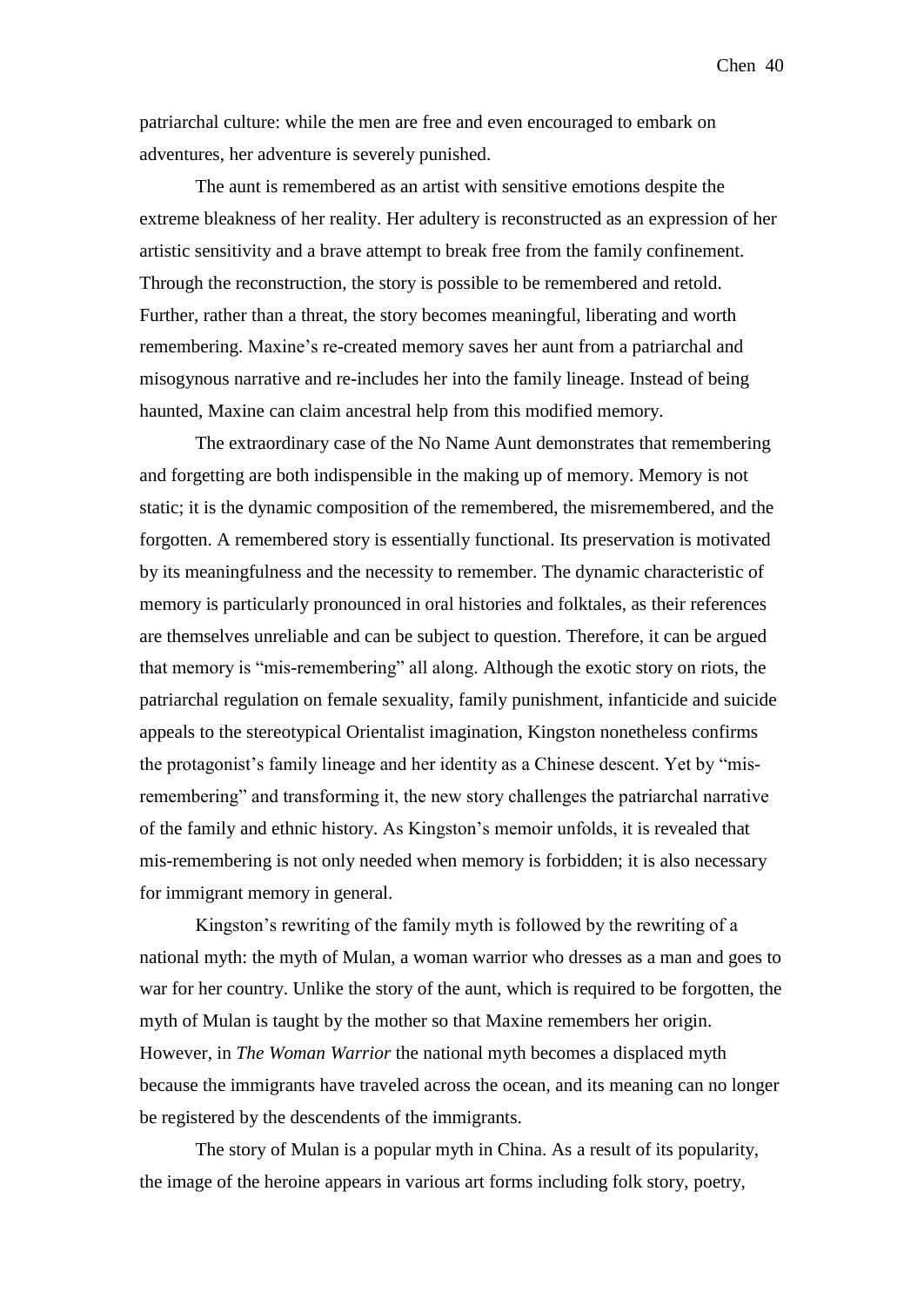drama and even later TV series and films. Despite the diversity in form and content, these versions all share the basic plot that a peasant girl joins the army in the place of her aging father who has no grown up son. The oldest daughter thus disguises her gender by wearing mean's clothes and fights in the army vigorously. This basic plot comes from *The Ballad of Mulan*, which was composed during the period of Bei Wei (ca. 386-534). The original ballad is a simple story of only about five hundred words. As the ballad goes, Mulan comes back from the war and is rewarded by the Khan. Mulan declines the Khan's reward of being a minister at the court and returns to her village where her family welcomes her by slaughtering pigs and sheeps as if she is a son.

It should be noted that in the book Kingston does not seek to establish her version as the legitimate one of the myth. Indeed, she highlights the fictionality of her version and the necessity of remembering it as that. She states that her version is inaccurate from the beginning: "[n]ight after night my mother would talk-story until we fell asleep. I couldn't tell where the stories left off and the dreams began, her voice the voice of the heroines in my sleep" (Kingston 19). The new version further challenges the assumption that myths can be and need to be remembered in its original form. The version recorded in her book differs significantly from the mother's as it is essentially based on Maxine's already blurred childhood memory. Thus instead of a passive record of the mother's words, the memory is transformed by the remembering process into a conscious and active reconstruction.

It is also necessary to recall the shared insight of Roland Barthes and Levi-Strauss on myth as a form of language with multiple layers of signification. The same can be said of the myth of Mulan examined here. The myth of a woman warrior may not be significant to the mother, as her interpretation of the myth remains within its conventional interpretive framework: But the story strikes a different resonance on the part of the daughter. Among all the stories told by her mother, the myth of Mulan is remembered because it features an inspiring woman warrior who has achieved more than what is expected from, and allowed for, a traditional woman. As Maxine contemplates, "[my mother] said I would grow up a wife and a slave, but she taught me the song of the warrior woman … I would have to grow up a warrior woman" (20). Like the story of the aunt, the myth has to be remembered otherwise so that its feminist potential can render itself apparent.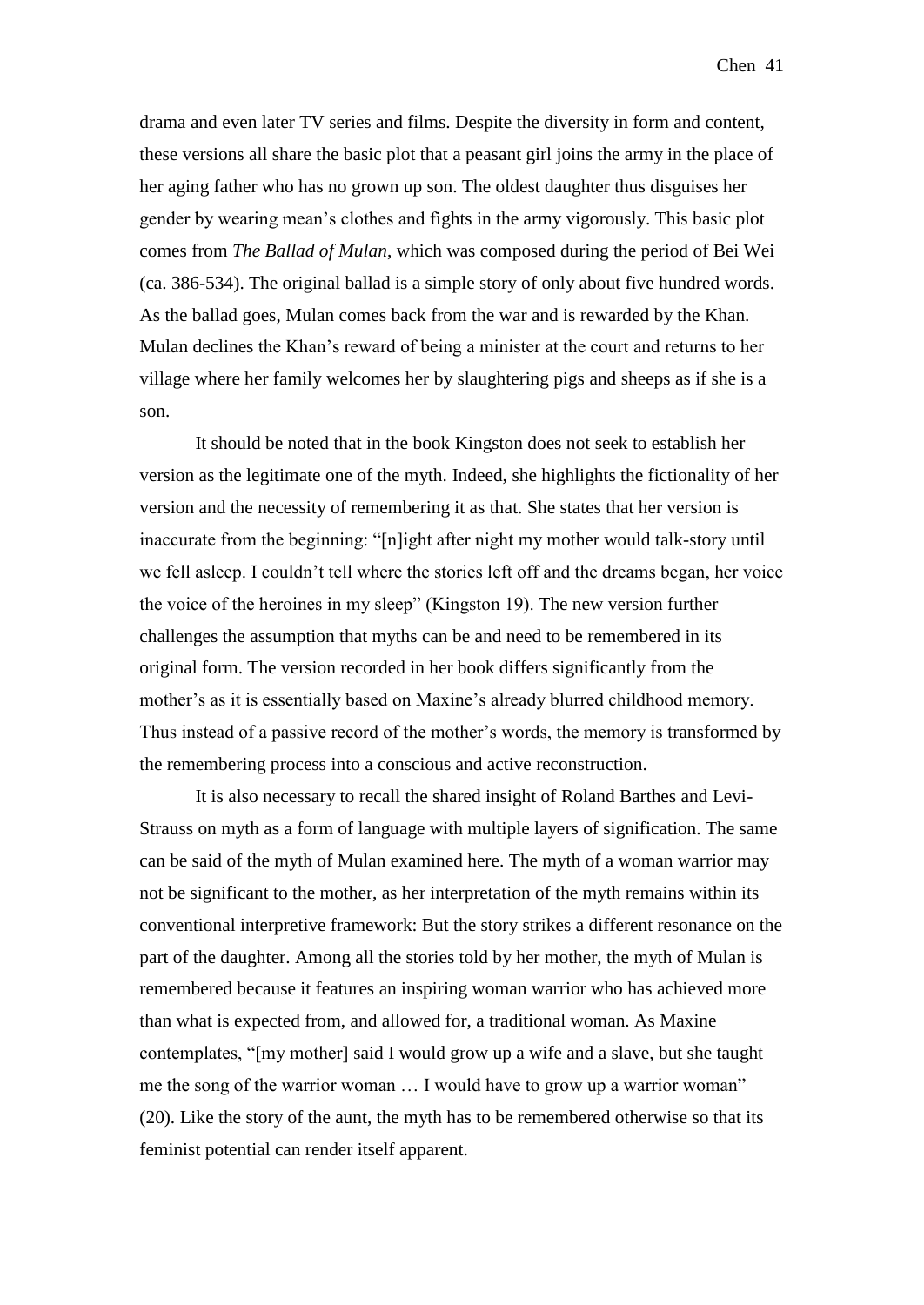Chen 42

A closer look at the widely accepted version of the myth reveals its limits and its potential for a feminist interpretation. The narrative initiates with a lack and the need to fill the lack: as the elderly father is incapable of joining the army and as there is no adult son in the family, the grown-up daughter volunteers to join the army in her father's stead. As a result, the heroine's entry to the narrative is premised on the absence of a hero. It is only when she disguises herself as an adult son that the lack is made up of and the narrative moves forward. The narrative proceeds as the heroine continues to disguises herself as a man to achieve military glory. The story ends with the revelation of the heroine's true gender identity. Towards the end of the narrative, despite her military feats, the heroine declines the emperor's reward to serve in the imperial court and asks permission to return to her family, which is the place assigned to women in the patriarchal and feudal society. The myth, although it expresses certain primitive feminist sentiments in the celebrations of a woman warrior, nevertheless demarcates the separate space for men and women. The public space, the battle field, the court, is the place for men and the private space, home and family, is the place for women, where she is bound to return. Meanwhile, in indicating that performing the duty to the father and the emperor as the legitimate motive for a woman to disguise as a man, the myth also propagates the feudal ideology of loyalty, servitude and community.

Apparently, the message conveyed by the myth becomes displaced once it travels across the ocean. For a second generation immigrant born in the United States, home and homeland are puzzling concepts as they are neither inherent nor coherent. The immigrants are homeless in the homeland while the land where they actually construct their homes remains, culturally and emotionally, foreign. Home is deprived of its materiality and emerges as a figure. Meanwhile, the feudal ideology conveyed by the myth is also obsolete in the capitalist, individualistic North America. The gendered division of space is perceived as oppressive as women have achieved equal rights and become more active in the public sphere in the postwar period, thanks to the war itself as well as the successive waves of feminist movements. The myth epitomizes the conflict Maxine faces at home. She is devalued as a woman. It is only in leaving home that she can be recognized as being capable of achieving as much as men.

For Maxine, the myth of Mulan suggests the possibility to harmonize the somewhat impossible identities of being both a Chinese American daughter and an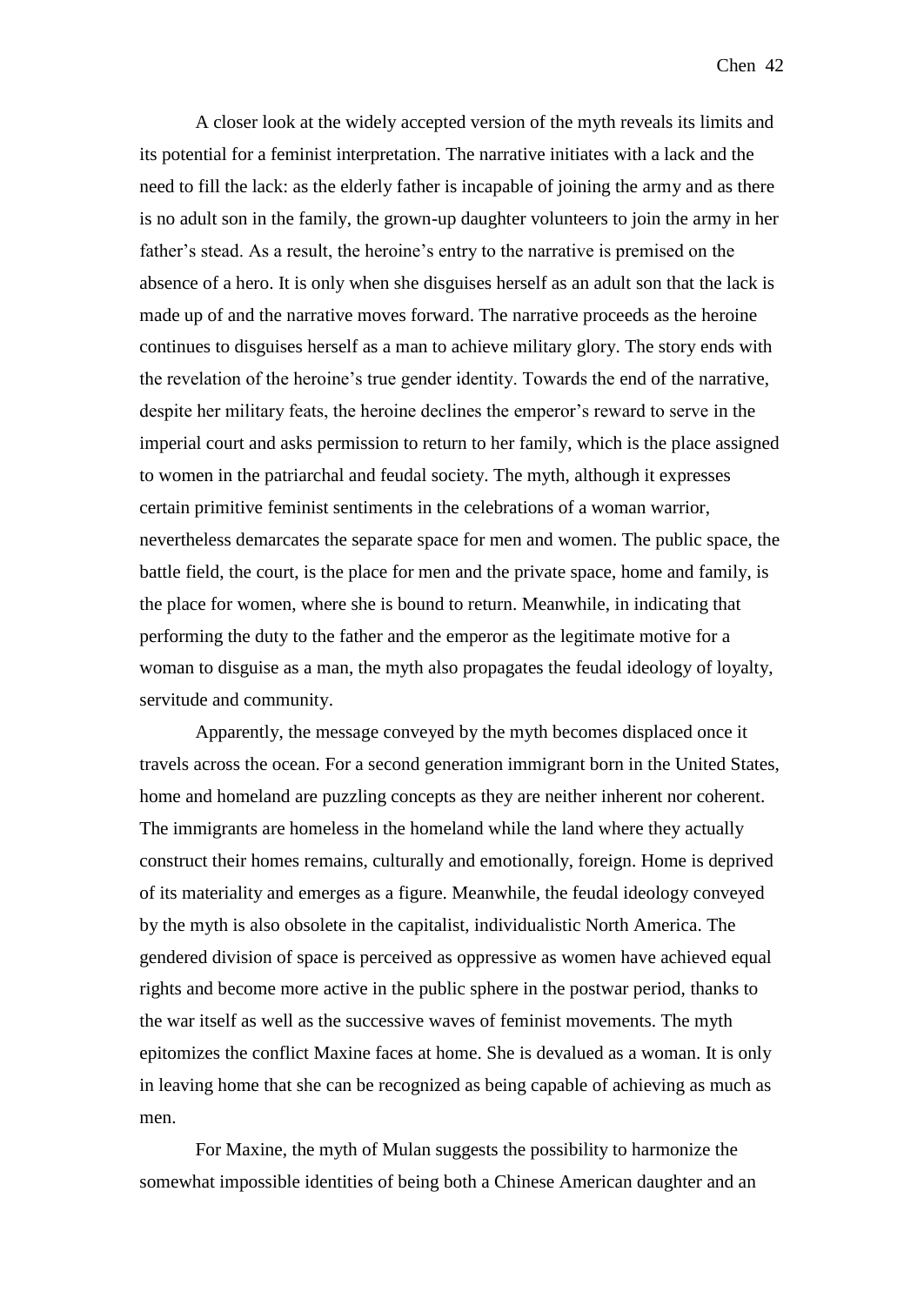independent woman unconfined by the family. But this layer of meaning is unlikely to become pronounced should the original structure of the myth remain. As it has been argued previously, the story has to change or it remains a meaningless story for entertaining children. In the rewriting of the myth here, the functionality of memory is once more stressed. When defending herself against the criticisms of exoticization, she contends that "myths have to change, be useful or to be forgotten. Like the people who carry them across oceans, the myths become American....I take the power I need from whatever myth" (Outka 460). In the book, the figure of Mulan is reconstructed as a role model for the adolescent Maxine as well as a model for the yet to be defined concept of "Chinese American woman". In her rewriting, the basic storyline of a woman warrior disguising herself as a man to fight is still recognizable, yet its narrative structure has been changed. Instead of an initial lack, the narrative is motivated by a desire to accomplish a quest, as in the Bildungsroman genre. The initiation and the ending of the narrative are thus connected with the pursuit and the fulfillment of the quest. Such a structure enables the narrative to portray a woman warrior in her own right, not as a substitution.

Further, the story is therefore not reproductive. First of all, the story does not repeat the mythical structure that already exists in a specific culture, although it is affirmative of its origin. Secondly, the heroine does not repeat what a man is supposed to do and retires to the household to resume her role as a woman when the task is accomplished. Instead, she explores what a female body can do: she is not an imposter for an adult son, but is recognized by her solders as a woman dressing as a man; she does not go to war unprepared, but is chosen to undergo years of martial training so that she can defend her village when she is ready; finally, rather than a maiden heroine as the original myth has it, Kingston's heroine balances skillfully the multiple, and potentially conflicting identities of a wife, a mother and a leader of a rebellious army. Rather than a negative lack, the story highlights a positive desire that enables the heroine to transform the social system in which she finds herself. Such a nonreproductive aspect of the story challenges the reproductive force imposed by the politics of representation.

These adaptations make the story both relevant and inspiring to the protagonist. As Maxine is frustrated by both gender discrimination at home and racial discrimination in American society, she too longs to fight back as the warrior. The new story also provides the protagonist with multiple and empowering modalities of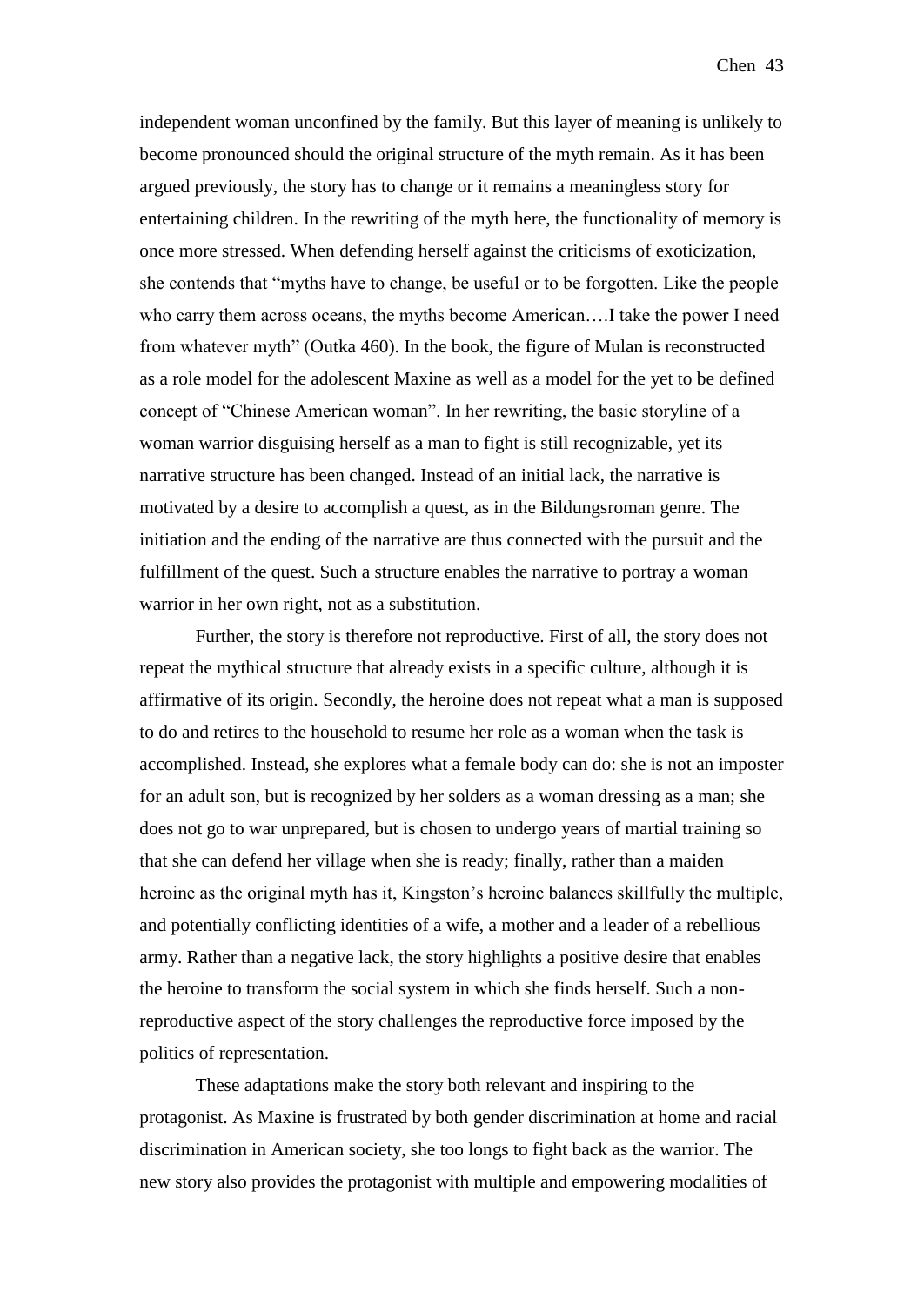becoming woman, so that she can move beyond the traditional roles of daughter, wife and mother. The myth is remade so that it can be a source of empowerment. Kingston's rewriting suggests how memory survives through time and space. Contrary to the conventional understanding of memory as a nostalgic look to the past, the memory of the immigrants is markedly future oriented. It helps to establish coherence between the immigrant past and future. Forgetting is not presented as a failure of memory, or an indication of the inadequacy of the capacity to remember. It is a selective process inherent to the make up of memory. It is through both remembering and forgetting that myths are remade so that it can be used by the immigrants to made sense of their changed reality.

As remembering is necessarily "mis-remembering", the exotic Oriental stories in *The Woman Warrior* needs not to be read as a deliberate stereotyping or a strategic subversion. Rather, it is a gesture to affirm the identity of Chinese American while transforming the fixed Chinese American identity. Although the use of exotic stories conforms to the politics of representation, it nevertheless manages to resists its reproductive force and maps out different possibilities for being Chinese American, and more importantly, being Chinese American as a woman.

#### 2. Ethnic Relegation in *The Woman Warrior*

In the previous section, I argued that Kingston's *The Woman Warrior* can be read affirmatively, so that while it conforms to the politics of representation to a certain extent, it also moves beyond it and presents gender and ethnic difference through remembering and rewriting. Therefore, instead of evaluating the book according to its authenticity, which sees it either as a reproduction of the politics of representation or as a strategic resistance to it, the rewritten memories of the family and the homeland culture can be a source of empowerment for both the protagonist and other ethnic women. My reading argues that remembering differently enables the protagonist Maxine to affirm family and national lineage, to find strength from her heritage, and to adapt them to a new territory. Hence she finds a new image and a different mode of subjectivity for Chinese American women, an image different from either Chinese or American.

I maintain that *The Woman Warrior* offers a productive mode of writing Chinese American racial and gender difference, but it is not, and should not be, the only way of writing difference. This is because in Kingston's attempt to define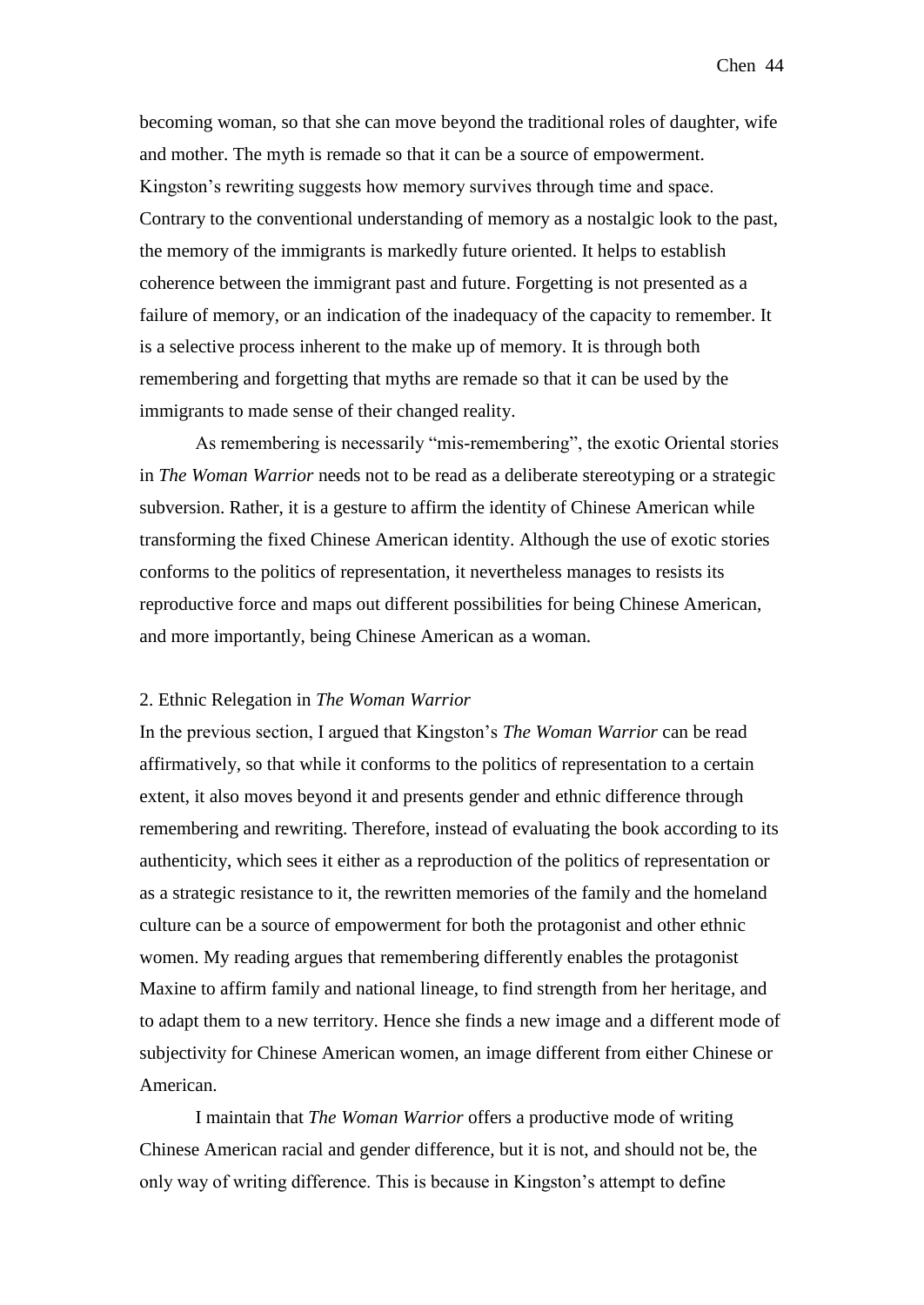Chinese American ethnic identity, she repeats a binary mode of inclusion and exclusion. It is noticeable that in *The Woman Warrior*, although Kingston distances her protagonist from both Chinese and Americans, the two distancing stances differ in quality. Indeed, although Kingston's protagonist is affirmative of her Chinese heritage and is empowered by it, the book should be seen more accurately as an attempt to claim American nationality for both the protagonist and the Chinese American immigrants, in particular the offspring of the first generation immigrants who were born in the United States. As a result, rather than simply presenting the protagonist Maxine as a Chinese descendent living in the United States, Kingston makes a deliberate effort in emphasizing the protagonist's Americanness and differentiating the second generation Chinese Americans represented by her protagonist from "the real Chinese" (49). Not surprisingly, in the book the protagonist's identification lies not with China, but with the Chinese American community and America. She is first and foremost an American, and then a Chinese American, but never Chinese. As Kingston states in an interview,

> I have been thinking that we ought to leave out the hyphen in 'Chinese-American', because the hyphen give the word on either side equal weight, as if linking two nouns.… Without the hyphen, 'Chinese' is an adjective and 'American' a noun; a Chinese American is a type of American (Cultural Mis-readings, 60).

This interpretation of the Chinese American's national belonging is transcribed in the book through referring to the protagonist and her siblings as their mother's "American children", who are disappointments to their mother as they are not Chinese enough. Even the mother, who often laments about having no China to go back to after the Communists' taking over, also differentiates herself from the new immigrants from China by calling them the Communists with whom she is "too old to keep up" (107).

Kingston's attempt to claim Americanness for Chinese American is successful as the work is well received and indeed it has bought mainstream attention to the ethnic community. It demonstrates that the category of "Chinese American" is also a constituting part of the United States. This is empowering as the Chinese American community has historically suffered from exclusion and stigmatization. Yet such an attempt can also be problematic as it excludes the immigrants who do not identify with the American nationality, as well as those who fail to assimilate with the American society, from the Chinese American immigrant community. In this section,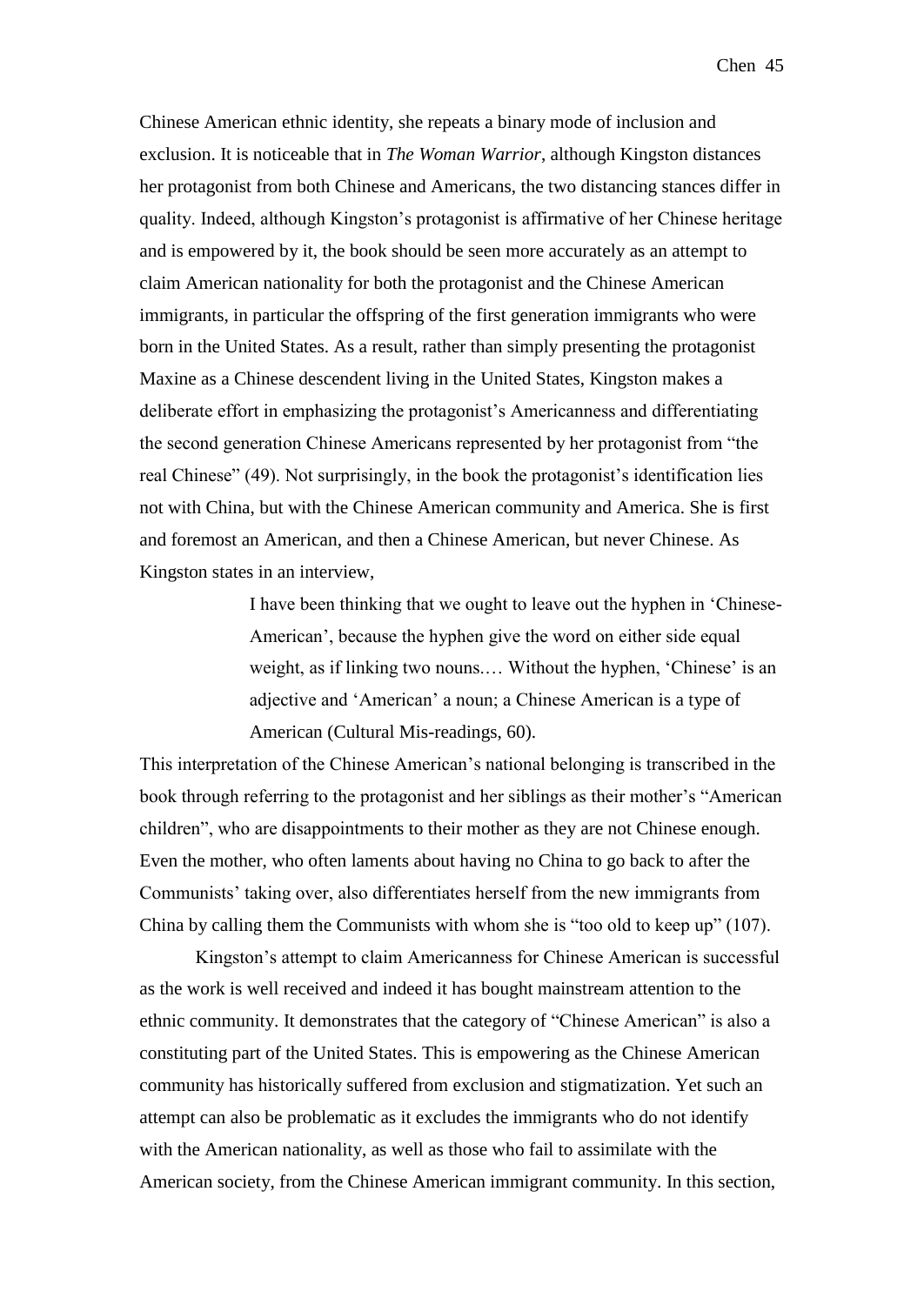textual evidences from *The Woman Warrior* will be given to illustrate how the emphasis on Americanness can be a problematic, binary move of exclusion. The focus here is on the fourth chapter of her book.

In *The Woman Warrior*, not only the Chinese Americans are named differently (American) from the "real Chinese" and the  $FOBs<sup>11</sup>$ , a detailed contrast between the second generation Chinese Americans and the new immigrants can also be found in the chapter entitled "At the Western Palace". In this chapter, Kingston offers a disturbing account of her maternal aunt Moon Orchid's visit to America to reclaim her husband, who leaves Moon Orchid and their daughter in China and later marries a younger wife in the United States. Due to the difference in birth place and cultural environment they grow up with, Moon Orchid, as well as her daughter who has lived in the United States for five years, are portrayed differently from Brave Orchid's born and bred American children. In the scenario depicting Brave Orchid awaiting Moon Orchid at the airport together with her two children and the daughter of Moon Orchid, the differences are presented in the form of clear opposition. As the following chart illustrates,

| Scenario: Brave Orchid waiting at the airport to pick up Moon Orchid together with |                                          |
|------------------------------------------------------------------------------------|------------------------------------------|
| Moon Orchid's daughter and her own children                                        |                                          |
| Brave Orchid's children                                                            | Moon Orchid's daughter                   |
| "Her American children could not sit for                                           | "Next to Brave Orchid sat Moon Orchid's  |
| very long. They did not understand                                                 | only daughter, who was helping her aunt  |
| sitting; they have wondering feet" (113).                                          | wait" (113).                             |
| "[Brave Orchid's] bad boy and bad girl                                             | "On the floor [Brave Orchid] had two     |
| were probably sneaking hamburgers,                                                 | shopping bags full of canned peaches,    |
| wasting their money. She would scold                                               | real peaches, beans wrapped in taro      |
| them" $(114)$ .                                                                    | leaves, cookies, Thermos bottles, enough |
|                                                                                    | food for everyone, though only her niece |
|                                                                                    | would eat with her" $(114)$ .            |

 $11$  FOB stands for "fresh off the boat", which refers to the immigrants, in particular Asian immigrants, who newly arrive from a foreign country and are yet to be assimilated into the culture of their destination.

<u>.</u>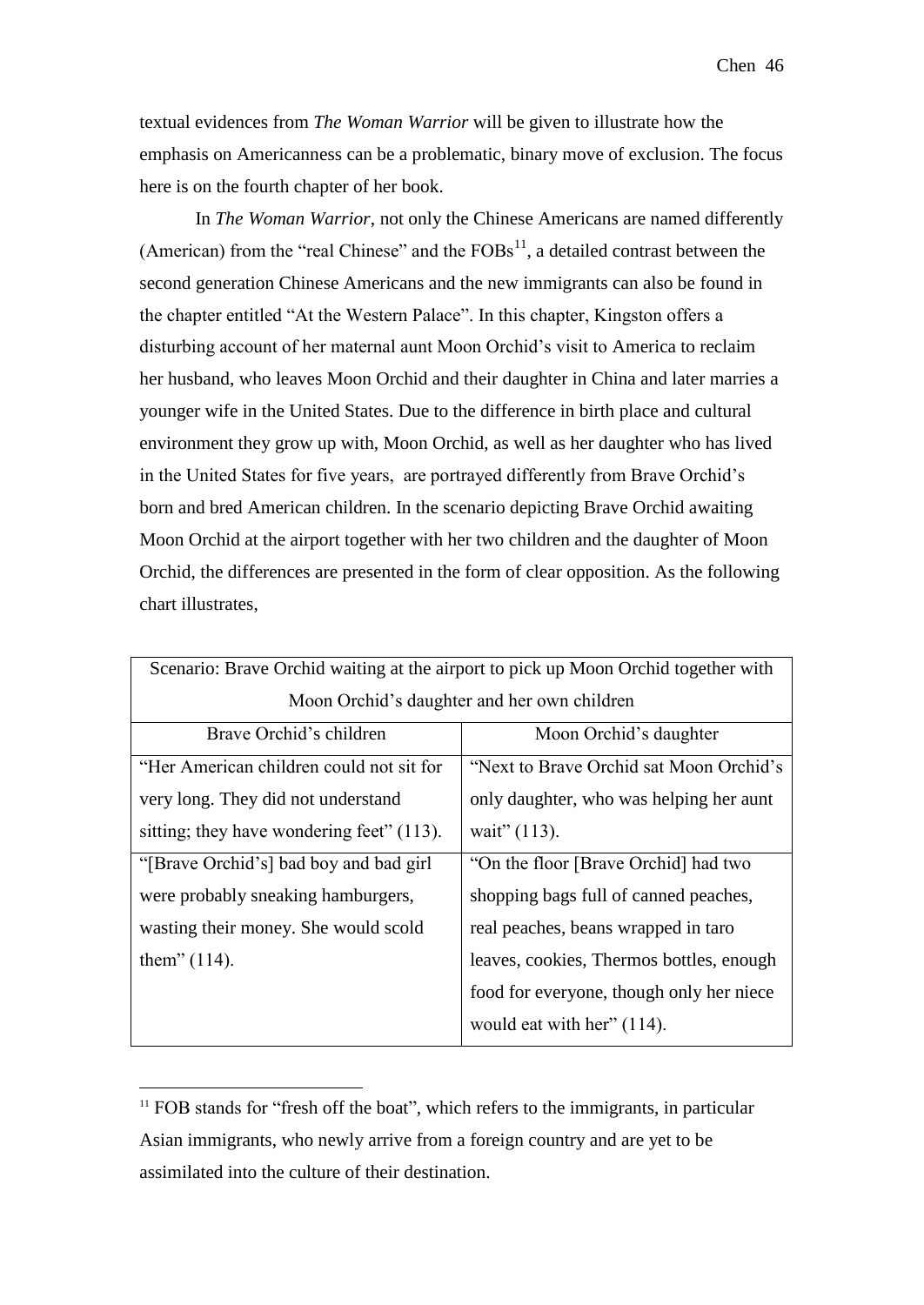| (Responding to Brave Orchid's request to | "At least the niece called out, 'I see her! I |
|------------------------------------------|-----------------------------------------------|
| call out for Moon Orchid) "But her       | see her! Mother! Mother!' she                 |
| children slunk away. Maybe that shame-   | shouted, probably embarrassing the            |
| face they so often wore was American     | American cousins, but she didn't care"        |
| politeness" (118).                       | (117).                                        |

The niece comes to America as Brave Orchid arranges a marriage for her with "a rich and angry man with citizenship papers" and to such an arrangement the niece submits herself without complaints (128). Comparing to the impatient and willful "American children", the niece is described as demure, subservient and has no American manners. In the quotations listed in the chart, it seems that Kingston adopts a neutral tone in describing the niece and a criticizing one in describing the "American children", yet ambivalence is nevertheless felt in Kingston's choice of words. Brave Orchid's son and daughter are both adults, yet in depicting them as children who need to be disciplined, the description suggests a certain degree of humor and leniency. The bad children have their ways and although they need to be scolded, the scolding needs not to be taken seriously. The niece, although she is described as good natured, is silenced, dependent on her husband, and does not even has a name mentioned in the whole book.

As to Moon Orchid, who newly arrives from China, she is depicted as eccentric and absurd. She is unable to make her own living: she cannot even help with folding clothes in the laundry when she first arrives and her ability to work hardly progresses as she stays. Her reluctant attempt to reclaim her husband also turns out to be a failure, as she is too scared to speak to him and Brave Orchid does the talk for her. After their confrontation, Moon Orchid gradually becomes schizophrenic.

Both Moon Orchid and her daughter are portrayed as "the lovely, useless type" (128). Although their submissive personalities, inabilities to break the confinement of the household and go out to the public sphere could be seen as virtues for women in a partriarchal, yet-to-be-emancipated society, they lead to their displacement in America. Their difficult to fit in is also visible on the level of the body. Moon Orchid is described as "a tiny, tiny lady, very thin, with little fluttering hands" (117). Brave Orchid, on the other hand, is a big, muscular woman who "can carry a hundred pounds of Texas rice up- and downstairs" and "could work at the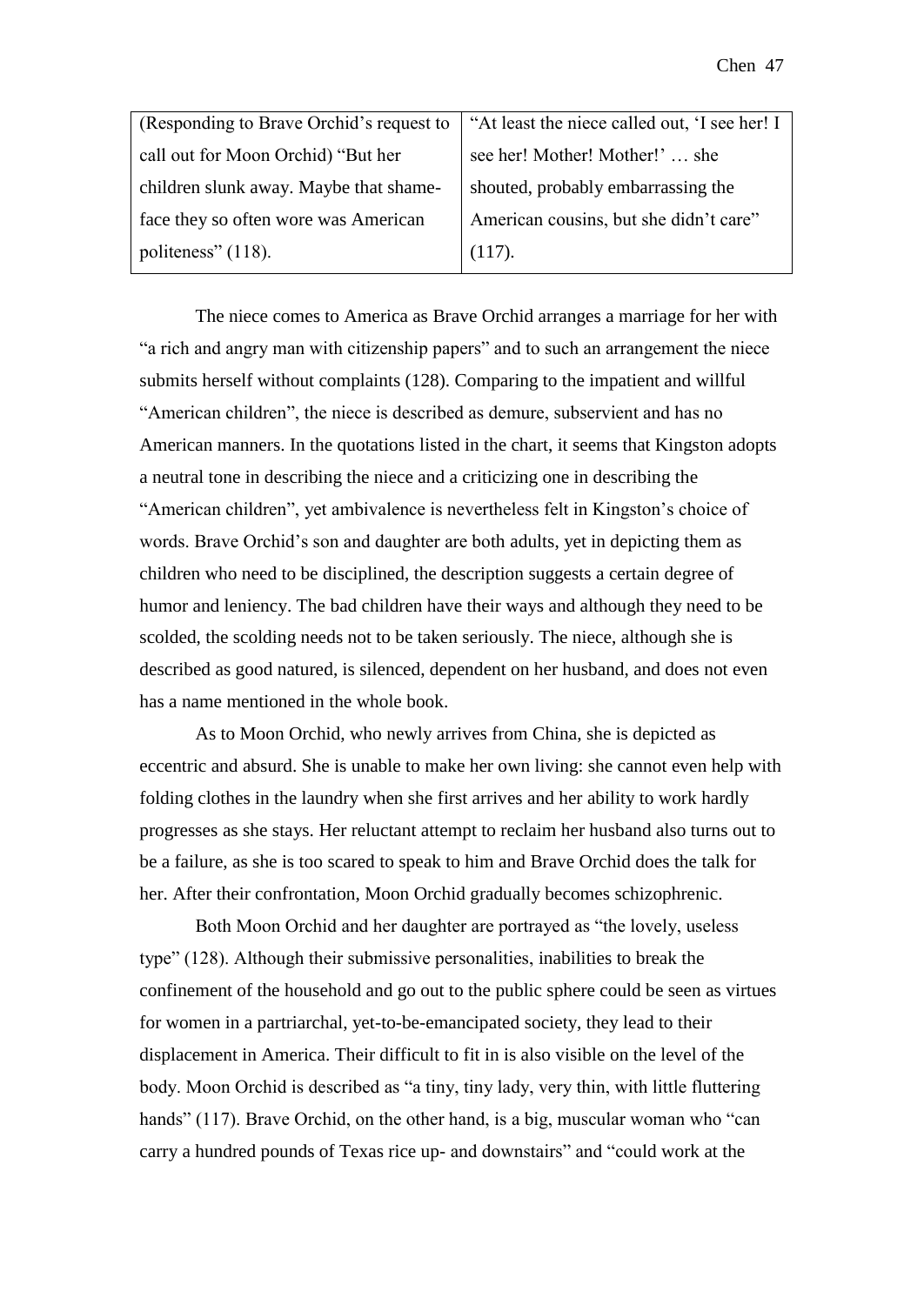laundry from 6:30 a.m. until midnight" (104). Although, like her sister, she is thin and have not worked before her immigration, her body is capable of undergoing the transformation from an upper class Chinese lady to an immigrant women who survives the harsh working class conditions and the discriminative racial policies in America. Lacking the ability to transform, Moon Orchid loses her mind, is sent to a mental asylum, shrinks to bone and eventually dies there (160).

Unable to adapt, the frail immigrant women from well-to-do background in China suffer and pine away in America. They cannot survive the harsh immigrant situation if they are left independent. Yet the lower class immigrants are no better. In brief paragraphs, these new immigrants are described as violators upsetting American norms. As Brave Orchid complains, "[i]mmigrants nowadays were bandits, beating up store owners and stealing from them rather than working. It must've been the Communists who taught them those habits" (127). From these differentiated narratives on Chinese Americans and the Chinese who are in America, it is not difficult to see that the ability to connect the Chinese identity and the American identity, and in particularly the ability to acquire Americanness and to respect American norms, is essential for becoming Chinese American. These narratives further reveal a hierarchy existing in the portrayal of those who can be seen as Chinese American and that of the new immigrants, who are essentially Chinese. Illmannered, unable to survive the immigrant condition and eventually fail to become American, the Chinese in this chapter is relegated to an inferior, stigmatized position. Unlike the Chinese Americans who manage to leave their homeland, enter the United States territory, start new lives, construct homes and families there, the Chinese are either immobile and therefore stay in China, or fail in assimilation even though they managed to enter America.

This mode of representing Chinese American by representing them as a specific group of Americans but not Chinese is adopted by many Chinese American authors. Failing to adapt and turning schizophrenic is also frequently encountered in Chinese American narratives. In Amy Tan's bestseller *Joy Luck Club*, a similar character, Ying-Ying "Betty" St. Clair, also goes crazy as she confuses her traumatic past in China and the reality in America. In his book *Immigrant Subjectivities in Asian American and Asian Diaspora Literature*, Sheng-mei Ma observes that there is "gulf between Chinese and Chinese Americans" as in Chinese American discourse, the Chinese Americans deliberately demarcating themselves against the Chinese by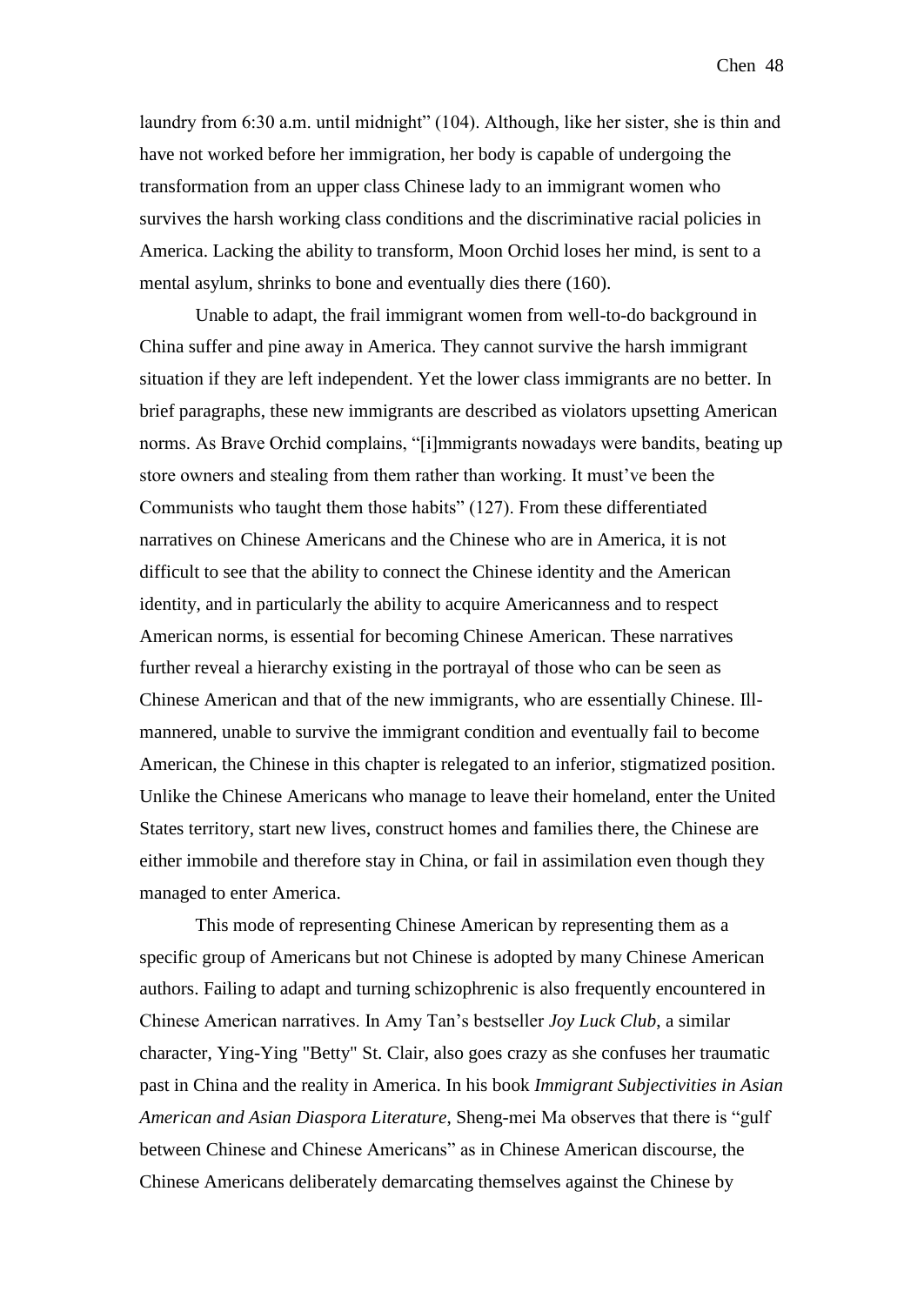Chen 49

depicting their alienness and even degeneracy (35).<sup>12</sup> He further argues that "[b]y demarcating themselves from this foreign group, Chinese Americans empower themselves, albeit in an ambiguous manner" (27).

Ma argues that the degenerative representation of the Chinese in relation to the Chinese Americans is an indication of Chinese American's internalized Orientalism. A term originated in Edward Said's influential work *Orientalism*, Ma described it as "a means for the West to grasp and domesticate the Other; it refers to one culture's attempt to control the other by fashioning it, a malleable object, according to one's own imaginings" (Ma 24). Importantly, pertinent to the politics of representation discussed in this chapter, Orientalism could be understood as a means of regulation and domination. As Said states, Orientalism is "[a] Western style for dominating, restructuring, and having authority over the Orient" and it has infiltrated different academic, aesthetic, cultural, social, political, and economical aspects (3-6). Although in his book Said restrains himself to the discussion over Orientalism in the Arab world, his theorization can be readily applied to other discourses, including the East Asian one and the Chinese American one. Ma, for instance, has taken up this concept and developed it to analyze the internalized Orientalism among the Chinese Americans. He observes that Chinese Americans, who are born and grow up in the United States, often "take on the white gaze at their nonwhite object" (25). Consequently, they see themselves as inferior and attempts to assimilate to the white culture. Accompanying this assimilating move is the move to project Orientalism to the Chinese. This, according to Ma, enables the Chinese Americans to "separate themselves from what they deem to be the true Other, China and Chinese immigrants, creating the impression that they could identify with mainstream America" (25). By giving texture evidences he selected to study, he ends his chapter on Orientalism in the Chinese American context with a pessimistic note that, although the Chinese American male and female authors both try to fight the Orientalized representation of the Chinese Americans, and that in order to achieve this they even contend against

1

 $12$  In his analysis, he gives examples from works by David Henry Hwang, Frank Chin and Maxine Hong Kingston herself. He also uses Moon Orchid as an example, though with different emphasis. Whereas my emphasis falls on the ability to survive and acquire Americanness, Ma emphasizes on Moon Orchid's aged body, her bizarre behavior, and the Chinese custom of marrying a young son to an older woman.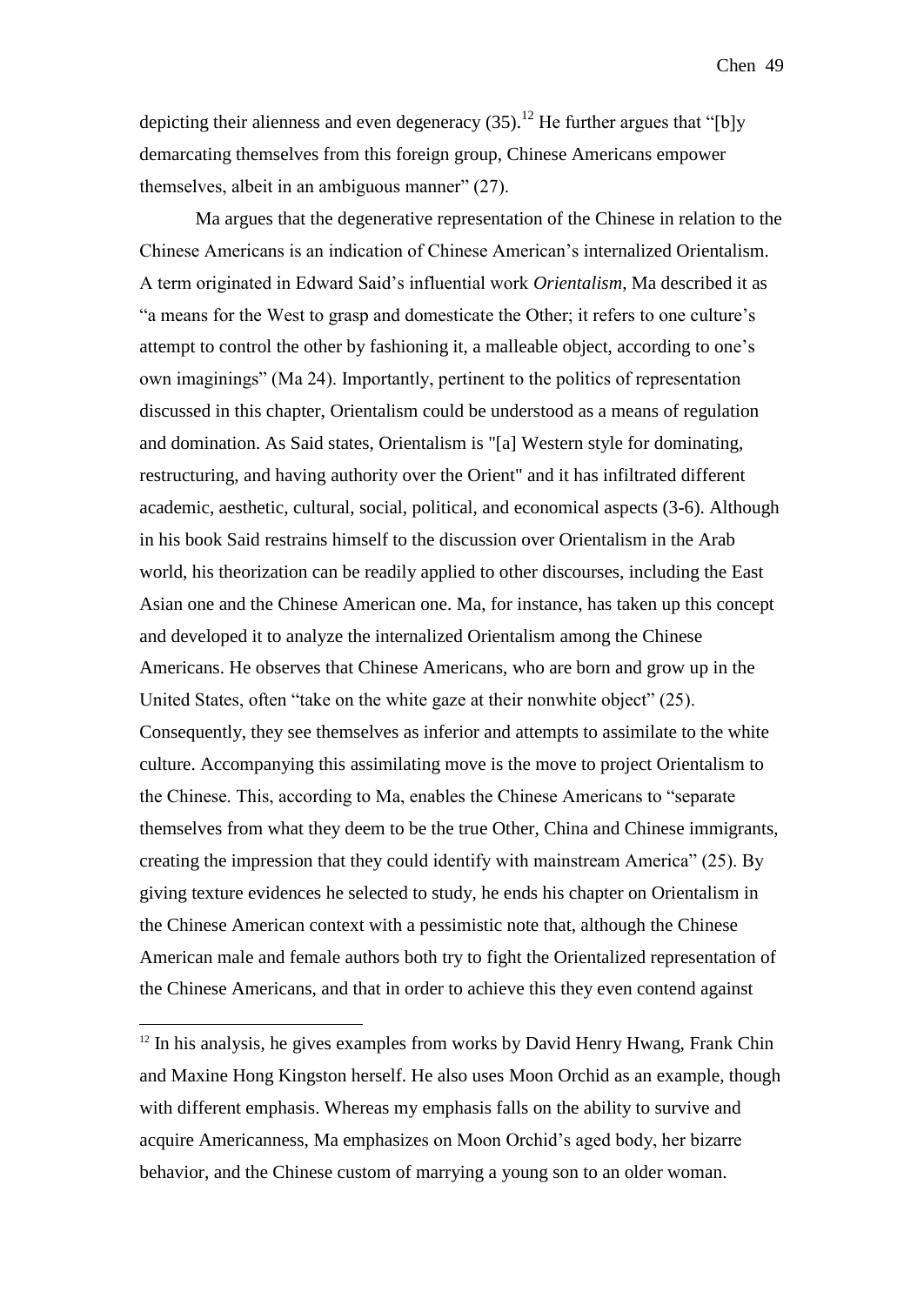each other on the issue of sexism and feminism, they nevertheless both present the Chinese body as Orientalized and undesirable. From my analysis on *The Woman Warrior*, I agree with Ma that the pattern in Chinese American literature to relegate Orientalism to "the Chinese" who fail to identify themselves as Americans and those who fail to assimilate is problematic. This ethnic relegation, i.e., transferring stereotypes and stigmatizations to a number of ethnic individuals who are excluded from the ethnic community, not only fails to challenge the construction of stereotypes, it also perpetuates and legitimizes the Orientalist stereotypes as well as the hierarchical power relationship between the West and the rest, in this case, the developed America and the under-developed China.

By analyzing the Orientalist stereotypes present in Chinese American literature, Ma attributes the cause of what I call ethnic relegation to Chinese American's internalized Orientalism. However, in his analysis, there are still questions that remain unaddressed. For instance, is internalized Orientalism the only cause for ethnic relegation? And also, what are the political and ideological motivations that lead to the relegation of the Chinese in Chinese American literature?

Different from Ma who focuses on the stigmatic representation of the Chinese in Chinese American literature and the Chinese American immigrant community, which is problematic in itself, in the following chapter I intend to situate the ethnic relegation to a larger social context, namely, the construction of American and the issue of national belonging. Chapter 3 thus tries to ask why in many Chinese American literary works, among which *The Woman Warrior* can be seen as a representative, the Chinese Americans almost uniformly see themselves as essentially Americans. As the chapter will point out, the one-sided national identification does not necessarily have a direct relationship with the immigrants' place of birth and the cultural environment they grow up in. Rather, it also has to do with the representation of the immigrants. This observation will be fleshed out in the following chapter and it is believed that this will substantiate the politics of representing Chinese American immigrants discussed in the first chapter. In addition, through a close reading of Nieh Hualing's *Mulberry and Peach*, I try to find an alternative interpretation of the Chinese American immigrant's national belonging. In doing so, I will argue that the Chinese American community is a heterogeneous group where different ways of being Chinese American could be allowed.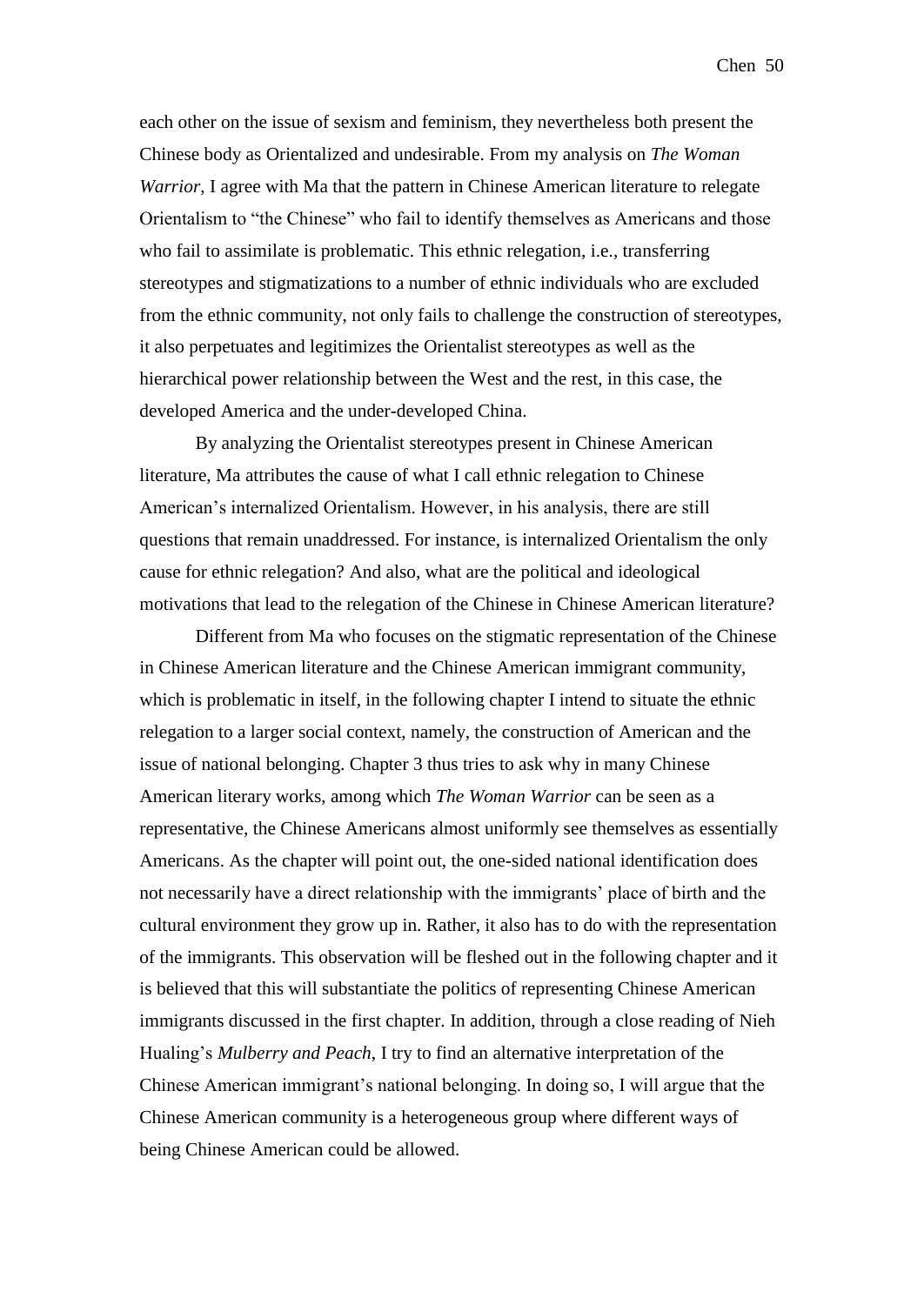# **Chapter 3 Contesting Nationality**

*"He says he still must continue investigating my case if they decide I am an undesirable alien they must deport me, where do I want to go? I say I don't know. He says he doesn't know what's the matter with Chinese all the Chinese people he's investigated answer the same way, the Chinese are foreigners who haven't any place to be deported to, this is a difficulty he's never encountered in investigating other aliens.* 

Mulberry and Peach: Two Women of China

What Kingston has done in *The Woman Warrior* is to challenge the politics of representation imposed on Chinese American literature. It successfully redefines the meaning of being Chinese American from a woman's perspective. Partially due to the book's canonical status in Chinese American literature, its mode of representing Chinese American, i.e., claiming Americanness for the Chinese American and stressing assimilation, is replicated by many later works. This in turn forms a hegemonic discourse, which marginalizes and stigmatizes the Chinese American immigrants who disidentify with Americanness and fail to assimilate. As has been pointed out before, the politics of representation is not a fixed entity and it evolves through time. In this chapter, special attention will be given to the new aspect of representational politics, which is referred to in the previous chapter as "ethnic relegation". The chapter will end with a case study on Nieh Hua-ling's *Mulberry and Peach: Two Women from China* and explore how ethnic relegation is contested and why it is necessary to challenge it.

## 1. The Mechanism of the One-Sided National Identification

Among the stereotypes in the representation of Chinese American immigrants, one of them is that they are inscrutable aliens in American society and culture – both in the literal and figurative sense. This sense of alienness can be seen as a result from their Mongolian physical traits, their linguistic and cultural differences, but it was also deliberate intensified by the institutional marginalization and exclusion of Chinese immigrants in America, especially at the early stage of the immigrant history. When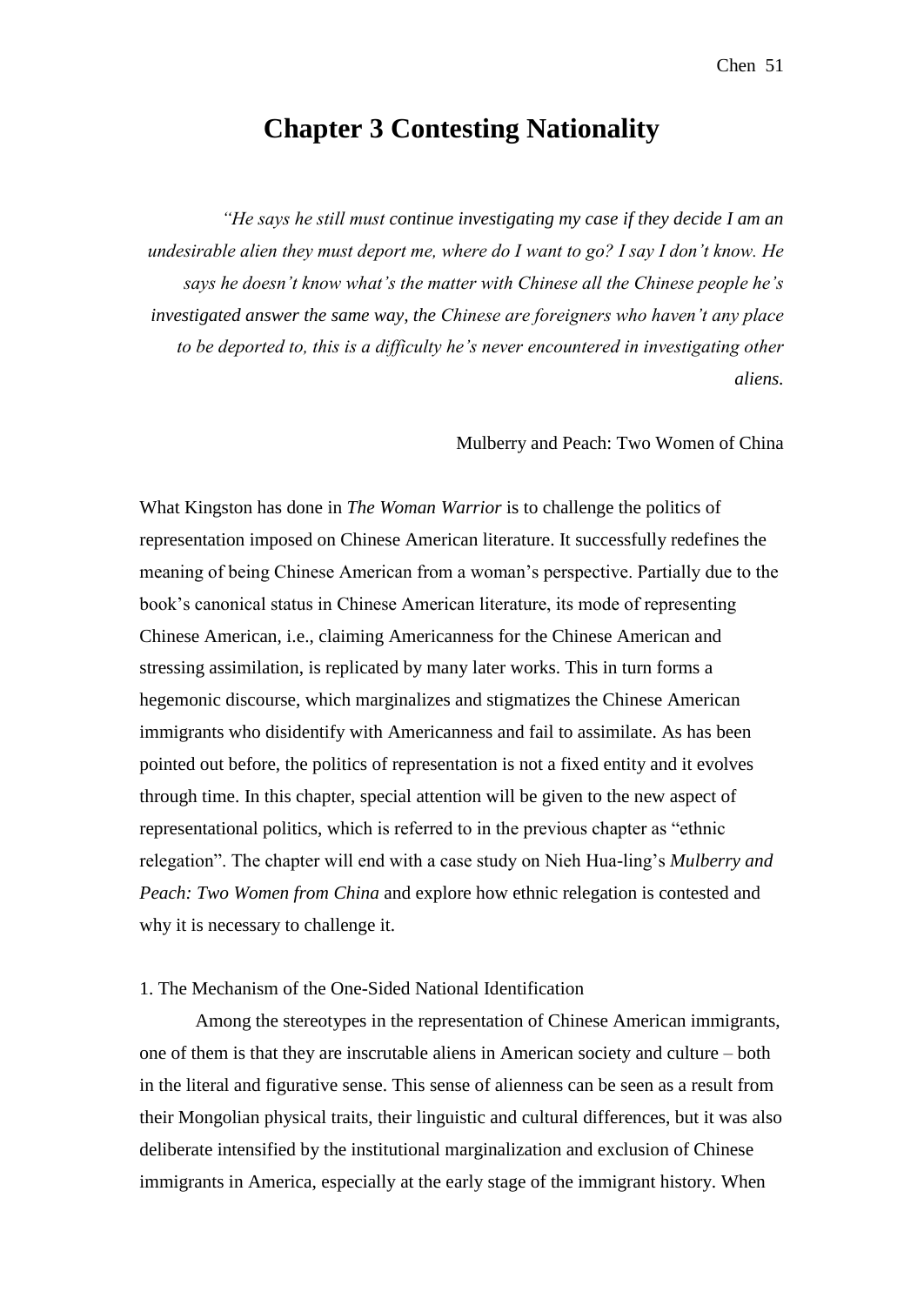Chen 52

outlining the politics of representation in the first chapter, I have already elaborated that the stereotypical and Orientalized representation of the immigrants is in accordance with the racial and immigrant policy prevalent in the United States. Partially due to these legislations, the immigrant community was segregated, homogeneous in its demographic composition and the gender imbalance was staggering. The Chinese personnel that stayed and were permitted to enter the U.S. are usually sojourners for business, diplomats and the uneducated migrant workers, who kept their wives and children in China. These people were expected to return to their homeland when their work is done. The first generation of Chinese American literature, which appears at the turn of the  $19<sup>th</sup>$  century and is mostly written by scholars and students from China, also subscribes to the notion that the Chinese are unknown aliens to the Americans.<sup>13</sup> These writings, characterized by its high-brow scholarly and literary style, are conscious of and sensitive to the American racist discourse at the time, the privilege of the white culture as well as the pre-industrial and semi-colonized status of the homeland. They tend to portray the Chinese immigrants and culture as inferior and benign. As the literary scholar Deborah Madsen observes,

> This polarization [of the elite immigrant culture and the low, working class immigrant culture] produced specific literary consequences, notably the dominance of an apologetic mode of autobiographical writing, aimed at apologizing for and explaining the true nature of Chinese cultural practices. These writings attempted to represent the Chinese perspective on American racism, while simultaneously

<u>.</u>

<sup>&</sup>lt;sup>13</sup> See Elaine H. Kim, "Defining Asian American Realities through Literature". In this article, Kim points out that "Scholars and diplomats, who had been exempted from exclusion legislation aimed at restricting the entry of Asian laborers into the United States, comprised a disproportionately large part of the early Asian American voice. Addressing an Anglo American audience, they tried to win sympathy for the people of the educated elite of which they were part. Their portrayals of Asia are focused on high culture, and their criticisms of American society are tentative and apologetic" (94). Her view is in agreement with what I argue in this chapter that the early generations of immigrant writers position themselves as foreigners to the American society. More on Chinese Exclusion Acts, go to chapter 1, note 2.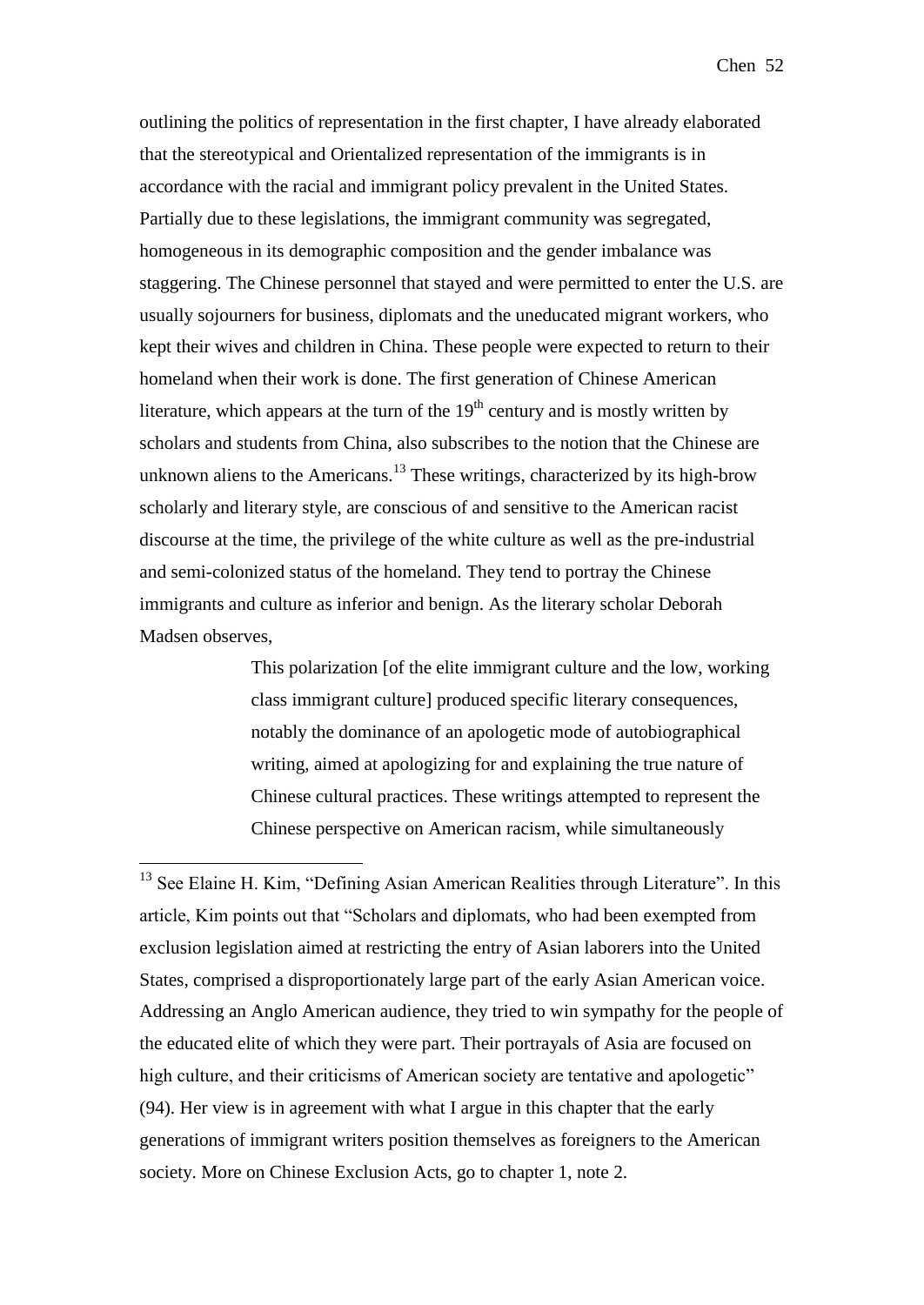adopting and responding to white fears and prejudices. These prejudices, which also underpinned the exclusion laws, were based on the premise that uncontrolled Asian immigration would bring to an end the ''white'' character of the United States (260).

Madsen uses this division between the high immigrant culture and low immigrant culture to make sense of the authenticity debate in Chinese American literary criticism. Yet her observation also reveals that the early generations of Chinese American writers tend to represent themselves as foreigners to the mainstream, white Americans. At the same time, they also portray themselves as assimilable in the American society, as they would not challenge the white hegemony. Thus, in early immigrant writings, the stereotypes of both "perpetual foreigner" and "model minority" are both confirmed.

Similar observations have been made by other scholars. Fu-jen Chen, for instance, points out, that "early Chinese American writers positioned themselves as 'ambassadors of good will,' explaining Chinese cultural practices to the mainstream reader and dispelling negative images of their ethnic group" (379). The usage of "ambassadors" as a metaphor to describe the early generations of Chinese American writers precisely captures the point that they are representative foreigners to the readers they target. Not surprisingly, such a positioning distances the author and the ethnic community from the mainstream Americans and it contributes to the narrative that the Chinese Americans are outsiders to the American society.

The representation of Chinese American immigrants as foreigners is motivated by certain racial, cultural, historical and institutional realities and this stereotype is not entirely a linguistic construction. That being said, this stereotype persists after the early migrants have become permanent settlers in the land, their offspring naturalized as U.S. citizens and the racist legislations gradually lifted. Chinese immigrants, as well as immigrants of Asian descent in general, are still treated as foreigners, if not unwelcome foreigners. When describing her protagonist Mona Chang who grows up in the affluent suburb Scarshill, Gish Jen writes, albeit with a distinguishable tone of irony, that "[in Scarshill] they're like permanent exchange students", even though Scarshill is a liberal place and people do not "throw crab-apple mash" at Mona and her sister, which is a big improvement in comparison to the neighborhood they used to live in (6). Seemingly a lighthearted description, it captures a paradoxical predicament of the Chinese American, in particular the generations that are born in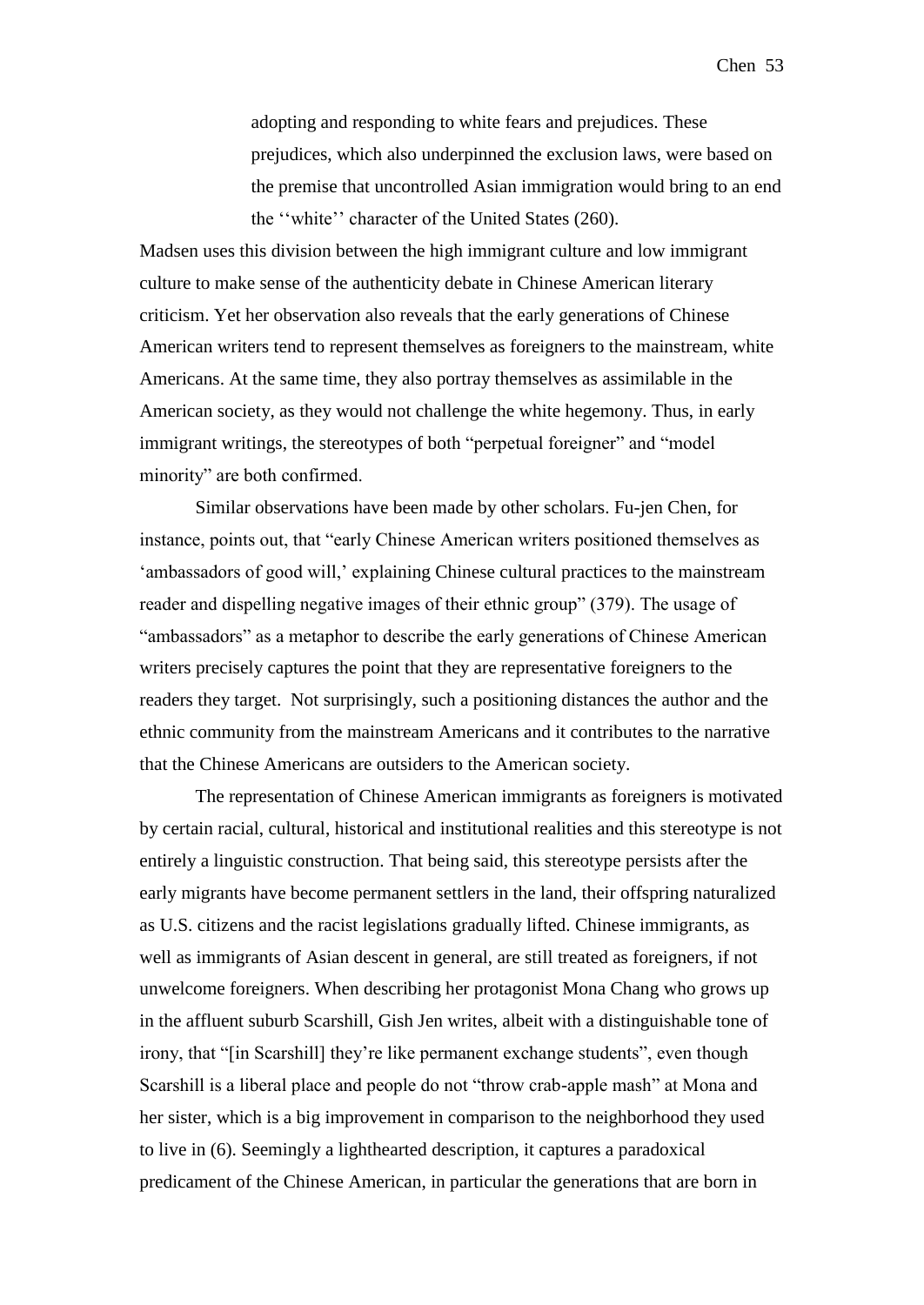the United States: although they are American citizens, they are *seen* as foreigners despite their citizenship status. This impression, moreover, is often linked with stigmatic connotations. The Chinese American immigrants' shared the desire to rid themselves of this representation and their attempt to claim their Americanness can therefore be seen as a resistance to this very stereotype.

The discourse on the alienness of the Chinese American immigrants evolves a life of its own despite the fact that much of the materiality supporting such discourse has been removed. Naturally, questions can be asked on what motivates this stereotype to persist, which purposes it serves and what consequence it has thereafter. These are valid and important questions in their own right. But in this chapter, I will try to demonstrate how such a stereotype affects the differentiated representation of the Chinese and the Chinese American. By differentiating from the Chinese, Chinese Americans distance themselves from the Orientalist, stigmatizing stereotypes and thus empower themselves. This in turn enables them to challenge the stereotypical image of Chinese Americans as perpetual aliens. Although a legitimate observation, it appears to be too simplifying to see the one-sided identification merely as a resistance to the stereotype, since it also involves issues such as the construction of a multicultural nation, the asymmetrical power relation between nations, as well as the reproduction and consumption of ethnic difference. The tendency to other the Chinese in Chinese American literature does reveal a binary move taken by the Chinese American to re-label themselves as American and to delegate the Chinese to the Oriental Other, yet the chapter argues that such a binary move also reveals how racial difference is in turn differentiated as assimilated difference/sameness and inassimilable differences. By further differentiating racial difference and defining which difference can be accepted and which cannot, racial difference becomes manageable and can be assimilated in a multicultural society.

In a critical review of the literature on Asian Americans in education entitled "Contesting the Model Minority and Perpetual Foreigner Stereotypes: A Critical Review of Literature on Asian Americans in Education", the authors point out that the representation of Asian American as foreigners can be resulted from the racialization of the immigrant community in a society where racial discrimination still persists. Quoting from the legal scholar Angelo N. Ancheta, they argue, "'[t]he racialization of Asian Americans has taken on two primary forms: racialization as non-Americans and racialization as the model minority' (p. 44). This outsider racialization constructs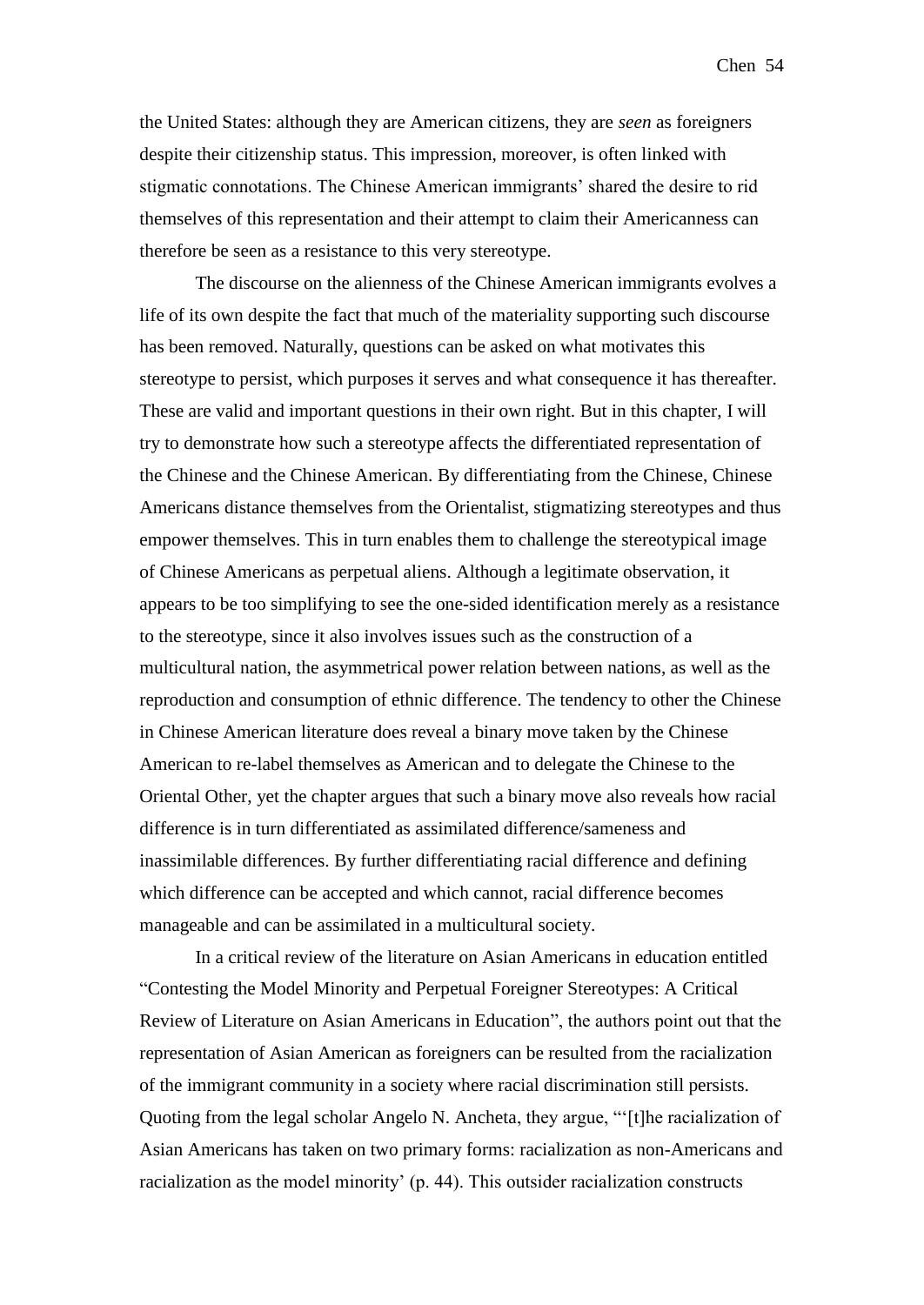Asian Americans as foreign-born outsiders" (Ng, Lee and Pak 96). The discussion of the image of "modal minority" alongside the image of "perpetual foreigner" is interesting because in these two images, Asian Americans are paradoxically seen as both insiders and outsiders in the American society. As the authors further explain by quoting from C. Kim, "Asian Americans are 'racially triangulated' vis-à-vis Whites and Blacks through two interrelated processes of 'relative valorization' (Whites valorizing Asian Americans relative to Blacks) and the process of 'civic ostracism' (Whites constructing Asian Americans as foreign and Other, p. 107)" (Ng, Lee and Pak 96). Through the observation that the Asian Americans are ambivalently positioned in relation to other ethnic groups, the authors point out that the process of racialization operates on different levels and it is not necessarily binary. Further, it reveals that in a multi-ethnic society, a certain ethnic group is not a monolithic whole, but one that has internal differentiation and hierarchy. What the thesis wants to point out is that even in such a multidimensional process of racialization, binary opposition is still at work: the differentiation of the Asian immigrant community along the line of insider/outsider precisely shows that race is managed through the binary pair of inclusion and exclusion. The inclusion of a certain racial and ethnic group is paradoxically made possible by the exclusion of the very group, or at least certain aspects of the very group.

When analyzing the underlying ideology in the construction of the multicultural Australia, Sara Ahmed, who has done extensive researches on multiculturalism and post-colonial studies, observes that the although the policy of multiculturalism practiced in Australia gives an impression that the country is more open and more tolerant to different cultural forms, this image of openness and tolerance is nevertheless based upon exclusion. She argues,

> Those cultural forms that are 'more acceptable' are precisely those that may look different, *but are in fact the same underneath*. As a result, this multicultural nation accepts those differences that do not threaten the 'we' of an Australia being: the differences that cannot be reduced to mere appearance become *the unassimilable* (106, emphasis original).

She continues a few paragraphs later,

Multiculturalism as an official discourse hence involves narratives of partial assimilation or incorporation (through which the 'we' of the nation can appear different) as well as narratives of partial expulsion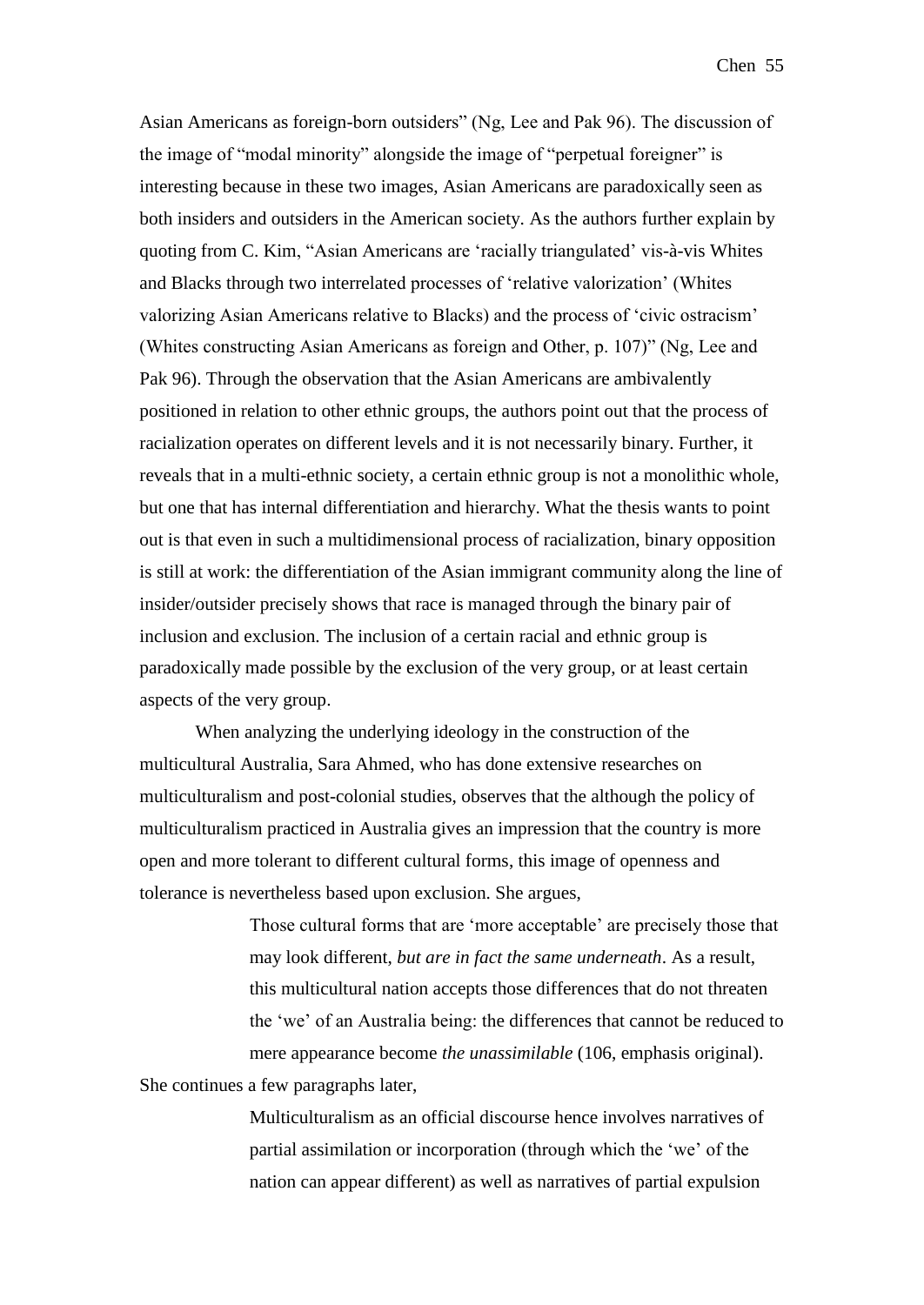(through which the 'we' of the nation defines the limits of what it 'can be'). Both the narratives of incorporation and expulsion involve differentiating between others, which produces simultaneously, two figures of the 'stranger', including the one who can be taken in, and the one who might yet be expelled (the other who *is* a stranger) (106, emphasis origianl).

For Ahmed, the multicultural Australia is expected to have a more tolerant and inclusive image, yet such an image is nevertheless constructed through a selective inclusion and exclusion of differences. For her, cultural difference itself is differentiated into "the assimilated" and "the unassimilable" (Ahmed 106). What is accepted is therefore not so much difference itself but sameness in disguise. This observation on the Australian multiculturalism is comparable to the multicultural policy in America. The aspect of inclusion and exclusion is particularly pronounced in the representation of Asian Americans as both "model minority" (inclusion) and "perpetual foreigner" (exclusion). By incorporating the immigrants who identify with American values and aspire to realize their own American dreams, the image of America as a white-dominant society where racial minorities are discriminated and excluded as non-Americans changes. The diversified demography helps to construct a free and inclusive America where differences are accommodated. What is concealed in this image, however, is that although its citizens appear to be different, they uphold more or less the same core value and identification. Further, the image of a multicultural American is not simply achieved through the differentiated representation of immigrants of the same ethnic group. It also regulates the representation of the immigrants. This image of diversity privileges certain values, beliefs and identifications that are needed for an immigrant subject to become an American subject. It thus has a function to exclude difference and to safeguard the American norms.

The binary move of inclusion and exclusion is clearly visible in *The Woman Warrior*. The second generation Chinese Americans, well assimilated and accustomed to the American value and custom, are categorized as Chinese Americans. Their Chineseness, which is reflected through their physical appearance, language ability, and cultural memory including the folktales narrated in the book, are incorporated in American society. Yet Moon Orchid and her daughter, as well as the new immigrants, although they live in America and share more or less the same physical traits,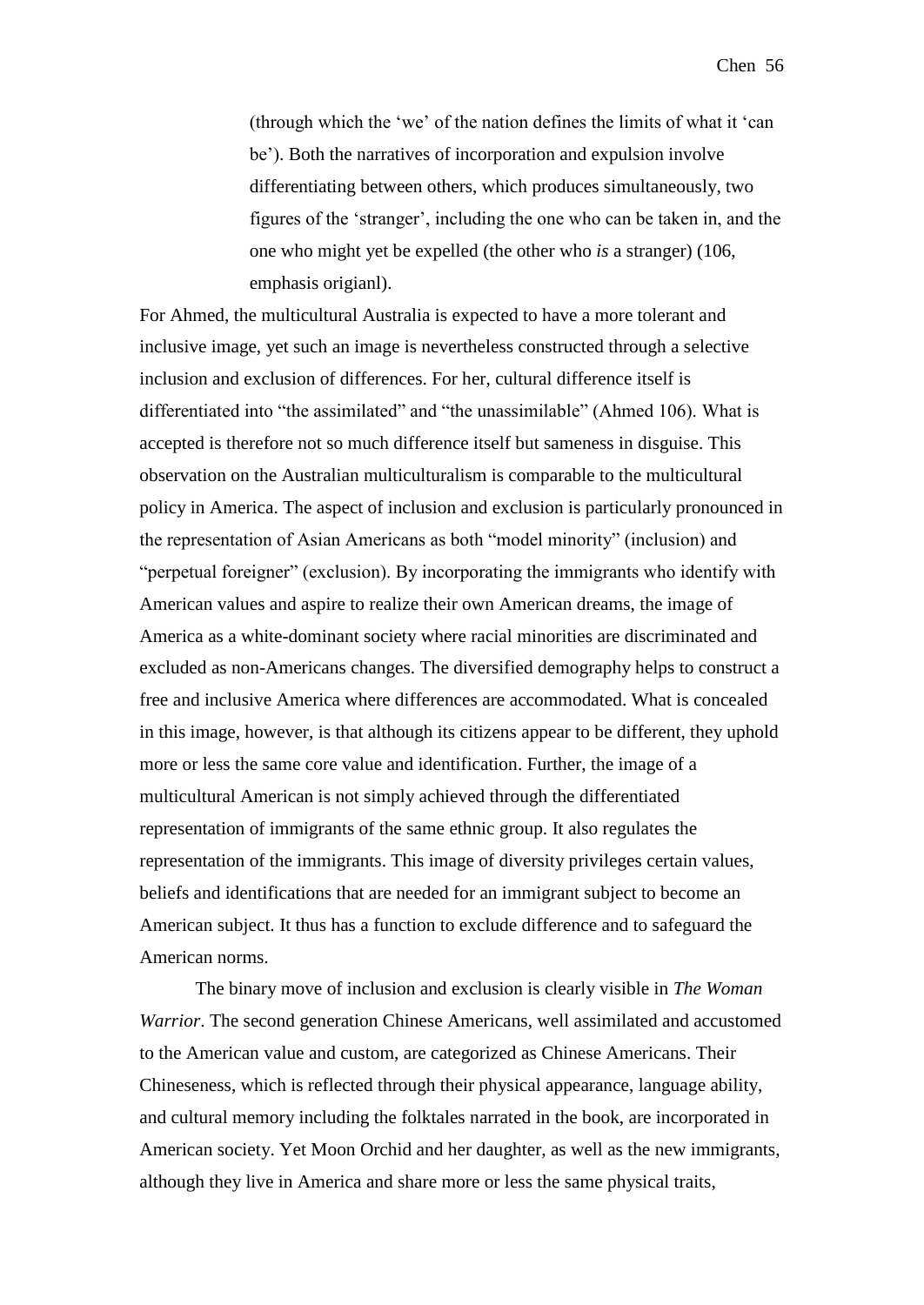Chen 57

language ability and cultural memory, are disqualified as Chinese American due to their "strange" behavior and value. Their Chineseness is thus unassimilable to the American society. Apparently, the representation in the book is in accordance with the binary move needed to construct a nation in which racial minorities can also find a place. It can be argued that Chinese American authors deliberately construct an representation of the Chinese American that can be more easily accepted in the American society, so that mainstream attention can be given to the voice and unique experience of the ethnic community. Yet I nevertheless maintain that such a phenomenon is also resulted from the immigrant's internalization of and identification with the American national image.

It is because the immigrants identify, willingly or unwillingly, with being Americans, and by identifying with the American identity, they agree with or acquiesce in the fundamental inclusion and exclusion needed to construct this national image, that they produce a dualistic representation of their own ethnic community. As a result, those who do otherwise are considered to be non-Americans, despite their location and citizenship status. Here, it can be observed that the limit of the ethnic group they attempt to define coincides with the very boundary of the United States as a nation. This is indeed a matter of internalization, as Ma rightfully points out, but I further argue that such internalization is not merely a result of internalized Orientalism, but also a result from the very reality that they are American citizens and are required to identify with the national identity. In other words, it is not merely Orientalism that the immigrants internalize, but also the fundamental inclusion and exclusion that is required to become American. Meanwhile, as Chinese American literature are considered to be literary works produced by Chinese Americans, those who disidentify with the national identity are excluded from the category of Chinese American. Consequently, the voices of those who do not conform are silenced and they are unrepresented and alienated in the Chinese American literary representation. The fact that *Mulberry and Peach* are often not considered as American immigrant literature is a case in point here.

At this point, it would be useful to pause for a moment and consider the following question before the chapter advances. Why do many Chinese American literary works attempt to resist the perpetual foreigner stereotype and stress upon an American identity? Or to put it even more simple: why is it undesirable to be seen as a foreign migrant who designates mobility and cultural difference? The question is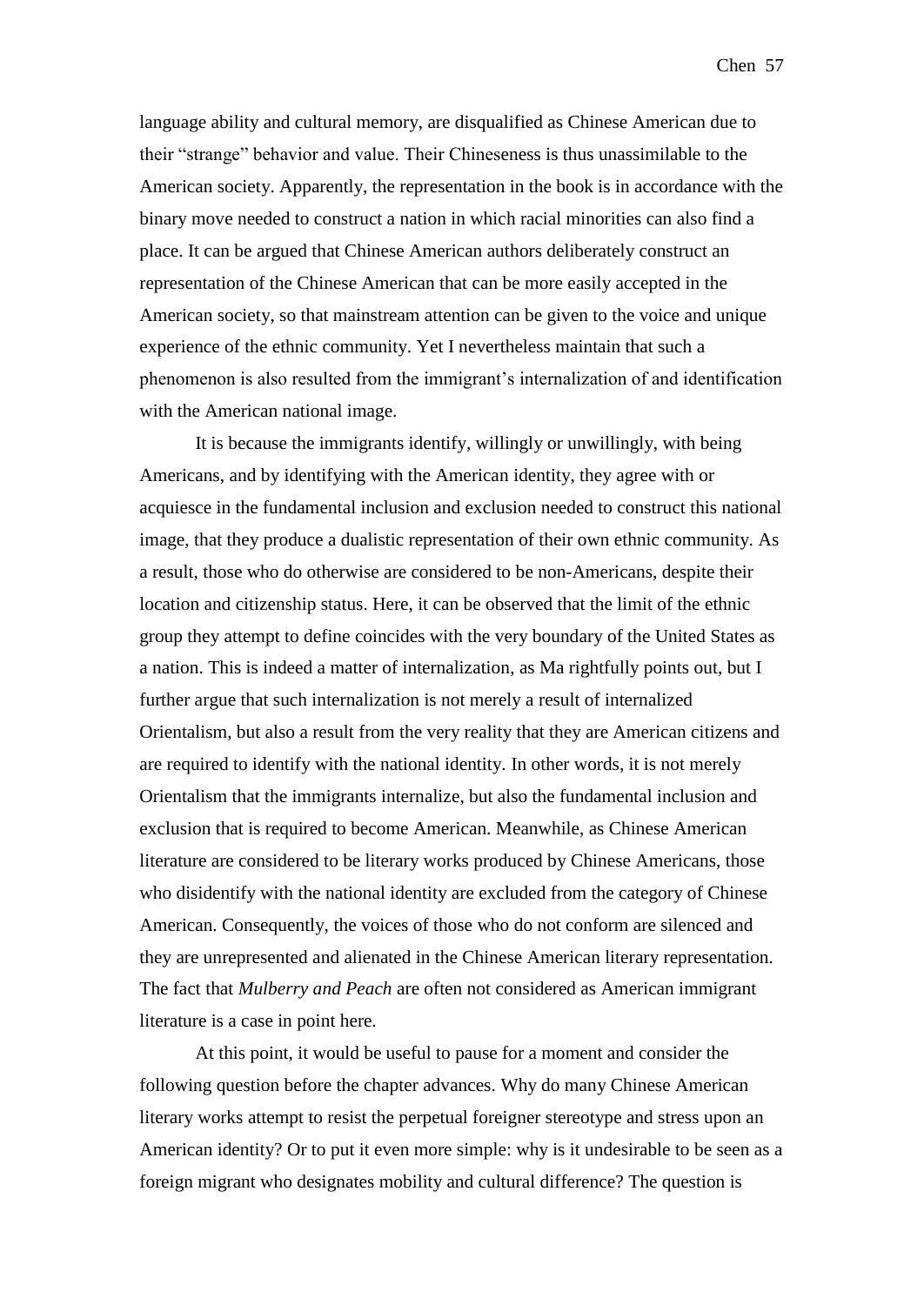particularly interesting because in some postmodern critical theories, the ability to move, as well as the status of being nomad and migrant, often seems privileged.<sup>14</sup>

To begin with, I argue that to resist stereotypes is not simply because stereotype produces a fixed, ahistorical and usually negative image of a minority group. Neither is it simply because this stereotype impinges on the immigrants' legal entitlements. It is also not the case that the Chinese immigrants *always* identify with the national identity of their adopted land.<sup>15</sup> The Chinese Americans' overwhelming identification with American nationality can in fact be taken as a particular case, which is resulted from the apparent asymmetrical power relation between the homeland and the adopted land. As a First World nation and a political and economic superpower, the United States can often provide its citizens with political and economical stability, first world facilities, as well as the possibility and freedom to achieve their dreams. This aspect is indeed often reflected in immigrant literature as the political instability in China is written about, either in detail or briefly, by the three selected works in this research project. The immigrants in these literary works also often do not identify with, or are even victimized by the political regimes in their homeland. Whereas in many Southeastern Asian contexts, including Indonesia, retaining Chinese citizenship or identifying themselves as Chinese to differentiate themselves from the locals can provide a certain degree of convenience and privilege, for instance in commerce (Chandra 2012); in the North American context, being American, is often seen as more desirable, as a hierarchy between a first world nation and a third world nation can be clearly perceived. Indeed, the political, cultural and economic hegemony held by the United States has triggered successive waves of immigration from across the Pacific, and especially from Taiwan, after the communist

1

 $15$  For instance, in Elizabeth Chandra's presentation entitled "We the (Chinese) People: Revisiting the 1945 Constitutional Debate on Citizenship in Indonesia", an account is given to the internal difference within the Chinese immigrant community in determining their citizenship status at the time when the Republic of Indonesia as an independent nation is formed. Unlike the North American case, a considerable proportion of Chinese Indonesian insists on keeping Chinese citizenship.

 $14$  The tendency to privilege migration and nomadic status is critiqued by Rey Chow and Sara Ahmed, among other critics. See *The Protestant Ethnics and the Spirit of Capitalism* and *Strange Encounters*.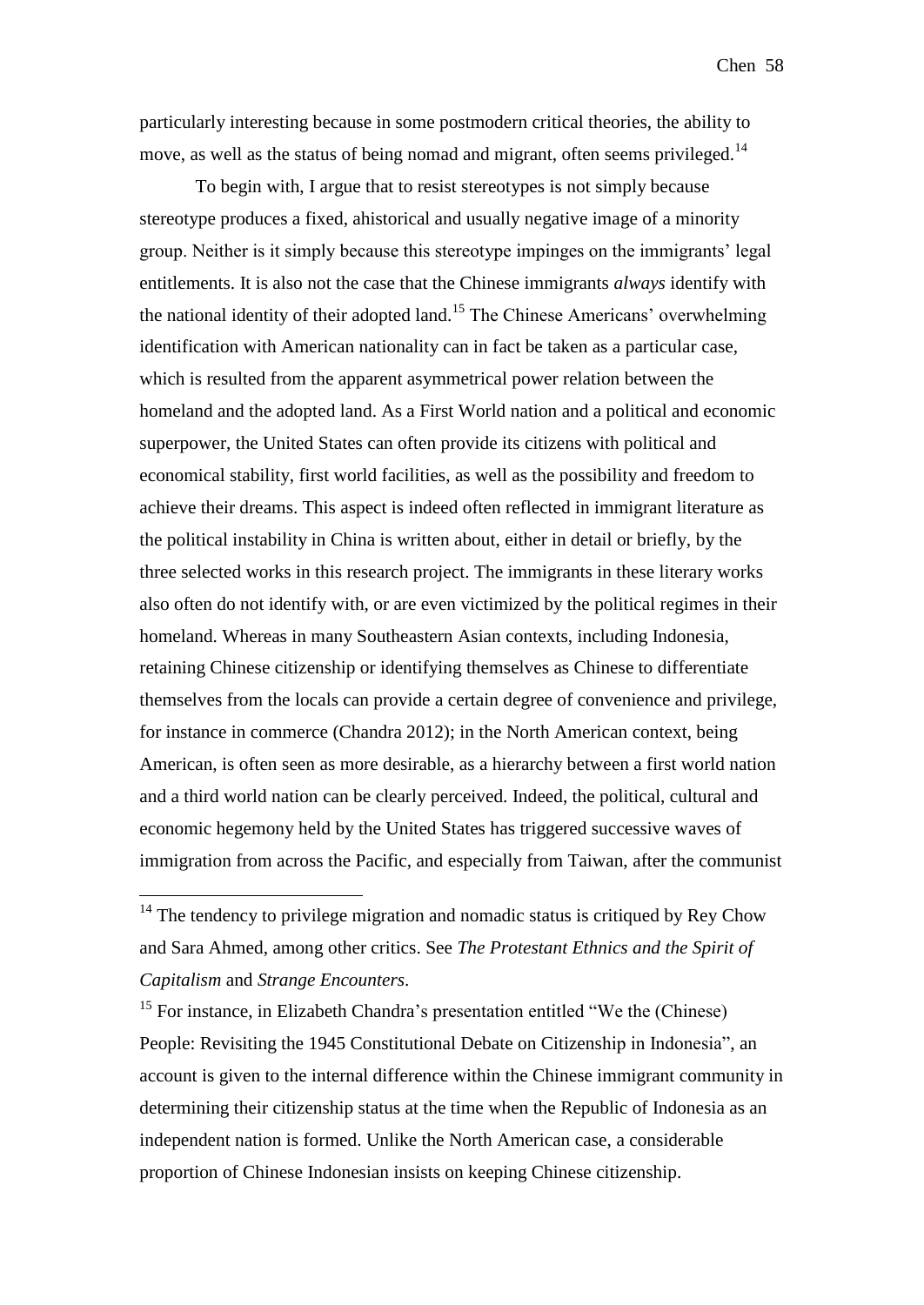rule in the mainland was established. The continuous wave of migration is facilitated by the open-door policy between the U.S. and Taiwan in  $1965$ <sup>16</sup> in the case of *Mulberry and Peach*, although the novel does not specify what the protagonist's motivation for immigration is and it is suspected that she migrates for political reasons, it cannot be argued that the hegemonic position held by the Untied States have no influence in her choice of immigrant destination. Finally, as it has been mentioned before, all three literary works selected for this research have, without exception, in their narrations on China the depiction of the communist terror and the political turmoil. This may be a result of the prevailing anti-communist sentiment in North America, and in particular as a result of the legacy and repercussions of McCarthyism. Combined with the stigmatic, Orientalist representation of the Chinese, the unequal power relationship between China and America, as well as the anticommunist discourse in North America make the Chinese identity even less desirable for the Chinese American immigrants.

Having approached the issue of national belonging from the perspective of Orientalism, Chinese American stereotypes, the construction of nation and the unequal power relationship between nations, I want to round of the discussion by adding a commercial dimension to the discussion. In accordance with the politics of representation of the Chinese American immigrants outlined in the first chapter, I want to show that there is a commercial dimension to be found in this deliberate attempt to "other" China and the Chinese in literature. As the narrative on exotic experience and insiders' knowledge of the other have a market demand, these narratives become sought after and it is likely that this demand is reflected in the policy of publication and the end products that are available in the market. As both insiders and outsiders to the American society, the Chinese American immigrants have a privileged and more "reliable" position as native informants to produce the representation that is demanded. Therefore, it can be postulated that to a certain degree of exoticization and Orientalization is encouraged in the production and commoditization of ethnic literature to appeal to the consumption of exoticism and foreignness. It could also be suspected that the invisibility of literary works that defy

<u>.</u>

<sup>&</sup>lt;sup>16</sup> For a detailed discussion on American hegemony and its effect on trans-Pacific migration in Taiwan, see Yu-Fang Cho, "Rewriting Exile, Remapping Empire, Remembering Home: Hualing Nieh's Mulberry and Peach", page 162.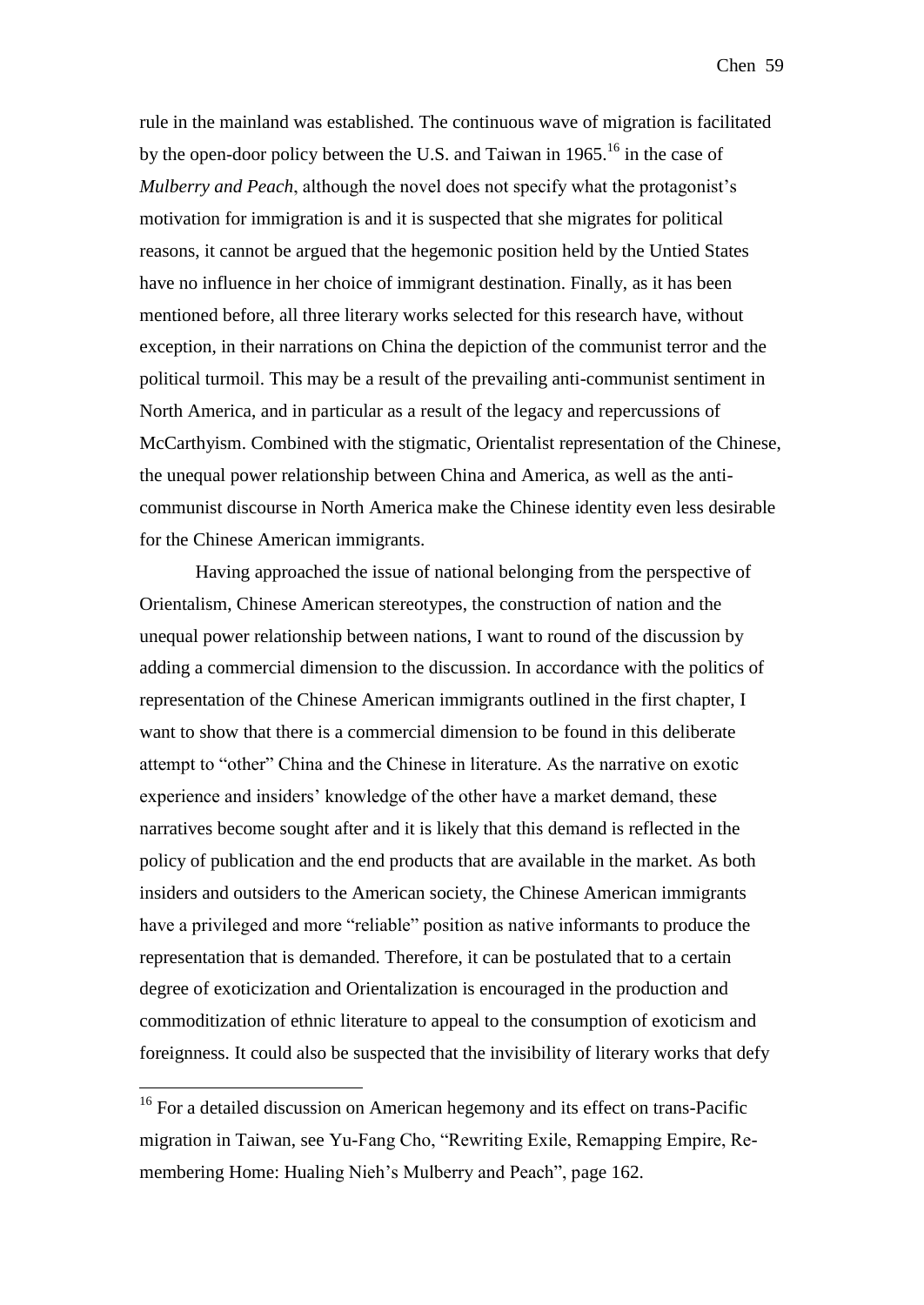Chen 60

American identification is not because these works are non-existent, but because they are not published and thus not visible in the market. Or, even when they are published and well received, as in the case of *Mulberry and Peach*, they are not labeled as Chinese American literature but as Chinese literature. Among the literary works that repeat the pattern of ethnic relegation, as self-exoticization is undesirable due to the historical exclusion of the Chinese immigrants, the "real" Chinese becomes the target of exoticization. Conscious or not, Chinese American authors are caught in a double bind in depicting China and the Chinese: on the one hand, they intend to lay claim on their American identity to defy the perpetual foreigner stereotype; on the other hand, the market demands exotic narratives. This double bind – both enabling and limiting – is particularly visible in *The Woman Warrior*, as I have shown in the previous chapter

Complicated by issues including stereotypes, power, the construction of a multicultural nation and the market, it cannot be justified to simply attribute the cause of ethnic relegation in Chinese American literature to the author's internalized Orientalism. It misses the point to simply criticize the stereotypical representation in Chinese American literature. To categorize Chinese American literature as either fake or authentic further runs the risk of falling into a binary trap, as first of all it excludes difference and diversity from the immigrant experience and immigrant culture. Also, by privileging what is authentic and bashing what is considered to be fake, gender and racial hierarchies will be inevitably established in the process. In line with my affirmative approach to Kingston's *The Woman Warrior*, I argue that the productive approach to Chinese American literature is the appreciation of difference and diversity, rather than regulating and disparaging the alleged "mis-representation" in individual works. Different facets of immigrant life should be encouraged. On the other hand, the "othering" tendency visible in many Chinese American literary works should not be overlooked. Instead of merely criticizing this tendency, the dimensions outlined in this section should be taken into consideration when discussing the pattern of ethnic relegation. These politically embedded issues are interrelated and affect each other. Although it is impossible to pinpoint the exact cause of ethnic relegation (I argue all are at work), they reveal the complexity of the issue and that ethnic relegation cannot be contained within the ethnic community. A larger context is needed in considering how this could be changed.

In the following section, I try to explore how the inclusion and exclusion required for the construction of a nation can be challenged. This is achieved through a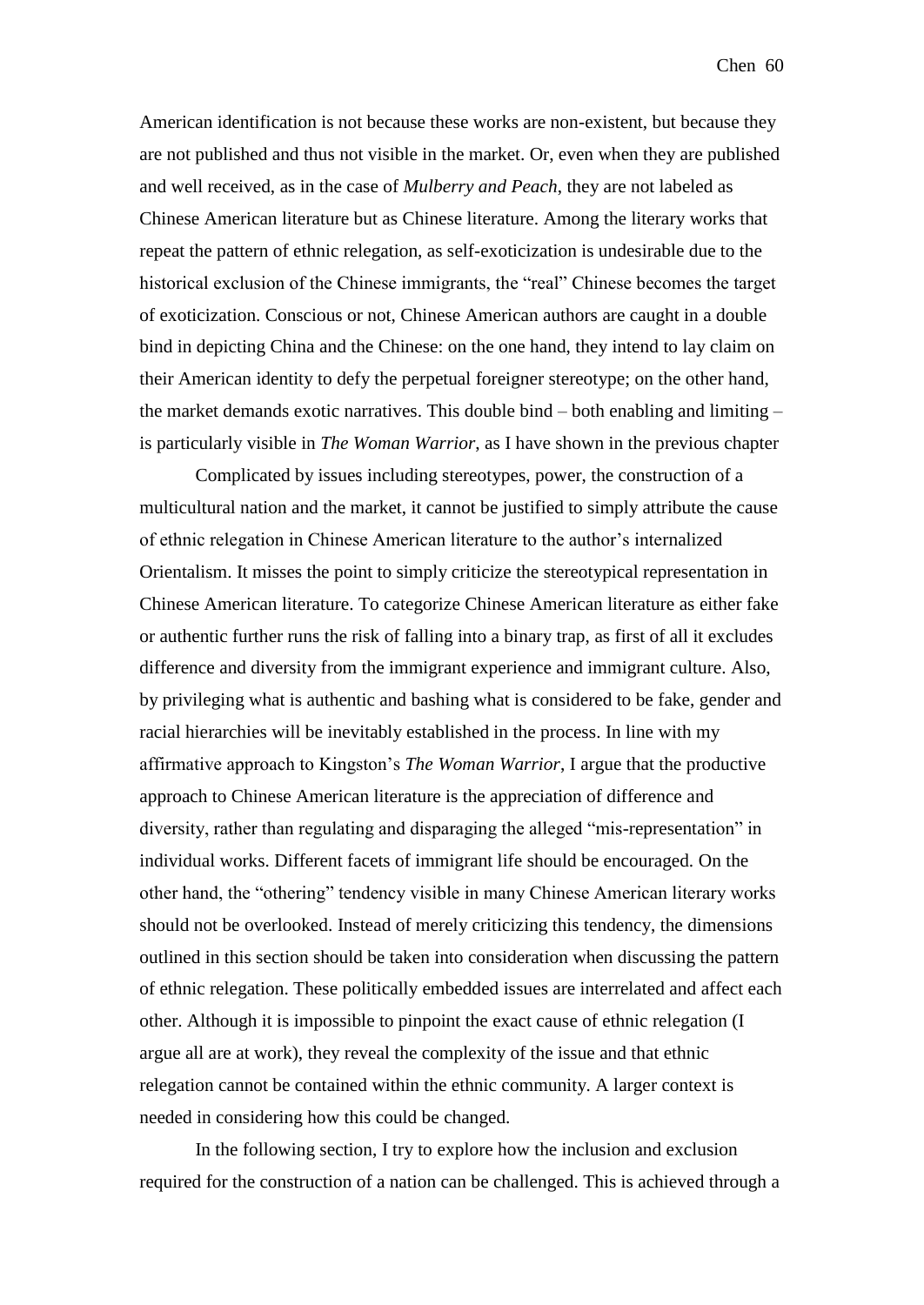Chen 61

close reading of Nieh Hualing's most influential work *Mulberry and Peach: Two Women from China*. By demonstrating that the work can be categorized as Chinese American literature, I also question the linguistic and identity hegemony in Chinese American literature.

2. Diasporic literature in the landscape of Chinese American literature So far in this chapter, I have outlined the problems surrounding the issue on the stigmatization of the immigrants who fail to assimilate. The question that therefore follows is how it is possible to produce a representation of the Chinese American community without stigmatizing and relegating Orientalist stereotypes to the Chinese and the immigrants who do not share the American identification? For Rey Chow, as stereotypes serve a certain purpose, they are inevitable in cross-cultural representation. Through an analysis of Derrida's discussion of Chinese ideogram, she notes,

> Derrida's move to read across cultures, like those made by many others, involves a moment in which representation becomes, wittingly or unwittingly, *stereotyping*, a moment in which the other is transformed into a recycled cliché. Whereas stereotypes are usually regarded pejoratively, as a form of entrapment and victimization of the other, the case of Derrida shows that stereotypes can be *enabling*: without the cliché of Chinese as an ideographic language, as a writing made up of silent little pictures, the radical epistemic rupture known as deconstruction could perhaps not have come into being in the manner it did. (Chow 63, cf "How (the) inscrutable Chinese" 71, emphasis mine).

As it has been demonstrated earlier in this chapter, ethnic relegation serves a purpose, which is to construct a free, inclusive image of the United States where ethnic minorities also have a place. Under such a multicultural grand narrative, I agree with Chow that the binary move of inclusion and exclusion, as well as relegating Orientalist stereotypes, is inevitable, since few alternatives are available and imagined in the cultural symbolic to represent difference. Similar to Derrida, many Chinese American authors reproduce stereotypical narratives on the Chinese. In this regard, I argued that a change to the stereotypical representations cannot be introduced simply through artistic innovation or creative literary imagination. In other words, new representation is not *willed* into existence through the individual artist's creative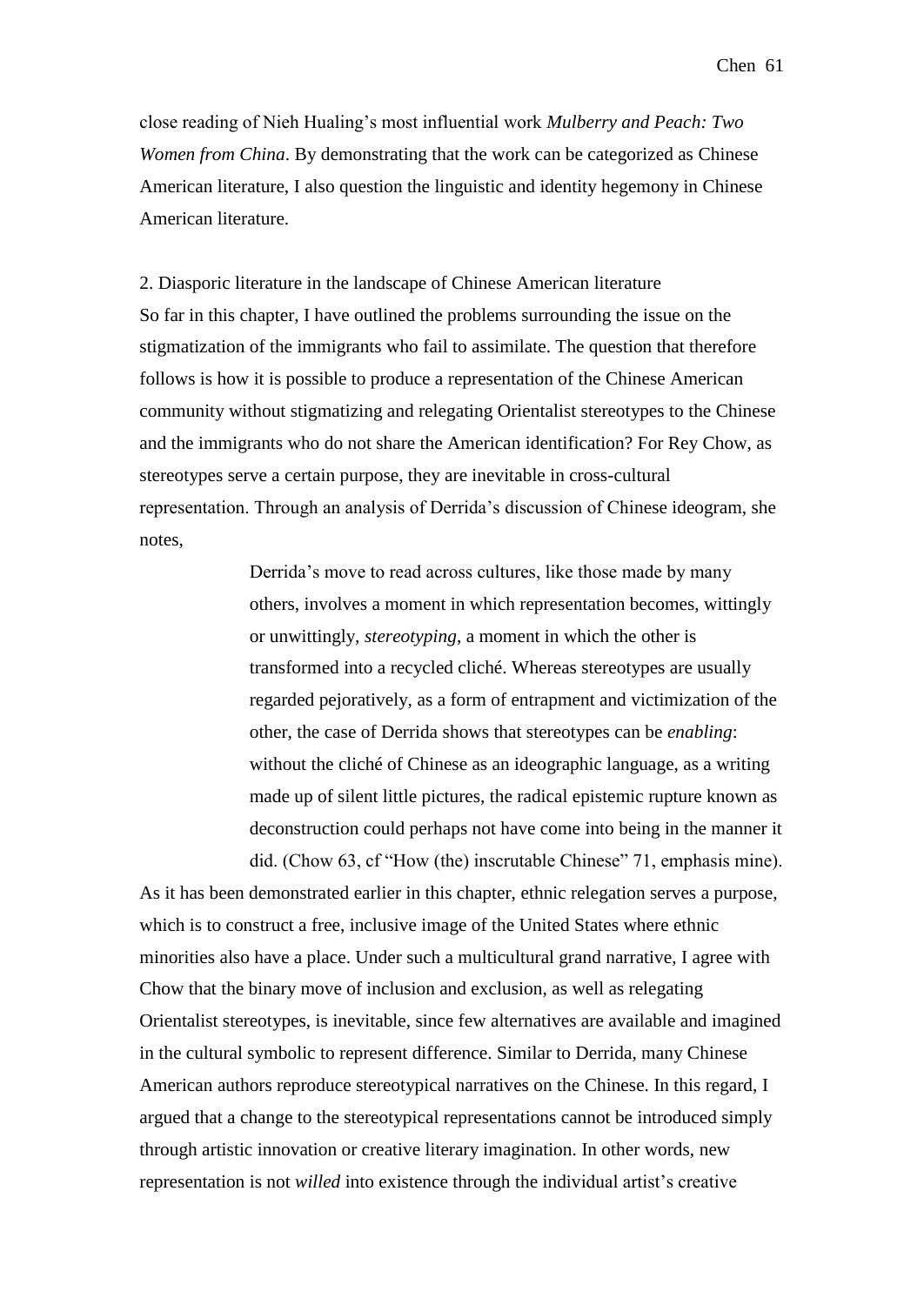capacity. Rather, change can only take place through a re-conceptualization of the nation, national border, belonging and citizenship status. A rethinking of what America is, and what makes an American, is necessary to facilitate the literary production of different images of the Chinese American immigrants.

In Chow's discussion on cross-cultural representation, she seems to hold the somewhat pessimistic view that representation in a cross-cultural context is always superficial and that stereotypes are inevitable. Yet with regard to what I am concerned with in this chapter, namely ethnic relegation and the one-sided construction of national belonging in Chinese American literature, I argue that change can indeed take place and can be found in some literary works. One exemplary work in this regard is *Mulberry and Peach: Two Women from China* by Nieh Hualing.

*Mulberry and Peach* narrates the life story of Mulberry, a Chinese woman migrating through various mainland Chinese cities, fleeting from the mainland for Taiwan in the aftermath of the communists taking over and eventually journeys to the United States to avoid successive life-threatening circumstances. In the process of her migration, she gradually turns schizophrenic, acquires a dual persona and eventually is taken over by the other persona, Peach, who, in contrast to her previous self, is elusive, free-spirited, rebellious and sexually unbounded.<sup>17</sup> The four parts of the novel are essentially composed of the fragments from Mulberry's diary written in different phases of her life. The first excerpt details Mulberry's escape from her parental home to Chungking to take refuge from the Japanese invasion, during which process her boat is stranded and she is confined in the boat. The second excerpt narrates her stay in Peking during the communist siege of the city and her subsequent flight from the mainland with her husband. The following part records her confinement in an attic in Taiwan together with her husband and daughter, as the husband embezzles the government funds and attempts to avoid prosecution. In the final excerpt, Mulberry's life and journey across the United States are narrated. The narration starts with

1

 $17$  It should be noted that although the other persona Peach eventually takes dominance in Mulberry/Peach's schizophrenia conflict, the two personae are not binary opposites. Nether should they be read as one represents the Chinese identity and the other the American identity. Rather, Mulberry and Peach are united within each other in the novel from the beginning till the end.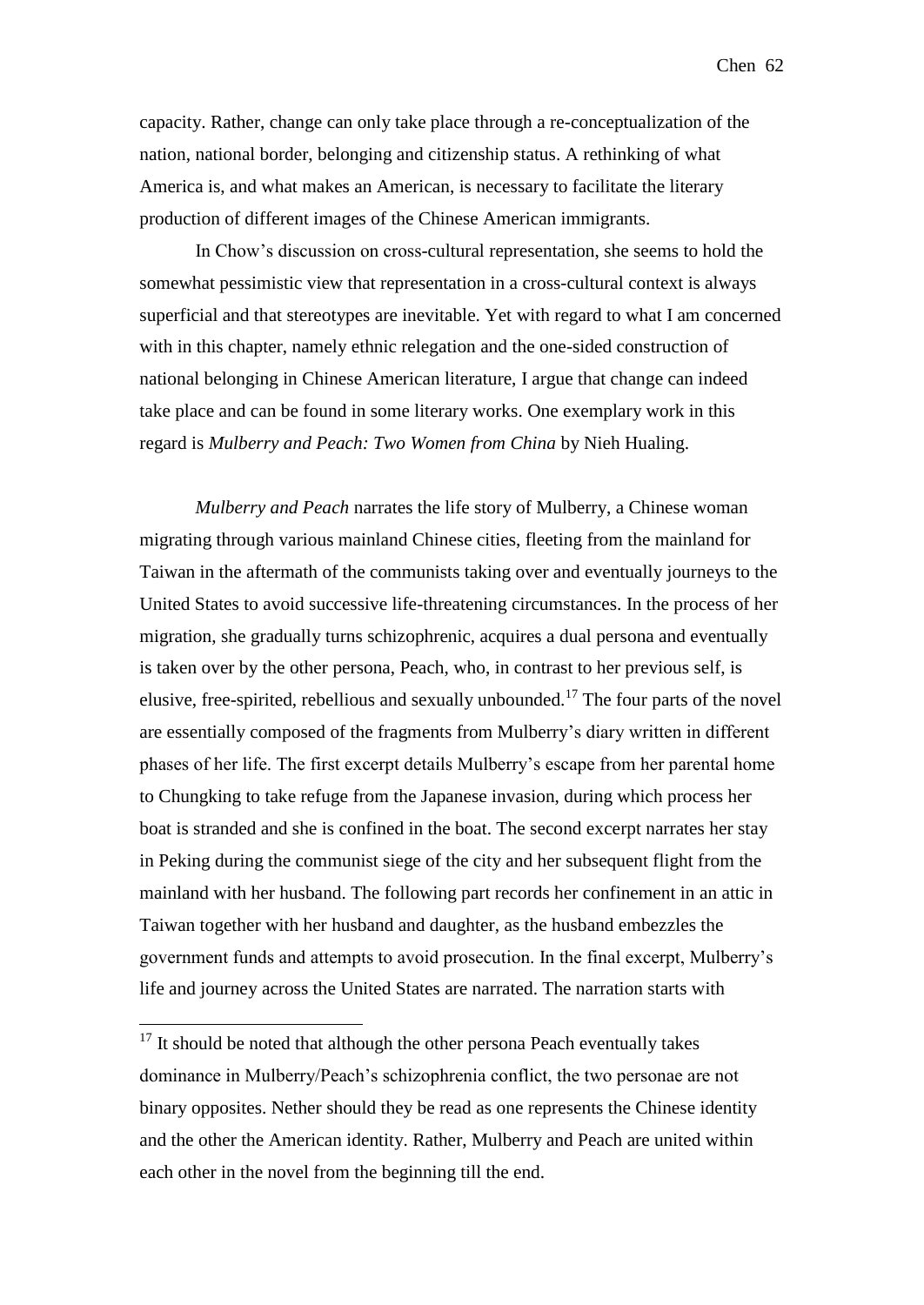Mulberry's application for American permanent residency and ends with her transformation from Mulberry to Peach, her alternative persona due to her schizophrenic mental condition. Although placed in a chronological order in the four chapters, these fragments are stringed together by Peach's letters to the American Immigration Service officer. As such, the narrative is not a lineal record of Mulberry's transformation to Peach. The temporal and geographical continuity of Mulberry's border crossing is continuously interrupted by Peach, who roams freely across America and narrates back in time. In this chapter, the analysis will be centered on the final part of the novel, as it tells of Mulberry/Peach's experience in the United States, and her endeavor to acquire permanent residency. Further, in this part, Nieh records a wide spectrum of Chinese American individuals and new immigrants from China and Taiwan. As such, various national identification and dis-identification are represented. These representations enable the chapter to take a close look at the issue of Chinese Americans' national identification. Through an analysis of the protagonist's contestation of her national identification, the chapter tries to show that different modes of national identification do exist among the Chinese American immigrants and their dis-identification with the American identity needs also to be represented in literature.

Composed in America in the Chinese language, serialized in Taiwan but banned from mid-serialization, published for the first time in its entirety in Hong Kong in 1976, translated into English by Jane Parish Yang and Linda Lappin and published in the United States in 1981, Nieh's novel, like her female protagonist, has experienced a series of dislocations and relocations in its production and publication. As a result, the novel cannot be categorized by a single geographical label. As Sauling Cynthia Wong notes in the Afterword to the novel, the work is at times seen as modern Chinese literature, overseas Chinese literature, Taiwanese literature, exile literature, diasporic literature, feminist literature and Chinese American literature (Wong 1997, 210).

Despite the various labeling, the work is nevertheless seen primarily as a "quintessential Chinese modernist novel" (Cho 159). As the literary scholar Jean Amato observes, Chinese diasporic literature differs from Chinese immigrant literature in the United States in that the former has been "preoccupied with themes of nostalgia, longing, and loyalty to a Chinese homeland and culture" whereas the latter "is mainly oriented towards domestic-centered representations of immigrant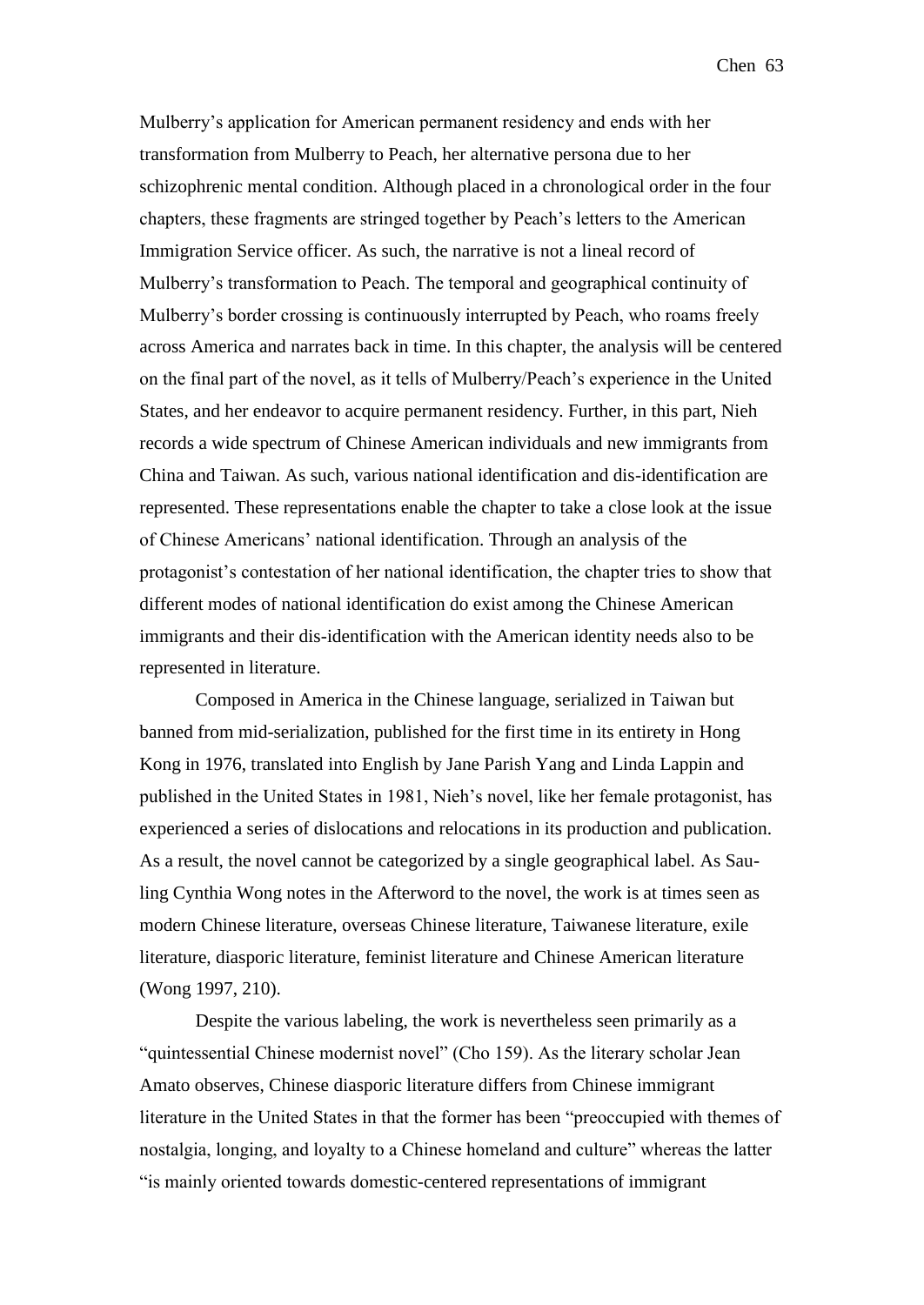assimilation, the minority condition, and ethnic hybridity" (32). This distinction drawn by Amato is to a large extent also the distinction between *Mulberry and Peach* and the Anglophone, American identified and American centered literary works represented by *The Woman Warrior*. Indeed, taking a closer look at the novel, it is not difficult to find that although Peach's correspondence with the American immigration officer runs through the entire book, only one of the four chapters is devoted to Mulberry's life in the United States and her attempt to obtain permanent residency, the result of which remains unclear even when the novel ends.

However, in my opinion, *Mulberry and Peach* should be considered as a piece, and even a masterpiece, of Chinese American literature for several reasons and in what follows I will outline these in further detail. First of all, the subplot of Peach's journey from east to west across the United States runs through the whole novel. This journey can be seen symbolically as an immigrant woman's attempt to map out the nation she inhabits, despite the fact that her citizenship status is not recognized by the American authority. Indeed, Peach is defiant and unbound by the regulation imposed on (illegal) immigrants. She deliberately informs, through correspondence, the Immigration Service agent about her whereabouts in the journey. In one of her letters, she writes, "[i]f you want to chase me, come on" (11). Rather than conforming to the institution already established on the land, Peach's constant transgression and bordercrossing present a different possibility of being 'in America'.

Secondly, in addition to the protagonist's attempt to challenge the national identity, the work, by depicting an alternative mode of national belonging, also challenges the assimilation oriented narratives in immigrant literature. As Amato points out, "[b]y their narrative focus on a more global reorientation of an ethnic Chinese cultural identity, such immigrant texts can work to interrogate place-bound narratives of national belonging" (36). As it has been made clear previously in the chapter, the one-sided national identification in Chinese American literature is problematic and it perpetuates certain hegemony both in literature and in the American society, hence it is necessary to reflect on and challenge this one-sided national identification. In this regard, *Mulberry and Peach* could be seen as an alternative to the overwhelming American identification in Chinese American literature, as the protagonist endeavors to stay in the United States permanently yet resists identifying with the American.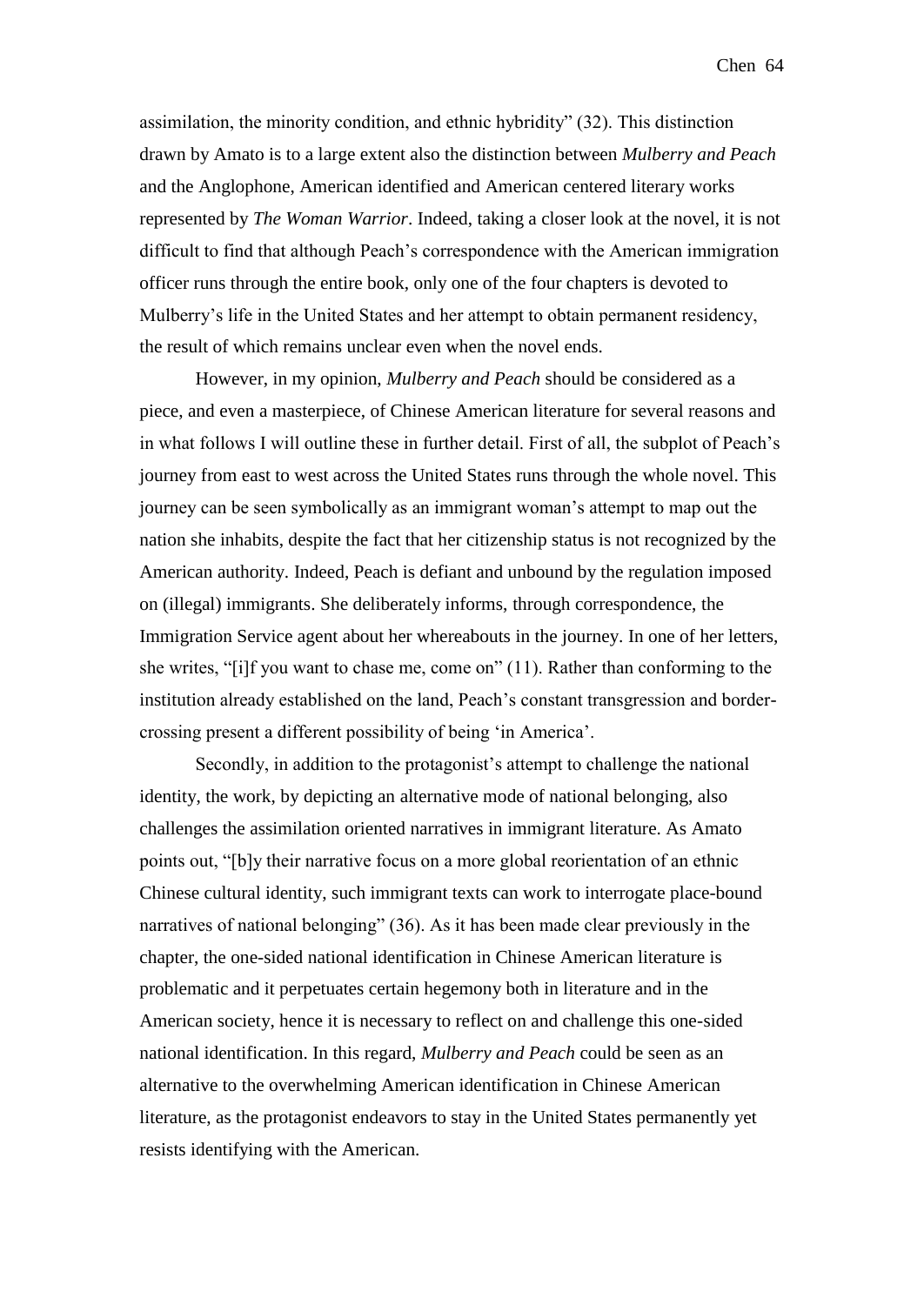Lastly, as the novel is originally written in Chinese, it challenges the linguistic and cultural hegemony in the Chinese American literature and literary criticism. The majority of the Chinese American literary works, no matter whether they are defined as such by the academy or by the publishing industry, are written in English. Translated works are rarely considered as Chinese American literature. This emphasis on linguistic homogeneity in Chinese American literature may also reflects the emphasis on assimilation within the ethnic community, since acquiring the language can be seen as one of the first steps to assimilation. As a literary work narrating a women's experience in the United States in the Chinese language, the re-labeling of Nieh's work as American canon has political consequences.

To make these points more concrete, it is necessary to take a close look at the final part of the novel, which is set in the United States. The final part of *Mulberry and Peach* begins with an intriguing conversation between Mulberry/Peach and the Immigration Service agent, as Mulberry/Peach is required to give a deposition at the Immigration Service in regard to her application for permanent residency in the United States. Towards the end of the conversation, the naturalness of American national identification for immigrant subjects is explicitly challenged. As the interrogation goes,

> (Man from the Immigration Service) "Are you loyal to the American government?"

(Mulberry) "I'm Chinese."

(Man from the Immigration Service) "But you're applying for permanent residency in America. Are you loyal to the American government?"

(Mulberry) "Yes" (203).

This exchange shows that loyalty to the American government is a prerequisite for the immigrant subjects who seek to stay permanently, or to be naturalized as an American citizen. Yet for Mulberry, loyalty for to the American government does not come *naturally* as she identifies herself as Chinese. This is made obvious as she answers disobediently "I'm Chinese", which highlights the unnaturalness for her to be loyal to the American government. The second answer, which is markedly opposite to her first one, shows that the American national identification is adopted contingently and strategically by Mulberry as such an answer is required from her so that she could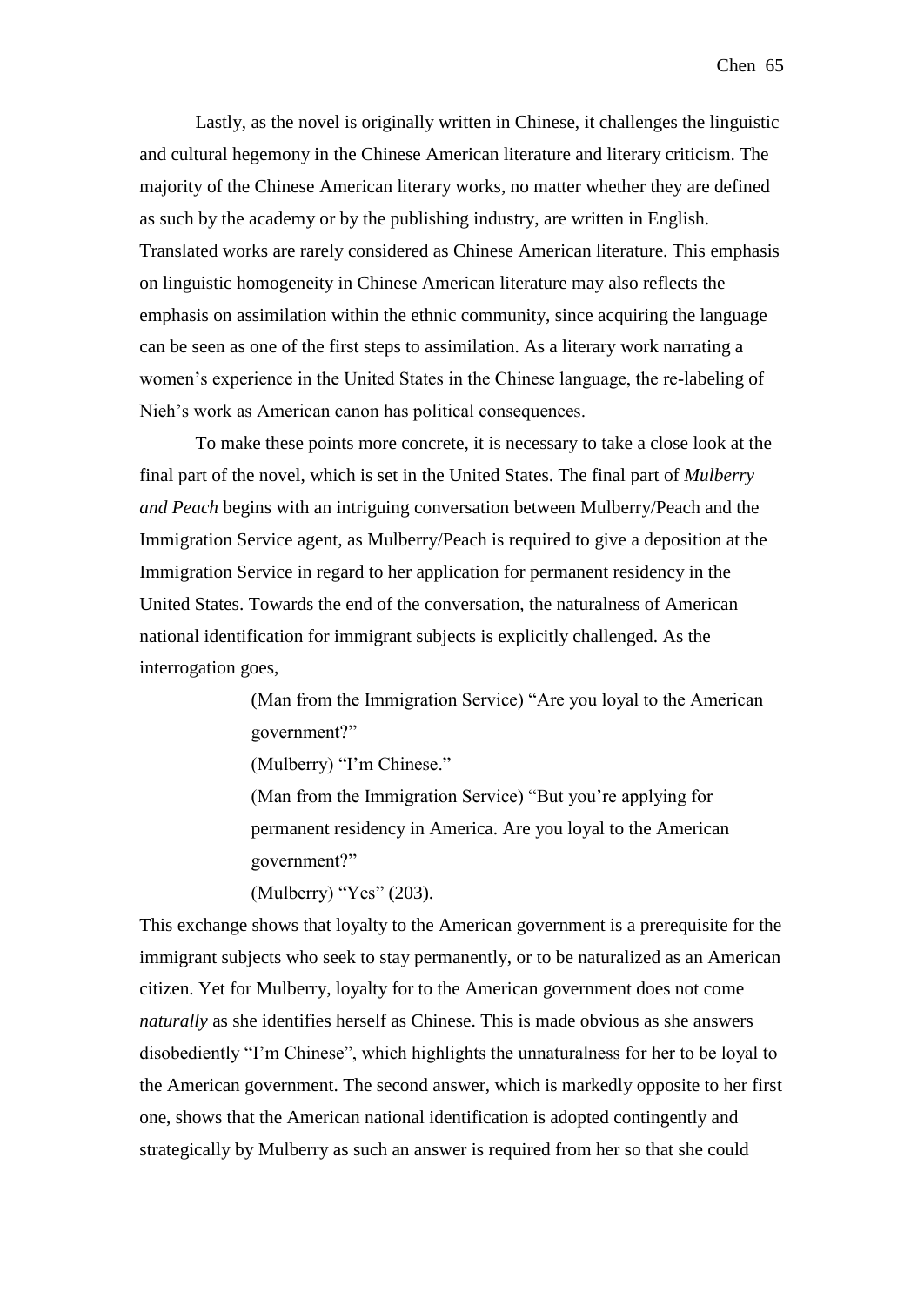achieve her end. For Mulberry/Peach, it is necessary to perform her American identification in this situation, yet such a performance is essentially a parody.

Two observations can be derived from this exchange. First, American identification and the sense of belonging, which includes loyalty to the American government, cannot be negotiated by the immigrant subjects when they seek to stay in America. The immigrant subjects are expected to identify with America and an alternative identification is prohibited in the official discourse. Second, the immigrant subjects who refuse to identify often hides away the national identification of their choice in order to become citizen. In the case of Mulberry/Peach as well as the immigrants who share her homeland identification, their true sense of identification and belonging are usually silenced. This conscious silencing of alternative national identifications is in accordance with the overwhelming American identification and desire to assimilate in Chinese American literature. As alternative identification is not encouraged and sometimes even prohibited in the official discourse and the public sphere, writing and publishing literary works representing such identification are accordingly fewer.

Although the Chinese identification is repressed and hidden away from the public sphere and in their dealings with the authority, they are nevertheless expressed privately by the immigrants and amongst themselves. The Chinese identification may also come back in the form of nostalgia when they are naturalized and their citizenship status becomes secure. In Nieh's novel, many immigrant subjects display to a certain degree a double sense of national belonging. This double sense can clearly be found in Chiang I-po, one of the lovers of Mulberry/Peach and a major character in the final part of the novel. He is depicted as a professor at an American university who attaches importance to keep up his respectability and dignity in society, although under his social appearance he is a hypercritic and despicable person. This is reflected by his attempt to persuade Mulberry to abort their unborn child, despite that he is a catholic. Naturalized as an American, Chiang I-po is Christianized, acquires an English name Bill, marries a Chinese American wife and sometimes even speaks English to his fellow Chinese. Despite being a model immigrant who successfully realizes his American dream, he secretly identifies himself as a Chinese. As the book shows, during the broadcast of Apollo 11 landing on the moon, he turns off the TV and turn up the volume of the stereo playing a nostalgic Chinese song. He remarks, "[w]e're Chinese. What do Americans on the moon have to do with us? Let's listen to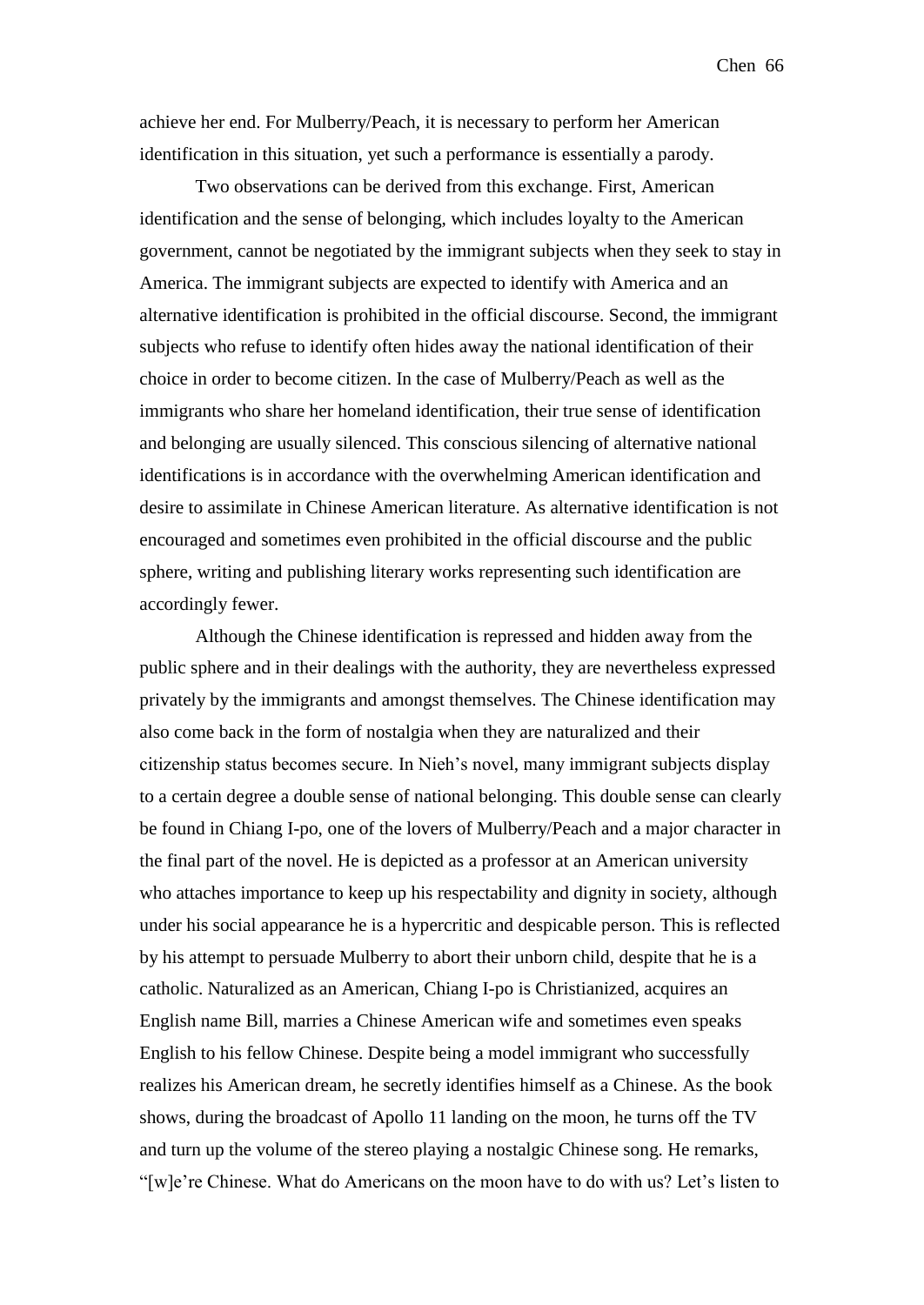Golden Voice sing. When I left the mainland she was really popular" (Nieh 206). For him, the event of moon landing, a display of power by the United States during the cold war, cannot be compared to a nostalgic Chinese song. In another narration, Chiang I-po is found "competing to call out the names of old alleys in Peking" and singing Peking Opera in his living among several other Chinese immigrants (Nieh 224 - 227). However, the national belonging for Chiang I-po is essentially ambiguous. His Chinese identification may be resulted from his nostalgia after securely settling down in the United States. As his wife remarks, "[w]hen I met him, he was working hard on his Ph.D. at that time he wasn't interested in anything Chinese, he didn't even have Chinese friends. But now, it's just the opposite! Anything Chinese is good!" (226). Yet for him, even this nostalgia is only expressed privately and in enclosed locations, such as in his own living room and at Mulberry's apartment. These confined spaces can be seen as a clear sign of the repression of his national identification.

An interesting gender difference can be found in the different expressions of national identification between Mulberry/Peach and Chiang I-po. Whereas the male character "rationally" represses his identification and consciously confines it in private, the female character appears to be unbound, subversive and more daring in her expression. The contrast between the "rational" male and the "irrational", transgressive female may find echo in Julia Kristeva's theorization on the symbolic and the semiotic, and especially in her formulation on the semiotic chora. For Kristeva, the signifying process operates in two modes: the semiotic and the symbolic. The semiotic refers to "the extra-verbal way in which bodily energy and affects make their way into language" and the symbolic refers to "a way of signifying that depends on language as a sign system complete with its grammar and syntax" (McAfee 17). Yet rather than taking the two modes as polar oppositions, Kristeva maintains that the two are intertwined and the semiotic may find ways to come back to the symbolic and disrupt the orderly, structured symbolic. The Kristeva scholar, Noelle McAfee further notes, "[t]he semiotic aspect of signification signifies what is 'below the surface' of the speaking being" (18).

Kristeva's discussion of the semiotic is closely related to the concept of "chora", i.e., "an essentially mobile and extremely provisional articulation constituted by movements and their ephemeral stases" (Kristeva 25). She develops the term "the semiotic chora" since for her chora is the location where the semiotic meaning is produced. A term borrowed from Plato, "chora" (χώρα) has a clear feminine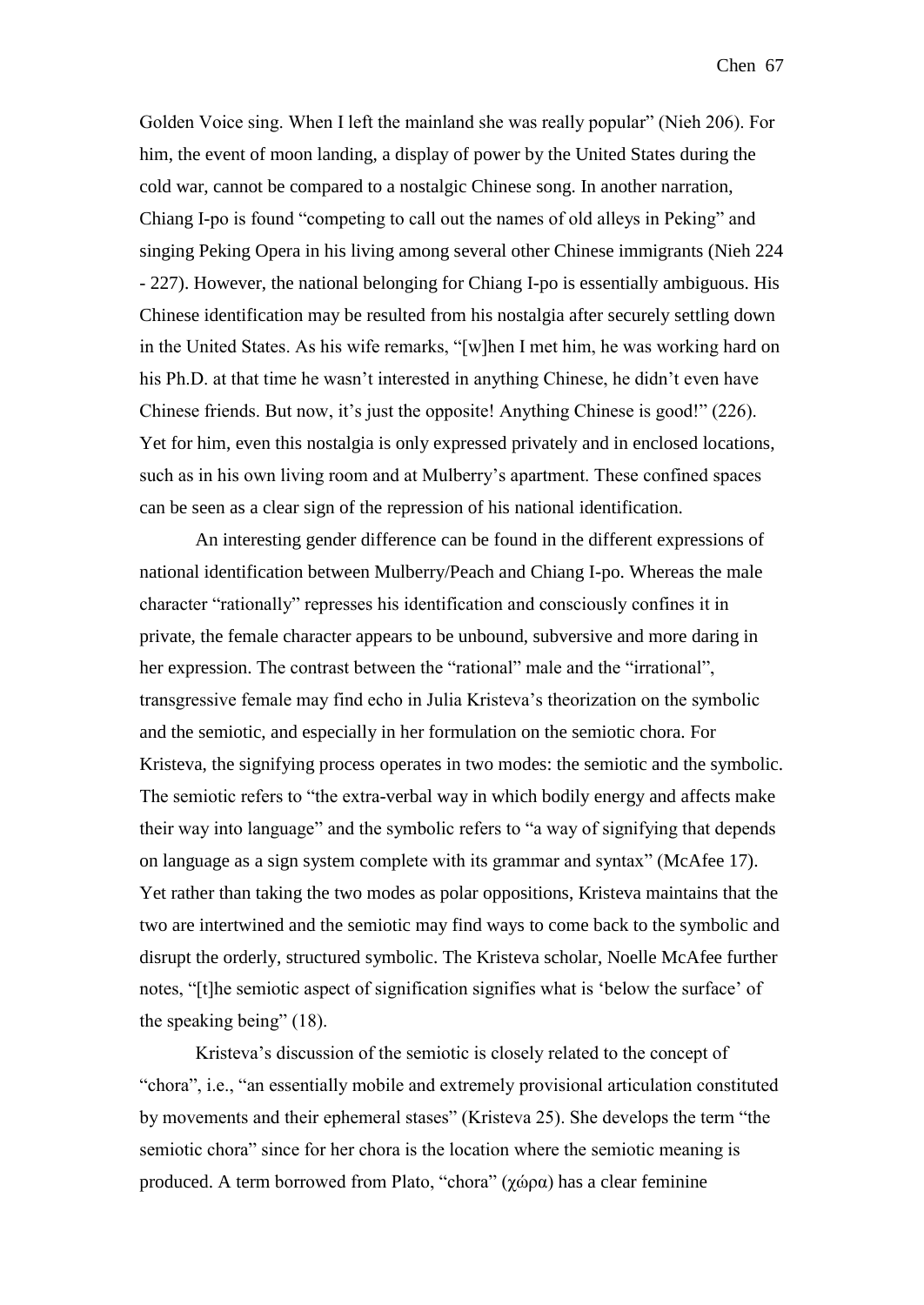connotation, as it can be associated with womb, wetnurse and the mother. It thus follows that the semiotic is located on the feminine side, although in Kristeva's work the feminine does not necessarily bear a correlation with the biological woman.

The difference between the semiotic and the symbolic theorized by Kristeva can be compared to the difference between woman and man described in the novel. Significantly, in one of the scenes in the final part of *Mulberry and Peach*, when Mulberry/Peach and Chiang I-po's wife Betty are talking together about the unfaithful husband, they are found in the basement of the Chiang house, whereas Chiang I-po is upstairs with his friends talking about China. According to the novel, the basement is the territory of Betty ("he calls me the underground American" (226)) and the upstairs living room is that of Chiang I-po ("I call him the upstairs Chinese" (226)). They organize their lives differently in their respective territories, and according to Betty, her husband rarely comes down to the basement. While in the novel it appears that the difference in territory is reflected in the difference in national belonging, it can be argued that the differentiated territory also reflects the difference between the symbolic and the semiotic, a difference that further indicates sexual difference. Whereas the symbolic appears to be more stable, organized and rational, the semiotic structured underneath the symbolic is capable of disrupting the symbolic. Indeed in the novel, Chiang I-po's nostalgic getting-together with his friends, his Peking Opera singing and laughter is interrupted, precisely at the moment when Mulberry/Peach emerges from the basement and appears at the doorway to the upstairs living room (228). In the novel, the subversive potential of the semiotic developed by Kristeva is clearly embodied by women in the novel.

In addition to revealing the unnaturalness of immigrants' identification with their adopted land, the novel further reveals that the need to inhabit a land does not correlate directly with national identification. When explaining his frustration on the hardship in staying in the United States, another character, Deng, a Ph.D student from Taiwan and also a lover to Mulberry/Peach, rants,

> "It took me the strength of nine bulls and two tigers to escape from the mainland to Taiwan, and the strength of nine more bulls and two more tigers to escape from there to America. Once in America, I scrubbed toilets as a janitor, waited on tables. I have only a few more months until I get my Ph.D. but once I get it, then what? Go back to Taiwan? I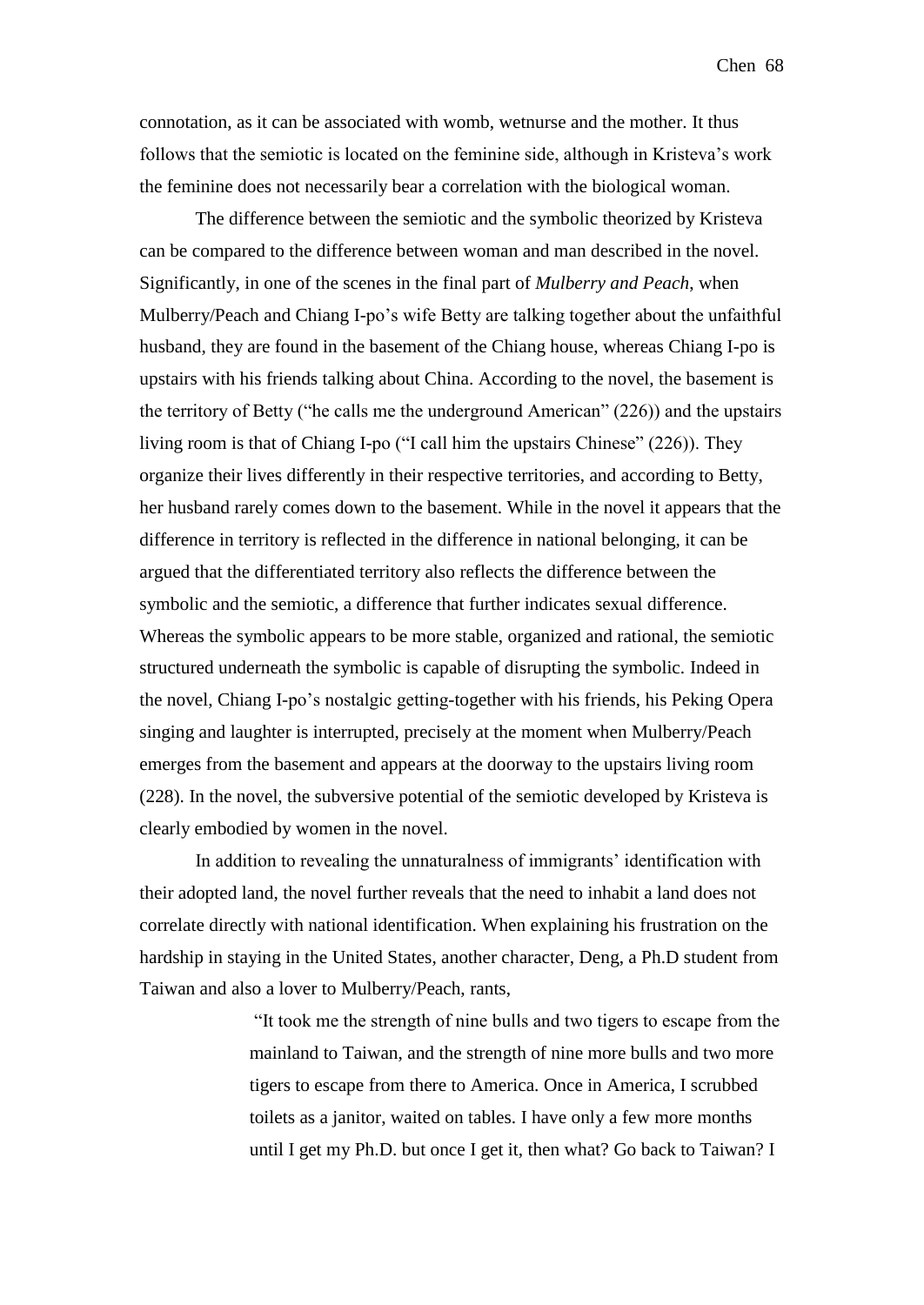couldn't stand it! Go back to the mainland? I can't do that, either. Stay here? I'm nobody!" (Nieh 211).

For Deng as well as for Mulberry, staying in the United States does not necessarily mean that they identify with the American values and norms. They do not identify themselves with Americans; rather, they are trapped in America because they have neither home to return nor anywhere else to go on to. Yet whereas for Deng home is still a source of nostalgia, which is manifested by a crystal paperweight containing a Great Wall replica he treasures, Mulberry shows no nostalgia for home. As Yu-fang Cho points out, "[f]or Mulberry/Peach, the return to home is not only impossible but also undesirable; she is constantly on the move in search for the ultimate yet unattainable refuge" (160). For Mulberry, in particular, America is one of a series of confinements she experiences throughout the novel. Like her previous confinements, which include a stranded boat she takes to Chungking, the house of her husband in Beijing and an attic in Taipei, her confinement in America also involves a paradox: although being confined, the state of being confined nevertheless implies an act of transgressing borders. As she does not have permanent residency, her confinement in the United States is always threatened by the danger of deportation. Yet by roaming freely across the American territory, attempting to dodge the Immigration Service agent, escaping from a hospital in Lone Tree, Iowa and finally transforming into Peach, she is also defiant of the Immigration Service and seeks to claim a piece of territory for her to stay, even though her claim on the American territory cannot be recognized as legitimate.

The legitimacy an individual can claim on a certain territory is mocked in the novel. During Mulberry's road trip across American, she stays in a dilapidated water tower but is forced to leave. Before her departure, she hangs up a wooden plaque on the water tower in a mocking emulation of the American astronaut Neil Armstrong's act of planting a plaque and an American national flag on the surface of the moon. Mulberry's plaque reads,

> A WOMAN WHO CAME FROM AN UNKNOWN PLANET ONCE LIVED IN THE WATER TOWER FEBRURY 22, 1970 – MARCH 21, 1970 I CAME IN PEACE FOR ALL MANKIND. (Nieh 196)

The irony of Mulberry's plaque hanging gesture becomes manifested when it is compared to that of Armstrong's. This reference is indeed being made at various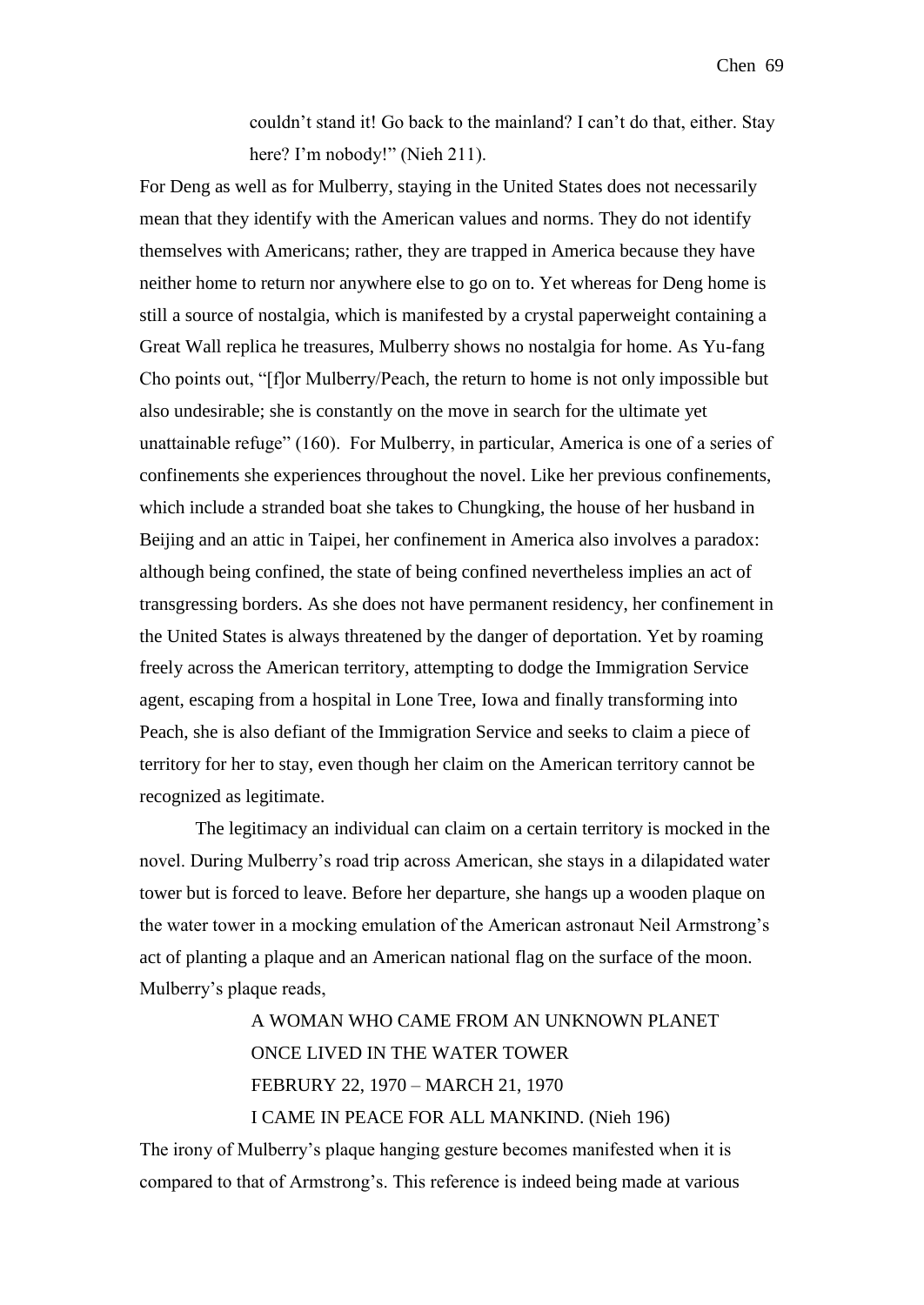points of the novel. As a white, male, legitimate American citizen, Neil Armstrong could travel to the moon and claim it for humanity, or even claim it for the United States, as the American national flag implies. His action is not only seen as legitimate, but also a feat. It is "one giant leap for mankind", to use Armstrong's own words. Yet as an immigrant without citizenship and as a non-white woman, Mulberry's right to stay in America remains uncertain: she is being interrogated and investigated by the Immigration Service, her alternative national identification has to be repressed, and even her sexual relationship and her unmarried pregnancy may affect the decision on her residency application.

By foregrounding Chinese Americans repressed alternative national belongings and questioning the individual's legitimacy of claiming a land, I argue that Nieh's novel renders visible what is silenced and repressed in the construction of a unified national identity. It also provocatively questions the natural relationship between national identification, cultural belonging and citizenship. It shows that national identity is not defined by a certain territory people inhibit, but by the political, cultural, racial and sexual regulations imposed upon that particular territory. Therefore, for immigrants, the physical entry into a land does not necessarily denote the possibility to stay. It is only by going through a process of acculturation and naturalization that one can stay legitimately. This process, however, could be repressive and discriminative.

A final point to raise here is that by questioning different individual's entitlements to claim a territory, the book also challenges the hegemony in Chinese American literature. As it has been argued previously, many Chinese American literary works center on American national belonging. The understanding that Chinese American immigrants are essentially Americans and then Chinese descendents also finds its expression in Asian American literary criticism. As a result, the majority of the authors and books included in Chinese American literature share this identification and the literary scene is dominated by works written in the English language. This choice of language reflects, but also intensifies the one-sided national identification. Originally written in Chinese, I argue that *Mulberry and Peach* challenges this linguistic hegemony in Chinese American literary criticism.

The close reading of *Mulberry and Peach* reveals that the novel maps out a different mode of being in America, i.e., inhabiting without necessarily identifying with the American nationality. It demonstrates that ethnic difference is not only the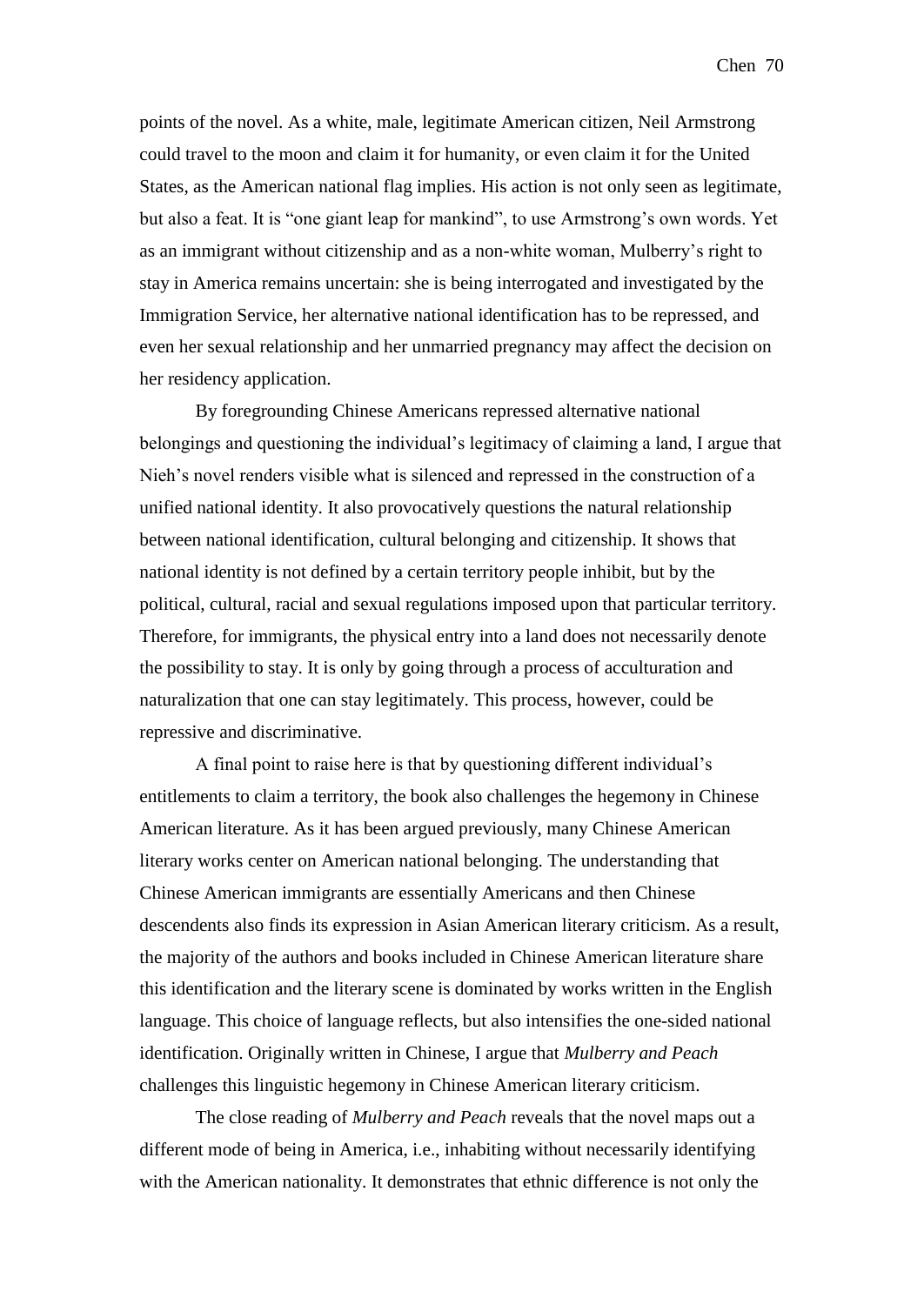assimilable physical and linguistic differences, but can also be the "unassimilable" difference in national identification and cultural belonging. The book further resists the emphasis on American national identification in Chinese American literature and brings awareness to those who do not identify yet seek to stay in America, i.e., "foreigners who haven't any place to be deported to" (Nieh 223). This aspect of ethnicity in North America needs to be considered since America remains one of the most frequent destinations for refugees and political dissidents.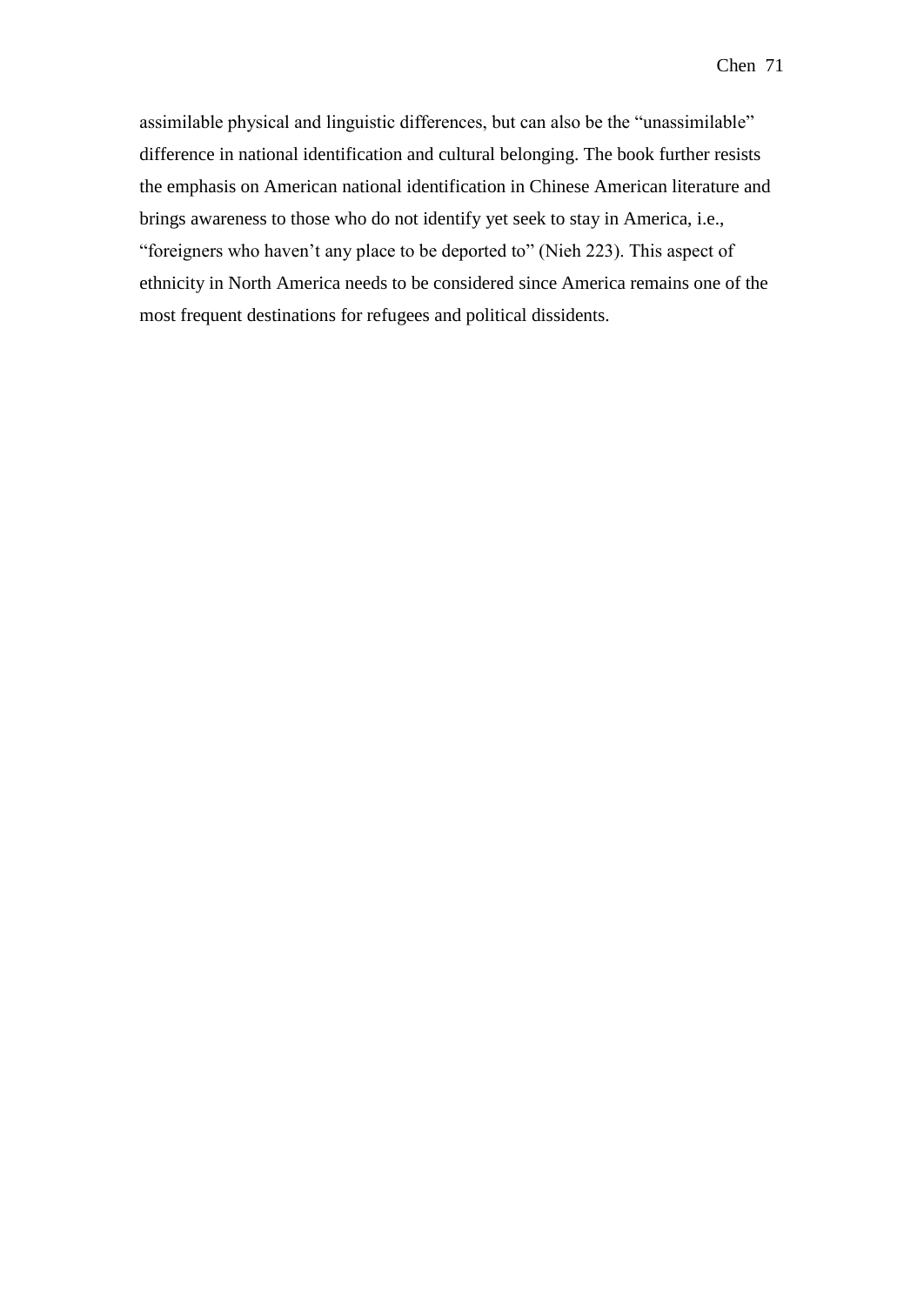### Chen 72

# **Chapter 4 Beyond Chinese American**

*"Jewish is American," Mona says. "American means being whatever you want, and I happened to pick being Jewish."*

Mona in the Promised Land, 49

With *The Woman Warrior* attempting to claim Americanness for the Chinese American immigrants on the one hand and *Mulberry and Peach* trying to bring attention to the Chinese diasporic population that is reluctant to identify with the American national identity on the other, the protagonists in these two separate works offer two different interpretations of being Chinese American. They also successfully claim their legitimacy in inhabiting the land, both as ethnic minority and as woman. It seems, in citing these two works as case studies, the thesis has mapped out two clear directions for Chinese American women to define their identities. It is understandable that in early Chinese American immigrant literature there is an overwhelming tendency to identify with being American and to emphasize assimilation, as this is caused by the political exclusion and cultural marginalization experienced by the Chinese American immigrants. Yet it is also necessary that different literary works are produced so that the dominant assimilative discourse in Chinese American literature can be rethought and alternative modes of ethnic and national identification are represented. Nieh Hualing's *Mulberry and Peach* is an excellent example in this regard because it questions the naturalness of the American identification among the immigrants. The novel can also be seen as a response to Kingston's *The Woman Warrior* examined in the second chapter, since it brings to the center what Kingston's work alienates, namely, the Chinese diaspora in America who endeavors to claim a right to stay.

In bringing together these two strands in Chinese American literature, it seems that this research project could come to a closure. However, to wind up the thesis just like this would still leave a few issues to be clarified. To begin with, the close readings of the two works appear to be the binary opposite to each other as each more or less focuses on one of the poles of the Chinese American identity. Yet the relation between the chapters is continual rather than binary. Although the chapter on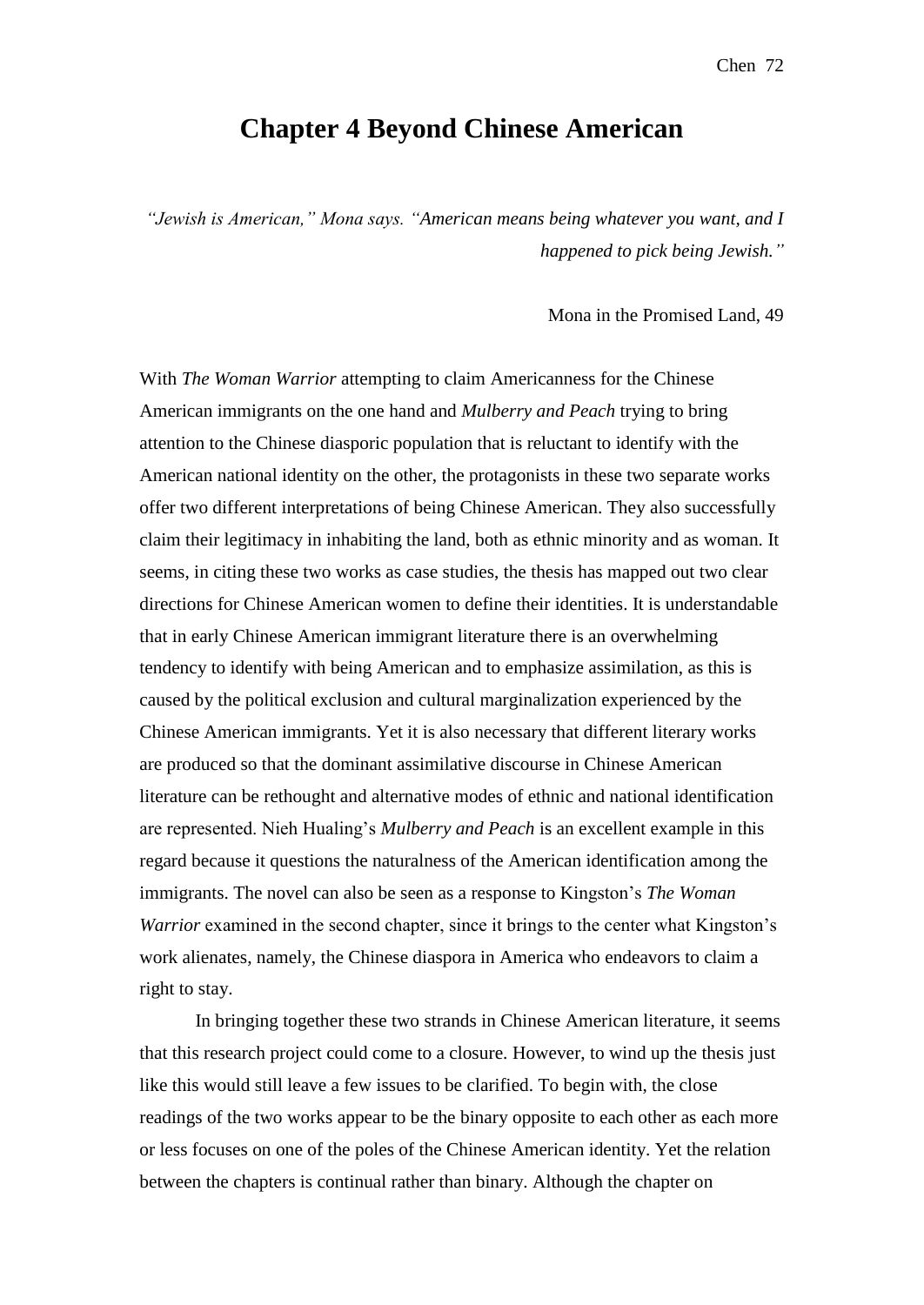*Mulberry and Peach* can be seen as a reaction to the assimilation theme present in *The Woman Warrior*, it is intended to be a continuation to the contestation done by *The Woman Warrior*, namely, the contestation on ethnic identity. In my analysis on *Mulberry and Peach*, the emphasis is not the possibility of being Chinese, but the possibility of not conforming to either pole of the hyphenated Chinese American identity. It is true that in the novel, Mulberry/Peach identifies herself as Chinese. Yet she does not in fact wish to be a Chinese citizen living in China. Moreover, she rebels against the gender code imposed on women in China.<sup>18</sup> Thus through her voluntary exile, she is both deterritorializing the identity as a Chinese woman and as a Chinese American immigrant. Comparing to the protagonist Maxine in *The Woman Warrior*, who tries to claim Americanness while retaining her identity as a second generation Chinese immigrant, Mulberry/Peach highlights the possibility of not conforming to and moreover giving new meaning to these two identities. This continual relation between the chapters will be more pronounced in this final chapter, which focuses on moving beyond either the Chinese or the American identity.

Secondly, it is believed by the thesis that there are various ways to interpret the Chinese American identity besides the two directions already mapped out in the previous chapters. In both *The Woman Warrior* and *Mulberry and Peach*, the representation of the Chinese American identity is to a large extent restricted in the framework of the Chinese and/or American identity. Neither of these two works offers possibilities of moving beyond the category of being Chinese and/or American. This leaves us to question whether it is possible to imagine a Chinese American identity that is not restricted by the taken for granted, hyphenated Chinese and/or American one. In other words, is it possible to be different and become other than being either Chinese, or American, or a combination of both? What are the new territories to be mapped out in the representation of the Chinese American identity and the immigrant experiences? Without addressing these questions and providing an outlook for the future of Chinese American immigrant literature, my project of

1

<sup>&</sup>lt;sup>18</sup> For instance, in the first section of the novel, Mulberry runs away from home and steals from her mother the family heirloom which is to be inherited by her brother. Her explicit expressions of sexual desire are also a rebellious act to the conventional gender role.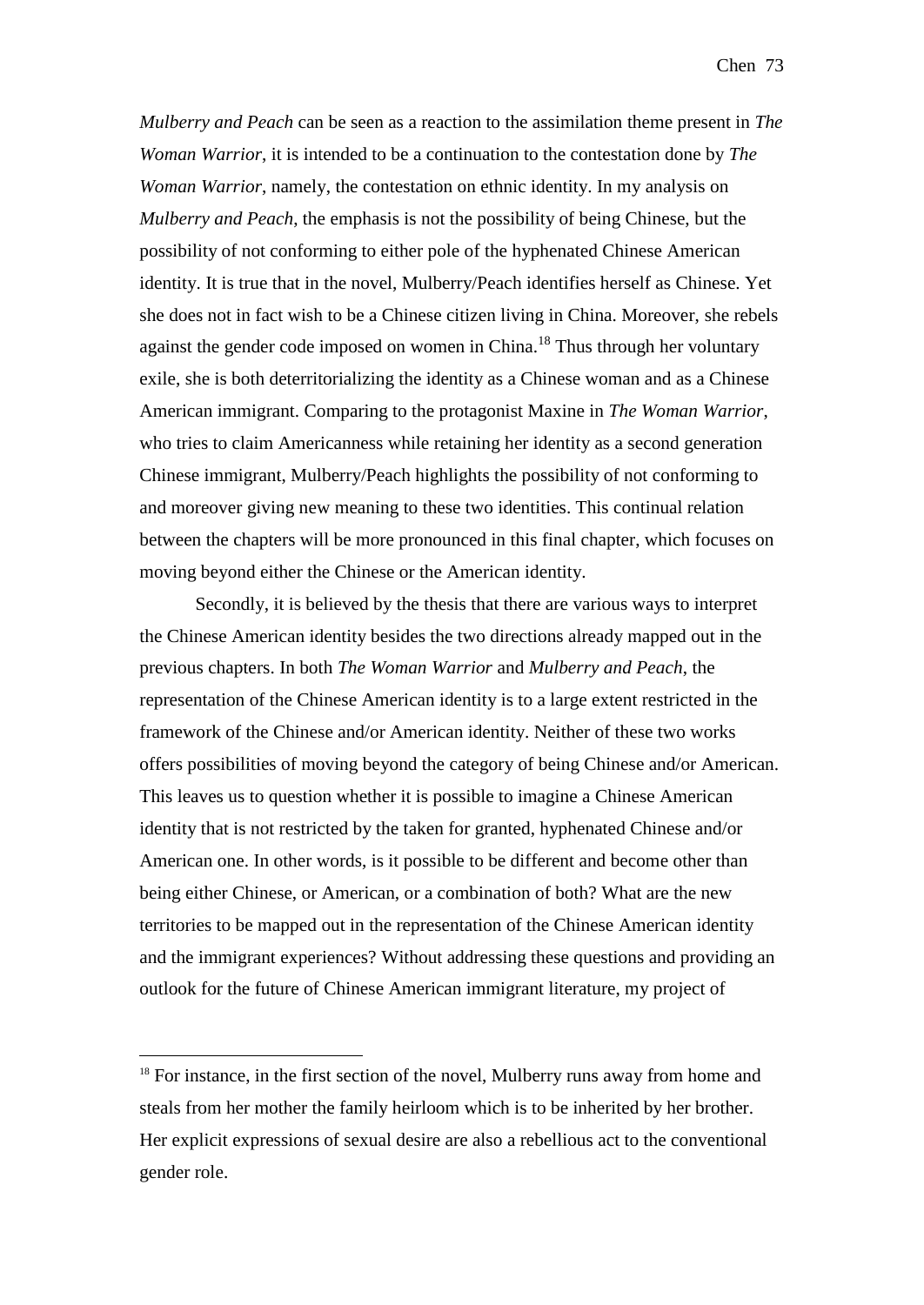investigating on how the Chinese American women can be represented differently in literature remains uncompleted.

Thus in this chapter, the primary concern will not be how the ethnic identity (being Chinese) and the national identity (being American) are regulated by the political and commercial dimensions of the politics of representation outlined in the first and third chapter, or how they are in turn being contested by the immigrant authors. Rather, the main focus here will be to outline new possibilities in being Chinese American immigrants.

Following Mulberry/Peach's challenge launched against the assimilation paradigm in immigrant literature, the thesis will try to demonstrate that it is possible for Chinese American immigrants to identify with neither Chinese nor American. Or to put it differently, it is possible to interpret the Chinese American identity differently and enrich the Chinese American experience through multicultural encounters. This is a process in which the Chinese American identity becomes different from the commonly perceived one or the stereotypical ones. By crossing the boundaries of the pre-defined identities, the Chinese American immigrants can become other, or more precisely, become-other, as it will be explained later in this chapter. Representing this mode of becoming-other in literature, in this regard, is in itself a contestation to the Chinese American stereotypes and the confinements faced by Chinese American literature.

Similar to the previous two chapters, my points will be illustrated in this chapter through a close reading of Gish Jen's novel *Mona in the Promised Land* (1997). Jen's novel is chosen here for several reasons. First of all, as a Chinese American author of a new generation, Jen offers a more contemporary narrative of the immigrant experience. In comparison to Kingston's and Nieh's work, both of which are mainly set in the time period before the 70s, Jen's novel is set in late 60s and 70s, where the civil rights movement reaches its peak and the social environment became more tolerant for the immigrants.

Kingston's and Nieh's work are both more ethno-centric in that the stories narrated in these two books take place mostly within the Chinese community. *Mona in the Promised Land*, however, mainly narrates the immigrant experience outside the enclosed China town and in the multicultural American society where the Chinese, the Jews, the African Americans co-inhabit. As a result, the characters in *Mona in the*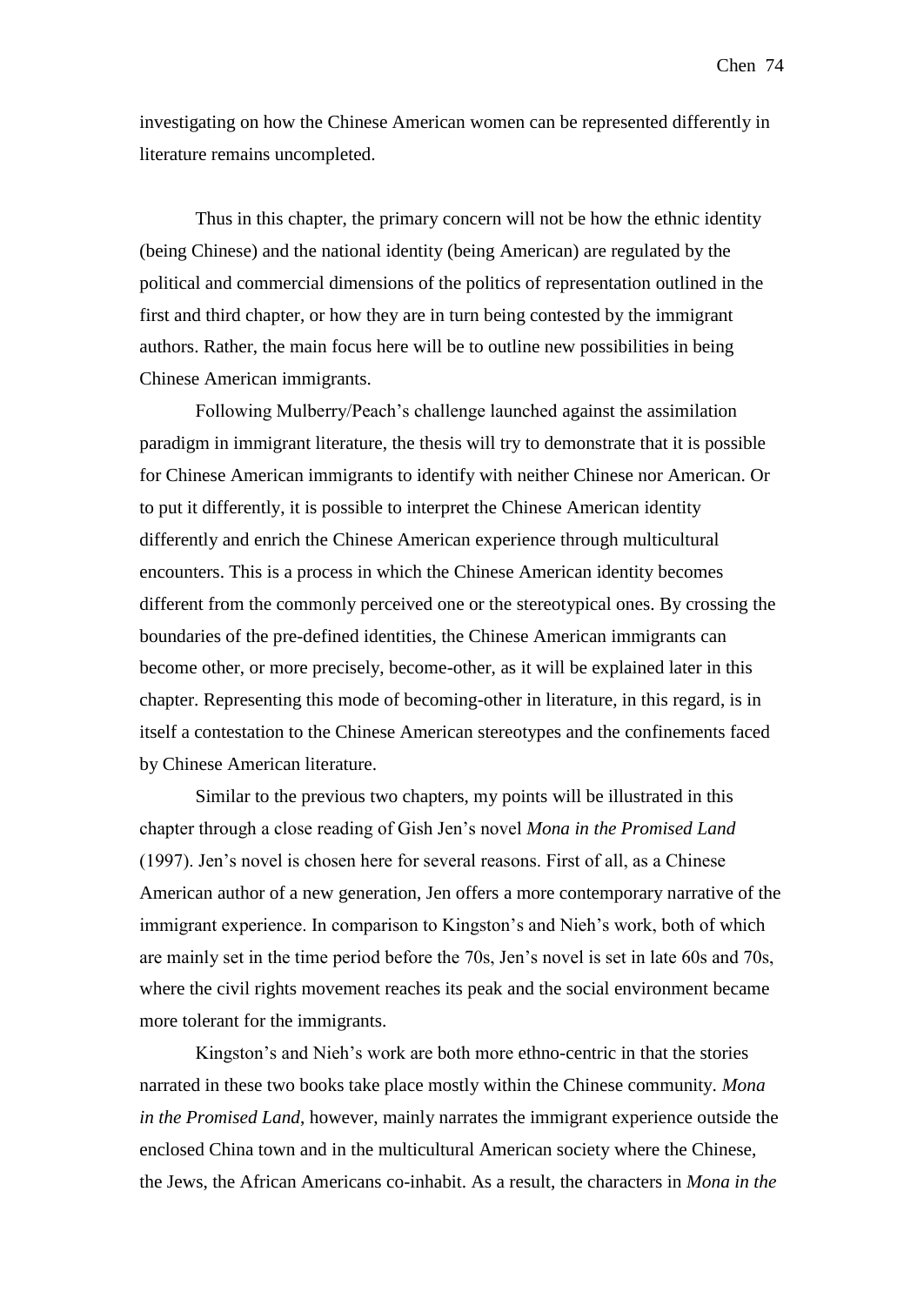*Promised Land* experience complex encounters with various ethnic identities. These encounters in turn affect the characters' understanding of their own identity. They also provide new grounds for moving beyond the hyphenated Chinese American identity and for giving new interpretations of being Chinese American. Furthermore, different to the protagonists in *The Woman Warrior* and *Mulberry and Peach* who are more or less torn between the identities of being Chinese and American, Jen's protagonist Mona Chang intentionally seeks to be neither Chinese nor American: her daring desire is to become Jewish, just like the youngsters she grows up with in the Jewish nationhood. Finally, as an accomplished writer, Jen's use of subtle irony and jokes is remarkable. She is able to observe acutely the frequently overlooked racial issues in the American society and present them in such a matter-of-fact tone that the language provokes the reader to reflect on their absurdity hidden beneath everyday banality.<sup>19</sup> For these reasons, Jen's novel offers a fresh and provocative perspective to my research on Chinese American racial and gender difference in the contemporary society. Finally, through narrating the protagonist's daring desire, which is shared by many of her peers in the novel as well, the work offers an opportunity to look at the desire of becoming-other among the younger generations of Chinese American immigrants.

The chapter will be organized in two parts. In the first part, I mobilize the fixed interpretation of the Chinese American identity, which is often seen as a continuum between the pole of the Chinese identity and the pole of the American

<u>.</u>

<sup>&</sup>lt;sup>19</sup> For instance, in regard to the too generalized category of "Asian American", Jen writes, "[i]n another ten years, there'll be so many Orientals they'll turn into Asians; a Japanese grocery will buy out that one deli too many" (6). Scholars working in the field of Asian American studies have also made much effort in raising awareness to the internal heterogeneity within the category of "Asian American". The renowned scholar Lisa Low, who has worked extensively on multiculturalism, postcolonial studies and Asian American studies, has also particularly discussed this issue in her article "Heterogeneity, Hybridity, Multiplicity: Marking Asian American Differences". Another example of Jen's use of language can be find in her irony on using black to describe skin color: "if she were a cabinet door or a shade of hair dye, people would have a name for her exact shade. But as she is only a person, she is called black" (170).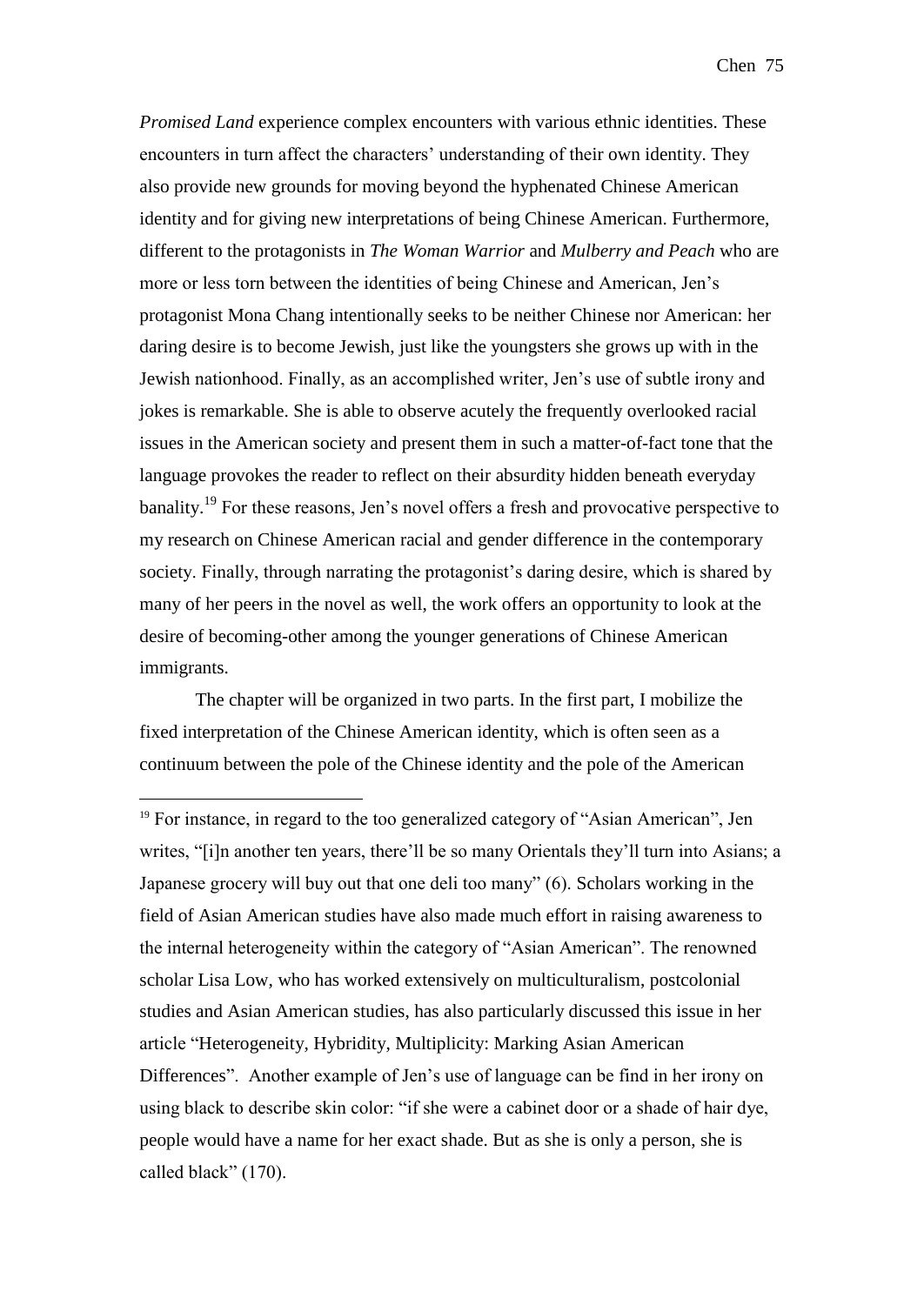identity. By dislocating the Chinese American identity from the confinement of the two poles, I try to question again the possibility of an authentic Chinese American identity. In doing so, I demonstrate that the Chinese American identity should not be seen as a stable mode of being with an essence. Rather, the identity is essentially lived out, and authenticity can be found in various modes of living out the given identity. Based on the observation in the first part, I elaborate on the concept of 'becoming' as well as to address the question "what it means to become Chinese American". The concept of becoming will help the thesis to understand the Chinese American identity not as being, but as a transgressive process that brings new experiences to the immigrant community. Further, the mode of becoming presented in *Mona in the Promised Land* is an embodied one and it is a process without teleos. The Deleuzian thoughts on becoming will feature prominently here. Via Deleuze, I also see both Jen's protagonist Mona and her work as a line of fight that disturbs the fixed Chinese American identity and the hegemonic discourse in Chinese American literature.

## 1. Ethnic identity, ethnic body and ethnic authenticity

*Mona in the Promised Land* narrates a coming-of-age story of the protagonist Mona Chang, a second generation Chinese American girl growing up during the late 60s and 70s in a fictional Jewish neighborhood called Scarshill in the New York City. The novel is a sequel to Jen's debut novel entitled *Typical American* (1991), which narrates the story of Mona's father Ralph Chang's story of realizing his American dreams and eventually giving up his Chineseness to become a "typical American". The second novel begins with the move of the Changs from the Chinatown to the affluent Jewish neighborhood Scarshill. Growing up in the Jewish district, the younger daughter Mona endeavors to become Jewish. Her transformation is realized through a series of performative acts, including converting to Judaism, acquiring knowledge on Jewish culture, attending temple gatherings, socializing with Jewish youngsters of her age and eventually marrying a Jewish man. Many mishaps take place during the process and not surprisingly, her self-ethnization is opposed by her parents, who believe that assimilation should be the right choice for their daughter. This generational difference towards the Chinese American identity is also felt among the authors studied in this thesis: whereas Kingston in her work tries to harmonize her Chinese and American identity, and whereas in Nieh's novel many characters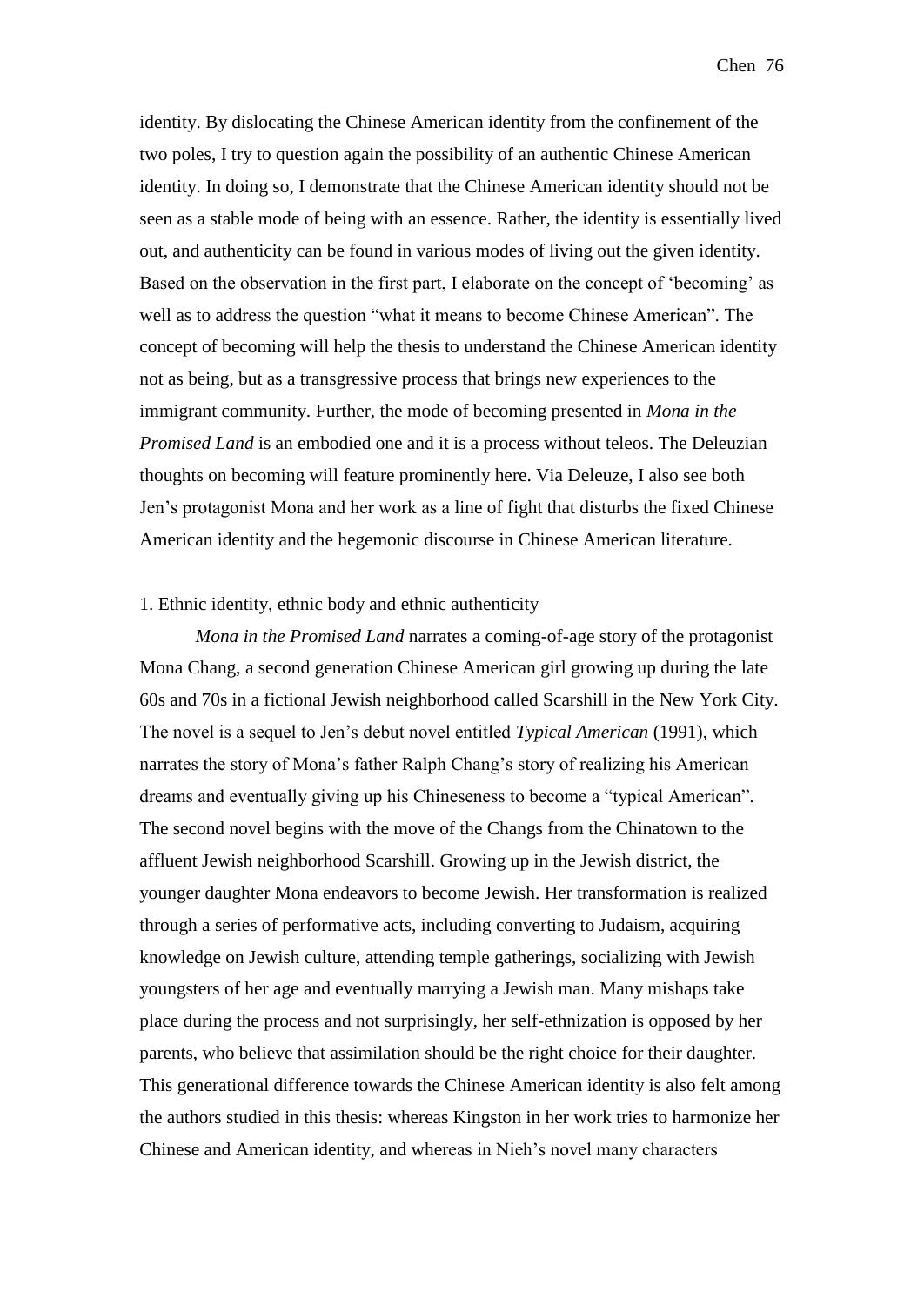oscillate between the Chinese and the American national identity, Jen's teenage characters display a common desire to be different.

The narrative of the novel spans mostly through Mona's high school years and it is divided chronologically into three parts. It opens with the Changs' move to Scarshill and Mona's entry to the Jewish community. Already in the first chapter, Jen's protagonist has demonstrated that her ethnic identity, that is, her Chinese identity, is performed and fluid. She is convinced, however naively, that she is capable of switching her identity to whatever she likes. Thus when her mother insists on her becoming American, i.e., to assimilate to the mainstream American culture, Mona protests, "Jewish is American … American means being whatever you want, and I happened to pick being Jewish" (49).

Later in the novel, Mona gradually comes to the realization that the project of identity switching is not so easy as she has believed and that not everyone is capable of and has the opportunity to do so. But at least in the first chapter, she is confident that she is able to be a Chinese American daughter at home, a catholic by registration, a Chinese expert in her neighborhood, and later a converted Jew among her friends. As the chapter shows, upon moving to Scarshill, Mona tries to gain popularity among her peers and neighbors by acting like an expert in everything Chinese, despite the fact that her knowledge about China is limited to a few words in the Shanghai dialect and a few things that her mother tells her but she does not believe. She impresses Barbara Gugelstein, a confirmed Jewish girl and later her best friend, by bragging that she does karate, which in fact is a Korean martial art. Moreover, she tells her that the Chinese get pregnant with tea; she taste-tests her friends' mothers Chinese cooking and declare them to be authentic, although they are not like her mother's because her mother's is home style, which means, "not in the cookbooks" (6); and she tells the tale on how the Chinese eat monkey brain instead of the fact that the Chinese eat tomato with the skin off, because the latter is not sensational enough (8).

Ironically, Mona's knowledge on being a Chinese turns out to be nothing but wrong. At best, the Chinese identity she performs is an inauthentic hotchpotch of a number of Eastern Asian identities. As Begona Simal Gonzalez observes, "[Mona's] early attempts to gain acceptance by flaunting authentic – which is really "fake" – "chineseness" (5) make cultural boundaries all the more questionable" (232, in text quotation from the novel). Although apparently the young Mona in grade eight does not intentionally perform her ethnic identity parodically and her sole purpose is to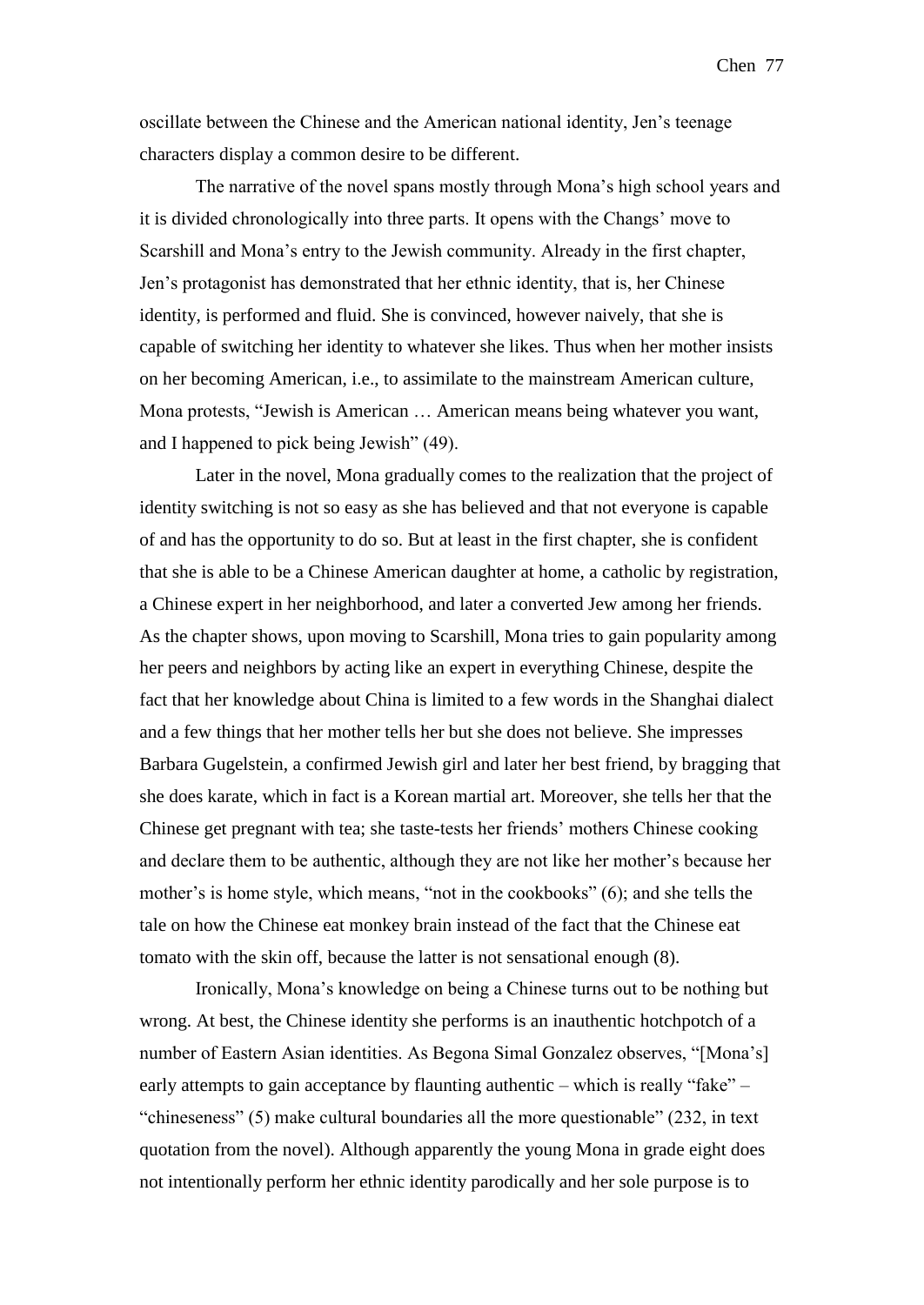gain popularity, her acts nevertheless challenge the notion that identity can be a defined and stable entity with an authentic core. Being Chinese, for Mona, is not to behave like what the Chinese really do, but to perform in a given context what people believe about being Chinese. As a result, she keeps it a secret that she prefers frozen food over her mother's authentic Chinese home cooking. She even questions the authenticity of her mother's cooking, since she has never seen "a stir-fried tomato in any Chinese restaurant [she has] even been in" (7). Clearly, for Mona and her mother Helen Chang, being Chinese has starkly different definitions, but Mona is recognized within the Jewish community as no less a Chinese than her mother, who, as she grows up in and migrates from Chinese, should be more "authentic" than her daughter. Playing with her fake Chineseness in the Jewish community, Jen's protagonist provocatively challenges the readers to reconsider what it means to be an "authentic" Chinese.

Unlike Mona, who plays with her fake Chinese identity, her sister Callie Chang is becoming a "real" Chinese. In the Chang family, Callie is the model daughter her parents expect her to be. Like a good Chinese daughter, she goes to Harvard University, obeys her parents' will to study medicine, and decides to take up the responsibility of taking care of her parents when they grow old. It therefore seems natural that Callie decides "to be in touch with her ancestry" (129). Arguably an expected choice to be made by a Chinese American, Callie's becoming Chinese is surprising because, as the novel reveals, before going to university she always hates to be Chinese. It is only after taking a liberal arts education as a freshman at Harvard and being influenced by her radical African American roommate Naomi that she comes to the realization that there are various modes of being Chinese and her parents' way to be Chinese is not the only one. As Jen wittily puts it in the novel, "Callie is indeed sick of being Chinese, but there is being Chinese and being Chinese" (167).

It should be noted that Callie's emphasis on her Chinese heritage is fundamentally different from that of Mulberry/Peach's discussed in the previous chapter. In *Mulberry and Peach*, the protagonist's insistence on being Chinese comes as a resistance to the oppressive requirement for the immigrant to identify with the national identity of her adopted land. It can also be read as a resistance to the onesided emphasis on assimilation among the Chinese American immigrants. Callie's becoming Chinese cannot be read as a resistance. Further, unlike other Chinese American characters including Chiang I-po in *Mulberry and Peach* who turn back to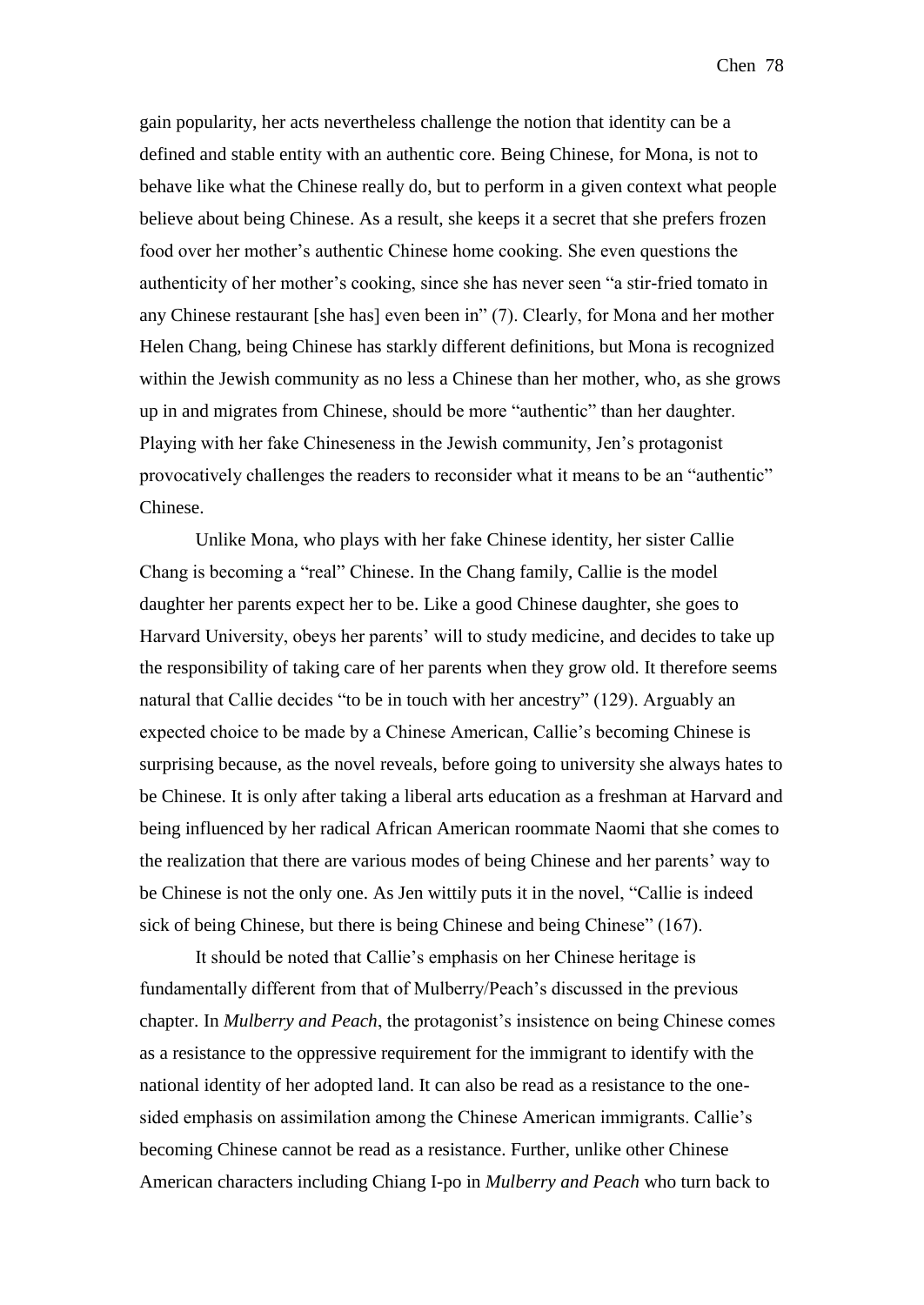their Chinese identity, Callie's choice is not a result of nostalgia, either. Rather, inspired by Naomi who takes Harriet Tubman, Sojourner Truth and Roberta Flack as ancestors (129), Callie's becoming Chinese is a gesture of self-empowerment which is not so different from that of Maxine's in *The Woman Warrior*. Yet unlike Maxine, who puts great emphasis on her American identity, as one of the new generation of immigrant children growing up in the midst of the civil rights movement, Callie is visibly more confident in her identity as an American and she is more explicit in her expression of being a Chinese descendent. As Jen describes by the end of the novel, Callie becomes "so Chinese that Ralph and Helen think there is something wrong with her" (301). Callie's becoming Chinese implies a gesture of double affirmation: on the surface, she is affirming her ethnic identity as a Chinese, yet on a deeper level, the expressed affirmation of her ethnic identity can only be possible when her identity as an American is affirmed. Indeed, as the novel demonstrates, for the new generation of Chinese Americans represented by Callie, assimilation is no longer an emphasis. Born to the well-assimilated immigrant parents, these children enjoy more freedom to experiment with different ways of being Chinese American.

As the novel goes on and more characters are introduced, it turns out that the teenager characters mostly share Mona's desire to be different, and they perform various switches to different identities as they grow up. In addition to the Chang sisters, two Jewish youngsters Andy Kaplan and Seth Mandel switch to Japanese as they give Mona phone calls under the name of Sherman Matsumoto. According to the novel, the name belongs to a Japanese boy whom Mona has a crush on when she is thirteen. Also, Barbara does a nose job and loses her typical Jewish appearance. Another schoolmate of Mona's, Eloise Ingle, who has always considered herself to be a WASP, suddenly finds out that her deceased mother was Jewish. These intentional and unintentional switches further challenge the assumption that there is an essence underneath a certain identity and that an identity can be authentic and stable. Just like Seth's comment on his identity, "I am afraid I am an authentic inauthentic Jew… More ethnic than religious. However, in the process of becoming an inauthentic inauthentic Jew" (113). Seth's definition of his own identity reveals that his Jewish identity is a process rather than a state of being. His statement also makes it clear that in the process of becoming, this identity is bound to lose its authenticity. Therefore, born a Jew and "[has] liked Judaism so far", which makes him an authentic Jew, he also lives in a tepee, wears a dashiki, sleeps on a tatami mat after starting to pose as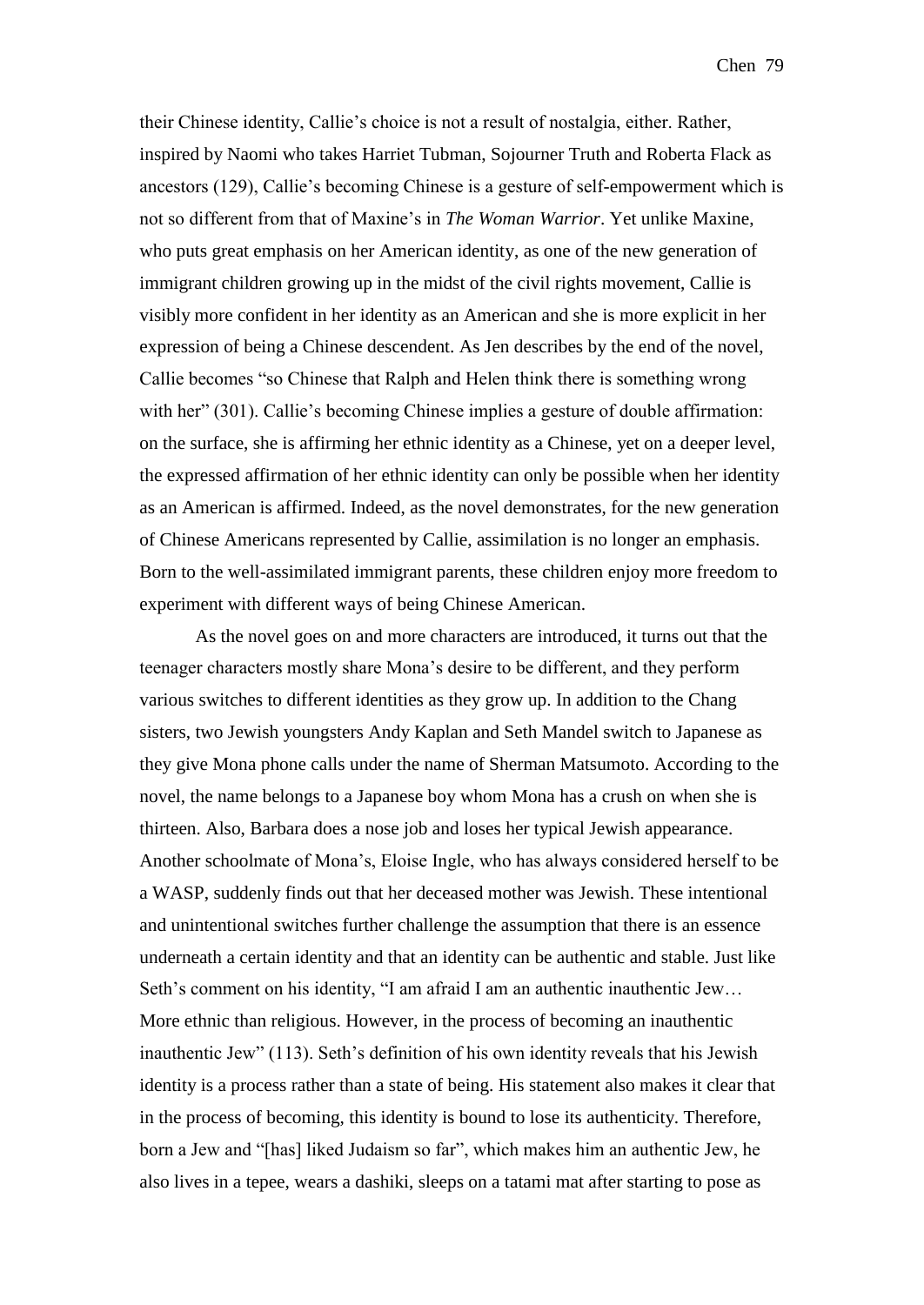Sherman on the phone and eventually acquires Chinese eating habits and turns a little Chinese after marrying Mona. This array of multicultural performances makes Seth, a born and "authentic" Jew, inauthentic. However, even born authentic, such authenticity endowed by birth can be undone and thus Seth can become "inauthentic inauthentic".

In an analysis on the plot in which Seth hires a Japanese imposter to make Mona believe that there indeed is a Sherman calling her, the literary critic Erika T. Lim argues that the novel disrupts the one to one correlation between body and ethnic identity. In her article entitled "Mona on the Phone: The Performative Body and Racial Identity in *Mona in the Promised Land*", she observes that the confirmation Mona gets from seeing a "Sherman" actualized in a Japanese body shows that it is often assumed, and taken for granted that an ethnic identity is essentially embodied. The irony of the novel, therefore, is that the Japanese identity perceived through the "Sherman" speaking over the phone  $-i.e.,$  through language  $-i$  is actually detached from the identity perceived through a body. The "Sherman" who calls Mona has never been Japanese, yet upon seeing a Japanese body, Mona nevertheless is convinced that the body she sees belongs to Sherman.

In addition, Lim observes that although the "Sherman" on the phone has a changed voice and his English is very much improved compared to the boy who barely speaks English Mona has encountered at the age of thirteen, she nevertheless rationalizes herself into believing that this "Sherman" is the boy she knows. She believes that the change in Sherman is resulted from Sherman's "immersion in another culture" (227). Here, Lim comments,

> Mona's assumption that this change in the ostensible Sherman's speech is a result of "immersion in another culture" (227) is a further irony because, of course, Seth is immersed in American culture but that culture is not to him "another" culture: it is simply the one he has always known. Jen's comic elements also point to larger and more serious issues: these very racialized understandings of the relationship between culture and body have been exemplified in attitudes that paint Asian Americans as foreign others who may be immersed in "American" culture but are never an inherent part of it (Lim 53, in text citation from the novel).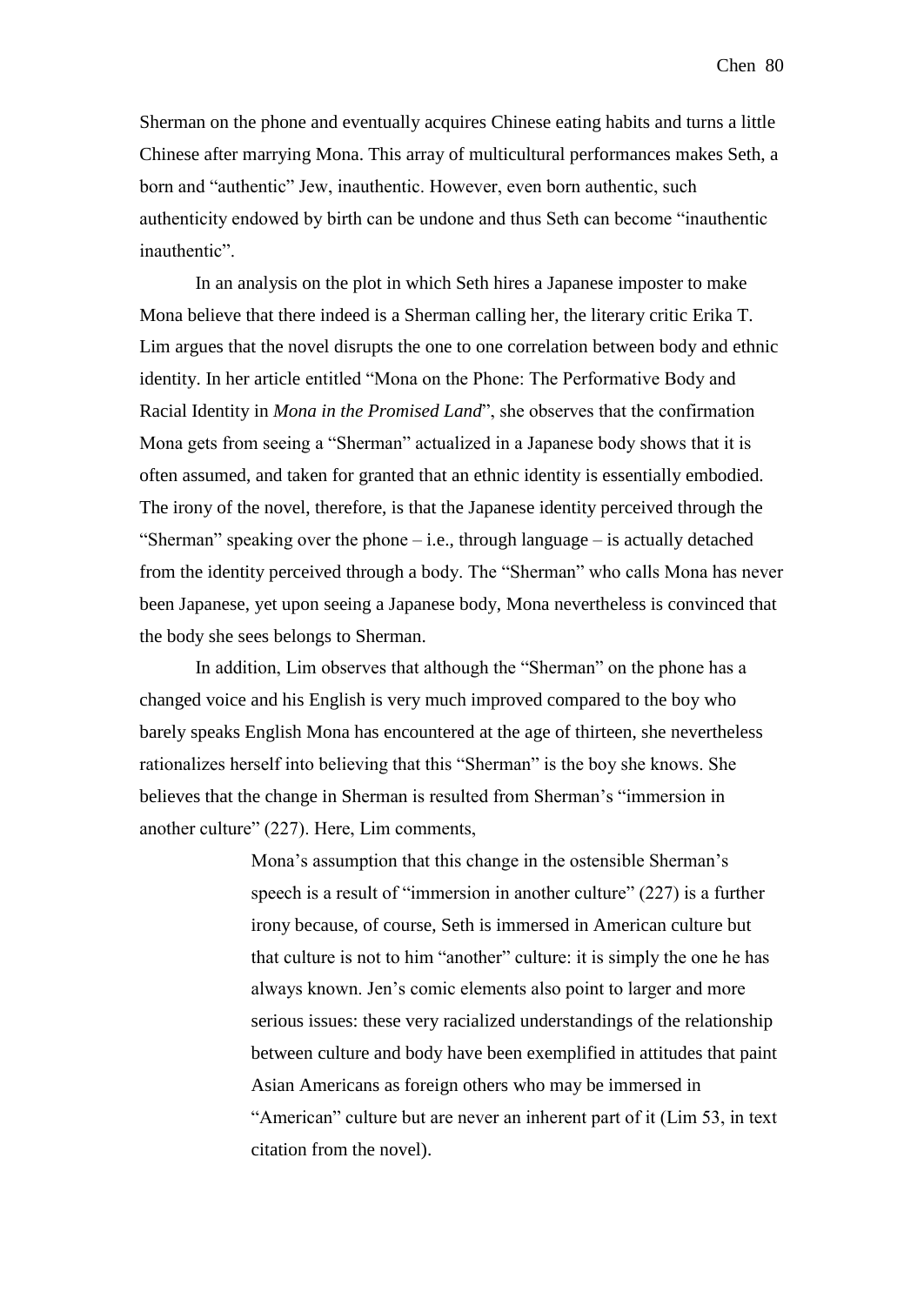Lim's remark reveals that for Asian Americans, their cultural identity is always already ambiguous: whereas their ethnic body signifies a certain cultural and ethnic heritage, the cultural identity they actually practice may very well be another. In other words, the cultural identity they inhabit is usually other than the identity that matches their physical appearance. However, in Lim's article, by emphasizing that "it is impossible to see the body in a culturally neutral way" and that "the body is always already immersed in culturally constructed meanings" (56), it appears that she assumes a constructive view in understanding cultural and ethnic identity. My thesis disagrees with this view. As this chapter will demonstrate later, the ethnic body is not merely a passive surface for cultural inscription. It also actively participates in the actualization of gender and ethnic identity. Thus Mona's ethnic body, with her Mongolian feminine traits, also matters in the switches of identities narrated in Jen's novel.

From the analysis on Mona's performance of her Chinese identity, Callie's affirmation of her Chinese identity, as well as Seth's liberal desire to be "inauthentic inauthentic Jew", it can be concluded that ethnic identity is to a large extent performed; it does not have a fixed authentic meaning and therefore is capable of multiple interpretations; and lastly, the ethnic body is not necessarily a signifier of the ethnic identity. However, at this stage, it seems that for the characters, becoming different is effortless and it can be willfully performed. This is, however, by no means the case. In the following section, the thesis will show that in the novel, becomingother is inseparable from impossibilities and failures. The difficulties notwithstanding, the desire of becoming-other displayed by the adolescent characters reveals a force to constantly push boundaries and bring difference into being. Such force should be seen positively, even when what is desired is unattainable. These points will be clarified by reading further through the novel as well as by discussing the concept of becoming understood by the French philosopher Gilles Deleuze. My reading wants to advance that it is precisely the "impossibility of becoming" that makes it to an ongoing project without telos. What matters in Jen's novel is not whether Mona becomes Jewish or not, but the very process and the desire of becoming. Although Mona's project is bound to fail, the failure nevertheless propels Mona to become-other and to introduce new meanings to the Chinese, Jewish and American identity.

## 2. Becoming-Chinese-American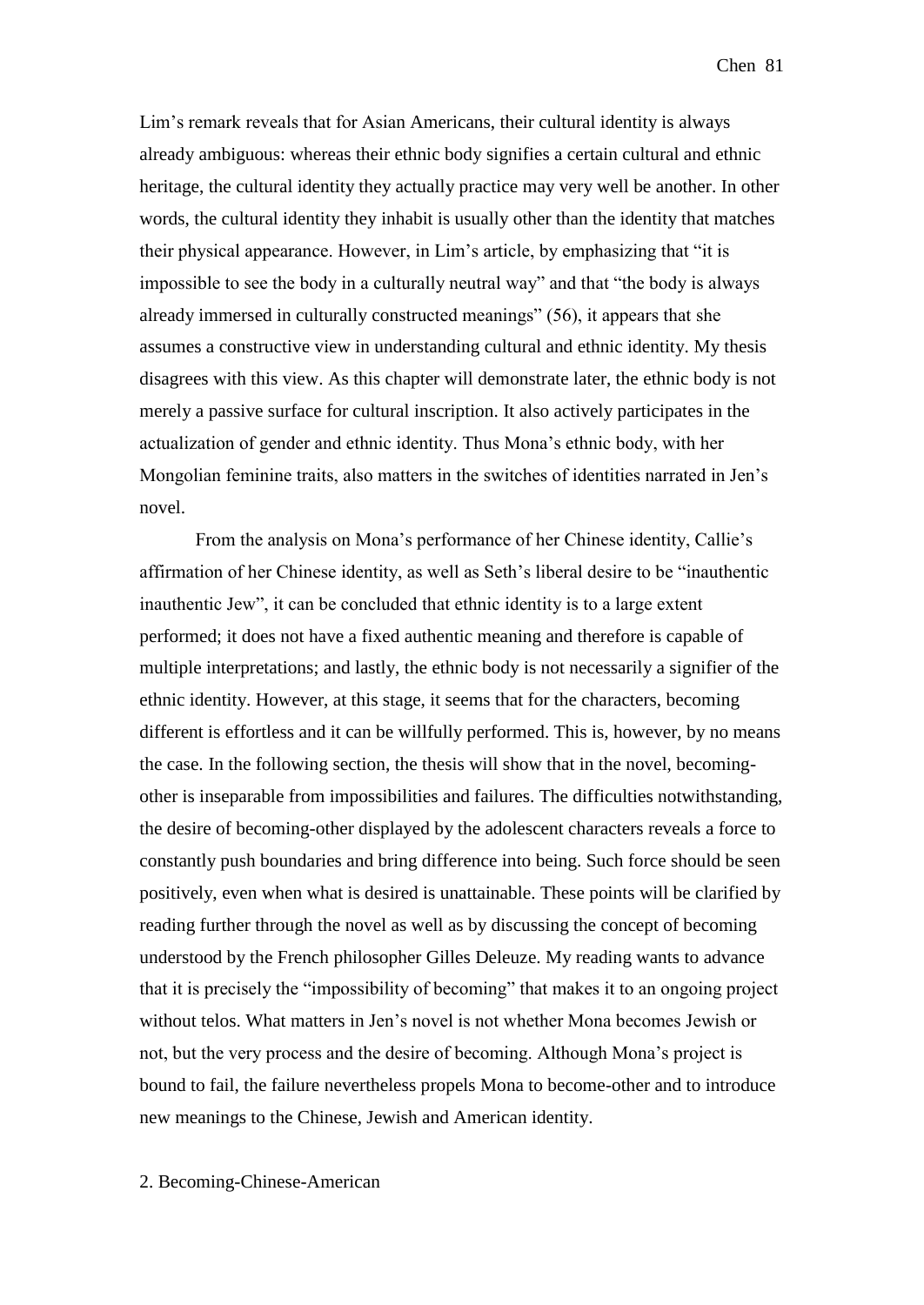Although the seemingly easy and free identity switches performed by Mona and her young friends give the impression that they are nothing more than adolescent idiosyncrasies of the well-to-do middle class kids, these performances nevertheless reveal that ethnic identity is more flexible than it is usually thought to be. Comparing to the previous generations of Chinese American immigrants (represented by Mona and Callie's parents Helen and Ralph Chang) and Chinese American authors (represented by Kingston and Nieh in this thesis), the new generation articulates bolder interpretations of being Chinese American. Further, they demonstrate that individual desire plays a significant role in the process of ethnic switch. Mona and her friends' desire to be different is not a result of a "lack". It is rather a positive and experimental force that tries to make new connections, to deterritorialize stabilized identities and to push the limits of the ethnic bodies. Such a desire is moreover a nomadic desire, as the scholar Chung-Hsiung Lai points out in his analysis on the same novel, "it is reasonable to say that everything that flows in the economy of diasporic identity as an unfolding of potentiality … is but a nomadic desire" (6).

If Jen's novel is merely read as a record of the willful adolescent identity switches whose ends are eventually achieved, then the novel would be interpreted in an idealistic way and much of its powers would be lost. In the following section, the thesis tries to demonstrate that the most powerful aspect of Jen's novel is that it reveals the difficulties and impossibilities in the process of becoming-other. Such impossibilities are accentuated in the chapter entitled "Camp Gugelstein" and in the parts of the novel that leads to the chapter "Camp Gugelstein".

The chapter "Camp Gugelstein" features a dramatic breakup of the Utopian ethnic co-inhabiting. Intended to be a gesture of racial solidarity, the youngsters, Mona, Barbara and Seth, adventure into a philanthropic social action, namely, finding accommodation for the African American cook Alfred, who works at the Chang's pancake house and is thrown out by his girlfriend from home. They finally find him a shelter in the servant's quarter in the Gugelstein mansion while Barbara's parents are away for holiday. Although a secret at the beginning, Alfred's presence is soon found out by Barbara's cousin Evie who during that time also lives in the house. Rather than becoming alerted by the stranger, Evie welcomes Alfred and the house later becomes a place frequented by Alfred's African American friends. Hence "Camp Gugelstein" comes into being. As a social hub where people of different races come together, the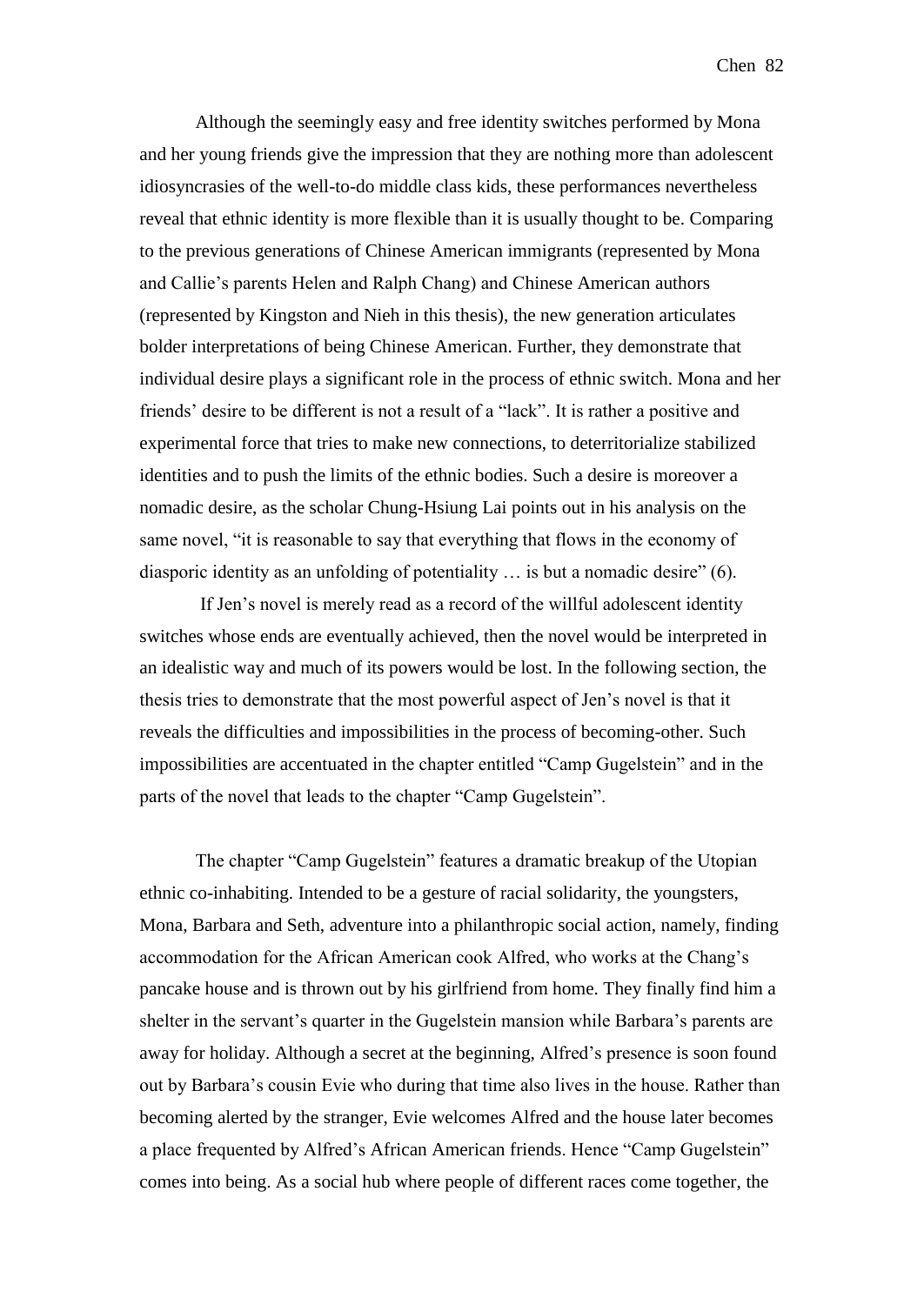Gugelstein mansion is literally a miniature of the multi-ethnic North American society where the population is heterogeneously composed and anti-racist and multicultural policies are enforced. As the novel unfolds, initially, the getting-together of Jewish-, Chinese- and African-American is as friendly and harmonious as it can be. However, discords sets in later as a valuable silver flask goes missing in the house. Unable to find the flask, Barbara, together with Mona and Seth, starts to suspect their black guests and question them whether they have seen it. Taking offense of their hosts' mistrust, the lower class African American group leaves the mansion in a fury.

Many scholars have singled out "Camp Gugelstein" as the climax of Jen's novel and there are various readings of this chapter. Jeffrey F. L. Partridge, for instance, argues in his book *Beyond Literary Chinatown* that the chapter reveals the persistence and pervasiveness of the racialized categories in American society (181). Through his reading, he reveals that "while Chinese Americans, Jewish Americans, and African Americans may share a common position as minorities in a hegemonic political and social environment, their minority status is not equally conceived" (183). The inequality in minority status refers to the fact that the Jewish immigrants are seen as model minority and the Chinese American as "The New Jews" (Jen 3) at the time when the novel is set, whereas the African Americans community is perceived as lower class, undereducated and is usually a target of social stigmatization. As a result of this inequality in minority status, Partridge argues that Mona's belief that being American means being whatever one wants to be is a naive one and it is an idea Mona eventually grows out of through learning lessons from experiences, including the breakup of Camp Gugelstein. More pessimistically, Fu-jen Chen reads "Camp Gugelstein" as a dystopia which symbolizes the inevitability of social antagonism. Despite their good intention, Mona, Barbara and Seth fail to realize that "a harmonious relationship [among the races] is merely an imaginary one" and therefore the failure of the camp is inevitable (Chen 385).

For these two scholars, "Camp Gugelstein" is a disheartening wakeup call for the youngsters who naively believe in racial equality, freedom and social mobility in the North American society. Mona enjoys the freedom to become Jewish because she is economically well-off, receives better education, socializes with liberal Jewish young people, and above all, her desire of becoming Jewish is still thought to be "moving forward, from what in the 1960s was not yet considered a 'model minority'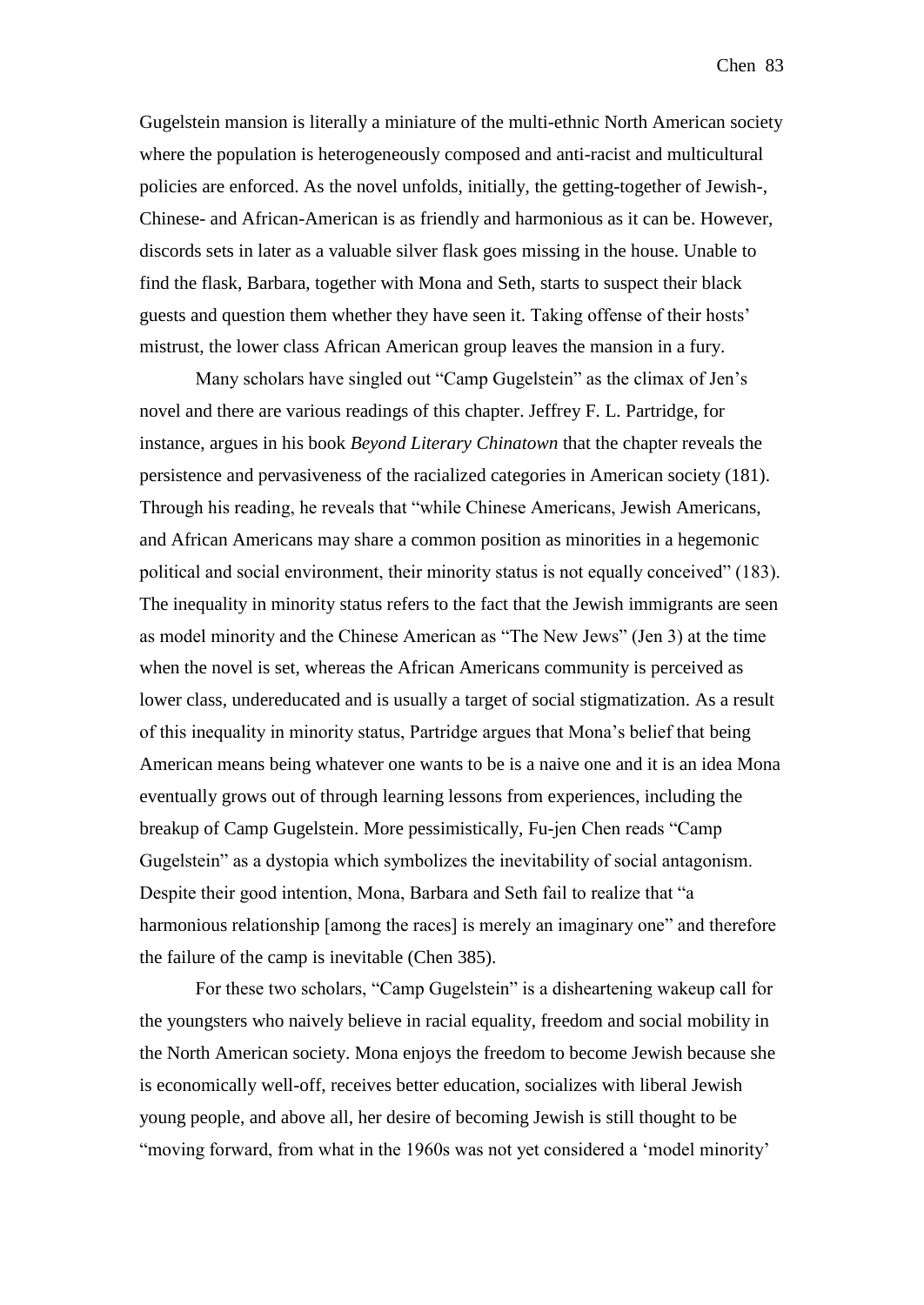to what was at least considered a 'better' minority, a move which brings her one step closer to whiteness" (Partridge 184).

Instead of following these scholars' lines of argument, which are valid readings of the chapter, the thesis intends to read Mona's desire of becoming Jewish more affirmatively. Naive as it might be, Mona's confidence in the possibility of becoming-other reveals a distinctive individual desire that motivates the process of becoming and it is the process of becoming that defines Mona's identity, i.e., a Chinese American becoming Jewish. As the novel reveals, such desire also pushes the boundaries of gender and ethnic identities. Although later Mona realizes that becoming-other is not as easy and free as her adolescent self has imagined, it can be argued that the desire of becoming-other stays with her until the very end of the novel. As the epilogue shows, just before marrying Seth, Mona plans to change her last name, not to Mandel, but to Changowitz, a Jewish nickname made up by her Jewish friends from her original surname Chang. Furthermore, she thinks that "Seth would change his name to match" (Jen 46, 303). She is also becoming a mother herself, raising a mixed race daughter who likes Italian food better than either Chinese or Jewish food (Jen 303). This daughter, Io, will inevitably bring about problems that challenge the traditional method of mothering. Finally, she is becoming her mother's daughter again<sup>20</sup>, as reconciliation between Helen and Mona is indicated at the very end of the novel. The reconciliation shows that although Mona is not becoming the daughter her mother expected her to be, her becoming-other could still be recognized by her family.

A clarification has to be made here because more than once this chapter uses a hyphen to connect becoming and other. This is to differentiate "becoming other" and "becoming-other", a usage inspired by the French philosopher Gilles Deleuze, who has worked on the concept of becoming both in his book *Difference and Repetition* and *A Thousand Plateaus*, a work he co-authored together with Félix Guattari.

1

<sup>&</sup>lt;sup>20</sup> In Chapter Fifteen, after Mona comes back from her escape from home, Helen refuses to recognize Mona as her daughter by saying "Who is this? … Is this my daughter?" (295). According to the novel, the stressed relationship between the mother and the daughter lasts over a long period of time and it does not soften till Mona's wedding.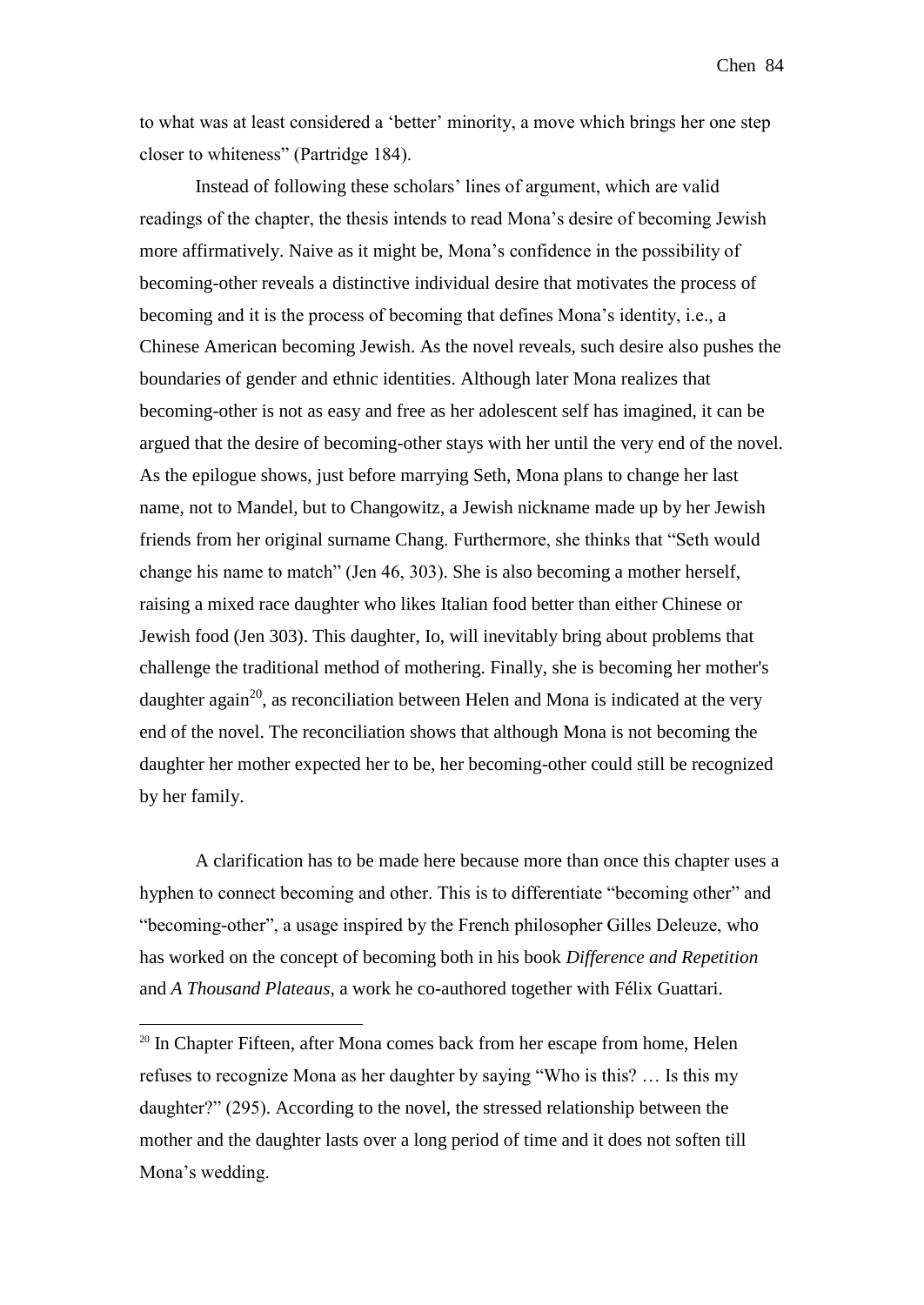As it has been pointed out in this chapter as well as in previous chapters, gender and ethnic identity are not fixed. They do not have defined meanings and each individual is capable of living out his or her gender and ethnic specificities. In this regard, having an identity, i.e. being Chinese American, being woman, etc., is always living out a certain variation of the given identity and therefore becoming different from the commonly perceived, sometimes stereotypical identity. Further, for the immigrants, becoming Chinese American often involves a move to become different from the previous self, or to become different from the ethnic identity signified by the body they are born into. Therefore, becoming other than oneself or other than a given identity is usually inevitable.

However, this mode of becoming other is still too much bounded with being and identity. Although individual experiences differ from each other, "the extent of the variety and change of the experienced world has been diluted by a limited conception of difference: difference-from-the-same" (Parr 21). Consequently, although becoming other is inevitable, such becoming does not necessarily push the limits of a given identity or challenge the norms required so that an individual becomes a subject. Ready instances can be found in many of the characters depicted by the three novels. The immigrants aspiring to assimilate and become American, including Helen and Ralph during the earlier half of *Mona in the Promised Land*, or those who nostalgically returns to their ethnic identity, such as Chiang I-po depicted in *Mulberry and Peach*, are definitely going through a process of becoming other than their previous selves, but their identities remain within limits of what is accepted and expected from them. Although there are individual differences in their experiences, these differences remain "difference-from-the-same". As a result, their identity construction has a majoritarian tendency, to use Deleuze's words, as this process of becoming other tends to reduce difference to sameness.

The becoming other of Mona's, Callie's and Seth's are markedly different from the immigrants mentioned above. Not only is Mona's endeavor to become Jewish rarely shared by other Chinese American immigrants, she is also actively living out her desire and therefore pushing the limits of what a Chinese American woman can do through performative acts including immersing herself in a mikvah $^{21}$ and by changing her name to Changowitz. Meanwhile, Callie also performs a

1

<sup>&</sup>lt;sup>21</sup> A ritual bath required for Mona's conversion to Judaism.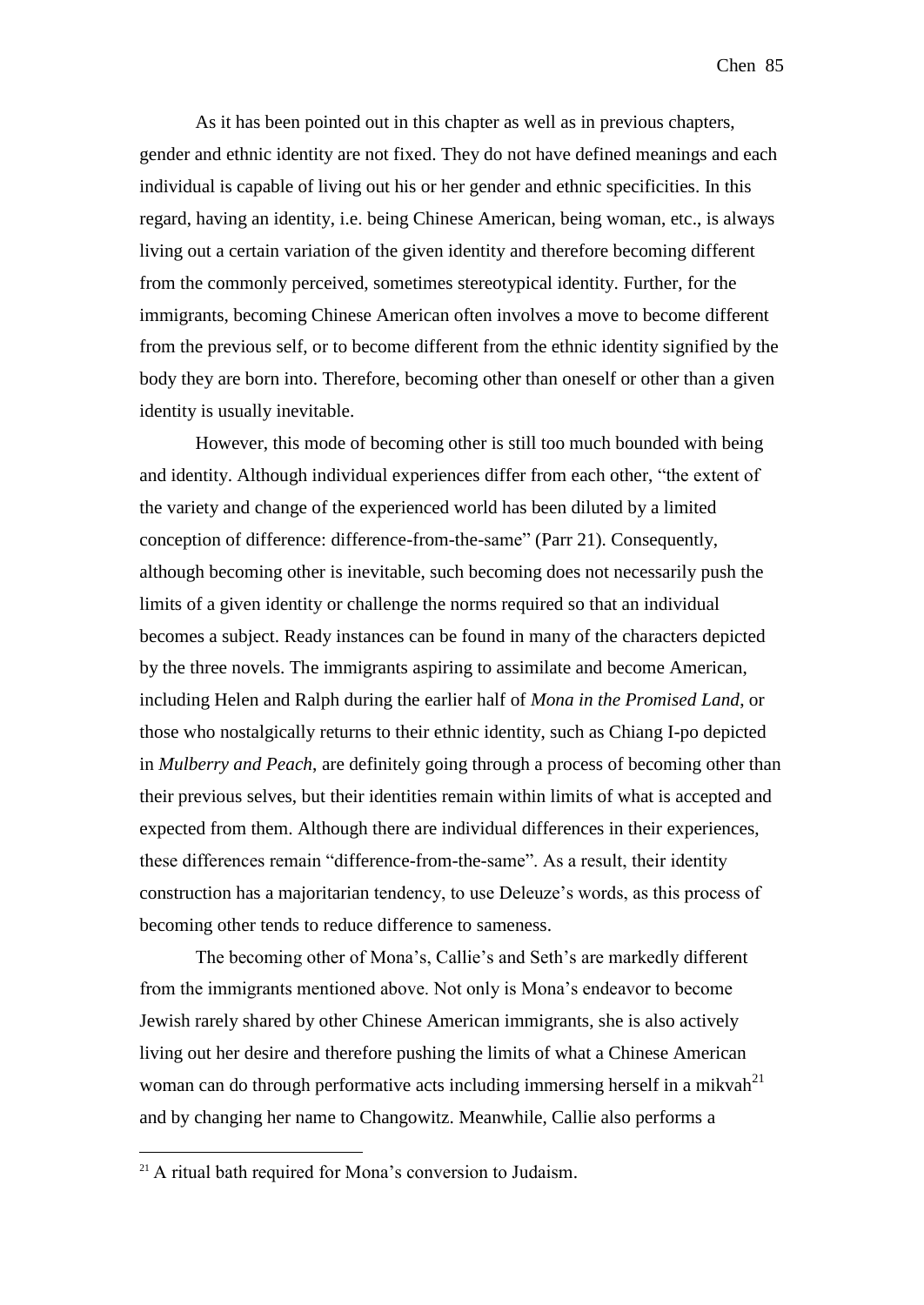different kind of becoming other. Although she attempts to find her roots and become Chinese, such an attempt is not a nostalgic return to the "authentic" Chinese identity. The Chineseness performed by Callie is different from the Chineseness understood by her parents. Her identity as a Chinese immigrant is actively defined by herself and in the process of becoming, she brings difference to the Chinese American identity. Not surprisingly, her Chineseness is found to be perplexing even for her parents who come from China. Like Mona, she is also pushing the limits of being a Chinese American: although she goes to Harvard to study medicine and becomes a pediatrician, as one would expect from a member of the stereotypical Chinese American model minority, she is also consciously putting emphasis on her ethnicity, actively speaking as an Asian American and building up solidarity among the Asian Americans (301). Finally, as it has been discussed previously, the "inauthentic inauthentic Jew" Seth intends to become, pushes the limits of the ethnic body. His process of becoming challenges the assumption that there is a necessary correlation between the ethnic body and the ethnic identity.

For these youngsters, their "beyond the pale" interpretations of their ethnic identity reveal that there is a minoritarian tendency in their identity construction. Contrary to the majoritarian tendency, the minoritarian tendency disturbs the process of reducing difference to a homogeneous system. Instead, it brings difference and multiplicity into being to resist the domination of a defined, "authentic" way of being ethnic minority. Apparently, the two modes of becoming other are markedly different and in order to differentiate the two, the thesis uses "becoming-other" to refer to the latter one. This usage is inspired by the French philosopher Gilles Deleuze. In *A Thousand Plateaus: Capitalism and Schizophrenia*, a ground-breaking work written by Deleuze and the French psychoanalyst Félix Guattari , the two theorists use formations including "becoming-animal" and "becoming-molecular" to flesh out the concept of "becoming". As a key concept in the Deleuzian philosophy and in his unique understanding of ontology, becoming is theorized in *A Thousand Plateaus*, *Difference and Repetition* and other works by Deleuze. Later scholars have also devoted numerous books and articles to the understanding and development of the concept. As a result, a brief introduction is not enough to do justice to the concept. But for the sake of the thesis, it can be understood as

> the continual production (or 'return') of difference immanent within the constitution of events, whether physical or otherwise. Becoming is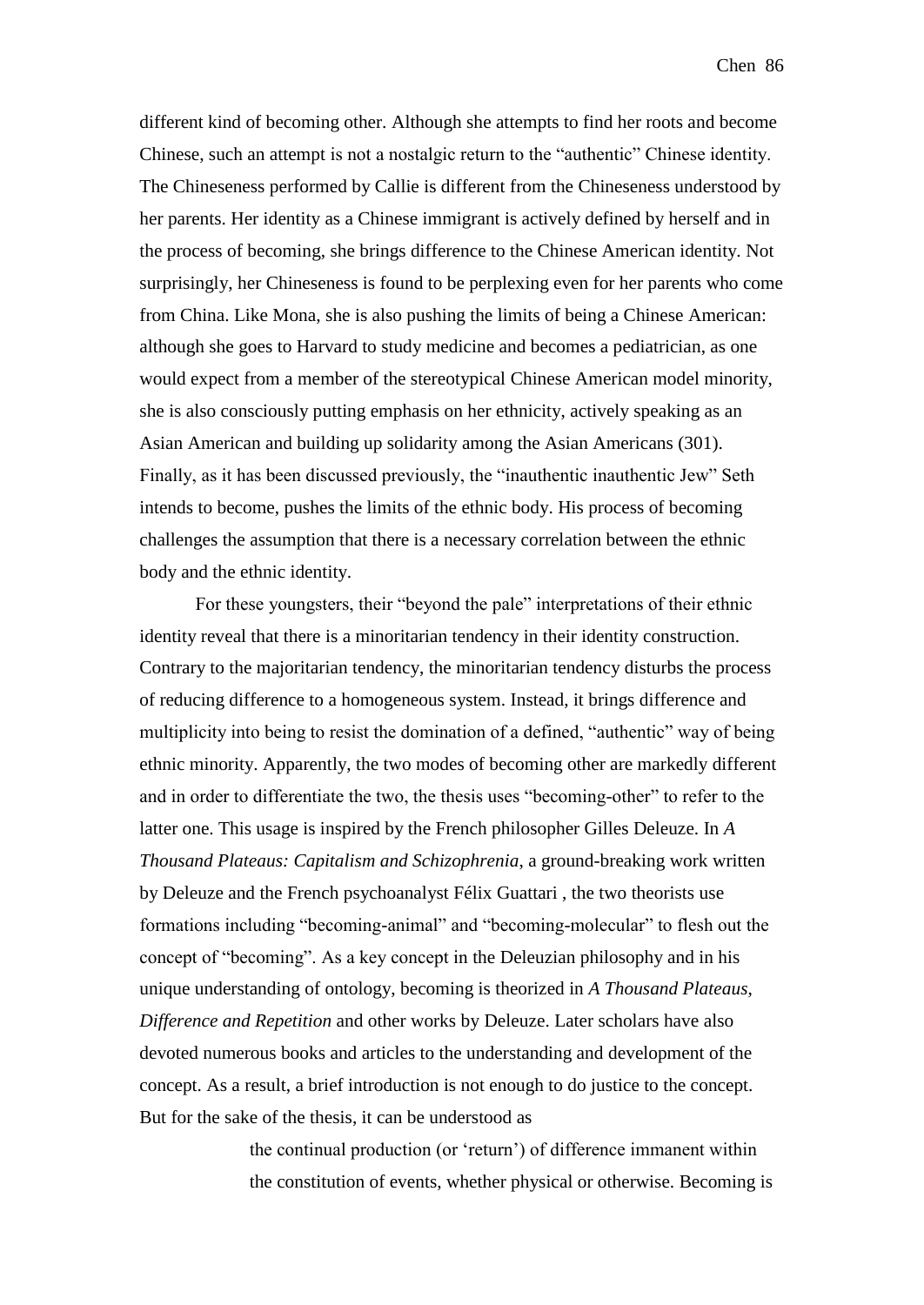the pure movement evident in changes between particular events … Rather than a product, final or interim, becoming is the very dynamism of change, situated between heterogeneous terms and tending towards no particular goal or end-state (Parr 21).

Clearly, the becoming-other of Mona, Callie and Seth constantly produces differences that challenge the conventional understandings of being and identity as fixed, authentic and essential. This is in line with Deleuze's challenge of the emphasis on being and identity in canonical Western philosophy. Further, although the performative acts undertaken by Mona give the impression that she imitates what a Jewish person would do, these acts are not imitative. This is because Mona's becoming-Jewish is not a process that reproduces an immediately recognizable and commonly accepted Jewish identity. In other words, Mona is bound to fail if she desires to acquire a Jewish identity that can be accepted universally. This point will be examined in detail later in the chapter. But here, suffice it to say that Mona's nonimitative process of becoming-Jewish has yet another parallel with Deleuze's understanding of becoming. According to Deleuze, becoming is not imitation:

> Becoming produces nothing other than itself. We fall into a false alternative if we say that you either imitate or you are. What is real is the becoming itself, the block of becoming, not the supposedly fixed terms through which that which becomes passes…. Becoming is a verb with a consistency all its own; it does not reduce to, or lead back to, "appearing," "being," "equaling," or "producing." (1987, 238).

Becoming therefore is not a transitional period between a starting point and an end point. "Becoming is neither merely an attribute of, nor an intermediary between events, but a characteristic of the very production of event" (Parr 22). In other words, becoming is not teleological. It is an ongoing, immanent process without a visible, known aim apart from the movement of becoming. In *Mona in the Promised Land*, this becoming without telos is reflected especially in what could be called "the impossibility of becoming something specific". Rather than transforming from a Chinese American girl into a Jewish girl, Mona's desire to become Jewish is ultimately impossible to be accomplished because the Jewish identity she fashions for herself can always be questioned. Mona Jewishness is articulated primarily through religion. Yet her physical appearance and her family lineage may always bring about doubt to her Jewish identity. Although one can become Jewish by converting to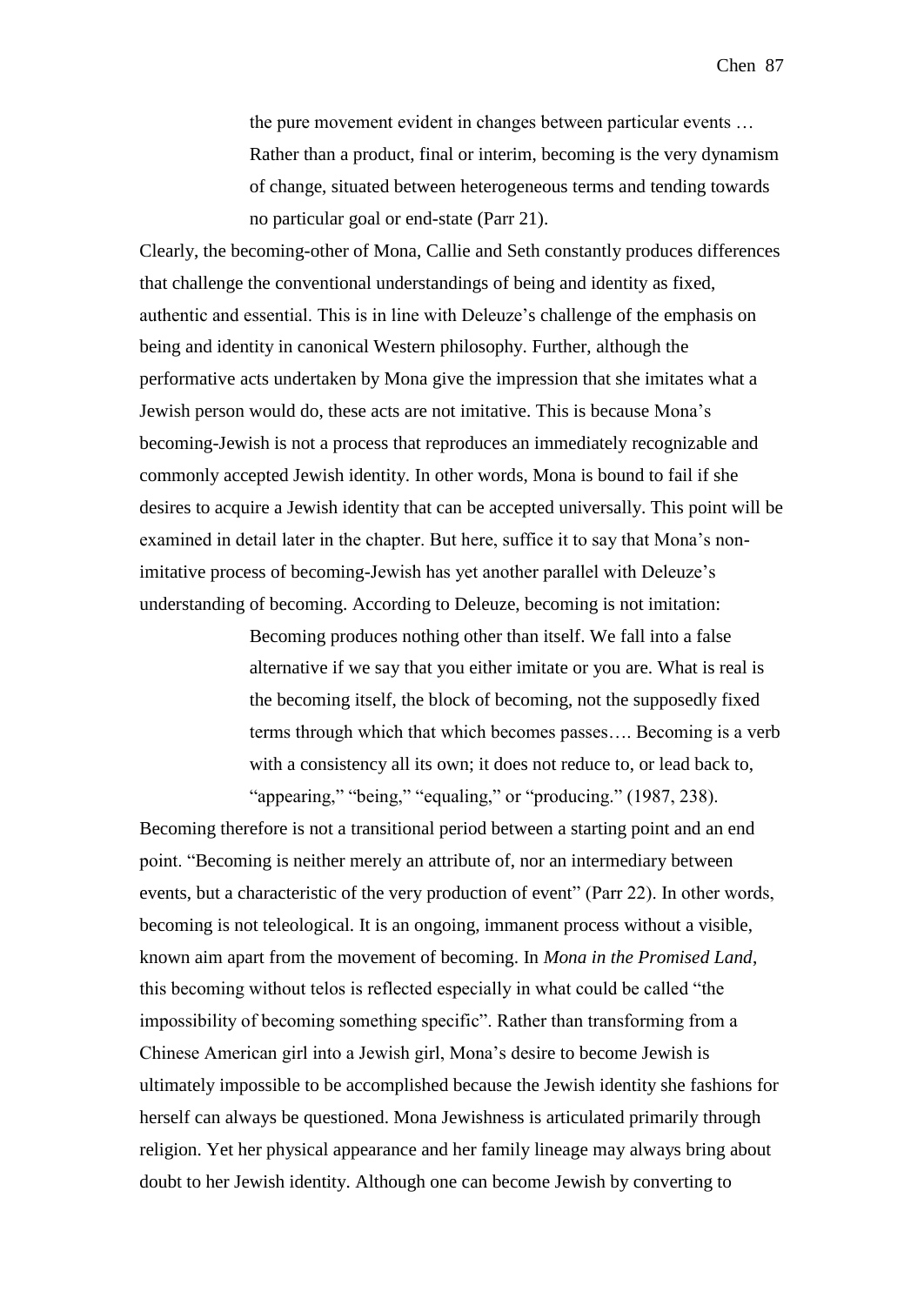Judaism, the Jewish identity is also heavily racialized in the first half of the  $20<sup>th</sup>$ century through Nazism. As a result, it is believed that Jewishness can be perceived through physical appearance. As Alfred jeers, "Jewish? … You expect me to believe that? Uh uh. Not until you grow your nose, baby" (Jen 136).

Indeed, Mona's body becomes the limit for her becoming-Jewish. Such impossibility reveals that becoming is not the imitation of a series of performances that signifies the Jewish identity. Rather, it is a process to embody a different identity and it pushes the limits of what a body can do. Rather than undertaking unbounded transformations such as altering her physical appearance, Mona's becoming-Jewish in the novel is a process of embodied, corporeal becoming. What Mona has achieved is not the teleological Jewish identity in the negation of her Chinese heritage, but the deterritorialization and reterritorialization of the Chinese, Jewish and American identity: a cacophonic identity of Chinese-Jewish-American. But such becoming is nevertheless real and possible: what Jen says of Seth, "an authentic inauthentic Jew" who is becoming "an inauthentic inauthentic Jew", can also be said of Mona (112). Indeed, it is not the pure, unambiguous racial identity that has to be preserved, but its multiplicity, heterogeneity as well as its potential to proliferate. It is also precisely because a pure, unambiguous identity is unattainable that the process of becoming turns to a never-ending one. Just like Mona has to convince Alfred of her Jewish identity, Mona's Jewishness is not self-evident and her process of becoming-Jewish cannot be fully achieved.

Similarly, Mona's gender identity is also actualized through her body, although she does not have a "standard" female body. As Jen humorously describes,

> Barbara's is the body Mona is still waiting to grow into: Her breasts, for example, are veritable colonies of herself, with a distinct tendency toward independence. Whereas Mona's, in contrast, are anything but wayward…. Later Mona will realize how in the popular conception Orientals are supposed to be exotically erotic, and all she'll want to say is, But what about my areolaless nubs? Not to say my sturdy short legs – have you ever seen a calf so hammy? ... Her underarms too – actually she boasts a few wisps there (75-76).

In comparison to her friend Barbara, Mona laments that her body is "not old enough for sex" (75). Yet this body nevertheless materializes into a woman's body through menstruation, sexual activities and motherhood. Like her ethnic identity, what Mona's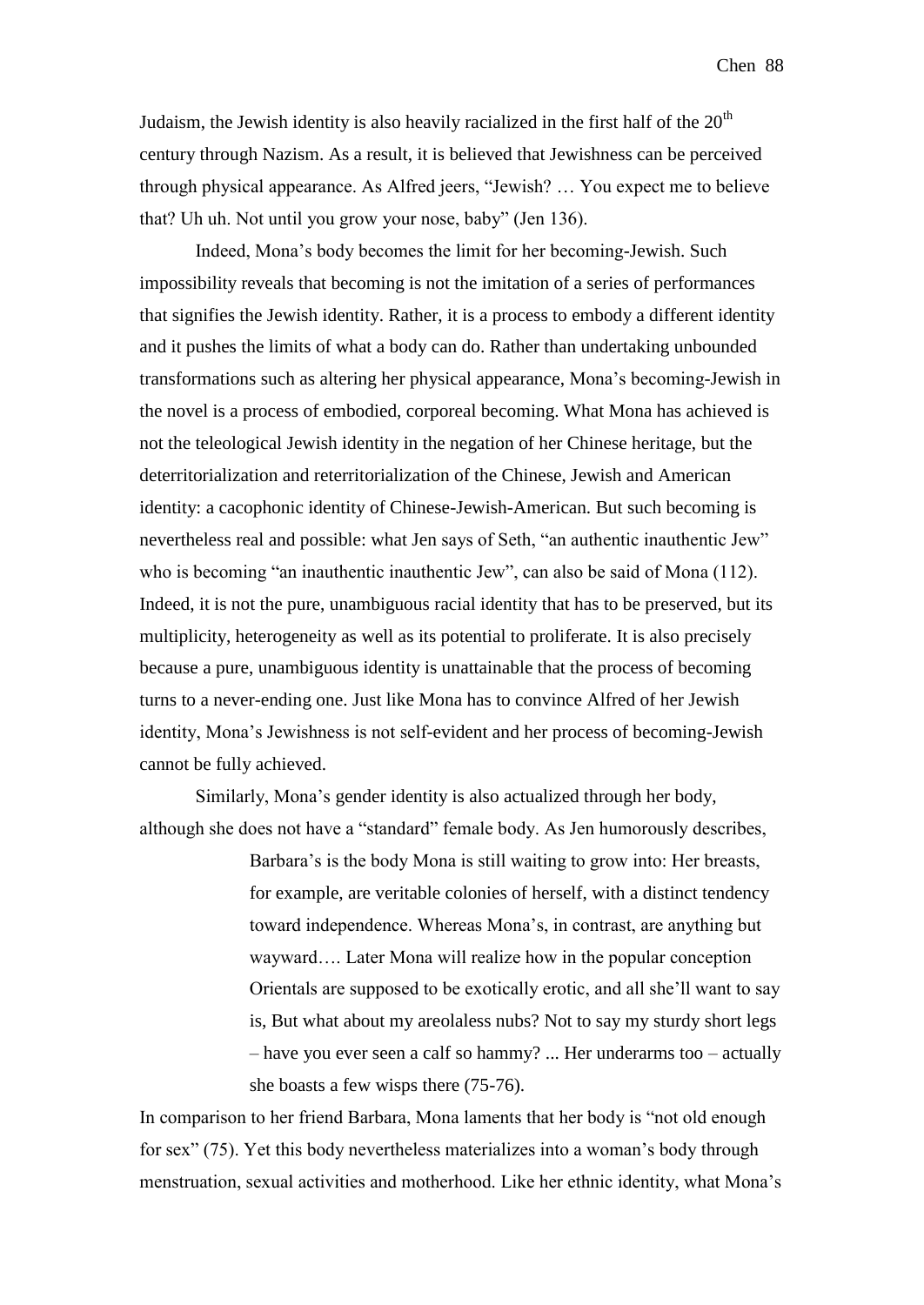body becomes is a specific version of being woman: an ethnic, heterosexual woman who chooses to become a mother. It is not the seemingly sexless body that determines Mona's gender identity. It is what the body can become that matters. Mona's becoming-woman, although less radical than her becoming-Jewish, reveals that the process of becoming is an embodied one.<sup>22</sup> As it has been argued earlier in the chapter, Jen's work has demonstrated that the body is not necessarily the signifier of a certain ethnic identity. This frees the body from being defined and restricted by an identity. Here, through the narrative on Mona's becoming-Jewish, Jen further shows her reader that it is more productive to see the body in a process of becoming. It is precisely because the body is not in a stable state of being but in an active process of becoming that individuals can realize the potentials of their body, push the boundaries of the fixed identities and make it possible to become-other.

It follows that ethnic identity and gender identity are not performed despite of the body. As Jen's novel reveals, gender and ethnicity are actualized through the process of an embodied becoming. As such, gender and ethnic identity is not to be understood as a fixed, inert state of being but a process of becoming. It is moreover possible to detach being and identity from this process of becoming, as it is an ongoing one without a specific end point. This way to understand gender and ethnicity is similar to the way of understanding ontology advocated by Deleuze. As the Deleuzian scholar Kathrin Thiele points out, "[i]n such understanding, ontology stays no longer as the thought of 'what is', but it becomes the thought of what '*this world is capable of*' – always already more than what it seems to be, always already a question of attitude, of *how* to create this world, and thus always already an *ethical* approach. (22, emphasis original). In terms of gender and ethnic identity, it is possible to substitute what Thiele phrases as "this world" with "this body". The ontology of

<u>.</u>

 $22$  It should be noted that Mona's becoming-woman should not be isolated from her becoming-Jewish. In deterritorializing her ethnic identity, Mona is also deterritorializing the identity of Chinese American woman. Further, a generational difference in gender identity can be found between Mona and her mother Helen. As Jen narrates, Mona uses Tampax despite that "Helen is against Tampax" (214). Also, it is indicated that Helen disapproves Mona's giving birth to her daughter before marriage: "When Io was born, [Mona] thought surely her parents would relent, never mind that she and Seth weren't married" (298).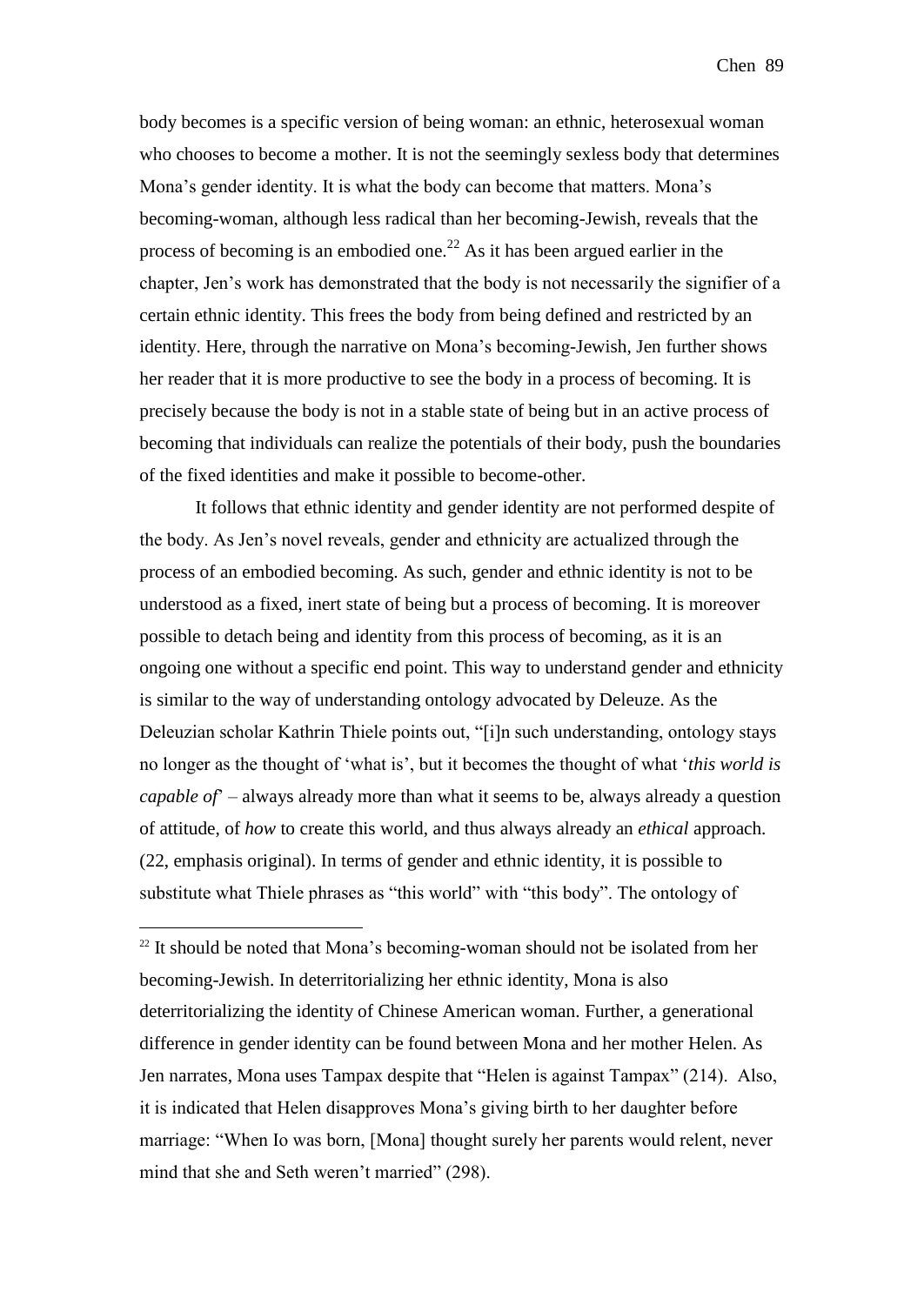gender and ethnic configurations therefore is not so much about what a body is, e.g., a woman, an ethnic minority, etc., but rather what the body is capable of becoming.

A body, however, has its limits in becoming and an ethnic body has its signification despite what is performed by the very body. Furthermore, what the body signifies may give proximity to certain identities and not to others. Whereas it is possible for Mona to be recognized as Jewish, Jewishness is unlikely to be achieved by Alfred. In the novel, the suggestion to become Jewish is indeed made to Alfred by Mona and Barbara, yet it is also their reaction to the missing flask that reveals the naivety of this suggestion. Barbara, Mona and Seth's suspicion of Alfred and his friends renders clear what these black bodies cannot do at that moment, i.e., becoming rich, educated and respectable like the Jews. Furthermore, the suspicion may also be a result from the historical stigmatization of the black body, as the African Americans quickly associate Barbara's suspicion with racism. Although both African American and Chinese American are non-white minorities, it is the African Americans, rather than the Chinese American, that are under suspicion because the black skin is more likely to be linked with poverty and crime whereas Mona's body is often linked with model minority. Again, it is what the body can do and can become, rather than what the body is, that signifies ethnic identity. Alfred understands why he cannot become Jewish: "[w]e're never going to have no big house or no big garage, either, … We're never going to be Jewish, see, even if we grow our nose like Miss Mona here is planning to do. *We be black motherfuckers* [sic]" (137). It is not because he does not have a Jewish body that he cannot become Jewish, it is rather what his body is capable of doing that matters.

As a result, becoming-other in *Mona in the Promised Land* is an embodied, transgressive process with any final determination unattainable. Although to a certain extent the switches performed by the characters can be seen as performative, the chapter nevertheless reveals that the performance is not a willful and unbounded action. The performance, in other words, has to be one that the body is capable of doing and becoming. Accordingly, the ethnic body gives the form to becoming. The material body is not a clean slate awaiting cultural inscription. Becoming is the becoming of a body with configurations such as gender, race, sexuality and class. It is on such a body that the process of becoming takes place.

Reading *Mona in the Promised Land* alongside the Deleuzian philosophy leads to some illuminative understanding of gender and ethnicity. First of all, Jen's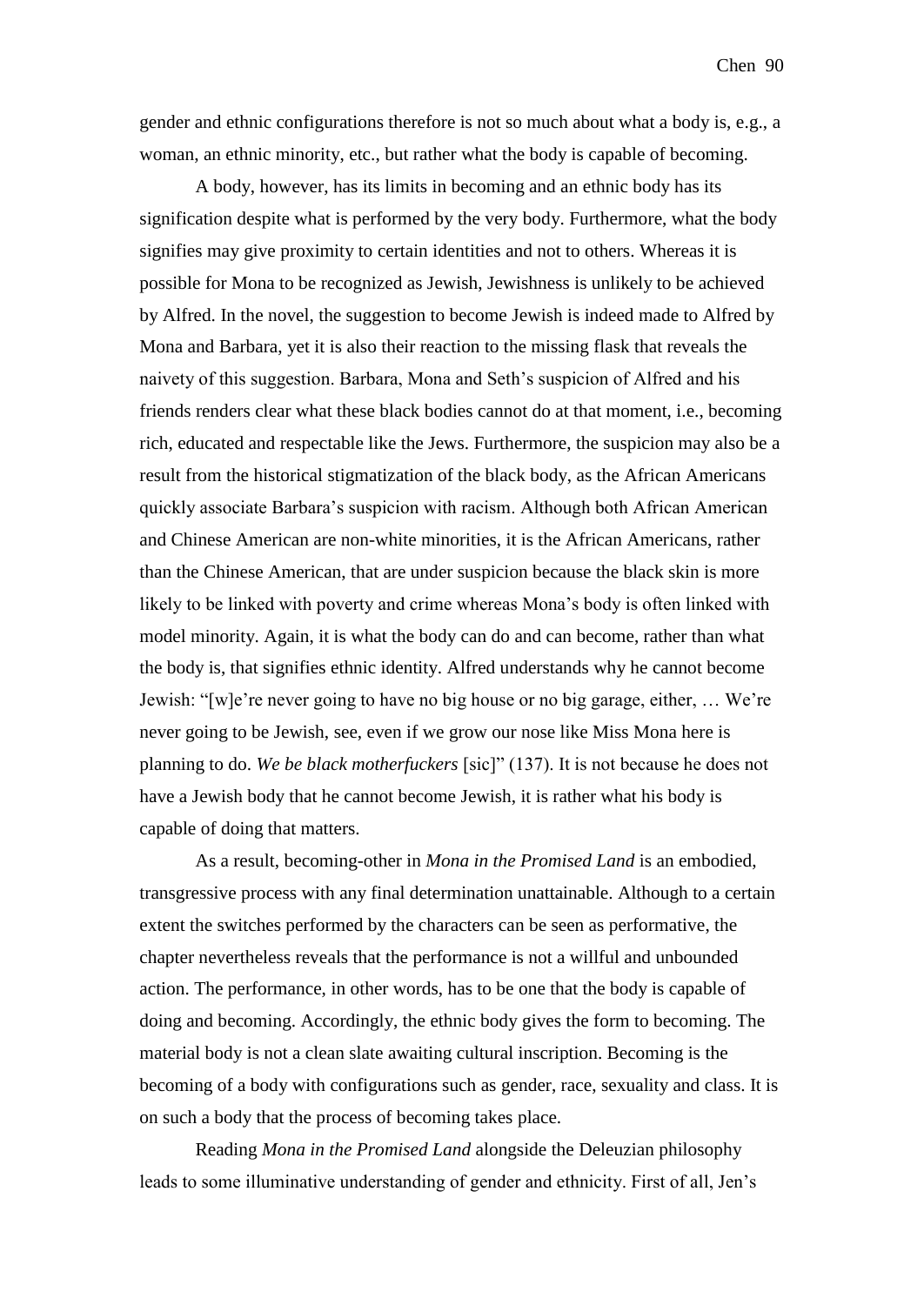work, when read along the line of Deleuze, frees gender and ethnicity from being limited by a certain identity. The previous two literary works analyzed in this thesis have already shown that identity can be contested and new interpretations can be given to an existing identity. Jen's work goes one step further and points out that gender and ethnicity are always already in the process of becoming. There is not an authentic way to become woman and/or to become ethnic, yet the process of becoming is nevertheless real and possible. Secondly, rather than presenting a postmodern identity free play, Jen in her novel shows that becoming is a difficult, failurebound process with its end point unattainable. Yet it is precisely because of these characteristics, becoming is an ongoing process that constantly deterritorializes the boundary of norms and identities. It is a minoritarian process that leads to real ethnic and gender differences.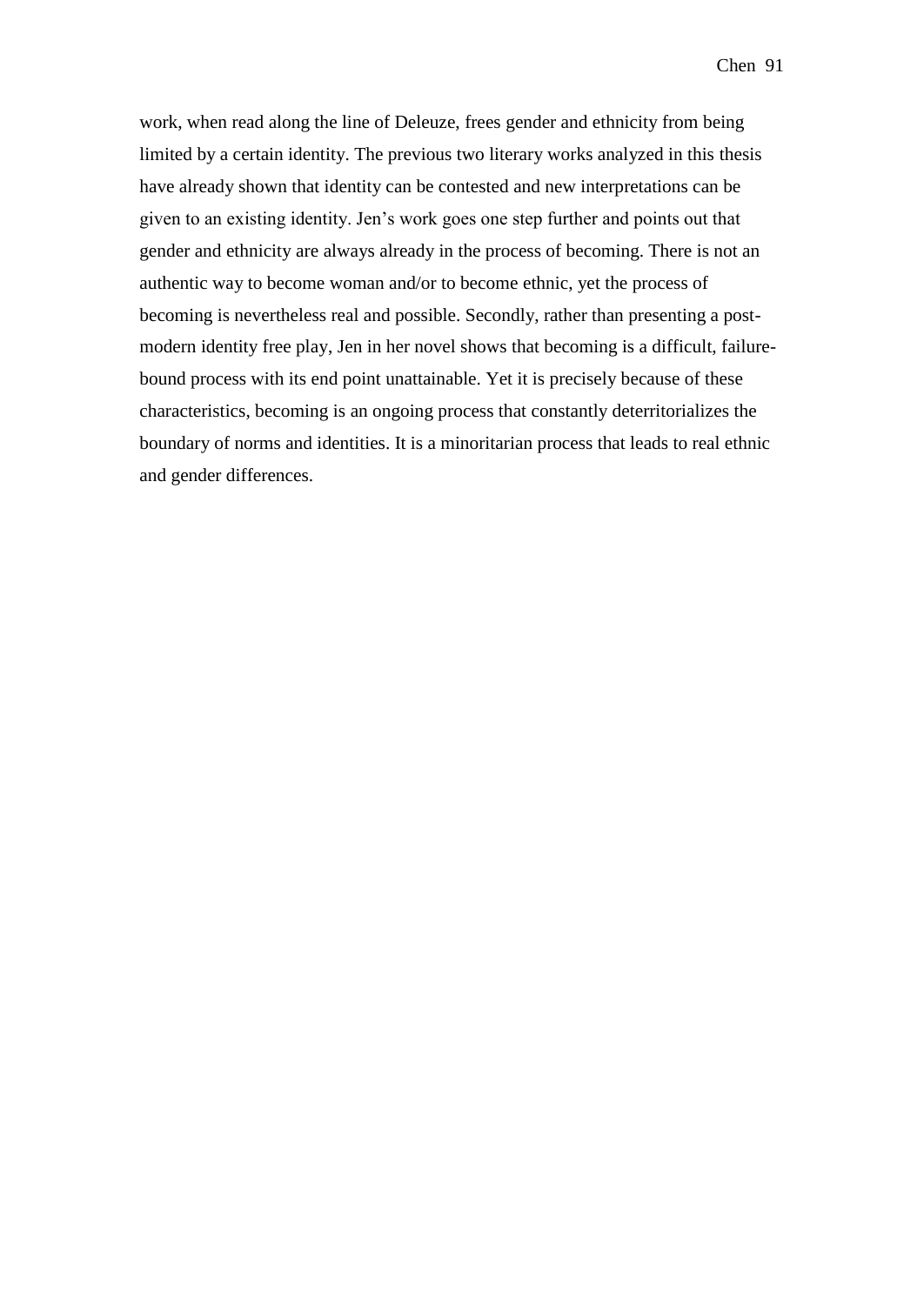## **Conclusion The Effect of Literature**

In the first chapter of this thesis, I have discussed the article "Can the Subaltern Speak" written by Gayatri Spivak. According to Spivak, the word "representation" has two senses, one refers to "speaking for" as in the political representation, and the other refers to "re-presentation" as in the aesthetic representation. The two senses are related but "irreducibly discontinuous" (70). I have also pointed out that in the case of Chinese American literature, especially during the time when Kingston's *The Woman Warrior* was published, the two senses are often run together as literary works are put in the position to speak for its ethnic group. Meanwhile, I also maintain that ethnic literature should be freed from bearing the burden of speaking for the ethnic group.

In distinguishing the two senses embedded in the word "representation", Spivak categorizes the aesthetic representation to the sense of "re-presentation", "as much a substitution as a representation" (71). Although in "Can the Subaltern Speak", Spivak does not discuss aesthetic representation in detail, her arguments gives the impression that art, including philosophy, painting, and probably literature as well, is a form of representation, one that represents reality. Her use of the word "portrait" to illustrate the aesthetic dimension of representation also to a certain degree confirms this impression. But is it productive to understand art as representation?

In my discussion on literature, I have pointed out that it is dangerous to do so. One of the direct consequences of taking ethnic literature as a realistic record of the ethnic experience, or regulating ethnic literature as such, is that a number of ethnic literary works are to be misread as "inauthentic" or "fake" representations of the ethnic community. Additionally, the stress on authentic representation inevitably reduces the ethnic group to a homogeneous entity since non-normative and transgressive experiences are marginalized. Literature's creative potential to produce difference and singularity will hence be lost. The debate in Chinese American literature on the authentic representation of the ethnic group discussed in the thesis is precisely a case in point here. The political and aesthetic aspects of representation are not to be confused. Yet this is not because literature is "re-presentation" whereas political representation is mediated, but because literature does more than mere representation. Literature, in particular ethnic literature, should not be seen as a mouthpiece for the group of people it represents. Literature is also mediated, although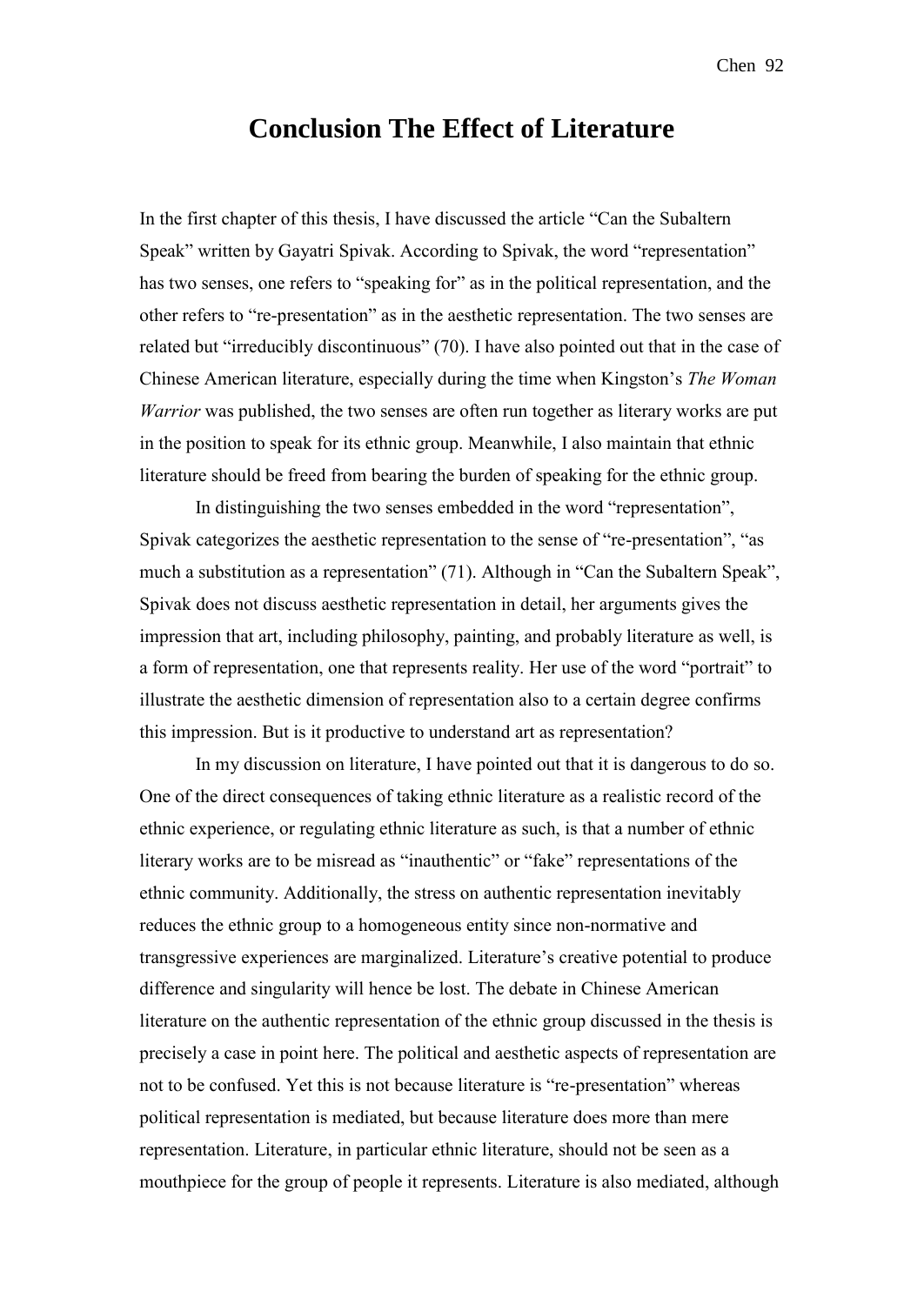its way of mediation and the implication of this mediation are different from that of the political representation.

From the analyses of the three literary works I have selected for this thesis, it becomes clear that rather than taking ethnic literature as a re-presentation of the ethnic group, literature has the potential to push the confinement of the sedimented identities and introduce ethnic and gender differences. In their separate ways, Maxine Hong Kingston, Nieh Hualing and Gish Jen all provide narratives on ethnic experiences, yet these experiences should not be seen as realistic representations of the ethnic group or reproductions of the same gender and ethnic identities. Instead of being defined by the male members of the community and the mainstream society, Kingston demonstrates that a woman is also capable of defining her identity by re-writing patriarchal narratives of the national myth and the family history. Her protagonist is a warriorlike woman who successfully harmonizes her Chinese and American identity. The work thus provokes thoughts on what "Chineseness" means for a Chinese American woman.

Building upon what Kingston's work has left out, namely, the immigrants who do not or fail to assimilate with the American society, Nieh's work reveals that identification with the adopted land does not come naturally for the immigrants. The emphasis in the immigrant community on assimilation could become a hegemonic discourse as it alienates those with alternative national identifications and excludes them from the ethnic community. The novel thus reconsiders what "American" means for an immigrant woman and challenges the emphasis on assimilation in Chinese American literature.

More audaciously, Jen shows that a Chinese American woman can move beyond being either Chinese or American. In presenting a teenager protagonist aspiring to become Jewish, Jen's novel reveals that becoming, rather than being, is a more productive way to conceptualize identity. As there is no fixed definition for gender and ethnic identity, to be woman, or to be ethnic is always already becoming. Furthermore, what Jen presents in her novel is a becoming that is an ongoing, transgressive process without having a fixed end point. This mode of becoming, referred to as becoming-other in this thesis, deterritorializes, reterritorializes fixed identities and produces differences that are not difference-from-the-same. The work thus detaches gender and ethnicity from fixed identities and opens them up to becoming and difference.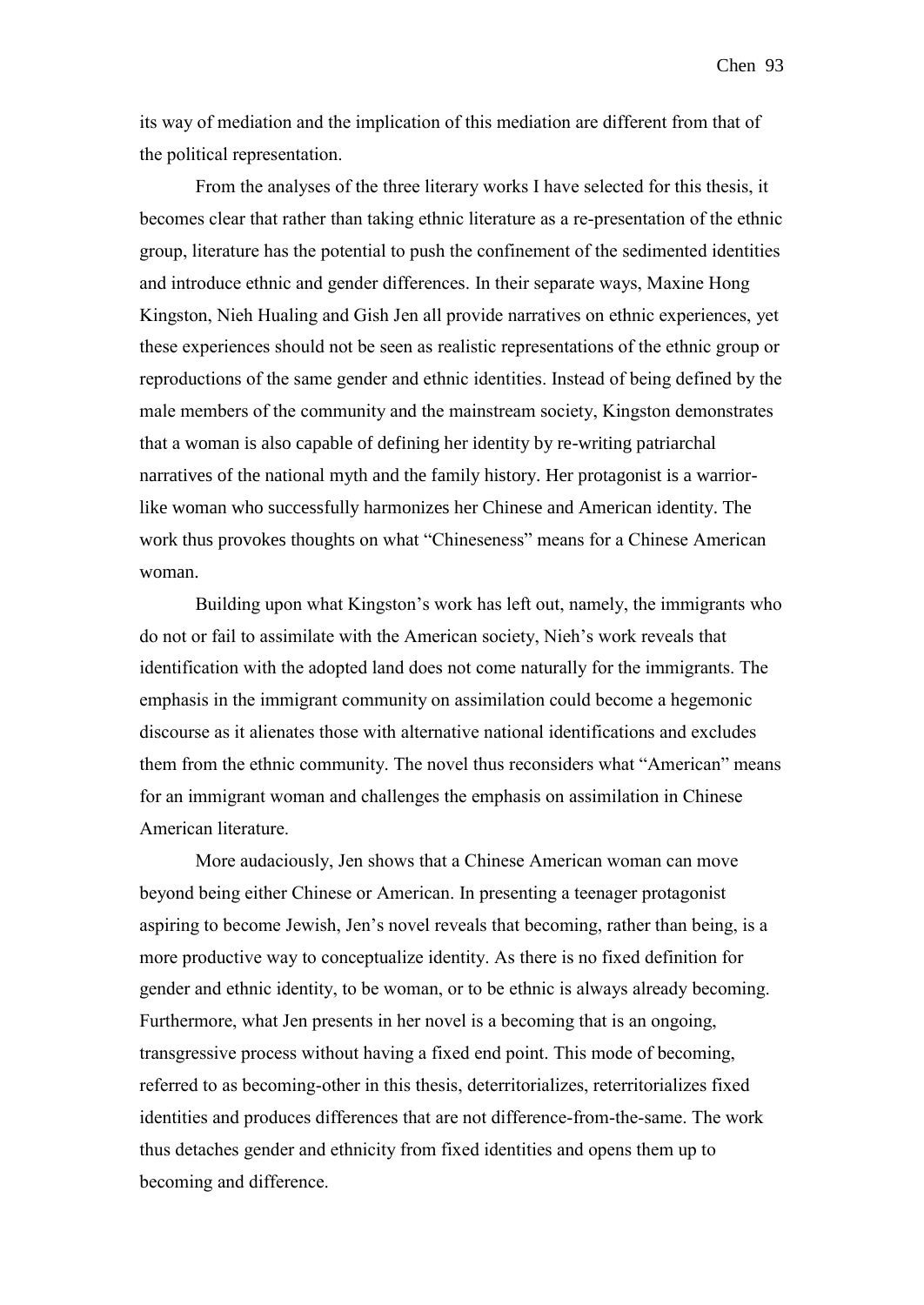Thus, do these works represent ethnic experience? To a certain degree of course they all do. Certain signifiers in these three works make them very much recognizable as Chinese American. They include myths, stories, rituals, customs, and in particularly food, which are featured prominently in *The Woman Warrior* and *Mona in the Promised Land*. As it has been pointed out in the thesis, these signifiers are needed for ethnic literature to be recognized as ethnic, and – in globalized capitalism – to sell well. Yet as it has been pointed out in the first and third chapter, there is a tendency in Chinese American literature to reproduce these signifiers, they become stereotypical and they restrict different experiences from being produced and presented in literature. While representing certain aspects of the ethnic community and presenting the readers narratives on ethnic experiences, the selected works also have the prowess to produce and bring attention to differences. These works therefore steer away from the perception that literature is a representation of a "real" world. Rather, they imagine ways of living in the world through becoming-other and through the constant production of difference. They 'think' about being ethnic and/or being woman, and they enable their readers to think with them, without commanding them to think in a certain light. Using literary devices including rewriting, magic realism, stream of consciousness, symbolism, parody and irony, it could be argued that these works present without re-presenting. What they present is precisely the potential to introduce difference as well as to actualize what is yet to be actualized.

It is also this capacity to think and to present difference that differentiates literature from political representation and other sociological forms of representation. Contemplating on what literariness is, Rosemarie Buikema writes that

> [t]he nature and effect of literature is different from other social and cultural practices because of this specific form of semiosis. Mimesis of the divergent also accounts for the fact that literature in particular, although this is true for art in general as well, can focus on absolutely everything. But whatever it deals with, its most important effect is always the production of awareness. Becoming aware of difference. Literature performs an awareness of alterity, of the other, of what is new and different. Thus, literariness comprehends the dimension of language that has the capacity to reveal the world. It has the potential to create new realities, not by giving us what we want, but by dissecting and deconstructing our expectations (6-7).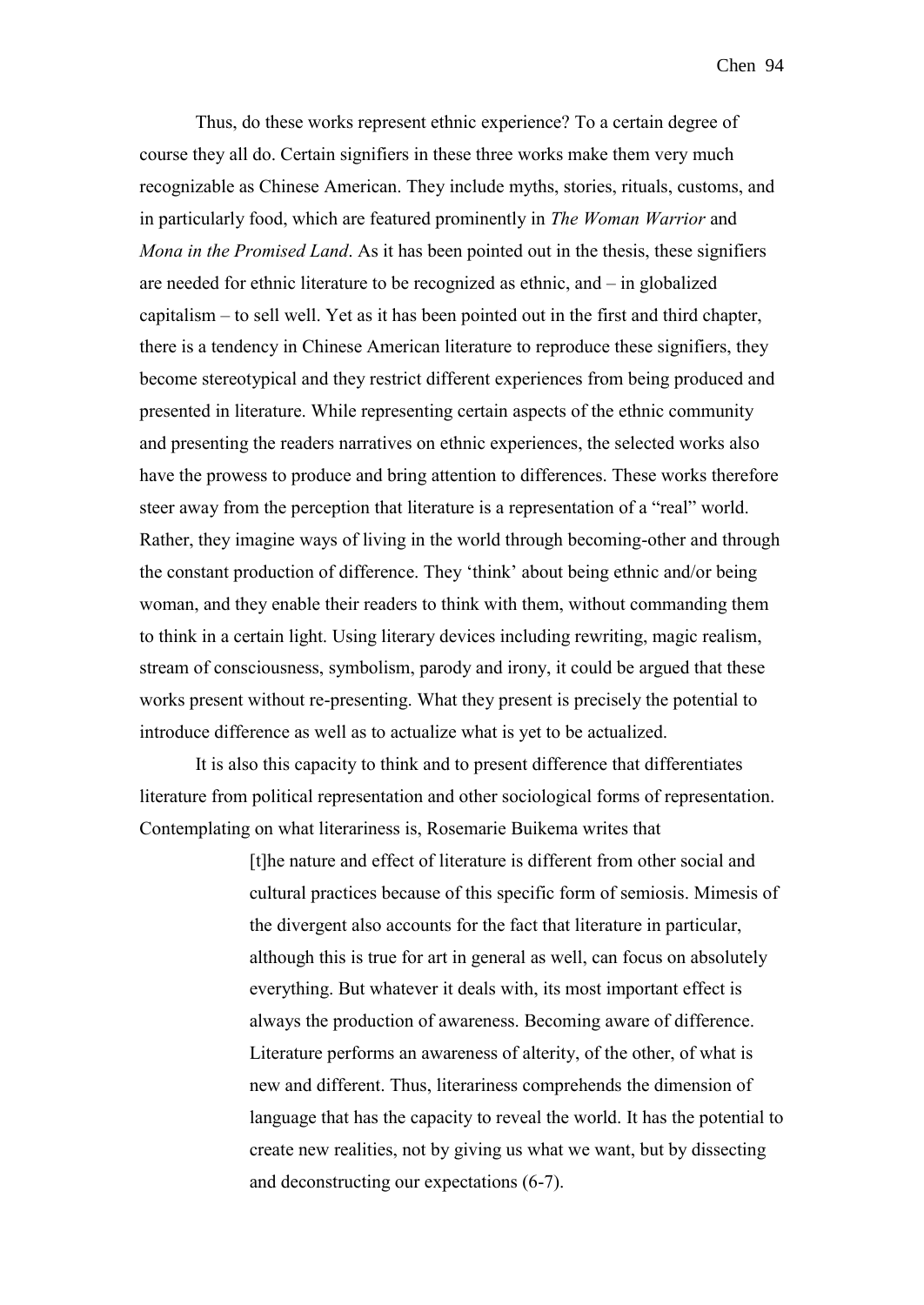This process of not only producing the awareness of difference, but also producing difference itself, can be found in the three literary works studied in this thesis. It is the effort they make to write about differences, making new connections, and mapping out new territories that makes them stand out in ethnic literature. It is also for this reason that the thesis tries to bring academic attention to them.

Literature's ability to bring awareness to differences and to produce differences makes it different from the political representation. Yet its effect is nonetheless political. Throughout my thesis, I have demonstrated that these works have, via their separate ways, brought attention to the ethnic community, resisted the stereotypes of the ethnic community, challenged the hegemonic discourse in the community and given new understanding to gender and ethnicity. They share a common effect of deterritorializing the Chinese American identity, Chinese American literature as well as the American literary canon. These characteristics further qualify them as "minor literature", a term developed by Deleuze and Guattari in *Kafka, Toward a Minor Literature*. According to the two theorists, "minor literature" has the following characteristics,

> The three characteristics of minor literature are the deterritorialization of language, the connection of the individual to a political immediacy, and the collective assemblage of enunciation. We might as well say that minor no longer designates specific literatures but the revolutionary conditions for every literature within the heart of what is called great (or established) literature (1986, 18).

Although the three works' use of language is not the focus in my thesis, it can be argued that they, at least in the case of *The Woman Warrior* and *Mona in the Promised Land*, deterritorialize the English language by inventing new vocabularies and appropriating the major language, English, for minor use. Deleuze and Guattari in their book mention that African American literature has a deterritorializing effect to the English language. It is believed by the thesis that the Chinese American literature has the same effect.

More importantly, and more pertinent to the discussion of the thesis, it is these works' political implication that makes them minor literature. Although these works do not make a political claim for the ethnic community they come from, and indeed the thesis has argued that they should not be seen as a representation of the ethnic group, through the narrations on family stories, individual concerns and experiences,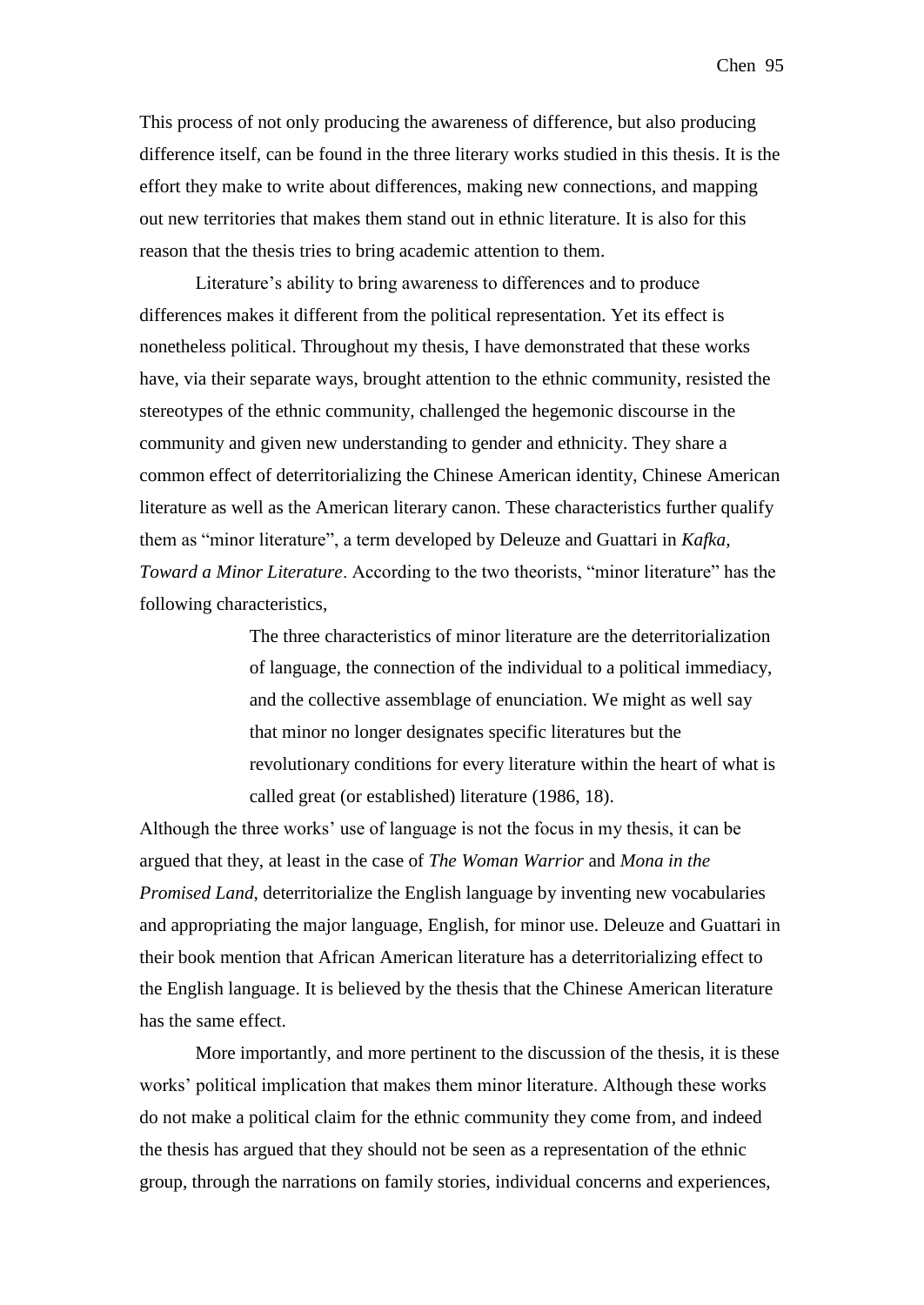they nevertheless provoke rethinking of the immigrant identity, ethnic community and the North American society at large. Commenting on Kafka's work, Deleuze and Guattari write, "[t]he individual concern thus becomes all the more necessary, indispensable, magnified, because a whole other story is vibrating within it. In this way, the family triangle connects to other triangles – commercial, economic, bureaucratic, juridical – that determine its values" (1986, 17). In a similar manner, the works selected by the thesis also have other stories entertained with the individual stories they narrate. These other stories, as it has been brought to the fore by my thesis, are stories about the social, racial and national issues in the North American society.

Finally, these works have the function of collective and revolutionary enunciation", as Deleuze and Guattari phrase it. It should be noted that being collective does not mean that they are representative of the group. These writings on difference construct lines of flight that disturb the ways in which the "Chinese American woman" is defined and perceived in the mainstream American society as well as in the ethnic community. They demonstrate that it is possible to be different yet they do not command others to emulate their difference. Their collective action is to make visible the difference and to accommodate multiplicity within the ethnic community as well as the society.

From Kingston to Jen, the Chinese American women writers have strived to create a unique literary tradition and it is high time that their endeavors were appreciated.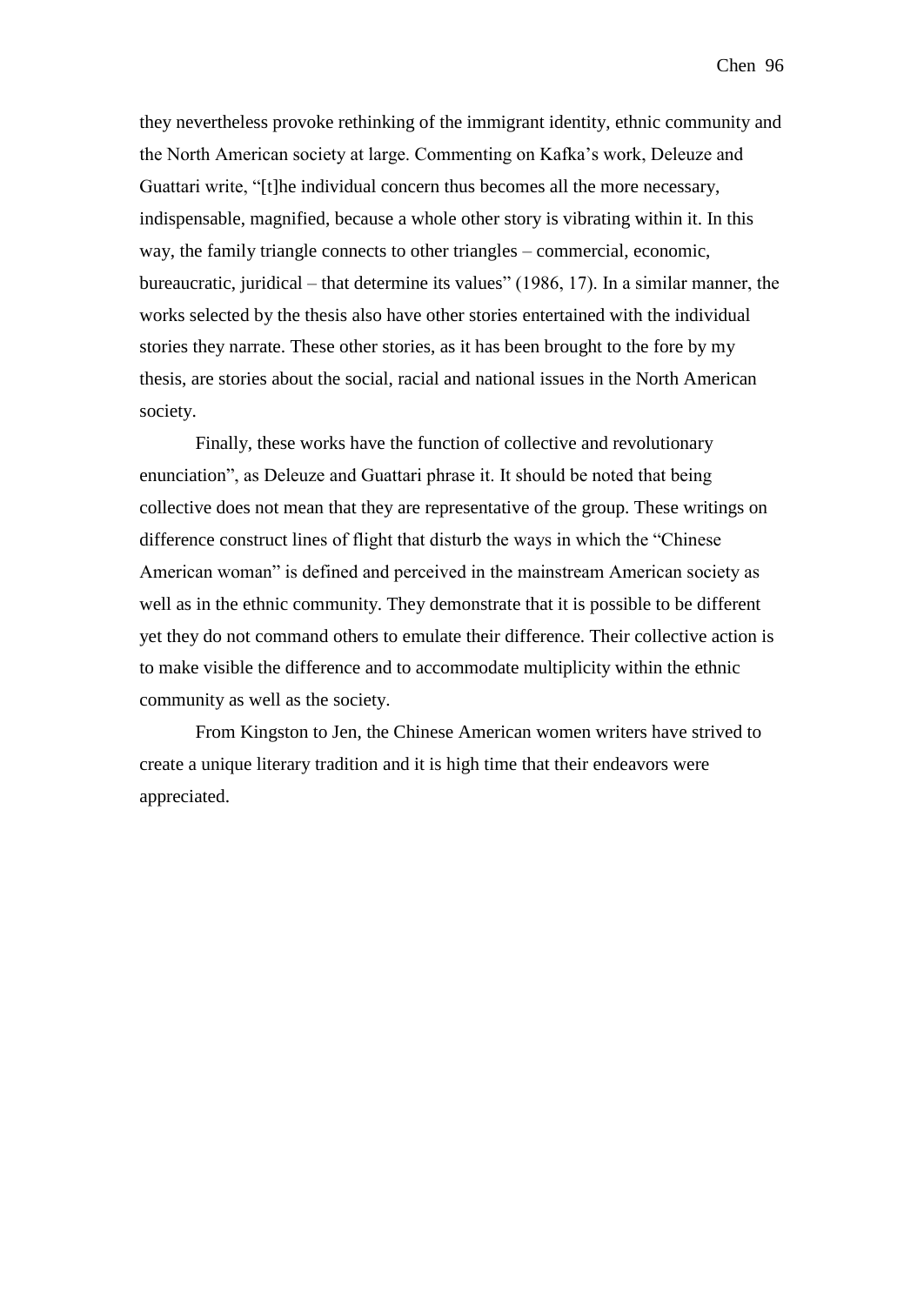## Bibliography and Works Cited

- *"We the (Chinese) People": Revisiting the 1945 Constitutional Debate on Citizenship in Indonesia*. By Elizabeth Chandra. Leiden. 18 April 2012. Presentation.
- Ahmed, Sara. *Strange Encounters: Embodied Others in Post-Coloniality*. New York: Routledge, 2000.
- Ahokas, Pirjo. ""Crossing the Sun and Lifting into the Mountains?" The Eccentric Subject in Maxine Hong Kingston's The Woman Warrior." *American Studies in Scandinavia* 27.2 (1995): 103-125.
- Amato, Jean. "Relocating Notions of National and Ethnic Authenticity in Chinese American and Chinese Literary Theory Through Nieh Hualing's Overseas Chinese Novel, "Mulberry and Peach"." *Pacific Coast Philology* 34.1 (1999): 32-52.
- Andrews, William L. and Sau-ling Cynthia Wong, *Maxine Hong Kingston's The Woman Warrior: A Casebook*. New York: Oxford University Press, 1999.
- Barthes, Roland. *Mythologies*. Trans. Annette Lavers. New York: Hill and Wong, 1972.
- Bercovitch, Sacvan, ed. *Reconstructing American Literary History*. Cambridge Massachusetts: Harvard University Press, 1986.
- Bow, Leslie. *Betrayal and Other Acts of Subversion: Feminism, Sexual Politics, Asian American Women's Literature*. Princeton: Princeton University Press, 2001.
- Buikema, Rosemary. "Crossing the Borders of Identity Politics. Disgrace by J.M. Coetzee and Agaat by Marlene van Niekerk." *European Journal of Women's Studies* 16.4 (2009): 1-15.
- Chen, Fu-jen. "Postmodern Hybridity and Performing Identity in Gish Jen and Rebecca Walker." *Critique: Studies in Contemporary Fiction* 50.4 (2009): 377-396.
- Chen, Tina. *Double Agency: Acts of Impersonation in Asian American Literature and Culture*. Stanford: Stanford University Press, 2005.
- Cheung, King-Kok. "The Woman Warrior versus The Chinaman Pacific: Must a Chinese American Critic Choose between Feminism and Heroism?" *A Companion to Asian American Studies*. Ed. Kent A. Ono. Oxford: Blackwell Publishing Ltd, 2007.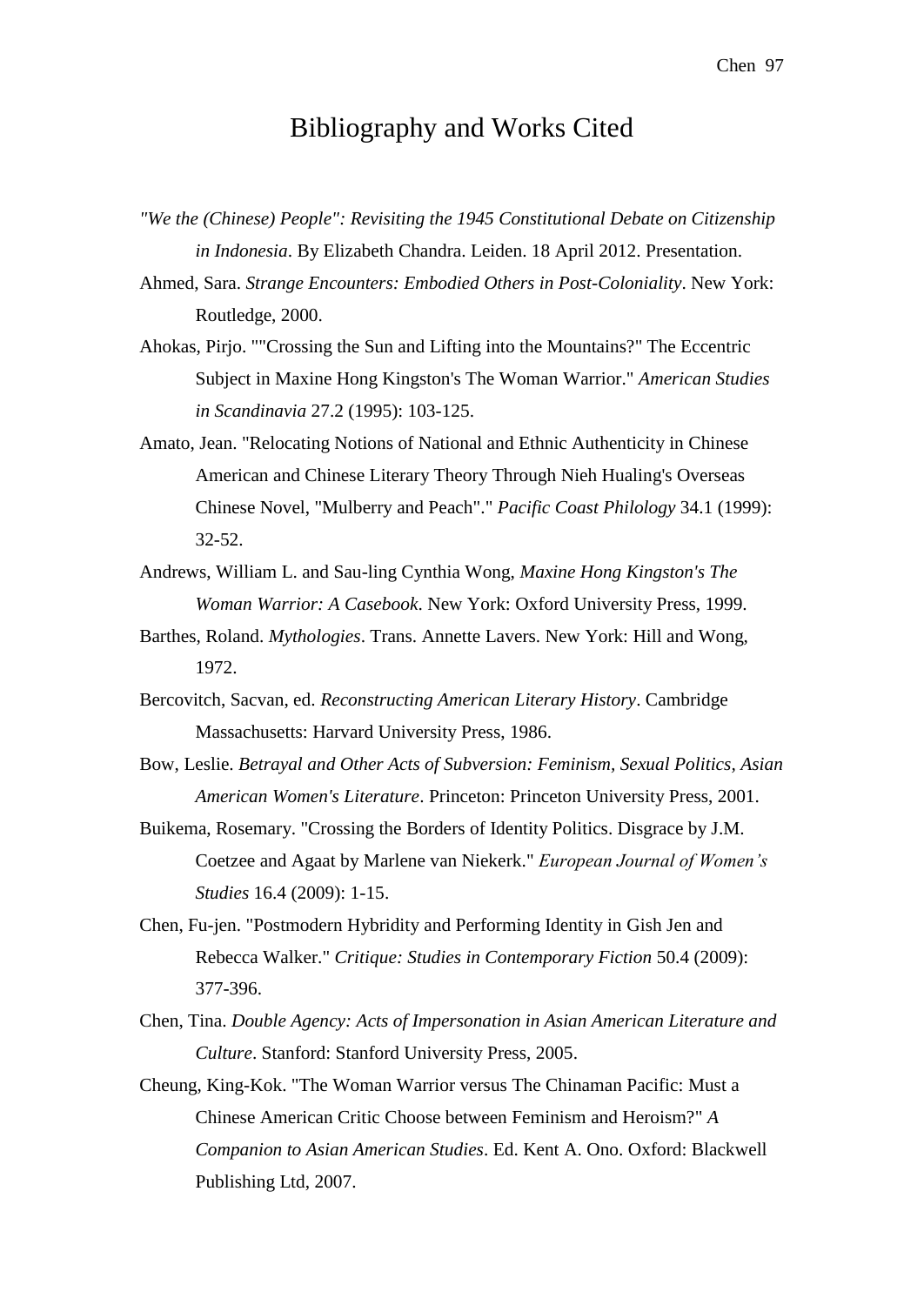- Chin, Frank. "Come All Ye Asian American Writers of the Real and the Fake." *A Companion to Asian American Studies*. Ed. Kent A. Ono. Oxford: Blackwell, 2005.
- Cho, Yu-Fang. "Rewriting Exile, Remapping Empire, Re-Membering Home: Hualing Nieh's "Mulberry and Peach"." *Meridians* 5.1 (2004): 157-200.
- Chow, Rey. *The Protestant Ethnic and the Spirit of Capitalism*. New York: Columbia University Press, 2000.
- Chuh, Kandice and Karen Shimakawa, *Orientations: Mapping Studies in the Asian Diaspora*. Durham and London: Duke University Press, 2001.
- Davis, Kathy. "Intersectionality as Buzzword: A Sociology of Science Perspective on What Makes Feminist Theory Successful." *Feminist Theory* 9.1 (2008): 67-86.
- Deleuze, Gilles and Félix Guattari . *A Thousand Plateaus: Capitalism and Schizophrenia*. Minneapolis: University of Minnesota Press, 1987.
- —. *Kafka, Toward a Minor Literature*. Trans. Dana Polan. Minneapolis: University of Minnesota Press, 1986.
- Deleuze, Gilles. *Difference and Repetition*. Trans. Paul Patton. New York: Continuum, 2004.
- Dyer, Richard. *The Matter of Images: Essays on Representations*. London: Routledge, 1993.
- Feng, Pin-Chia. *Diasporic Representations: Reading Chinese American Women's Fiction*. Berlin: LIT, 2010.
- Fischer, Michael M. J. "Ethnicity and the Post-Modern Arts of Memory." *Writing Culture: The Poetics and Politics of Ethnography*. Ed. James Clifford and George E. Marcus. Berkeley and Los Angeles: University of California Press, 1986. 194-233.
- Gao, Yan. *The Art of Parody: Maxine Hong Kingston's Use of Chinese Sources*. New York: Peter Lang, 1996.
- Guillory, John. *Formation, Cultural Capital: The Problem of Literature Canon*. Chicago and London: The University of Chicago Press, 1993.
- Hall, Stuart. *Representation: Cultural Representations and Signifying Practices*. London: Sage Publications & Open University, 1997.
- Haraway, Donna. "Situated Knowledges: The Science Question in Feminism and the Privilege of Partial Perspective." *Feminist Studies* 14.3 (1988): 575-599.
- Jen, Gish. *Mona in the Promised Land*. New York: Vintage Books, 1997.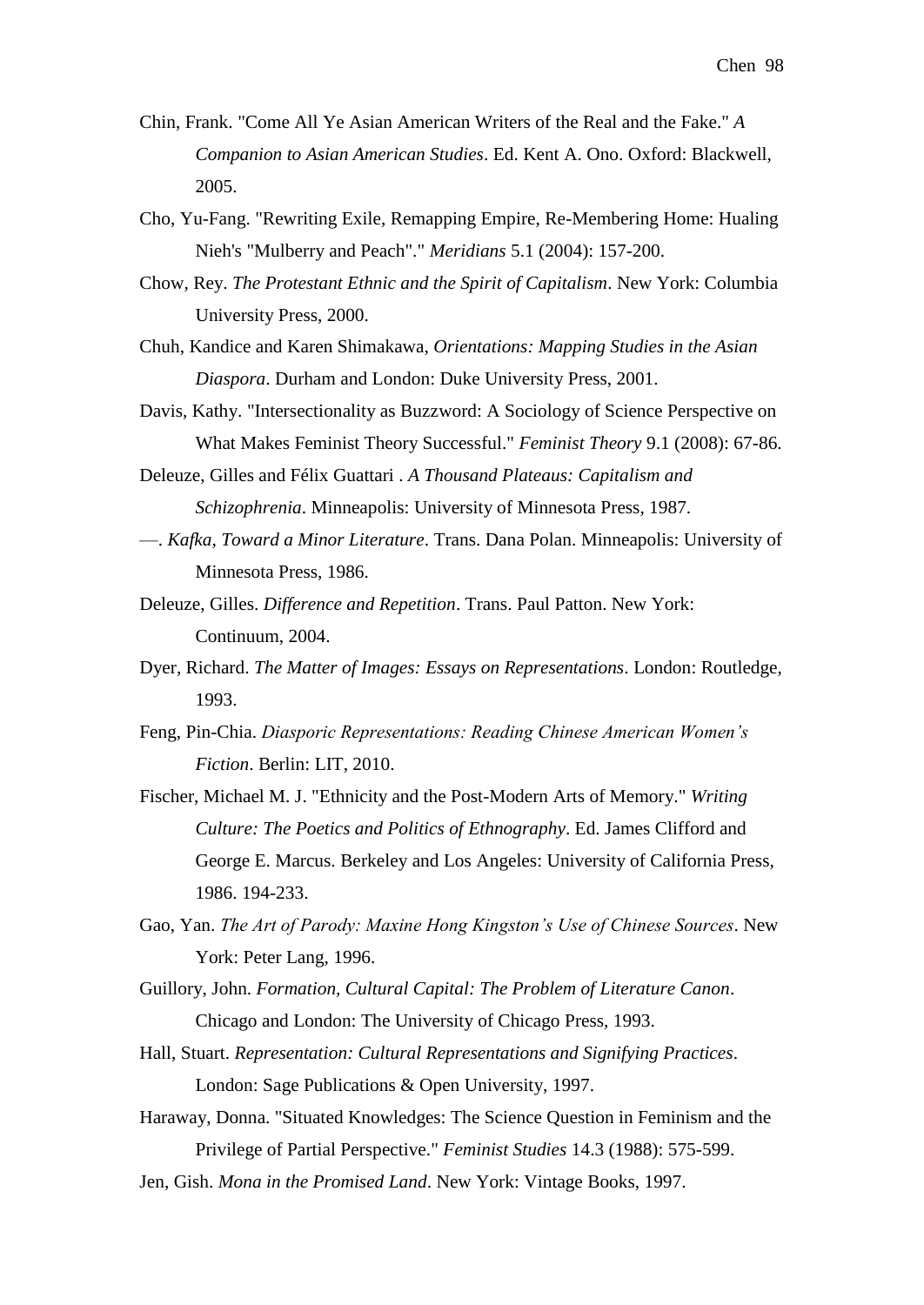- Kim, Elaine H. *Asian American Literature: An Introduction to the Writings and Their Social Context*. Philadelphia: Temple University Press, l982.
- —. "Defining Asian American Realities through Literature." *Cultural Critique* (1987).
- Kingston, Maxine Hong. "Cultural Mis-readings by American Reviewers." *Asian and Western Writers in Dialogue: New Cultural Identities*. Ed. Guy Amirthanayagam. London: Macmillan, 1982. 55-65.
- —. *The Woman Warrior: Memoirs of a Girlhood Among Ghosts*. New York: Vintage International, 1975.
- Kristeva, Julia. *Revolution in Poetic Language*. Trans. Leon S. Roudiez. New York: Columbia University Press, 1984.
- Lai, Chung-Hsiung. "Nomadic Desire: The Schizo-Identity in Mona in the Promised Land." *Intergrams* 10.2-11.1 (2010).

<http://benz.nchu.edu.tw/~intergrams/intergrams/102-111/102-111-lai.pdf>.

- Levi-Strauss, Claude. "The Structural Approach to Myth." *The Structuralists: From Marx to Levi-Strauss*. Ed. Richard T. De George and Fernande M. De George. New York: Anchor Books, 1972. 169-193.
- Lim, Shirley Geok-Lin. "The Traditions of Chinese American Women's Life Stories: Thematics of Race and Gender in Jade Snow Wong's Fifth Chinese Daughter and Maxine Hong Kingston's The Woman Warrior." *American Women's Autobiography: Fea(s)ts of Memory*. Ed. Margo Culley. Wisconsin: University of Wisconsin Press, 1992. 252-267.
- Lin, Erika T. "Mona on the Phone: The Performative Body and Racial Identity in "Mona in the Promised Land"." *MELUS* 28.2 (2003): 47-57.
- Ling, Amy. "Chinese American Women Writers: The Tradition Behind Maxien Hong Kingston." *Redefining American Literary History*. Ed. A. La Vonne Brown Ruoff and Jerry M. Ward. New York: Modern Language Association of America, 1990. 219-236.
- Lowe, Lisa. *Immigrant Acts: On Asian American Cultural Politics.* Durham and London: Duke University Press, 1996.
- Ma, Sheng-mei. *Immigrant Subjectivities in Asian American and Asian Diaspora Literatures*. Albany: SUNY Press, 1998.
- Madsen, Deborah L. "Chinese American Writers of the Real and the Fake: Authenticity and the Twin Traditions of Life Writing." *Canadian Review of American Studies* 36.3 (2006): 251-66.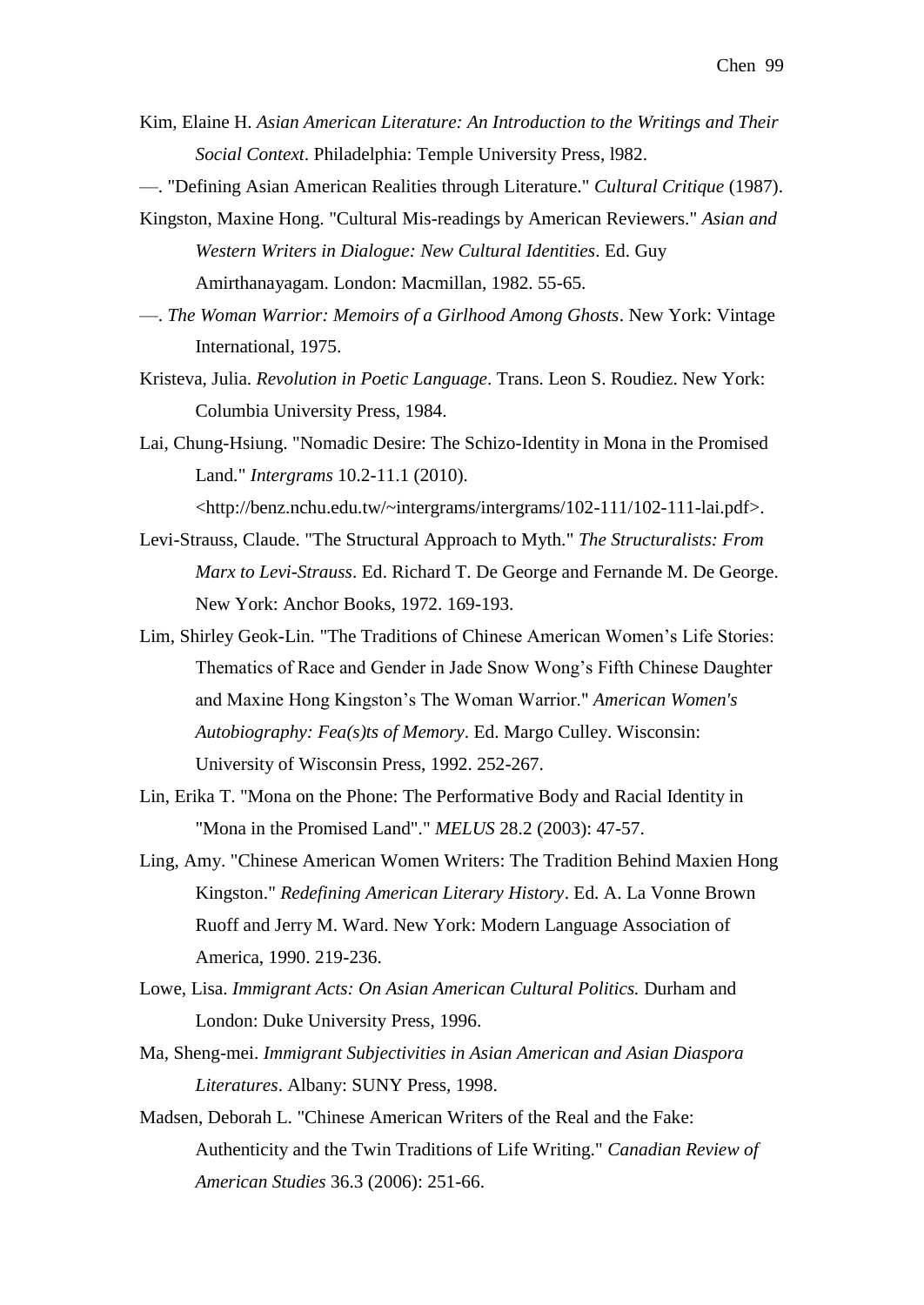Mcafee, Noelle. *Julia Kristeva*. London: Routledge, 2004.

Mercer, K. and I. Julien. "Black Masculinity and the Politics of Race." Mercer, K. *Welcome to the Junle*. London: Routledge, 1994.

Morton, Stephen. *Gayatri Chakravorty Spivak*. New York: Routeledge, 2004.

- Ng, Jennifer C., Sharon S. Lee and Yoon K. Pak. "Contesting the Model Minority and Perpetual Foreigner Stereotypes--A Critical Review of Literature on Asian Americans in Education." *Review of Research in Education* 3.1 (2007): 95- 130.
- Nieh, Hualing. *Mulberry and Peach: Two Women of China*. Trans. Jane Parish Yang. New York: The Feminist Press, 1981.
- Ono, Kent A., ed. *A Companion to Asian American Studies: Blackwell Companions in Cultural Studies*. Oxford: Blackwell Publishing, 2005.
- Outka, Paul. "Publish or Perish: Food, Hunger, and Self-Construction in Maxine Hong Kingston's The Woman Warrior." *Contemporary Literature* 38.3 (Fall 1997): 144-82.
- Parr, Adrian, ed. *The Deleuze Dictionary*. Edinburgh: Edinburgh University Press, 2010.
- Partridge, Jeffrey F. L. *Beyond Literary Chinatown*. Seattle: University of Washington Press, 2007.
- Porter, Carolyn. "What We Know That We Don't Know: Remapping American Literary Studies." *American Literary History* 6.3 (1994): 467-526.
- Ruoff, A. LaVonne Brown and Jerry Washington Ward, *Redefining American Literary History*. New York: Modern Language Association, 1990.

Said, Edward. *Orientalism*. New York: Vintage, 1979.

- Sears, David O., et al. "Is It Really Racism?: The Origins of White Americans' Opposition to Race-Targeted Policies." *The Public Opinion Quarterly* 61.1 (1997): 16-53.
- Showalter, Elaine. *A Jury of Her Peers: American Women Writers from Anne Bradstreet to Annie Proulx*. London: Virago, 2009.
- —. *The Female Frontier*. 9 May 2009. 18 March 2012. <http://www.guardian.co.uk/books/2009/may/09/female-novelists-usa>.
- Simal, Begona. "Chinese American Ethnogenesis: From Jade and Lotus Flowers to Chinatown Cowboys, Bananas and Monkeys." *Narratives of Resistance: Literature and Ethnicity in the United States and the Caribbean*. Ed. Ana